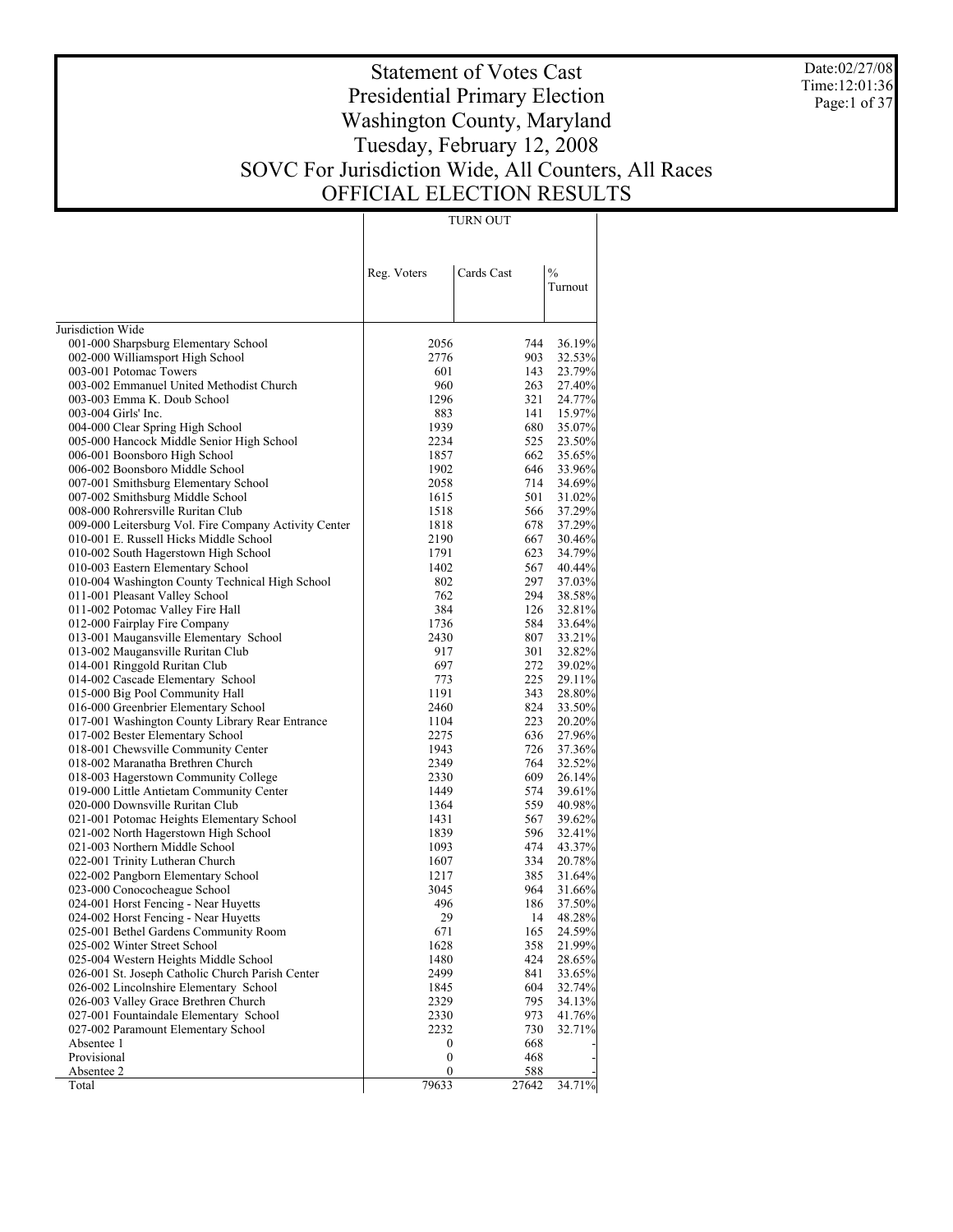Date:02/27/08 Time:12:01:36 Page:2 of 37

# Statement of Votes Cast Presidential Primary Election Washington County, Maryland Tuesday, February 12, 2008 SOVC For Jurisdiction Wide, All Counters, All Races OFFICIAL ELECTION RESULTS

PRESIDENT

|                                                                       | Reg. Voters  | <b>Times Counted</b> | <b>Total Votes</b> | Biden, Joe          |                | Clinton, Hillary |                  |
|-----------------------------------------------------------------------|--------------|----------------------|--------------------|---------------------|----------------|------------------|------------------|
|                                                                       |              |                      |                    |                     |                |                  |                  |
| Jurisdiction Wide                                                     |              |                      |                    |                     |                |                  |                  |
| 001-000 Sharpsburg Elementary School                                  | 768          | 370                  | 363                | 4                   | 1.10%          |                  | 196 53.99%       |
| 002-000 Williamsport High School                                      | 1082         | 420                  | 409                | 8                   | 1.96%          |                  | 234 57.21%       |
| 003-001 Potomac Towers                                                | 313          | 91                   | 91                 | 4                   | 4.40%          | 50               | 54.95%           |
| 003-002 Emmanuel United Methodist Church                              | 424          | 145                  | 142                | $\boldsymbol{0}$    | $0.00\%$       |                  | 79 55.63%        |
| 003-003 Emma K. Doub School                                           | 566          | 184                  | 182                | $\boldsymbol{0}$    | $0.00\%$       | 109              | 59.89%           |
| 003-004 Girls' Inc.                                                   | 385          | 84                   | 84                 | 1                   | 1.19%          | 44               | 52.38%           |
| 004-000 Clear Spring High School                                      | 675          | 265                  | 258                | 3                   | 1.16%          |                  | 148 57.36%       |
| 005-000 Hancock Middle Senior High School                             | 721          | 187                  | 186                | 1                   | 0.54%          | 123              | 66.13%           |
| 006-001 Boonsboro High School                                         | 642          | 313                  | 312                | 1                   | 0.32%          |                  | 148 47.44%       |
| 006-002 Boonsboro Middle School                                       | 746          | 336                  | 328                | 4                   | 1.22%          |                  | 187 57.01%       |
| 007-001 Smithsburg Elementary School                                  | 643          | 251                  | 246                | 1                   | 0.41%          |                  | 117 47.56%       |
| 007-002 Smithsburg Middle School                                      | 526          | 210                  | 209                | $\overline{2}$      | 0.96%          |                  | 107 51.20%       |
| 008-000 Rohrersville Ruritan Club                                     | 580          | 259                  | 253                | $\overline{2}$      | 0.79%          | 128              | 50.59%           |
| 009-000 Leitersburg Vol. Fire Company Activity Center                 | 570          | 256                  | 253                | $\overline{4}$      | 1.58%          |                  | 128 50.59%       |
| 010-001 E. Russell Hicks Middle School                                | 830          | 326                  | 323                | $\overline{2}$      | 0.62%          |                  | 159 49.23%       |
| 010-002 South Hagerstown High School                                  | 710          | 309                  | 303                | $\boldsymbol{0}$    | $0.00\%$       |                  | 167 55.12%       |
| 010-003 Eastern Elementary School                                     | 537          | 257                  | 254                | 3                   | 1.18%          |                  | 116 45.67%       |
| 010-004 Washington County Technical High School                       | 380          | 150                  | 147                | $\overline{2}$      | 1.36%          |                  | 86 58.50%        |
| 011-001 Pleasant Valley School                                        | 299          | 150                  | 149                | 1                   | 0.67%          | 81               | 54.36%           |
| 011-002 Potomac Valley Fire Hall                                      | 172          | 70                   | 70                 | $\boldsymbol{0}$    | $0.00\%$       | 41               | 58.57%           |
| 012-000 Fairplay Fire Company                                         | 572          | 244                  | 243                | 5                   | 2.06%          | 139              | 57.20%           |
| 013-001 Maugansville Elementary School                                | 833          | 321                  | 318                | 4                   | 1.26%          | 171              | 53.77%           |
| 013-002 Maugansville Ruritan Club                                     | 334          | 142                  | 139                | $\overline{2}$      | 1.44%          | 77               | 55.40%           |
| 014-001 Ringgold Ruritan Club                                         | 193          | 90                   | 90                 | $\mathbf{0}$        | $0.00\%$       | 49               | 54.44%           |
| 014-002 Cascade Elementary School                                     | 259          | 97                   | 95                 | 1                   | 1.05%          | 41               | 43.16%           |
| 015-000 Big Pool Community Hall                                       | 376          | 122                  | 115                | $\mathbf{0}$        | $0.00\%$       | 53               | 46.09%           |
| 016-000 Greenbrier Elementary School                                  | 791          | 330                  | 327                | 4                   | 1.22%          |                  | 162 49.54%       |
| 017-001 Washington County Library Rear Entrance                       | 522          | 140                  | 138                | 1                   | 0.72%          |                  | 73 52.90%        |
| 017-002 Bester Elementary School                                      | 954          | 306                  | 304                | 3                   | 0.99%          | 178              | 58.55%           |
| 018-001 Chewsville Community Center                                   | 674          | 292                  | 287                | $\overline{2}$      | 0.70%          | 141              | 49.13%           |
| 018-002 Maranatha Brethren Church                                     | 960          | 374                  | 368                | 3                   | 0.82%          |                  | 194 52.72%       |
| 018-003 Hagerstown Community College                                  | 858          | 305                  | 304                | 1                   | 0.33%          |                  | 136 44.74%       |
| 019-000 Little Antietam Community Center                              | 481          | 229                  | 228                | 1                   | 0.44%          | 113              | 49.56%           |
| 020-000 Downsville Ruritan Club                                       | 478          | 225                  | 220                | $\mathbf{0}$        | $0.00\%$       |                  | 131 59.55%       |
| 021-001 Potomac Heights Elementary School                             | 570          | 283                  | 283                | 8                   | 2.83%          |                  | 139 49.12%       |
| 021-002 North Hagerstown High School                                  | 788<br>459   | 313                  | 310                | 1<br>$\overline{2}$ | 0.32%          | 171              | 55.16%<br>47.11% |
| 021-003 Northern Middle School                                        | 739          | 242<br>209           | 242<br>208         | 1                   | 0.83%<br>0.48% | 114              | 92 44.23%        |
| 022-001 Trinity Lutheran Church<br>022-002 Pangborn Elementary School | 521          | 196                  | 194                | $\boldsymbol{0}$    | $0.00\%$       |                  | 101 52.06%       |
| 023-000 Conococheague School                                          | 996          | 361                  | 353                | 3                   | 0.85%          |                  | 221 62.61%       |
| 024-001 Horst Fencing - Near Huyetts                                  | 183          | 76                   | 74                 | $\boldsymbol{0}$    | $0.00\%$       |                  | 49 66.22%        |
| 024-002 Horst Fencing - Near Huyetts                                  | 14           | 6                    | 5                  | $\mathbf{0}$        | $0.00\%$       |                  | 5 100.00%        |
| 025-001 Bethel Gardens Community Room                                 | 438          | 147                  | 147                | 1                   | 0.68%          |                  | 19 12.93%        |
| 025-002 Winter Street School                                          | 809          | 201                  | 199                | 2                   | 1.01%          |                  | 132 66.33%       |
| 025-004 Western Heights Middle School                                 | 660          | 236                  | 235                | 1                   | 0.43%          | 120              | 51.06%           |
| 026-001 St. Joseph Catholic Church Parish Center                      | 1026         | 420                  | 413                | 2                   | 0.48%          | 247              | 59.81%           |
| 026-002 Lincolnshire Elementary School                                | 752          | 300                  | 295                | $\boldsymbol{0}$    | $0.00\%$       | 172              | 58.31%           |
| 026-003 Valley Grace Brethren Church                                  | 920          | 368                  | 359                |                     | 0.28%          | 189              | 52.65%           |
| 027-001 Fountaindale Elementary School                                | 715          | 345                  | 340                | 3                   | 0.88%          | 167              | 49.12%           |
| 027-002 Paramount Elementary School                                   | 840          | 338                  | 332                | 5                   | 1.51%          |                  | 165 49.70%       |
| Absentee 1                                                            | 0            | 344                  | 341                | 6                   | 1.76%          |                  | 198 58.06%       |
| Provisional                                                           | 0            | 217                  | 216                |                     | 0.46%          |                  | 95 43.98%        |
| Absentee 2                                                            | $\mathbf{0}$ | 277                  | 276                | 3                   | 1.09%          |                  | 158 57.25%       |
| Total                                                                 | 30284        | 12729                | 12560              | 110                 | 0.88%          | 6660             | 53.03%           |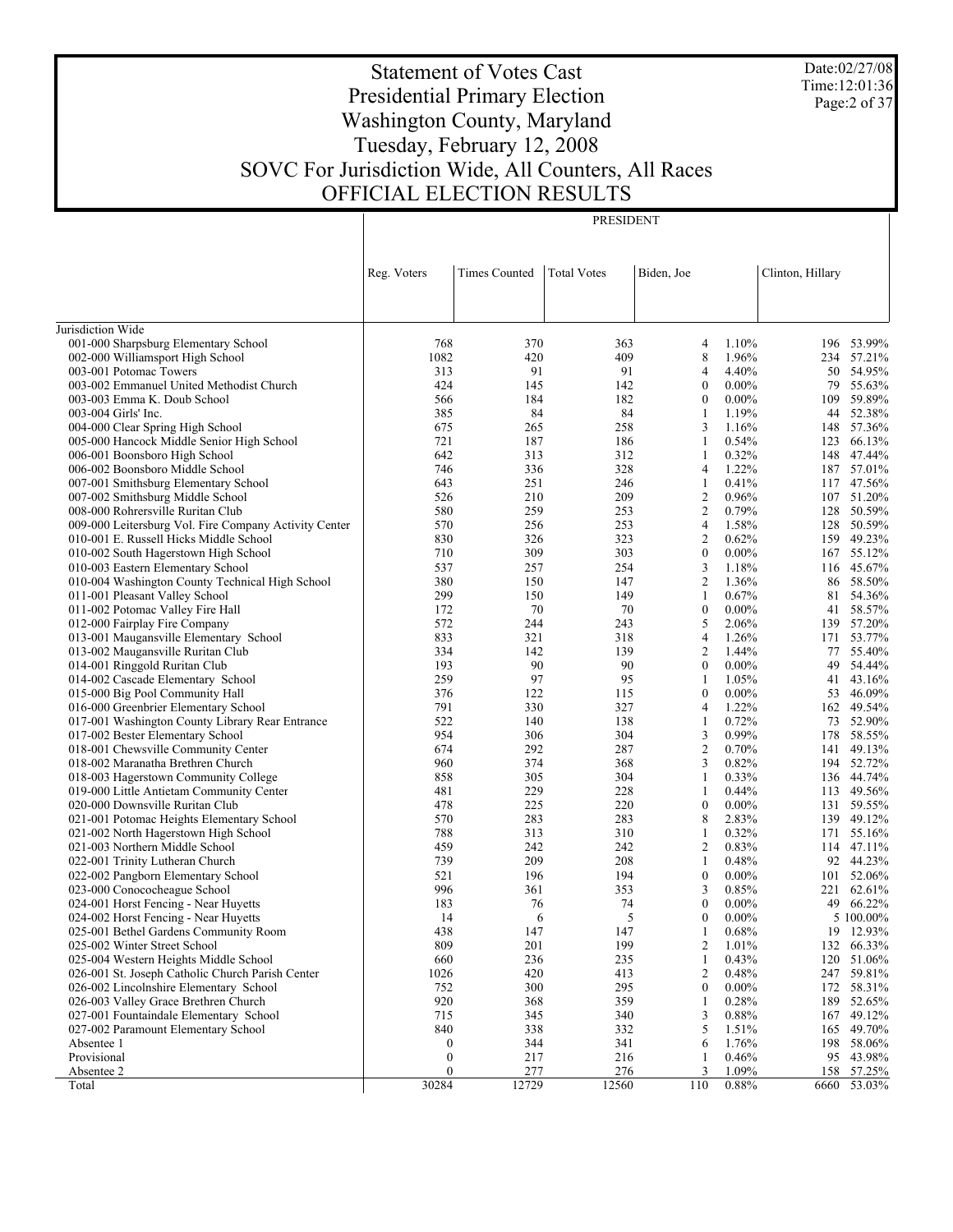Date:02/27/08 Time:12:01:37 Page:3 of 37

# Statement of Votes Cast Presidential Primary Election Washington County, Maryland Tuesday, February 12, 2008 SOVC For Jurisdiction Wide, All Counters, All Races OFFICIAL ELECTION RESULTS

PRESIDENT

|                                                                                           | Dodd, Christopher J.                 |                   | Edwards, John    |                | Gravel, Mike                 |                      | Kucinich, Dennis J.   |                   |
|-------------------------------------------------------------------------------------------|--------------------------------------|-------------------|------------------|----------------|------------------------------|----------------------|-----------------------|-------------------|
|                                                                                           |                                      |                   |                  |                |                              |                      |                       |                   |
| Jurisdiction Wide                                                                         |                                      |                   |                  |                |                              |                      |                       |                   |
| 001-000 Sharpsburg Elementary School                                                      | 1                                    | 0.28%             | 15               | 4.13%          | $\mathbf{1}$                 | 0.28%                | 1                     | 0.28%             |
| 002-000 Williamsport High School                                                          | $\boldsymbol{0}$                     | $0.00\%$          | 19               | 4.65%          | $\overline{2}$               | 0.49%                | $\overline{c}$        | 0.49%             |
| 003-001 Potomac Towers                                                                    | $\mathbf{2}$                         | 2.20%             | 3                | 3.30%          | $\mathbf{0}$                 | $0.00\%$             | 1                     | 1.10%             |
| 003-002 Emmanuel United Methodist Church                                                  | $\boldsymbol{0}$                     | $0.00\%$          | 5                | 3.52%          | $\boldsymbol{0}$             | $0.00\%$             | $\boldsymbol{0}$      | $0.00\%$          |
| 003-003 Emma K. Doub School                                                               | $\boldsymbol{0}$                     | $0.00\%$          | $\tau$           | 3.85%          | -1                           | 0.55%                | $\mathbf{0}$          | $0.00\%$          |
| 003-004 Girls' Inc.                                                                       | $\mathbf{2}$                         | 2.38%             | $\overline{c}$   | 2.38%          | $\boldsymbol{0}$             | $0.00\%$             | $\mathbf{1}$          | 1.19%             |
| 004-000 Clear Spring High School                                                          | 1                                    | 0.39%             | 19               | 7.36%          | $\mathbf{0}$                 | $0.00\%$             | $\mathbf{0}$          | $0.00\%$          |
| 005-000 Hancock Middle Senior High School                                                 | $\overline{c}$                       | 1.08%             | 11               | 5.91%          | $\mathbf{1}$                 | 0.54%                | $\boldsymbol{0}$      | $0.00\%$          |
| 006-001 Boonsboro High School                                                             | $\boldsymbol{0}$                     | $0.00\%$          | 11               | 3.53%          | $\mathbf{0}$                 | $0.00\%$             | 4                     | 1.28%             |
| 006-002 Boonsboro Middle School                                                           | $\mathbf{2}$                         | 0.61%             | 14               | 4.27%          | $\bf{0}$                     | $0.00\%$             | $\boldsymbol{0}$      | $0.00\%$          |
| 007-001 Smithsburg Elementary School                                                      | 1                                    | 0.41%             | 21               | 8.54%          | $\boldsymbol{0}$             | $0.00\%$             | $\boldsymbol{2}$      | 0.81%             |
| 007-002 Smithsburg Middle School                                                          | $\boldsymbol{0}$                     | $0.00\%$          | 9                | 4.31%          | $\bf{0}$                     | $0.00\%$             | $\mathbf{1}$          | 0.48%             |
| 008-000 Rohrersville Ruritan Club                                                         | $\boldsymbol{0}$                     | $0.00\%$          | 12               | 4.74%          | $\mathbf{0}$                 | $0.00\%$             | $\boldsymbol{2}$      | 0.79%             |
| 009-000 Leitersburg Vol. Fire Company Activity Center                                     | $\boldsymbol{0}$                     | $0.00\%$          | 6                | 2.37%          | $\boldsymbol{0}$             | $0.00\%$             | $\mathbf{1}$          | 0.40%             |
| 010-001 E. Russell Hicks Middle School                                                    | $\mathbf{2}$                         | 0.62%             | 16               | 4.95%          | $\mathbf{1}$                 | 0.31%                | 3                     | 0.93%             |
| 010-002 South Hagerstown High School                                                      | 1                                    | 0.33%             | 8                | 2.64%          | $\overline{2}$               | 0.66%                | $\mathbf{1}$          | 0.33%             |
| 010-003 Eastern Elementary School                                                         | 1                                    | 0.39%             | $\tau$           | 2.76%          | $\mathbf{0}$                 | $0.00\%$             | $\boldsymbol{0}$      | $0.00\%$          |
| 010-004 Washington County Technical High School                                           | $\boldsymbol{0}$                     | $0.00\%$          | $\tau$           | 4.76%          | $\boldsymbol{0}$             | $0.00\%$             | $\boldsymbol{2}$      | 1.36%             |
| 011-001 Pleasant Valley School                                                            | 1                                    | 0.67%             | 3                | 2.01%          | 1                            | 0.67%                | $\mathbf{0}$          | $0.00\%$          |
| 011-002 Potomac Valley Fire Hall                                                          | $\boldsymbol{0}$                     | $0.00\%$          | $\mathfrak{Z}$   | 4.29%          | $\boldsymbol{0}$             | $0.00\%$             | $\boldsymbol{0}$      | $0.00\%$          |
| 012-000 Fairplay Fire Company                                                             | 1                                    | 0.41%             | 12               | 4.94%          | 1                            | 0.41%                | 1                     | 0.41%             |
| 013-001 Maugansville Elementary School                                                    | 1                                    | 0.31%             | 23               | 7.23%          | $\boldsymbol{0}$             | $0.00\%$             | $\boldsymbol{2}$      | 0.63%             |
| 013-002 Maugansville Ruritan Club                                                         | $\boldsymbol{0}$                     | $0.00\%$          | 10               | 7.19%          | $\mathbf{0}$                 | $0.00\%$             | $\mathbf{0}$          | $0.00\%$          |
| 014-001 Ringgold Ruritan Club                                                             | $\boldsymbol{0}$                     | $0.00\%$          | 8                | 8.89%          | $\bf{0}$                     | $0.00\%$             | $\boldsymbol{0}$      | $0.00\%$          |
| 014-002 Cascade Elementary School                                                         | $\boldsymbol{0}$                     | $0.00\%$          | 5                | 5.26%          | $\mathbf{0}$                 | $0.00\%$             | $\boldsymbol{0}$      | $0.00\%$          |
| 015-000 Big Pool Community Hall                                                           | $\boldsymbol{0}$                     | $0.00\%$          | 6                | 5.22%          | $\boldsymbol{0}$             | $0.00\%$             | $\boldsymbol{2}$      | 1.74%             |
| 016-000 Greenbrier Elementary School                                                      | $\boldsymbol{0}$                     | $0.00\%$          | 12               | 3.67%          | 1                            | 0.31%                | $\mathbf{0}$          | $0.00\%$          |
| 017-001 Washington County Library Rear Entrance                                           | 1                                    | 0.72%             | $\overline{c}$   | 1.45%          | $\boldsymbol{0}$             | $0.00\%$             | $\boldsymbol{0}$      | $0.00\%$          |
| 017-002 Bester Elementary School                                                          | $\mathbf{0}$                         | $0.00\%$          | 9                | 2.96%          | 1                            | 0.33%                | $\mathbf{0}$          | $0.00\%$          |
| 018-001 Chewsville Community Center                                                       | $\boldsymbol{0}$                     | $0.00\%$          | 14               | 4.88%          | $\boldsymbol{0}$             | $0.00\%$             | $\boldsymbol{0}$      | $0.00\%$          |
| 018-002 Maranatha Brethren Church                                                         | 1                                    | 0.27%             | 17               | 4.62%          | $\mathbf{0}$                 | $0.00\%$             | $\overline{2}$        | 0.54%             |
| 018-003 Hagerstown Community College                                                      | $\overline{2}$                       | 0.66%             | $\mathfrak{Z}$   | 0.99%          | $\boldsymbol{0}$             | $0.00\%$             | $\mathbf{1}$          | 0.33%             |
| 019-000 Little Antietam Community Center                                                  | $\boldsymbol{0}$                     | $0.00\%$          | $\boldsymbol{7}$ | 3.07%          | 1                            | 0.44%                | $\mathbf{0}$          | $0.00\%$          |
| 020-000 Downsville Ruritan Club                                                           | $\boldsymbol{0}$                     | $0.00\%$          | 13               | 5.91%          | $\overline{c}$               | 0.91%                | $\boldsymbol{0}$      | $0.00\%$          |
| 021-001 Potomac Heights Elementary School                                                 | 1                                    | 0.35%             | 8                | 2.83%          | 1                            | 0.35%                | $\overline{2}$        | 0.71%             |
| 021-002 North Hagerstown High School                                                      | $\boldsymbol{0}$                     | $0.00\%$          | 9                | 2.90%          | $\boldsymbol{0}$             | $0.00\%$             | $\boldsymbol{0}$      | $0.00\%$          |
| 021-003 Northern Middle School                                                            | $\boldsymbol{0}$                     | $0.00\%$          | 5                | 2.07%          | $\mathbf{0}$                 | $0.00\%$             | $\mathbf{0}$          | $0.00\%$          |
| 022-001 Trinity Lutheran Church                                                           | $\boldsymbol{0}$                     | $0.00\%$          | 6                | 2.88%          | $\mathbf{1}$                 | 0.48%                | $\boldsymbol{0}$      | $0.00\%$          |
| 022-002 Pangborn Elementary School                                                        | $\boldsymbol{0}$                     | $0.00\%$          | 5                | 2.58%          | $\boldsymbol{0}$             | $0.00\%$             | $\boldsymbol{0}$      | $0.00\%$          |
| 023-000 Conococheague School                                                              | 3                                    | 0.85%<br>$0.00\%$ | 23               | 6.52%<br>5.41% | 4                            | 1.13%                | 3<br>$\theta$         | 0.85%             |
| 024-001 Horst Fencing - Near Huyetts                                                      | $\boldsymbol{0}$<br>$\boldsymbol{0}$ |                   | 4                |                | $\mathbf{0}$                 | $0.00\%$             | $\mathbf{0}$          | $0.00\%$          |
| 024-002 Horst Fencing - Near Huyetts<br>025-001 Bethel Gardens Community Room             | 0                                    | $0.00\%$          | $\boldsymbol{0}$ | $0.00\%$       | $\boldsymbol{0}$<br>$\theta$ | $0.00\%$             |                       | $0.00\%$          |
| 025-002 Winter Street School                                                              |                                      | $0.00\%$          | 3                | 2.04%          |                              | $0.00\%$             | 1                     | 0.68%             |
|                                                                                           | $\boldsymbol{0}$                     | $0.00\%$          | 9                | 4.52%          | $\boldsymbol{0}$             | $0.00\%$             | $\boldsymbol{0}$      | $0.00\%$          |
| 025-004 Western Heights Middle School<br>026-001 St. Joseph Catholic Church Parish Center | $\boldsymbol{0}$                     | $0.00\%$          | 14               | 5.96%<br>5.33% | $\boldsymbol{2}$             | 0.85%<br>$0.00\%$    | $\boldsymbol{0}$      | $0.00\%$<br>0.24% |
| 026-002 Lincolnshire Elementary School                                                    | 1<br>$\boldsymbol{0}$                | 0.24%<br>$0.00\%$ | 22               | 4.07%          | $\boldsymbol{0}$             |                      | 1                     |                   |
|                                                                                           | $\boldsymbol{0}$                     | $0.00\%$          | 12               |                | 1                            | 0.34%<br>$0.00\%$    | 1                     | 0.34%             |
| 026-003 Valley Grace Brethren Church                                                      |                                      |                   | 23               | 6.41%          | $\boldsymbol{0}$             |                      | $\mathbf{1}$          | 0.28%             |
| 027-001 Fountaindale Elementary School<br>027-002 Paramount Elementary School             | $\boldsymbol{0}$                     | $0.00\%$<br>0.60% | 10               | 2.94%<br>2.71% | $\mathbf{0}$                 | $0.00\%$<br>$0.00\%$ | $\boldsymbol{0}$      | $0.00\%$<br>0.30% |
| Absentee 1                                                                                | $\overline{c}$                       |                   | 9                | 11.73%         | $\boldsymbol{0}$             |                      | 1                     | 0.29%             |
| Provisional                                                                               | 1                                    | 0.29%             | 40               |                | 1<br>$\boldsymbol{0}$        | 0.29%<br>$0.00\%$    | 1<br>$\boldsymbol{0}$ | $0.00\%$          |
| Absentee 2                                                                                | 1<br>$\mathbf{0}$                    | 0.46%<br>$0.00\%$ | 1<br>11          | 0.46%<br>3.99% | $\mathbf{0}$                 | $0.00\%$             | $\overline{0}$        | $0.00\%$          |
| Total                                                                                     | 31                                   | 0.25%             | 553              | 4.40%          | 25                           | 0.20%                | 40                    | 0.32%             |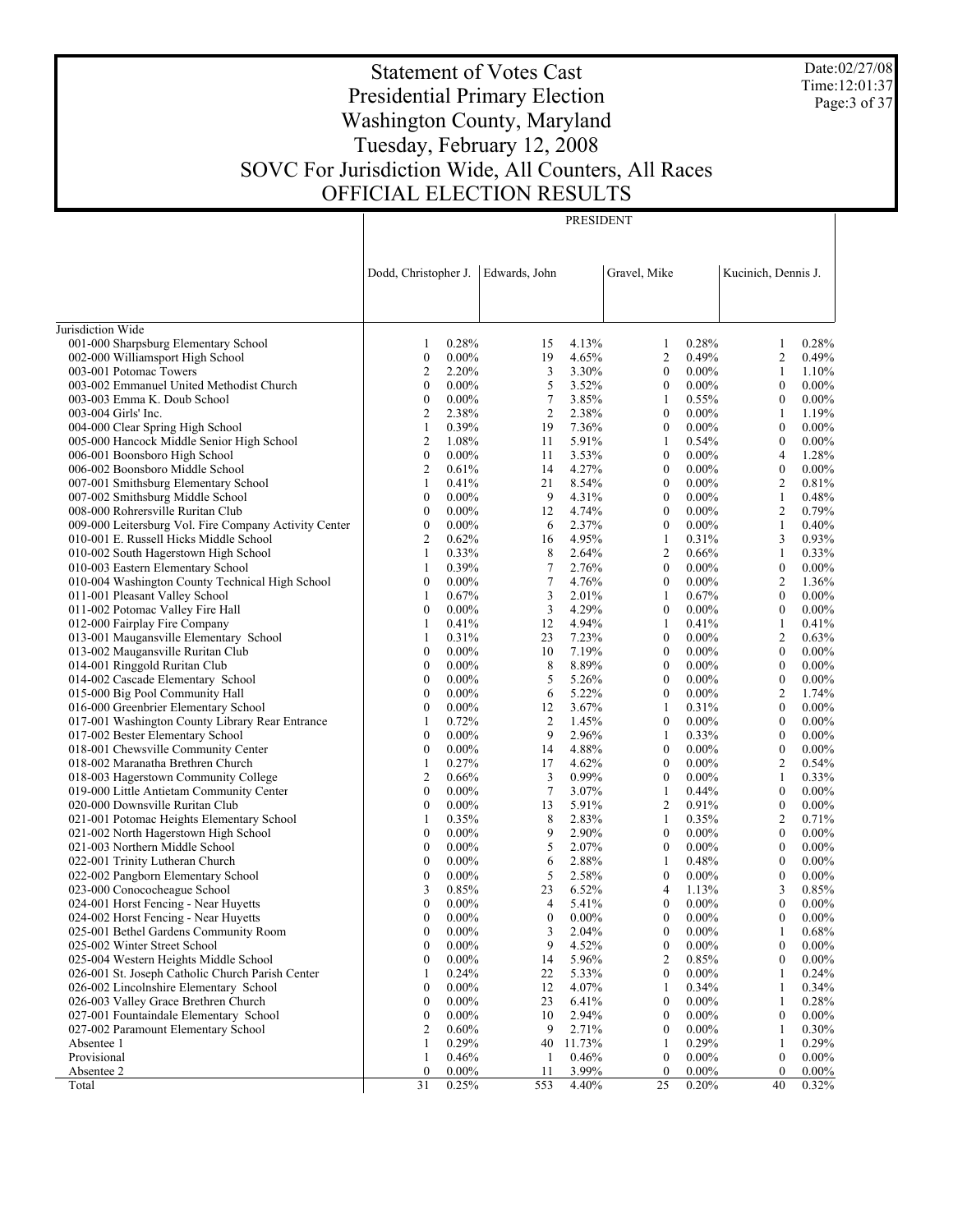Date:02/27/08 Time:12:01:37 Page:4 of 37

# Statement of Votes Cast Presidential Primary Election Washington County, Maryland Tuesday, February 12, 2008 SOVC For Jurisdiction Wide, All Counters, All Races OFFICIAL ELECTION RESULTS

|                                                                    | Obama, Barack |                        | Richardson, Bill |                | Uncommitted to Any |                |
|--------------------------------------------------------------------|---------------|------------------------|------------------|----------------|--------------------|----------------|
| Jurisdiction Wide                                                  |               |                        |                  |                |                    |                |
| 001-000 Sharpsburg Elementary School                               | 127           | 34.99%                 | 5                | 1.38%          | 13                 | 3.58%          |
| 002-000 Williamsport High School                                   |               | 127 31.05%             | 3                | 0.73%          | 14                 | 3.42%          |
| 003-001 Potomac Towers                                             | 29            | 31.87%                 | 0                | $0.00\%$       | 2                  | 2.20%          |
| 003-002 Emmanuel United Methodist Church                           |               | 57 40.14%              | $\mathbf{0}$     | $0.00\%$       | $\mathbf{1}$       | 0.70%          |
| 003-003 Emma K. Doub School                                        | 63            | 34.62%                 | $\boldsymbol{0}$ | $0.00\%$       | 2                  | 1.10%          |
| 003-004 Girls' Inc.                                                |               | 33 39.29%              | $\boldsymbol{0}$ | $0.00\%$       | 1                  | 1.19%          |
| 004-000 Clear Spring High School                                   | 73            | 28.29%                 | 2                | 0.78%          | 12                 | 4.65%          |
| 005-000 Hancock Middle Senior High School                          |               | 39 20.97%              | 0                | $0.00\%$       | 9                  | 4.84%          |
| 006-001 Boonsboro High School                                      |               | 139 44.55%             | 1                | 0.32%          | 8                  | 2.56%          |
| 006-002 Boonsboro Middle School                                    |               | 109 33.23%             | 1                | 0.30%          | 11                 | 3.35%          |
| 007-001 Smithsburg Elementary School                               | 93            | 37.80%                 | 1                | 0.41%          | 10                 | 4.07%          |
| 007-002 Smithsburg Middle School                                   | 83            | 39.71%                 | 3                | 1.44%          | 4                  | 1.91%          |
| 008-000 Rohrersville Ruritan Club                                  |               | 94 37.15%              | $\boldsymbol{0}$ | $0.00\%$       | 15                 | 5.93%          |
| 009-000 Leitersburg Vol. Fire Company Activity Center              |               | 100 39.53%             | 4                | 1.58%          | 10                 | 3.95%          |
| 010-001 E. Russell Hicks Middle School                             |               | 125 38.70%             | 2                | 0.62%          | 13                 | 4.02%          |
| 010-002 South Hagerstown High School                               | 113           | 37.29%                 | 1                | 0.33%          | 10                 | 3.30%          |
| 010-003 Eastern Elementary School                                  |               | 109 42.91%             | 2                | 0.79%          | 16                 | 6.30%          |
| 010-004 Washington County Technical High School                    | 39            | 26.53%                 | 0                | $0.00\%$       | 11                 | 7.48%          |
| 011-001 Pleasant Valley School                                     |               | 54 36.24%              | $\boldsymbol{0}$ | $0.00\%$       | 8                  | 5.37%          |
| 011-002 Potomac Valley Fire Hall                                   |               | 22 31.43%              | 1                | 1.43%          | 3                  | 4.29%          |
| 012-000 Fairplay Fire Company                                      |               | 72 29.63%<br>96 30.19% | 1                | 0.41%          | 11                 | 4.53%          |
| 013-001 Maugansville Elementary School                             |               |                        | 4                | 1.26%          | 17                 | 5.35%          |
| 013-002 Maugansville Ruritan Club<br>014-001 Ringgold Ruritan Club | 29            | 44 31.65%<br>32.22%    | 1<br>1           | 0.72%<br>1.11% | 5<br>3             | 3.60%<br>3.33% |
| 014-002 Cascade Elementary School                                  |               | 44 46.32%              | 1                | 1.05%          | 3                  | 3.16%          |
| 015-000 Big Pool Community Hall                                    |               | 39 33.91%              | 3                | 2.61%          | 12                 | 10.43%         |
| 016-000 Greenbrier Elementary School                               |               | 123 37.61%             | 5                | 1.53%          | 20                 | 6.12%          |
| 017-001 Washington County Library Rear Entrance                    | 58            | 42.03%                 | $\boldsymbol{0}$ | $0.00\%$       | 3                  | 2.17%          |
| 017-002 Bester Elementary School                                   |               | 110 36.18%             | $\boldsymbol{0}$ | $0.00\%$       | 3                  | 0.99%          |
| 018-001 Chewsville Community Center                                |               | 110 38.33%             | 1                | 0.35%          | 19                 | 6.62%          |
| 018-002 Maranatha Brethren Church                                  |               | 135 36.68%             | 2                | 0.54%          | 14                 | 3.80%          |
| 018-003 Hagerstown Community College                               |               | 154 50.66%             | $\boldsymbol{0}$ | $0.00\%$       | $\tau$             | 2.30%          |
| 019-000 Little Antietam Community Center                           |               | 100 43.86%             | $\boldsymbol{0}$ | $0.00\%$       | 6                  | 2.63%          |
| 020-000 Downsville Ruritan Club                                    |               | 62 28.18%              | 0                | $0.00\%$       | 12                 | 5.45%          |
| 021-001 Potomac Heights Elementary School                          |               | 112 39.58%             | $\boldsymbol{0}$ | $0.00\%$       | 12                 | 4.24%          |
| 021-002 North Hagerstown High School                               |               | 115 37.10%             | 2                | 0.65%          | 12                 | 3.87%          |
| 021-003 Northern Middle School                                     |               | 114 47.11%             | $\boldsymbol{0}$ | $0.00\%$       | 7                  | 2.89%          |
| 022-001 Trinity Lutheran Church                                    |               | 103 49.52%             | $\boldsymbol{0}$ | $0.00\%$       | 5                  | 2.40%          |
| 022-002 Pangborn Elementary School                                 |               | 84 43.30%              | 1                | 0.52%          | 3                  | 1.55%          |
| 023-000 Conococheague School                                       | 79            | 22.38%                 | 3                | 0.85%          | 14                 | 3.97%          |
| 024-001 Horst Fencing - Near Huyetts                               | 19            | 25.68%                 | 1                | 1.35%          | 1                  | 1.35%          |
| 024-002 Horst Fencing - Near Huyetts                               | 0             | $0.00\%$               | 0                | $0.00\%$       | $\boldsymbol{0}$   | $0.00\%$       |
| 025-001 Bethel Gardens Community Room                              |               | 122 82.99%             | 0                | $0.00\%$       | 1                  | 0.68%          |
| 025-002 Winter Street School                                       | 53            | 26.63%                 | 0                | $0.00\%$       | 3                  | 1.51%          |
| 025-004 Western Heights Middle School                              | 88            | 37.45%                 | 0                | $0.00\%$       | $10\,$             | 4.26%          |
| 026-001 St. Joseph Catholic Church Parish Center                   | 113           | 27.36%                 | 2                | 0.48%          | 25                 | 6.05%          |
| 026-002 Lincolnshire Elementary School                             | 96            | 32.54%                 | 1                | 0.34%          | 12                 | 4.07%          |
| 026-003 Valley Grace Brethren Church                               | 127           | 35.38%                 | 3                | 0.84%          | 15                 | 4.18%          |
| 027-001 Fountaindale Elementary School                             | 141           | 41.47%                 | 3                | 0.88%          | 16                 | 4.71%          |
| 027-002 Paramount Elementary School                                | 139           | 41.87%                 | 2                | 0.60%          | 9                  | 2.71%          |
| Absentee 1                                                         |               | 76 22.29%              | 3                | 0.88%          | 15                 | 4.40%          |
| Provisional                                                        | 114           | 52.78%                 | 0                | $0.00\%$       | 4                  | 1.85%          |
| Absentee 2                                                         | 97            | 35.14%                 | 1                | 0.36%          | 6                  | 2.17%          |
| Total                                                              | 4596          | 36.59%                 | 67               | 0.53%          | 478                | 3.81%          |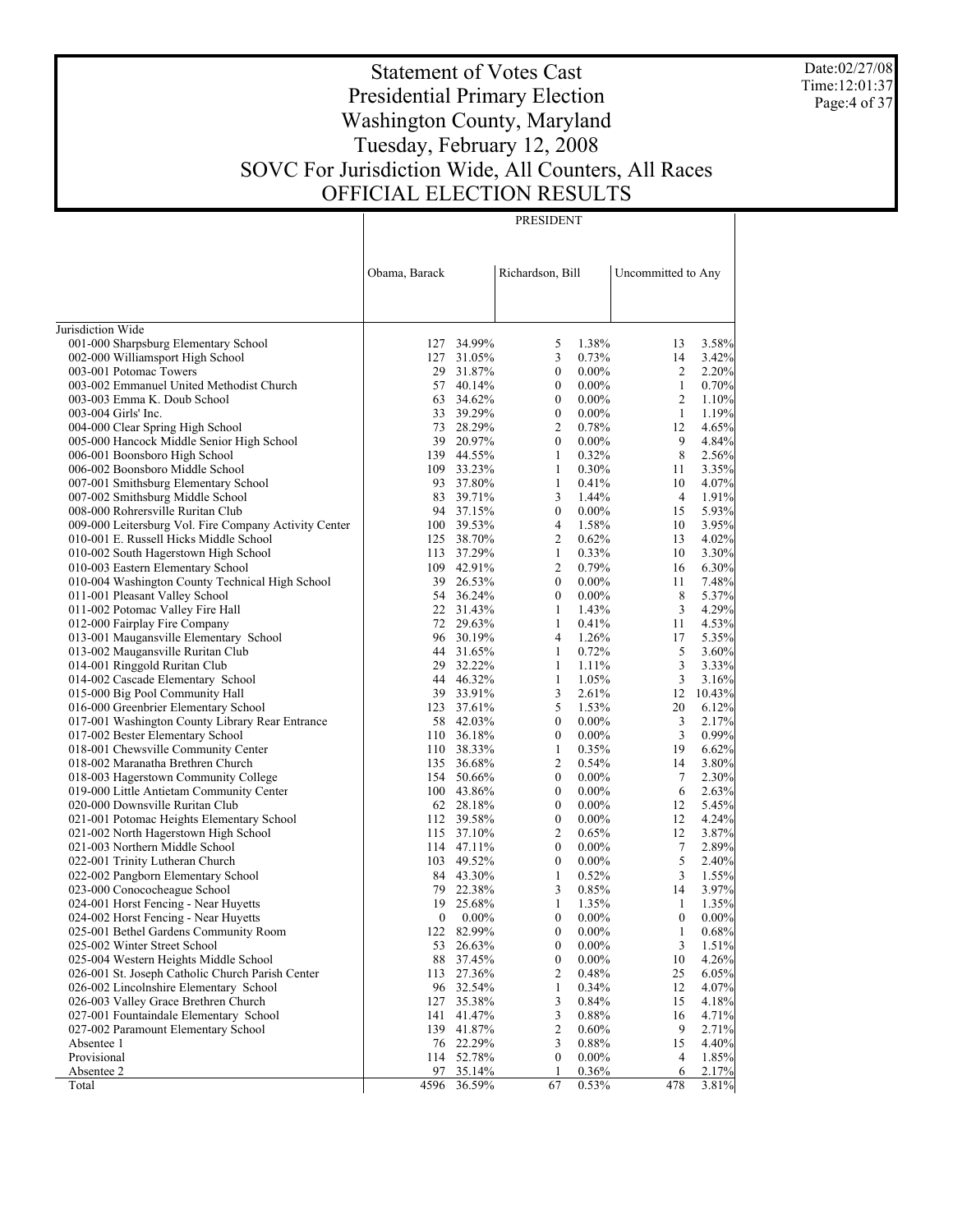Date:02/27/08 Time:12:01:37 Page:5 of 37

 $\overline{\phantom{a}}$ 

# Statement of Votes Cast Presidential Primary Election Washington County, Maryland Tuesday, February 12, 2008 SOVC For Jurisdiction Wide, All Counters, All Races OFFICIAL ELECTION RESULTS

U.S. CONGRESS 6

| <b>Times Counted</b><br><b>Total Votes</b><br>Deibert, Robin L.<br>Reg. Voters<br>001-000 Sharpsburg Elementary School<br>768<br>318<br>25<br>370<br>1082<br>420<br>348<br>002-000 Williamsport High School<br>66<br>313<br>91<br>71<br>003-001 Potomac Towers<br>19<br>003-002 Emmanuel United Methodist Church<br>424<br>145<br>129<br>19<br>184<br>162<br>16.05%<br>003-003 Emma K. Doub School<br>566<br>26<br>385<br>84<br>74<br>21.62%<br>003-004 Girls' Inc.<br>16<br>675<br>265<br>202<br>33<br>16.34%<br>004-000 Clear Spring High School<br>005-000 Hancock Middle Senior High School<br>721<br>187<br>12<br>7.36%<br>163<br>642<br>313<br>272<br>9.56%<br>006-001 Boonsboro High School<br>26<br>746<br>336<br>291<br>11.68%<br>006-002 Boonsboro Middle School<br>34<br>643<br>251<br>211<br>9.48%<br>007-001 Smithsburg Elementary School<br>20<br>526<br>210<br>11.05%<br>007-002 Smithsburg Middle School<br>181<br>20<br>580<br>259<br>224<br>8.04%<br>008-000 Rohrersville Ruritan Club<br>18<br>570<br>256<br>215<br>8.37%<br>009-000 Leitersburg Vol. Fire Company Activity Center<br>18<br>830<br>326<br>271<br>010-001 E. Russell Hicks Middle School<br>45<br>309<br>259<br>010-002 South Hagerstown High School<br>710<br>34<br>537<br>257<br>218<br>010-003 Eastern Elementary School<br>34<br>380<br>123<br>9<br>010-004 Washington County Technical High School<br>150<br>299<br>150<br>011-001 Pleasant Valley School<br>131<br>15<br>70<br>63<br>2<br>011-002 Potomac Valley Fire Hall<br>172<br>572<br>244<br>207<br>012-000 Fairplay Fire Company<br>64<br>833<br>321<br>264<br>32 12.12%<br>013-001 Maugansville Elementary School<br>334<br>142<br>110<br>22 20.00%<br>013-002 Maugansville Ruritan Club<br>90<br>71<br>8 11.27%<br>014-001 Ringgold Ruritan Club<br>193<br>97<br>259<br>84<br>7<br>8.33%<br>014-002 Cascade Elementary School<br>9<br>376<br>122<br>94<br>9.57%<br>015-000 Big Pool Community Hall<br>791<br>330<br>32 11.68%<br>016-000 Greenbrier Elementary School<br>274<br>522<br>16.52%<br>017-001 Washington County Library Rear Entrance<br>140<br>115<br>19<br>954<br>306<br>43<br>16.48%<br>017-002 Bester Elementary School<br>261<br>292<br>7.35%<br>018-001 Chewsville Community Center<br>674<br>245<br>18<br>300<br>38<br>12.67%<br>018-002 Maranatha Brethren Church<br>960<br>374<br>858<br>240<br>38 15.83%<br>018-003 Hagerstown Community College<br>305<br>229<br>7.85%<br>019-000 Little Antietam Community Center<br>481<br>191<br>15<br>225<br>21.47%<br>020-000 Downsville Ruritan Club<br>478<br>191<br>41<br>570<br>283<br>231<br>021-001 Potomac Heights Elementary School<br>29<br>788<br>313<br>277<br>59<br>021-002 North Hagerstown High School<br>242<br>021-003 Northern Middle School<br>459<br>193<br>30<br>739<br>209<br>180<br>022-001 Trinity Lutheran Church<br>30<br>521<br>196<br>022-002 Pangborn Elementary School<br>165<br>27<br>996<br>361<br>310<br>14.84%<br>023-000 Conococheague School<br>46<br>76<br>59<br>9<br>024-001 Horst Fencing - Near Huyetts<br>183<br>2 33.33%<br>024-002 Horst Fencing - Near Huyetts<br>14<br>6<br>6<br>438<br>025-001 Bethel Gardens Community Room<br>147<br>114<br>20 17.54%<br>025-002 Winter Street School<br>809<br>201<br>177<br>27 15.25%<br>236<br>196<br>025-004 Western Heights Middle School<br>660<br>26<br>420<br>359<br>026-001 St. Joseph Catholic Church Parish Center<br>1026<br>16.99%<br>61<br>026-002 Lincolnshire Elementary School<br>752<br>300<br>249<br>36<br>14.46%<br>026-003 Valley Grace Brethren Church<br>920<br>368<br>304<br>32<br>10.53%<br>027-001 Fountaindale Elementary School<br>345<br>291<br>715<br>44<br>15.12%<br>840<br>293<br>027-002 Paramount Elementary School<br>338<br>54<br>18.43%<br>Absentee 1<br>$\boldsymbol{0}$<br>344<br>269<br>31<br>11.52%<br>Provisional<br>$\boldsymbol{0}$<br>217<br>182<br>25<br>13.74%<br>277<br>226<br>Absentee 2<br>$\bf{0}$<br>26<br>11.50% |                   |       |       |       |      |        |
|------------------------------------------------------------------------------------------------------------------------------------------------------------------------------------------------------------------------------------------------------------------------------------------------------------------------------------------------------------------------------------------------------------------------------------------------------------------------------------------------------------------------------------------------------------------------------------------------------------------------------------------------------------------------------------------------------------------------------------------------------------------------------------------------------------------------------------------------------------------------------------------------------------------------------------------------------------------------------------------------------------------------------------------------------------------------------------------------------------------------------------------------------------------------------------------------------------------------------------------------------------------------------------------------------------------------------------------------------------------------------------------------------------------------------------------------------------------------------------------------------------------------------------------------------------------------------------------------------------------------------------------------------------------------------------------------------------------------------------------------------------------------------------------------------------------------------------------------------------------------------------------------------------------------------------------------------------------------------------------------------------------------------------------------------------------------------------------------------------------------------------------------------------------------------------------------------------------------------------------------------------------------------------------------------------------------------------------------------------------------------------------------------------------------------------------------------------------------------------------------------------------------------------------------------------------------------------------------------------------------------------------------------------------------------------------------------------------------------------------------------------------------------------------------------------------------------------------------------------------------------------------------------------------------------------------------------------------------------------------------------------------------------------------------------------------------------------------------------------------------------------------------------------------------------------------------------------------------------------------------------------------------------------------------------------------------------------------------------------------------------------------------------------------------------------------------------------------------------------------------------------------------------------------------------------------------------------------------------------------------------------------------------------------------------------------------------------------------------------------------------------------------------------------------------------------------------------------------------------------------------------------------------------------------------------------------------------------|-------------------|-------|-------|-------|------|--------|
|                                                                                                                                                                                                                                                                                                                                                                                                                                                                                                                                                                                                                                                                                                                                                                                                                                                                                                                                                                                                                                                                                                                                                                                                                                                                                                                                                                                                                                                                                                                                                                                                                                                                                                                                                                                                                                                                                                                                                                                                                                                                                                                                                                                                                                                                                                                                                                                                                                                                                                                                                                                                                                                                                                                                                                                                                                                                                                                                                                                                                                                                                                                                                                                                                                                                                                                                                                                                                                                                                                                                                                                                                                                                                                                                                                                                                                                                                                                                                                  |                   |       |       |       |      |        |
|                                                                                                                                                                                                                                                                                                                                                                                                                                                                                                                                                                                                                                                                                                                                                                                                                                                                                                                                                                                                                                                                                                                                                                                                                                                                                                                                                                                                                                                                                                                                                                                                                                                                                                                                                                                                                                                                                                                                                                                                                                                                                                                                                                                                                                                                                                                                                                                                                                                                                                                                                                                                                                                                                                                                                                                                                                                                                                                                                                                                                                                                                                                                                                                                                                                                                                                                                                                                                                                                                                                                                                                                                                                                                                                                                                                                                                                                                                                                                                  |                   |       |       |       |      |        |
|                                                                                                                                                                                                                                                                                                                                                                                                                                                                                                                                                                                                                                                                                                                                                                                                                                                                                                                                                                                                                                                                                                                                                                                                                                                                                                                                                                                                                                                                                                                                                                                                                                                                                                                                                                                                                                                                                                                                                                                                                                                                                                                                                                                                                                                                                                                                                                                                                                                                                                                                                                                                                                                                                                                                                                                                                                                                                                                                                                                                                                                                                                                                                                                                                                                                                                                                                                                                                                                                                                                                                                                                                                                                                                                                                                                                                                                                                                                                                                  |                   |       |       |       |      |        |
|                                                                                                                                                                                                                                                                                                                                                                                                                                                                                                                                                                                                                                                                                                                                                                                                                                                                                                                                                                                                                                                                                                                                                                                                                                                                                                                                                                                                                                                                                                                                                                                                                                                                                                                                                                                                                                                                                                                                                                                                                                                                                                                                                                                                                                                                                                                                                                                                                                                                                                                                                                                                                                                                                                                                                                                                                                                                                                                                                                                                                                                                                                                                                                                                                                                                                                                                                                                                                                                                                                                                                                                                                                                                                                                                                                                                                                                                                                                                                                  | Jurisdiction Wide |       |       |       |      |        |
|                                                                                                                                                                                                                                                                                                                                                                                                                                                                                                                                                                                                                                                                                                                                                                                                                                                                                                                                                                                                                                                                                                                                                                                                                                                                                                                                                                                                                                                                                                                                                                                                                                                                                                                                                                                                                                                                                                                                                                                                                                                                                                                                                                                                                                                                                                                                                                                                                                                                                                                                                                                                                                                                                                                                                                                                                                                                                                                                                                                                                                                                                                                                                                                                                                                                                                                                                                                                                                                                                                                                                                                                                                                                                                                                                                                                                                                                                                                                                                  |                   |       |       |       |      | 7.86%  |
|                                                                                                                                                                                                                                                                                                                                                                                                                                                                                                                                                                                                                                                                                                                                                                                                                                                                                                                                                                                                                                                                                                                                                                                                                                                                                                                                                                                                                                                                                                                                                                                                                                                                                                                                                                                                                                                                                                                                                                                                                                                                                                                                                                                                                                                                                                                                                                                                                                                                                                                                                                                                                                                                                                                                                                                                                                                                                                                                                                                                                                                                                                                                                                                                                                                                                                                                                                                                                                                                                                                                                                                                                                                                                                                                                                                                                                                                                                                                                                  |                   |       |       |       |      | 18.97% |
|                                                                                                                                                                                                                                                                                                                                                                                                                                                                                                                                                                                                                                                                                                                                                                                                                                                                                                                                                                                                                                                                                                                                                                                                                                                                                                                                                                                                                                                                                                                                                                                                                                                                                                                                                                                                                                                                                                                                                                                                                                                                                                                                                                                                                                                                                                                                                                                                                                                                                                                                                                                                                                                                                                                                                                                                                                                                                                                                                                                                                                                                                                                                                                                                                                                                                                                                                                                                                                                                                                                                                                                                                                                                                                                                                                                                                                                                                                                                                                  |                   |       |       |       |      | 26.76% |
|                                                                                                                                                                                                                                                                                                                                                                                                                                                                                                                                                                                                                                                                                                                                                                                                                                                                                                                                                                                                                                                                                                                                                                                                                                                                                                                                                                                                                                                                                                                                                                                                                                                                                                                                                                                                                                                                                                                                                                                                                                                                                                                                                                                                                                                                                                                                                                                                                                                                                                                                                                                                                                                                                                                                                                                                                                                                                                                                                                                                                                                                                                                                                                                                                                                                                                                                                                                                                                                                                                                                                                                                                                                                                                                                                                                                                                                                                                                                                                  |                   |       |       |       |      | 14.73% |
|                                                                                                                                                                                                                                                                                                                                                                                                                                                                                                                                                                                                                                                                                                                                                                                                                                                                                                                                                                                                                                                                                                                                                                                                                                                                                                                                                                                                                                                                                                                                                                                                                                                                                                                                                                                                                                                                                                                                                                                                                                                                                                                                                                                                                                                                                                                                                                                                                                                                                                                                                                                                                                                                                                                                                                                                                                                                                                                                                                                                                                                                                                                                                                                                                                                                                                                                                                                                                                                                                                                                                                                                                                                                                                                                                                                                                                                                                                                                                                  |                   |       |       |       |      |        |
|                                                                                                                                                                                                                                                                                                                                                                                                                                                                                                                                                                                                                                                                                                                                                                                                                                                                                                                                                                                                                                                                                                                                                                                                                                                                                                                                                                                                                                                                                                                                                                                                                                                                                                                                                                                                                                                                                                                                                                                                                                                                                                                                                                                                                                                                                                                                                                                                                                                                                                                                                                                                                                                                                                                                                                                                                                                                                                                                                                                                                                                                                                                                                                                                                                                                                                                                                                                                                                                                                                                                                                                                                                                                                                                                                                                                                                                                                                                                                                  |                   |       |       |       |      |        |
|                                                                                                                                                                                                                                                                                                                                                                                                                                                                                                                                                                                                                                                                                                                                                                                                                                                                                                                                                                                                                                                                                                                                                                                                                                                                                                                                                                                                                                                                                                                                                                                                                                                                                                                                                                                                                                                                                                                                                                                                                                                                                                                                                                                                                                                                                                                                                                                                                                                                                                                                                                                                                                                                                                                                                                                                                                                                                                                                                                                                                                                                                                                                                                                                                                                                                                                                                                                                                                                                                                                                                                                                                                                                                                                                                                                                                                                                                                                                                                  |                   |       |       |       |      |        |
|                                                                                                                                                                                                                                                                                                                                                                                                                                                                                                                                                                                                                                                                                                                                                                                                                                                                                                                                                                                                                                                                                                                                                                                                                                                                                                                                                                                                                                                                                                                                                                                                                                                                                                                                                                                                                                                                                                                                                                                                                                                                                                                                                                                                                                                                                                                                                                                                                                                                                                                                                                                                                                                                                                                                                                                                                                                                                                                                                                                                                                                                                                                                                                                                                                                                                                                                                                                                                                                                                                                                                                                                                                                                                                                                                                                                                                                                                                                                                                  |                   |       |       |       |      |        |
|                                                                                                                                                                                                                                                                                                                                                                                                                                                                                                                                                                                                                                                                                                                                                                                                                                                                                                                                                                                                                                                                                                                                                                                                                                                                                                                                                                                                                                                                                                                                                                                                                                                                                                                                                                                                                                                                                                                                                                                                                                                                                                                                                                                                                                                                                                                                                                                                                                                                                                                                                                                                                                                                                                                                                                                                                                                                                                                                                                                                                                                                                                                                                                                                                                                                                                                                                                                                                                                                                                                                                                                                                                                                                                                                                                                                                                                                                                                                                                  |                   |       |       |       |      |        |
|                                                                                                                                                                                                                                                                                                                                                                                                                                                                                                                                                                                                                                                                                                                                                                                                                                                                                                                                                                                                                                                                                                                                                                                                                                                                                                                                                                                                                                                                                                                                                                                                                                                                                                                                                                                                                                                                                                                                                                                                                                                                                                                                                                                                                                                                                                                                                                                                                                                                                                                                                                                                                                                                                                                                                                                                                                                                                                                                                                                                                                                                                                                                                                                                                                                                                                                                                                                                                                                                                                                                                                                                                                                                                                                                                                                                                                                                                                                                                                  |                   |       |       |       |      |        |
|                                                                                                                                                                                                                                                                                                                                                                                                                                                                                                                                                                                                                                                                                                                                                                                                                                                                                                                                                                                                                                                                                                                                                                                                                                                                                                                                                                                                                                                                                                                                                                                                                                                                                                                                                                                                                                                                                                                                                                                                                                                                                                                                                                                                                                                                                                                                                                                                                                                                                                                                                                                                                                                                                                                                                                                                                                                                                                                                                                                                                                                                                                                                                                                                                                                                                                                                                                                                                                                                                                                                                                                                                                                                                                                                                                                                                                                                                                                                                                  |                   |       |       |       |      |        |
|                                                                                                                                                                                                                                                                                                                                                                                                                                                                                                                                                                                                                                                                                                                                                                                                                                                                                                                                                                                                                                                                                                                                                                                                                                                                                                                                                                                                                                                                                                                                                                                                                                                                                                                                                                                                                                                                                                                                                                                                                                                                                                                                                                                                                                                                                                                                                                                                                                                                                                                                                                                                                                                                                                                                                                                                                                                                                                                                                                                                                                                                                                                                                                                                                                                                                                                                                                                                                                                                                                                                                                                                                                                                                                                                                                                                                                                                                                                                                                  |                   |       |       |       |      |        |
|                                                                                                                                                                                                                                                                                                                                                                                                                                                                                                                                                                                                                                                                                                                                                                                                                                                                                                                                                                                                                                                                                                                                                                                                                                                                                                                                                                                                                                                                                                                                                                                                                                                                                                                                                                                                                                                                                                                                                                                                                                                                                                                                                                                                                                                                                                                                                                                                                                                                                                                                                                                                                                                                                                                                                                                                                                                                                                                                                                                                                                                                                                                                                                                                                                                                                                                                                                                                                                                                                                                                                                                                                                                                                                                                                                                                                                                                                                                                                                  |                   |       |       |       |      |        |
|                                                                                                                                                                                                                                                                                                                                                                                                                                                                                                                                                                                                                                                                                                                                                                                                                                                                                                                                                                                                                                                                                                                                                                                                                                                                                                                                                                                                                                                                                                                                                                                                                                                                                                                                                                                                                                                                                                                                                                                                                                                                                                                                                                                                                                                                                                                                                                                                                                                                                                                                                                                                                                                                                                                                                                                                                                                                                                                                                                                                                                                                                                                                                                                                                                                                                                                                                                                                                                                                                                                                                                                                                                                                                                                                                                                                                                                                                                                                                                  |                   |       |       |       |      | 16.61% |
|                                                                                                                                                                                                                                                                                                                                                                                                                                                                                                                                                                                                                                                                                                                                                                                                                                                                                                                                                                                                                                                                                                                                                                                                                                                                                                                                                                                                                                                                                                                                                                                                                                                                                                                                                                                                                                                                                                                                                                                                                                                                                                                                                                                                                                                                                                                                                                                                                                                                                                                                                                                                                                                                                                                                                                                                                                                                                                                                                                                                                                                                                                                                                                                                                                                                                                                                                                                                                                                                                                                                                                                                                                                                                                                                                                                                                                                                                                                                                                  |                   |       |       |       |      | 13.13% |
|                                                                                                                                                                                                                                                                                                                                                                                                                                                                                                                                                                                                                                                                                                                                                                                                                                                                                                                                                                                                                                                                                                                                                                                                                                                                                                                                                                                                                                                                                                                                                                                                                                                                                                                                                                                                                                                                                                                                                                                                                                                                                                                                                                                                                                                                                                                                                                                                                                                                                                                                                                                                                                                                                                                                                                                                                                                                                                                                                                                                                                                                                                                                                                                                                                                                                                                                                                                                                                                                                                                                                                                                                                                                                                                                                                                                                                                                                                                                                                  |                   |       |       |       |      | 15.60% |
|                                                                                                                                                                                                                                                                                                                                                                                                                                                                                                                                                                                                                                                                                                                                                                                                                                                                                                                                                                                                                                                                                                                                                                                                                                                                                                                                                                                                                                                                                                                                                                                                                                                                                                                                                                                                                                                                                                                                                                                                                                                                                                                                                                                                                                                                                                                                                                                                                                                                                                                                                                                                                                                                                                                                                                                                                                                                                                                                                                                                                                                                                                                                                                                                                                                                                                                                                                                                                                                                                                                                                                                                                                                                                                                                                                                                                                                                                                                                                                  |                   |       |       |       |      | 7.32%  |
|                                                                                                                                                                                                                                                                                                                                                                                                                                                                                                                                                                                                                                                                                                                                                                                                                                                                                                                                                                                                                                                                                                                                                                                                                                                                                                                                                                                                                                                                                                                                                                                                                                                                                                                                                                                                                                                                                                                                                                                                                                                                                                                                                                                                                                                                                                                                                                                                                                                                                                                                                                                                                                                                                                                                                                                                                                                                                                                                                                                                                                                                                                                                                                                                                                                                                                                                                                                                                                                                                                                                                                                                                                                                                                                                                                                                                                                                                                                                                                  |                   |       |       |       |      | 11.45% |
|                                                                                                                                                                                                                                                                                                                                                                                                                                                                                                                                                                                                                                                                                                                                                                                                                                                                                                                                                                                                                                                                                                                                                                                                                                                                                                                                                                                                                                                                                                                                                                                                                                                                                                                                                                                                                                                                                                                                                                                                                                                                                                                                                                                                                                                                                                                                                                                                                                                                                                                                                                                                                                                                                                                                                                                                                                                                                                                                                                                                                                                                                                                                                                                                                                                                                                                                                                                                                                                                                                                                                                                                                                                                                                                                                                                                                                                                                                                                                                  |                   |       |       |       |      | 3.17%  |
|                                                                                                                                                                                                                                                                                                                                                                                                                                                                                                                                                                                                                                                                                                                                                                                                                                                                                                                                                                                                                                                                                                                                                                                                                                                                                                                                                                                                                                                                                                                                                                                                                                                                                                                                                                                                                                                                                                                                                                                                                                                                                                                                                                                                                                                                                                                                                                                                                                                                                                                                                                                                                                                                                                                                                                                                                                                                                                                                                                                                                                                                                                                                                                                                                                                                                                                                                                                                                                                                                                                                                                                                                                                                                                                                                                                                                                                                                                                                                                  |                   |       |       |       |      | 30.92% |
|                                                                                                                                                                                                                                                                                                                                                                                                                                                                                                                                                                                                                                                                                                                                                                                                                                                                                                                                                                                                                                                                                                                                                                                                                                                                                                                                                                                                                                                                                                                                                                                                                                                                                                                                                                                                                                                                                                                                                                                                                                                                                                                                                                                                                                                                                                                                                                                                                                                                                                                                                                                                                                                                                                                                                                                                                                                                                                                                                                                                                                                                                                                                                                                                                                                                                                                                                                                                                                                                                                                                                                                                                                                                                                                                                                                                                                                                                                                                                                  |                   |       |       |       |      |        |
|                                                                                                                                                                                                                                                                                                                                                                                                                                                                                                                                                                                                                                                                                                                                                                                                                                                                                                                                                                                                                                                                                                                                                                                                                                                                                                                                                                                                                                                                                                                                                                                                                                                                                                                                                                                                                                                                                                                                                                                                                                                                                                                                                                                                                                                                                                                                                                                                                                                                                                                                                                                                                                                                                                                                                                                                                                                                                                                                                                                                                                                                                                                                                                                                                                                                                                                                                                                                                                                                                                                                                                                                                                                                                                                                                                                                                                                                                                                                                                  |                   |       |       |       |      |        |
|                                                                                                                                                                                                                                                                                                                                                                                                                                                                                                                                                                                                                                                                                                                                                                                                                                                                                                                                                                                                                                                                                                                                                                                                                                                                                                                                                                                                                                                                                                                                                                                                                                                                                                                                                                                                                                                                                                                                                                                                                                                                                                                                                                                                                                                                                                                                                                                                                                                                                                                                                                                                                                                                                                                                                                                                                                                                                                                                                                                                                                                                                                                                                                                                                                                                                                                                                                                                                                                                                                                                                                                                                                                                                                                                                                                                                                                                                                                                                                  |                   |       |       |       |      |        |
|                                                                                                                                                                                                                                                                                                                                                                                                                                                                                                                                                                                                                                                                                                                                                                                                                                                                                                                                                                                                                                                                                                                                                                                                                                                                                                                                                                                                                                                                                                                                                                                                                                                                                                                                                                                                                                                                                                                                                                                                                                                                                                                                                                                                                                                                                                                                                                                                                                                                                                                                                                                                                                                                                                                                                                                                                                                                                                                                                                                                                                                                                                                                                                                                                                                                                                                                                                                                                                                                                                                                                                                                                                                                                                                                                                                                                                                                                                                                                                  |                   |       |       |       |      |        |
|                                                                                                                                                                                                                                                                                                                                                                                                                                                                                                                                                                                                                                                                                                                                                                                                                                                                                                                                                                                                                                                                                                                                                                                                                                                                                                                                                                                                                                                                                                                                                                                                                                                                                                                                                                                                                                                                                                                                                                                                                                                                                                                                                                                                                                                                                                                                                                                                                                                                                                                                                                                                                                                                                                                                                                                                                                                                                                                                                                                                                                                                                                                                                                                                                                                                                                                                                                                                                                                                                                                                                                                                                                                                                                                                                                                                                                                                                                                                                                  |                   |       |       |       |      |        |
|                                                                                                                                                                                                                                                                                                                                                                                                                                                                                                                                                                                                                                                                                                                                                                                                                                                                                                                                                                                                                                                                                                                                                                                                                                                                                                                                                                                                                                                                                                                                                                                                                                                                                                                                                                                                                                                                                                                                                                                                                                                                                                                                                                                                                                                                                                                                                                                                                                                                                                                                                                                                                                                                                                                                                                                                                                                                                                                                                                                                                                                                                                                                                                                                                                                                                                                                                                                                                                                                                                                                                                                                                                                                                                                                                                                                                                                                                                                                                                  |                   |       |       |       |      |        |
|                                                                                                                                                                                                                                                                                                                                                                                                                                                                                                                                                                                                                                                                                                                                                                                                                                                                                                                                                                                                                                                                                                                                                                                                                                                                                                                                                                                                                                                                                                                                                                                                                                                                                                                                                                                                                                                                                                                                                                                                                                                                                                                                                                                                                                                                                                                                                                                                                                                                                                                                                                                                                                                                                                                                                                                                                                                                                                                                                                                                                                                                                                                                                                                                                                                                                                                                                                                                                                                                                                                                                                                                                                                                                                                                                                                                                                                                                                                                                                  |                   |       |       |       |      |        |
|                                                                                                                                                                                                                                                                                                                                                                                                                                                                                                                                                                                                                                                                                                                                                                                                                                                                                                                                                                                                                                                                                                                                                                                                                                                                                                                                                                                                                                                                                                                                                                                                                                                                                                                                                                                                                                                                                                                                                                                                                                                                                                                                                                                                                                                                                                                                                                                                                                                                                                                                                                                                                                                                                                                                                                                                                                                                                                                                                                                                                                                                                                                                                                                                                                                                                                                                                                                                                                                                                                                                                                                                                                                                                                                                                                                                                                                                                                                                                                  |                   |       |       |       |      |        |
|                                                                                                                                                                                                                                                                                                                                                                                                                                                                                                                                                                                                                                                                                                                                                                                                                                                                                                                                                                                                                                                                                                                                                                                                                                                                                                                                                                                                                                                                                                                                                                                                                                                                                                                                                                                                                                                                                                                                                                                                                                                                                                                                                                                                                                                                                                                                                                                                                                                                                                                                                                                                                                                                                                                                                                                                                                                                                                                                                                                                                                                                                                                                                                                                                                                                                                                                                                                                                                                                                                                                                                                                                                                                                                                                                                                                                                                                                                                                                                  |                   |       |       |       |      |        |
|                                                                                                                                                                                                                                                                                                                                                                                                                                                                                                                                                                                                                                                                                                                                                                                                                                                                                                                                                                                                                                                                                                                                                                                                                                                                                                                                                                                                                                                                                                                                                                                                                                                                                                                                                                                                                                                                                                                                                                                                                                                                                                                                                                                                                                                                                                                                                                                                                                                                                                                                                                                                                                                                                                                                                                                                                                                                                                                                                                                                                                                                                                                                                                                                                                                                                                                                                                                                                                                                                                                                                                                                                                                                                                                                                                                                                                                                                                                                                                  |                   |       |       |       |      |        |
|                                                                                                                                                                                                                                                                                                                                                                                                                                                                                                                                                                                                                                                                                                                                                                                                                                                                                                                                                                                                                                                                                                                                                                                                                                                                                                                                                                                                                                                                                                                                                                                                                                                                                                                                                                                                                                                                                                                                                                                                                                                                                                                                                                                                                                                                                                                                                                                                                                                                                                                                                                                                                                                                                                                                                                                                                                                                                                                                                                                                                                                                                                                                                                                                                                                                                                                                                                                                                                                                                                                                                                                                                                                                                                                                                                                                                                                                                                                                                                  |                   |       |       |       |      |        |
|                                                                                                                                                                                                                                                                                                                                                                                                                                                                                                                                                                                                                                                                                                                                                                                                                                                                                                                                                                                                                                                                                                                                                                                                                                                                                                                                                                                                                                                                                                                                                                                                                                                                                                                                                                                                                                                                                                                                                                                                                                                                                                                                                                                                                                                                                                                                                                                                                                                                                                                                                                                                                                                                                                                                                                                                                                                                                                                                                                                                                                                                                                                                                                                                                                                                                                                                                                                                                                                                                                                                                                                                                                                                                                                                                                                                                                                                                                                                                                  |                   |       |       |       |      |        |
|                                                                                                                                                                                                                                                                                                                                                                                                                                                                                                                                                                                                                                                                                                                                                                                                                                                                                                                                                                                                                                                                                                                                                                                                                                                                                                                                                                                                                                                                                                                                                                                                                                                                                                                                                                                                                                                                                                                                                                                                                                                                                                                                                                                                                                                                                                                                                                                                                                                                                                                                                                                                                                                                                                                                                                                                                                                                                                                                                                                                                                                                                                                                                                                                                                                                                                                                                                                                                                                                                                                                                                                                                                                                                                                                                                                                                                                                                                                                                                  |                   |       |       |       |      | 12.55% |
|                                                                                                                                                                                                                                                                                                                                                                                                                                                                                                                                                                                                                                                                                                                                                                                                                                                                                                                                                                                                                                                                                                                                                                                                                                                                                                                                                                                                                                                                                                                                                                                                                                                                                                                                                                                                                                                                                                                                                                                                                                                                                                                                                                                                                                                                                                                                                                                                                                                                                                                                                                                                                                                                                                                                                                                                                                                                                                                                                                                                                                                                                                                                                                                                                                                                                                                                                                                                                                                                                                                                                                                                                                                                                                                                                                                                                                                                                                                                                                  |                   |       |       |       |      | 21.30% |
|                                                                                                                                                                                                                                                                                                                                                                                                                                                                                                                                                                                                                                                                                                                                                                                                                                                                                                                                                                                                                                                                                                                                                                                                                                                                                                                                                                                                                                                                                                                                                                                                                                                                                                                                                                                                                                                                                                                                                                                                                                                                                                                                                                                                                                                                                                                                                                                                                                                                                                                                                                                                                                                                                                                                                                                                                                                                                                                                                                                                                                                                                                                                                                                                                                                                                                                                                                                                                                                                                                                                                                                                                                                                                                                                                                                                                                                                                                                                                                  |                   |       |       |       |      | 15.54% |
|                                                                                                                                                                                                                                                                                                                                                                                                                                                                                                                                                                                                                                                                                                                                                                                                                                                                                                                                                                                                                                                                                                                                                                                                                                                                                                                                                                                                                                                                                                                                                                                                                                                                                                                                                                                                                                                                                                                                                                                                                                                                                                                                                                                                                                                                                                                                                                                                                                                                                                                                                                                                                                                                                                                                                                                                                                                                                                                                                                                                                                                                                                                                                                                                                                                                                                                                                                                                                                                                                                                                                                                                                                                                                                                                                                                                                                                                                                                                                                  |                   |       |       |       |      | 16.67% |
|                                                                                                                                                                                                                                                                                                                                                                                                                                                                                                                                                                                                                                                                                                                                                                                                                                                                                                                                                                                                                                                                                                                                                                                                                                                                                                                                                                                                                                                                                                                                                                                                                                                                                                                                                                                                                                                                                                                                                                                                                                                                                                                                                                                                                                                                                                                                                                                                                                                                                                                                                                                                                                                                                                                                                                                                                                                                                                                                                                                                                                                                                                                                                                                                                                                                                                                                                                                                                                                                                                                                                                                                                                                                                                                                                                                                                                                                                                                                                                  |                   |       |       |       |      | 16.36% |
|                                                                                                                                                                                                                                                                                                                                                                                                                                                                                                                                                                                                                                                                                                                                                                                                                                                                                                                                                                                                                                                                                                                                                                                                                                                                                                                                                                                                                                                                                                                                                                                                                                                                                                                                                                                                                                                                                                                                                                                                                                                                                                                                                                                                                                                                                                                                                                                                                                                                                                                                                                                                                                                                                                                                                                                                                                                                                                                                                                                                                                                                                                                                                                                                                                                                                                                                                                                                                                                                                                                                                                                                                                                                                                                                                                                                                                                                                                                                                                  |                   |       |       |       |      |        |
|                                                                                                                                                                                                                                                                                                                                                                                                                                                                                                                                                                                                                                                                                                                                                                                                                                                                                                                                                                                                                                                                                                                                                                                                                                                                                                                                                                                                                                                                                                                                                                                                                                                                                                                                                                                                                                                                                                                                                                                                                                                                                                                                                                                                                                                                                                                                                                                                                                                                                                                                                                                                                                                                                                                                                                                                                                                                                                                                                                                                                                                                                                                                                                                                                                                                                                                                                                                                                                                                                                                                                                                                                                                                                                                                                                                                                                                                                                                                                                  |                   |       |       |       |      | 15.25% |
|                                                                                                                                                                                                                                                                                                                                                                                                                                                                                                                                                                                                                                                                                                                                                                                                                                                                                                                                                                                                                                                                                                                                                                                                                                                                                                                                                                                                                                                                                                                                                                                                                                                                                                                                                                                                                                                                                                                                                                                                                                                                                                                                                                                                                                                                                                                                                                                                                                                                                                                                                                                                                                                                                                                                                                                                                                                                                                                                                                                                                                                                                                                                                                                                                                                                                                                                                                                                                                                                                                                                                                                                                                                                                                                                                                                                                                                                                                                                                                  |                   |       |       |       |      |        |
|                                                                                                                                                                                                                                                                                                                                                                                                                                                                                                                                                                                                                                                                                                                                                                                                                                                                                                                                                                                                                                                                                                                                                                                                                                                                                                                                                                                                                                                                                                                                                                                                                                                                                                                                                                                                                                                                                                                                                                                                                                                                                                                                                                                                                                                                                                                                                                                                                                                                                                                                                                                                                                                                                                                                                                                                                                                                                                                                                                                                                                                                                                                                                                                                                                                                                                                                                                                                                                                                                                                                                                                                                                                                                                                                                                                                                                                                                                                                                                  |                   |       |       |       |      |        |
|                                                                                                                                                                                                                                                                                                                                                                                                                                                                                                                                                                                                                                                                                                                                                                                                                                                                                                                                                                                                                                                                                                                                                                                                                                                                                                                                                                                                                                                                                                                                                                                                                                                                                                                                                                                                                                                                                                                                                                                                                                                                                                                                                                                                                                                                                                                                                                                                                                                                                                                                                                                                                                                                                                                                                                                                                                                                                                                                                                                                                                                                                                                                                                                                                                                                                                                                                                                                                                                                                                                                                                                                                                                                                                                                                                                                                                                                                                                                                                  |                   |       |       |       |      |        |
|                                                                                                                                                                                                                                                                                                                                                                                                                                                                                                                                                                                                                                                                                                                                                                                                                                                                                                                                                                                                                                                                                                                                                                                                                                                                                                                                                                                                                                                                                                                                                                                                                                                                                                                                                                                                                                                                                                                                                                                                                                                                                                                                                                                                                                                                                                                                                                                                                                                                                                                                                                                                                                                                                                                                                                                                                                                                                                                                                                                                                                                                                                                                                                                                                                                                                                                                                                                                                                                                                                                                                                                                                                                                                                                                                                                                                                                                                                                                                                  |                   |       |       |       |      | 13.27% |
|                                                                                                                                                                                                                                                                                                                                                                                                                                                                                                                                                                                                                                                                                                                                                                                                                                                                                                                                                                                                                                                                                                                                                                                                                                                                                                                                                                                                                                                                                                                                                                                                                                                                                                                                                                                                                                                                                                                                                                                                                                                                                                                                                                                                                                                                                                                                                                                                                                                                                                                                                                                                                                                                                                                                                                                                                                                                                                                                                                                                                                                                                                                                                                                                                                                                                                                                                                                                                                                                                                                                                                                                                                                                                                                                                                                                                                                                                                                                                                  |                   |       |       |       |      |        |
|                                                                                                                                                                                                                                                                                                                                                                                                                                                                                                                                                                                                                                                                                                                                                                                                                                                                                                                                                                                                                                                                                                                                                                                                                                                                                                                                                                                                                                                                                                                                                                                                                                                                                                                                                                                                                                                                                                                                                                                                                                                                                                                                                                                                                                                                                                                                                                                                                                                                                                                                                                                                                                                                                                                                                                                                                                                                                                                                                                                                                                                                                                                                                                                                                                                                                                                                                                                                                                                                                                                                                                                                                                                                                                                                                                                                                                                                                                                                                                  |                   |       |       |       |      |        |
|                                                                                                                                                                                                                                                                                                                                                                                                                                                                                                                                                                                                                                                                                                                                                                                                                                                                                                                                                                                                                                                                                                                                                                                                                                                                                                                                                                                                                                                                                                                                                                                                                                                                                                                                                                                                                                                                                                                                                                                                                                                                                                                                                                                                                                                                                                                                                                                                                                                                                                                                                                                                                                                                                                                                                                                                                                                                                                                                                                                                                                                                                                                                                                                                                                                                                                                                                                                                                                                                                                                                                                                                                                                                                                                                                                                                                                                                                                                                                                  |                   |       |       |       |      |        |
|                                                                                                                                                                                                                                                                                                                                                                                                                                                                                                                                                                                                                                                                                                                                                                                                                                                                                                                                                                                                                                                                                                                                                                                                                                                                                                                                                                                                                                                                                                                                                                                                                                                                                                                                                                                                                                                                                                                                                                                                                                                                                                                                                                                                                                                                                                                                                                                                                                                                                                                                                                                                                                                                                                                                                                                                                                                                                                                                                                                                                                                                                                                                                                                                                                                                                                                                                                                                                                                                                                                                                                                                                                                                                                                                                                                                                                                                                                                                                                  |                   |       |       |       |      |        |
|                                                                                                                                                                                                                                                                                                                                                                                                                                                                                                                                                                                                                                                                                                                                                                                                                                                                                                                                                                                                                                                                                                                                                                                                                                                                                                                                                                                                                                                                                                                                                                                                                                                                                                                                                                                                                                                                                                                                                                                                                                                                                                                                                                                                                                                                                                                                                                                                                                                                                                                                                                                                                                                                                                                                                                                                                                                                                                                                                                                                                                                                                                                                                                                                                                                                                                                                                                                                                                                                                                                                                                                                                                                                                                                                                                                                                                                                                                                                                                  |                   |       |       |       |      |        |
|                                                                                                                                                                                                                                                                                                                                                                                                                                                                                                                                                                                                                                                                                                                                                                                                                                                                                                                                                                                                                                                                                                                                                                                                                                                                                                                                                                                                                                                                                                                                                                                                                                                                                                                                                                                                                                                                                                                                                                                                                                                                                                                                                                                                                                                                                                                                                                                                                                                                                                                                                                                                                                                                                                                                                                                                                                                                                                                                                                                                                                                                                                                                                                                                                                                                                                                                                                                                                                                                                                                                                                                                                                                                                                                                                                                                                                                                                                                                                                  |                   |       |       |       |      |        |
|                                                                                                                                                                                                                                                                                                                                                                                                                                                                                                                                                                                                                                                                                                                                                                                                                                                                                                                                                                                                                                                                                                                                                                                                                                                                                                                                                                                                                                                                                                                                                                                                                                                                                                                                                                                                                                                                                                                                                                                                                                                                                                                                                                                                                                                                                                                                                                                                                                                                                                                                                                                                                                                                                                                                                                                                                                                                                                                                                                                                                                                                                                                                                                                                                                                                                                                                                                                                                                                                                                                                                                                                                                                                                                                                                                                                                                                                                                                                                                  |                   |       |       |       |      |        |
|                                                                                                                                                                                                                                                                                                                                                                                                                                                                                                                                                                                                                                                                                                                                                                                                                                                                                                                                                                                                                                                                                                                                                                                                                                                                                                                                                                                                                                                                                                                                                                                                                                                                                                                                                                                                                                                                                                                                                                                                                                                                                                                                                                                                                                                                                                                                                                                                                                                                                                                                                                                                                                                                                                                                                                                                                                                                                                                                                                                                                                                                                                                                                                                                                                                                                                                                                                                                                                                                                                                                                                                                                                                                                                                                                                                                                                                                                                                                                                  | Total             | 30284 | 12729 | 10654 | 1491 | 13.99% |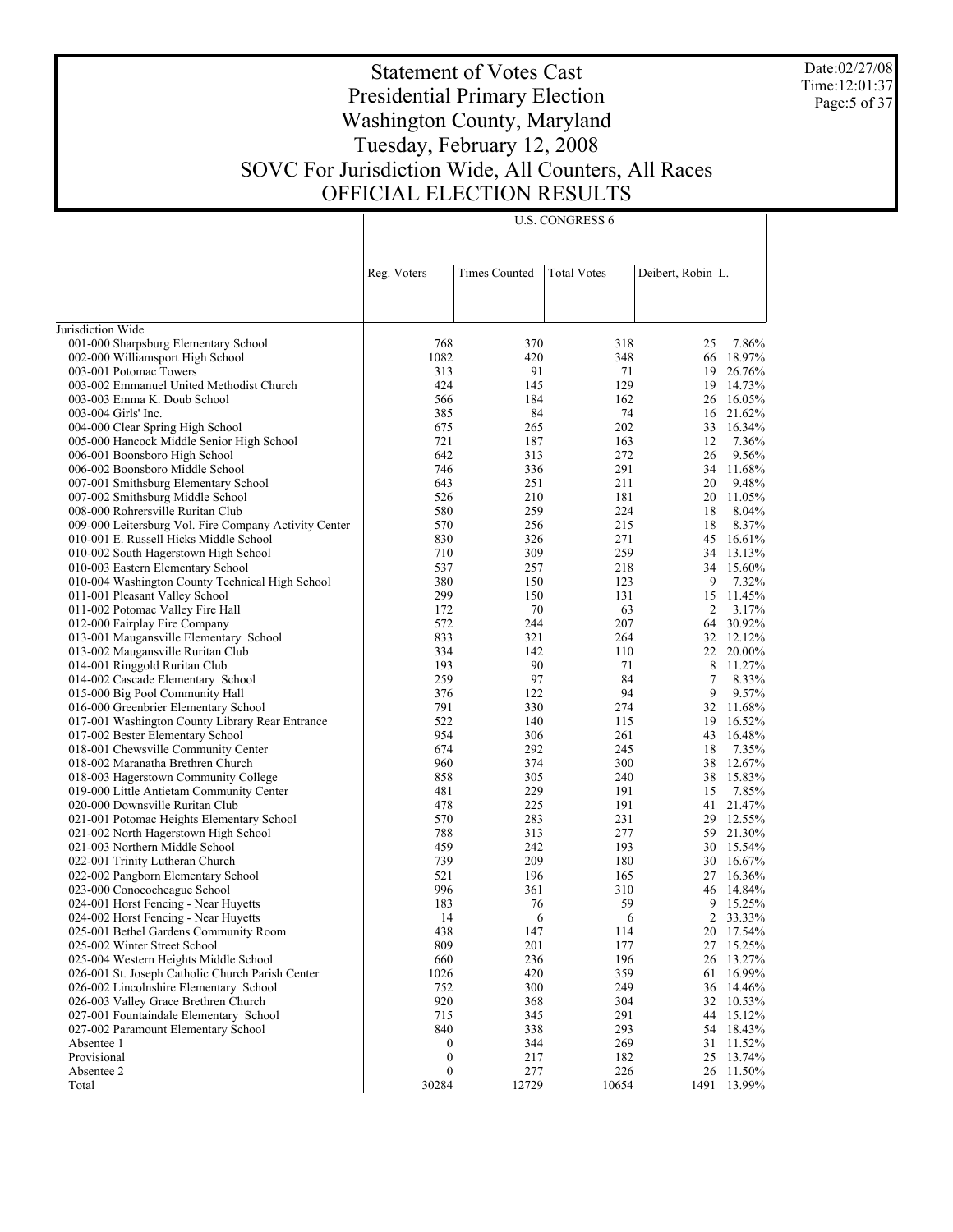Date:02/27/08 Time:12:01:37 Page:6 of 37

# Statement of Votes Cast Presidential Primary Election Washington County, Maryland Tuesday, February 12, 2008 SOVC For Jurisdiction Wide, All Counters, All Races OFFICIAL ELECTION RESULTS

U.S. CONGRESS 6

|                                                                         | Dougherty, Jennifer |                         | Duck, Andrew |                         | Lank, Rick     |                | Smith, Larry John |                |
|-------------------------------------------------------------------------|---------------------|-------------------------|--------------|-------------------------|----------------|----------------|-------------------|----------------|
|                                                                         |                     |                         |              |                         |                |                |                   |                |
| Jurisdiction Wide                                                       |                     |                         |              |                         |                |                |                   |                |
| 001-000 Sharpsburg Elementary School                                    |                     | 115 36.16%              |              | 159 50.00%              | 4              | 1.26%          | 15                | 4.72%          |
| 002-000 Williamsport High School                                        |                     | 102 29.31%              |              | 153 43.97%              | 5              | 1.44%          | 22                | 6.32%          |
| 003-001 Potomac Towers                                                  |                     | 30 42.25%               |              | 15 21.13%               | 4              | 5.63%          | 3                 | 4.23%          |
| 003-002 Emmanuel United Methodist Church                                |                     | 49 37.98%               |              | 55 42.64%               | 1              | 0.78%          | 5                 | 3.88%          |
| 003-003 Emma K. Doub School                                             |                     | 55 33.95%               |              | 63 38.89%               | 4              | 2.47%          | 14                | 8.64%          |
| 003-004 Girls' Inc.                                                     |                     | 27 36.49%               |              | 24 32.43%               | 3              | 4.05%          | 4                 | 5.41%          |
| 004-000 Clear Spring High School                                        | 56                  | 27.72%                  |              | 74 36.63%               | 1              | 0.50%          | 38                | 18.81%         |
| 005-000 Hancock Middle Senior High School                               |                     | 37 22.70%               |              | 45 27.61%               | 1              | 0.61%          | 68                | 41.72%         |
| 006-001 Boonsboro High School                                           | 104                 | 38.24%                  |              | 130 47.79%              | 3              | 1.10%          | 9                 | 3.31%          |
| 006-002 Boonsboro Middle School                                         |                     | 88 30.24%               |              | 160 54.98%              | $\overline{2}$ | 0.69%          | $\overline{7}$    | 2.41%          |
| 007-001 Smithsburg Elementary School                                    | 79                  | 37.44%                  |              | 97 45.97%               | $\mathbf{1}$   | 0.47%          | 14                | 6.64%          |
| 007-002 Smithsburg Middle School                                        | 89                  | 49.17%                  |              | 55 30.39%               | $\overline{2}$ | 1.10%          | 15                | 8.29%          |
| 008-000 Rohrersville Ruritan Club                                       | 91                  | 40.63%                  |              | 111 49.55%              | $\mathbf{1}$   | 0.45%          | 3                 | 1.34%          |
| 009-000 Leitersburg Vol. Fire Company Activity Center                   |                     | 100 46.51%              |              | 80 37.21%               | 5              | 2.33%          | 12                | 5.58%          |
| 010-001 E. Russell Hicks Middle School                                  |                     | 96 35.42%               |              | 109 40.22%              | 5              | 1.85%          | 16                | 5.90%          |
| 010-002 South Hagerstown High School                                    |                     | 116 44.79%              |              | 96 37.07%               | 1              | 0.39%          | 12                | 4.63%          |
| 010-003 Eastern Elementary School                                       |                     | 83 38.07%               |              | 92 42.20%               | $\overline{c}$ | 0.92%          | 7                 | 3.21%          |
| 010-004 Washington County Technical High School                         |                     | 63 51.22%               |              | 42 34.15%               | 2              | 1.63%          | $\boldsymbol{7}$  | 5.69%          |
| 011-001 Pleasant Valley School                                          | 59                  | 45.04%                  |              | 48 36.64%               | $\mathbf{1}$   | 0.76%          | $\,$ 8 $\,$       | 6.11%          |
| 011-002 Potomac Valley Fire Hall                                        | 28                  | 44.44%                  |              | 31 49.21%               | $\bf{0}$       | $0.00\%$       | $\overline{2}$    | 3.17%          |
| 012-000 Fairplay Fire Company                                           | 59                  | 28.50%                  |              | 70 33.82%               | $\mathbf{1}$   | 0.48%          | 13                | 6.28%          |
| 013-001 Maugansville Elementary School                                  |                     | 107 40.53%              |              | 102 38.64%              | $\tau$         | 2.65%          | 16                | 6.06%          |
| 013-002 Maugansville Ruritan Club                                       |                     | 36 32.73%               |              | 42 38.18%               | $\mathbf{1}$   | 0.91%          | 9                 | 8.18%          |
| 014-001 Ringgold Ruritan Club                                           |                     | 31 43.66%               |              | 26 36.62%               | $\overline{2}$ | 2.82%          | $\overline{4}$    | 5.63%          |
| 014-002 Cascade Elementary School                                       | 41                  | 48.81%                  |              | 28 33.33%               | 4              | 4.76%          | $\overline{4}$    | 4.76%          |
| 015-000 Big Pool Community Hall                                         |                     | 34 36.17%               |              | 39 41.49%               | 1              | 1.06%          | 11                | 11.70%         |
| 016-000 Greenbrier Elementary School                                    |                     | 116 42.34%<br>55 47.83% |              | 99 36.13%<br>37 32.17%  | 6              | 2.19%<br>0.87% | 21                | 7.66%          |
| 017-001 Washington County Library Rear Entrance                         |                     | 104 39.85%              |              |                         | 1<br>9         | 3.45%          | 3<br>18           | 2.61%          |
| 017-002 Bester Elementary School<br>018-001 Chewsville Community Center |                     | 84 34.29%               |              | 87 33.33%<br>125 51.02% | 5              | 2.04%          |                   | 6.90%<br>5.31% |
| 018-002 Maranatha Brethren Church                                       |                     | 96 32.00%               |              | 146 48.67%              | 3              | 1.00%          | 13<br>17          | 5.67%          |
| 018-003 Hagerstown Community College                                    |                     | 112 46.67%              |              | 72 30.00%               | 1              | 0.42%          | 17                | 7.08%          |
| 019-000 Little Antietam Community Center                                |                     | 61 31.94%               |              | 106 55.50%              | 3              | 1.57%          | 6                 | 3.14%          |
| 020-000 Downsville Ruritan Club                                         |                     | 68 35.60%               |              | 74 38.74%               | 1              | 0.52%          | 7                 | 3.66%          |
| 021-001 Potomac Heights Elementary School                               |                     | 95 41.13%               |              | 93 40.26%               | 5              | 2.16%          | 9                 | 3.90%          |
| 021-002 North Hagerstown High School                                    |                     | 103 37.18%              |              | 95 34.30%               | $\overline{2}$ | 0.72%          | 18                | 6.50%          |
| 021-003 Northern Middle School                                          |                     | 90 46.63%               |              | 64 33.16%               | 3              | 1.55%          | 6                 | 3.11%          |
| 022-001 Trinity Lutheran Church                                         |                     | 91 50.56%               |              | 50 27.78%               | 2              | 1.11%          | 7                 | 3.89%          |
| 022-002 Pangborn Elementary School                                      | 74                  | 44.85%                  |              | 56 33.94%               | $\mathbf{1}$   | 0.61%          | $\tau$            | 4.24%          |
| 023-000 Conococheague School                                            |                     | 110 35.48%              |              | 118 38.06%              | $\tau$         | 2.26%          | 29                | 9.35%          |
| 024-001 Horst Fencing - Near Huyetts                                    | 21                  | 35.59%                  |              | 23 38.98%               | $\mathbf{1}$   | 1.69%          | 5                 | 8.47%          |
| 024-002 Horst Fencing - Near Huyetts                                    |                     | $1\quad16.67\%$         |              | $1\quad16.67\%$         | $\bf{0}$       | $0.00\%$       | $\overline{2}$    | 33.33%         |
| 025-001 Bethel Gardens Community Room                                   |                     | 58 50.88%               |              | 22 19.30%               |                | $0 0.00\%$     |                   | 14 12.28%      |
| 025-002 Winter Street School                                            |                     | 68 38.42%               |              | 70 39.55%               | 2              | 1.13%          | 10                | 5.65%          |
| 025-004 Western Heights Middle School                                   |                     | 105 53.57%              |              | 48 24.49%               | 5              | 2.55%          | 12                | 6.12%          |
| 026-001 St. Joseph Catholic Church Parish Center                        |                     | 133 37.05%              |              | 139 38.72%              | 4              | 1.11%          | 22                | 6.13%          |
| 026-002 Lincolnshire Elementary School                                  | 111                 | 44.58%                  | 88           | 35.34%                  | 3              | 1.20%          | 11                | 4.42%          |
| 026-003 Valley Grace Brethren Church                                    |                     | 119 39.14%              |              | 131 43.09%              | 5              | 1.64%          | 17                | 5.59%          |
| 027-001 Fountaindale Elementary School                                  |                     | 127 43.64%              |              | 104 35.74%              | 4              | 1.37%          | 12                | 4.12%          |
| 027-002 Paramount Elementary School                                     |                     | 98 33.45%               |              | 114 38.91%              | 5              | 1.71%          | 22                | 7.51%          |
| Absentee 1                                                              | 94                  | 34.94%                  |              | 115 42.75%              | 7              | 2.60%          | 22                | 8.18%          |
| Provisional                                                             |                     | 91 50.00%               |              | 46 25.27%               | 5              | 2.75%          | 15                | 8.24%          |
| Absentee 2                                                              | 94                  | 41.59%                  | 92           | 40.71%                  | 4              | 1.77%          | 10                | 4.42%          |
| Total                                                                   | 4154                | 38.99%                  | 4161         | 39.06%                  | 158            | 1.48%          | 690               | 6.48%          |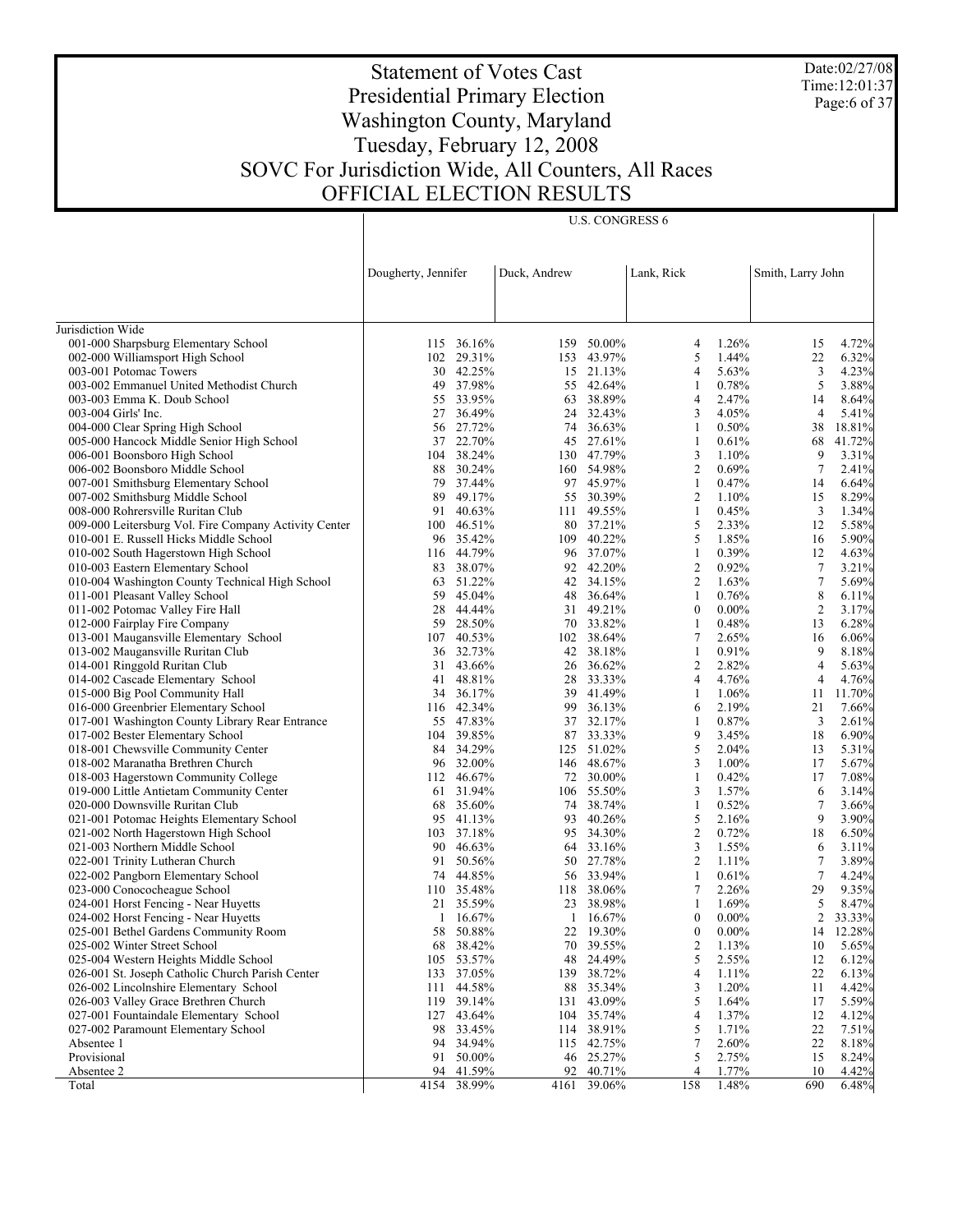Date:02/27/08 Time:12:01:37 Page:7 of 37

# Statement of Votes Cast Presidential Primary Election Washington County, Maryland Tuesday, February 12, 2008 SOVC For Jurisdiction Wide, All Counters, All Races OFFICIAL ELECTION RESULTS

FEMALE DEM DEL 6

| Reg. Voters<br>Times Counted<br><b>Total Votes</b><br>Fuller, Terri<br>Hall, Marcia A.<br>Jurisdiction Wide<br>001-000 Sharpsburg Elementary School<br>768<br>370<br>599<br>3.51%<br>3.51%<br>21<br>21<br>002-000 Williamsport High School<br>1082<br>420<br>672<br>28<br>4.17%<br>27<br>4.02%<br>8<br>5.93%<br>$\tau$<br>003-001 Potomac Towers<br>313<br>91<br>135<br>5.19%<br>3.92%<br>2<br>003-002 Emmanuel United Methodist Church<br>424<br>145<br>255<br>10<br>0.78%<br>4.18%<br>003-003 Emma K. Doub School<br>566<br>184<br>311<br>13<br>11<br>3.54%<br>84<br>2.67%<br>1.33%<br>003-004 Girls' Inc.<br>385<br>150<br>$\overline{4}$<br>2<br>004-000 Clear Spring High School<br>675<br>265<br>424<br>27<br>6.37%<br>16<br>3.77%<br>301<br>4.32%<br>4.32%<br>005-000 Hancock Middle Senior High School<br>721<br>187<br>13<br>13<br>2.96%<br>006-001 Boonsboro High School<br>642<br>313<br>507<br>15<br>18<br>3.55%<br>2.89%<br>006-002 Boonsboro Middle School<br>746<br>336<br>553<br>16<br>20<br>3.62%<br>4.01%<br>4.01%<br>007-001 Smithsburg Elementary School<br>643<br>251<br>424<br>17<br>17<br>210<br>3.30%<br>1.92%<br>007-002 Smithsburg Middle School<br>526<br>364<br>12<br>7<br>259<br>3.27%<br>008-000 Rohrersville Ruritan Club<br>580<br>428<br>14<br>16<br>3.74%<br>2.49%<br>3.85%<br>009-000 Leitersburg Vol. Fire Company Activity Center<br>570<br>256<br>441<br>11<br>17<br>830<br>3.37%<br>4.09%<br>010-001 E. Russell Hicks Middle School<br>326<br>563<br>19<br>23<br>309<br>7<br>1.39%<br>3.39%<br>010-002 South Hagerstown High School<br>710<br>502<br>17<br>3.70%<br>010-003 Eastern Elementary School<br>537<br>257<br>433<br>16<br>15<br>3.46%<br>380<br>4.76%<br>010-004 Washington County Technical High School<br>150<br>252<br>12<br>15<br>5.95%<br>299<br>2.21%<br>8<br>011-001 Pleasant Valley School<br>150<br>271<br>6<br>2.95%<br>3<br>2.63%<br>3<br>2.63%<br>011-002 Potomac Valley Fire Hall<br>172<br>70<br>114<br>012-000 Fairplay Fire Company<br>572<br>244<br>420<br>15<br>3.57%<br>16<br>3.81%<br>833<br>013-001 Maugansville Elementary School<br>321<br>505<br>23<br>4.55%<br>19<br>3.76%<br>334<br>5<br>2.34%<br>013-002 Maugansville Ruritan Club<br>142<br>214<br>10<br>4.67%<br>9<br>2.72%<br>014-001 Ringgold Ruritan Club<br>193<br>90<br>147<br>6.12%<br>4<br>259<br>97<br>5<br>014-002 Cascade Elementary School<br>170<br>6<br>3.53%<br>2.94%<br>376<br>015-000 Big Pool Community Hall<br>122<br>179<br>12<br>6.70%<br>11<br>6.15%<br>791<br>016-000 Greenbrier Elementary School<br>330<br>555<br>20<br>3.60%<br>20<br>3.60%<br>522<br>7<br>5<br>017-001 Washington County Library Rear Entrance<br>140<br>227<br>3.08%<br>2.20%<br>954<br>3.89%<br>017-002 Bester Elementary School<br>306<br>540<br>13<br>2.41%<br>21<br>292<br>3.95%<br>018-001 Chewsville Community Center<br>674<br>481<br>19<br>5.41%<br>26<br>960<br>018-002 Maranatha Brethren Church<br>374<br>643<br>23<br>3.58%<br>24<br>3.73%<br>858<br>2.80%<br>018-003 Hagerstown Community College<br>305<br>535<br>14<br>2.62%<br>15<br>481<br>8<br>2.09%<br>019-000 Little Antietam Community Center<br>229<br>382<br>17<br>4.45%<br>225<br>379<br>5.80%<br>020-000 Downsville Ruritan Club<br>478<br>22<br>18<br>4.75%<br>570<br>484<br>2.27%<br>021-001 Potomac Heights Elementary School<br>283<br>11<br>17<br>3.51%<br>313<br>552<br>3.99%<br>021-002 North Hagerstown High School<br>788<br>22<br>23<br>4.17%<br>459<br>4.87%<br>021-003 Northern Middle School<br>242<br>431<br>11<br>2.55%<br>21<br>739<br>209<br>022-001 Trinity Lutheran Church<br>357<br>7<br>1.96%<br>8<br>2.24%<br>$\tau$<br>022-002 Pangborn Elementary School<br>521<br>196<br>332<br>6<br>1.81%<br>2.11%<br>996<br>4.09%<br>023-000 Conococheague School<br>361<br>611<br>35<br>5.73%<br>25<br>3<br>024-001 Horst Fencing - Near Huyetts<br>183<br>76<br>116<br>4<br>3.45%<br>2.59%<br>8<br>$\mathbf{0}$<br>024-002 Horst Fencing - Near Huyetts<br>14<br>6<br>$\overline{0}$<br>$0.00\%$<br>$0.00\%$<br>025-001 Bethel Gardens Community Room<br>438<br>147<br>221<br>$7 - 3.17\%$<br>5<br>2.26%<br>809<br>201<br>318<br>18<br>3.46%<br>025-002 Winter Street School<br>5.66%<br>11<br>025-004 Western Heights Middle School<br>660<br>236<br>409<br>24<br>5.87%<br>12<br>2.93%<br>026-001 St. Joseph Catholic Church Parish Center<br>1026<br>420<br>705<br>21<br>2.98%<br>30<br>4.26%<br>026-002 Lincolnshire Elementary School<br>752<br>300<br>505<br>10<br>1.98%<br>3.17%<br>16<br>026-003 Valley Grace Brethren Church<br>920<br>368<br>601<br>27<br>4.49%<br>3.49%<br>21<br>027-001 Fountaindale Elementary School<br>715<br>345<br>586<br>19<br>3.24%<br>2.56%<br>15<br>027-002 Paramount Elementary School<br>840<br>338<br>569<br>2.46%<br>22<br>3.87%<br>14<br>$\boldsymbol{0}$<br>344<br>579<br>32<br>5.53%<br>29<br>5.01%<br>Absentee 1<br>Provisional<br>$\boldsymbol{0}$<br>217<br>373<br>3<br>0.80%<br>8<br>2.14%<br>Absentee 2<br>$\boldsymbol{0}$<br>277<br>502<br>14<br>2.79%<br>2.59%<br>13<br>30284<br>12729<br>3.55% |       |  |       |     |     |       |
|-------------------------------------------------------------------------------------------------------------------------------------------------------------------------------------------------------------------------------------------------------------------------------------------------------------------------------------------------------------------------------------------------------------------------------------------------------------------------------------------------------------------------------------------------------------------------------------------------------------------------------------------------------------------------------------------------------------------------------------------------------------------------------------------------------------------------------------------------------------------------------------------------------------------------------------------------------------------------------------------------------------------------------------------------------------------------------------------------------------------------------------------------------------------------------------------------------------------------------------------------------------------------------------------------------------------------------------------------------------------------------------------------------------------------------------------------------------------------------------------------------------------------------------------------------------------------------------------------------------------------------------------------------------------------------------------------------------------------------------------------------------------------------------------------------------------------------------------------------------------------------------------------------------------------------------------------------------------------------------------------------------------------------------------------------------------------------------------------------------------------------------------------------------------------------------------------------------------------------------------------------------------------------------------------------------------------------------------------------------------------------------------------------------------------------------------------------------------------------------------------------------------------------------------------------------------------------------------------------------------------------------------------------------------------------------------------------------------------------------------------------------------------------------------------------------------------------------------------------------------------------------------------------------------------------------------------------------------------------------------------------------------------------------------------------------------------------------------------------------------------------------------------------------------------------------------------------------------------------------------------------------------------------------------------------------------------------------------------------------------------------------------------------------------------------------------------------------------------------------------------------------------------------------------------------------------------------------------------------------------------------------------------------------------------------------------------------------------------------------------------------------------------------------------------------------------------------------------------------------------------------------------------------------------------------------------------------------------------------------------------------------------------------------------------------------------------------------------------------------------------------------------------------------------------------------------------------------------------------------------------------------------------------------------------------------------------------------------------------------------------------------------------------------------------------------------------------------------------------------------------------------------------------------------------------------------------------------------------------------------------------------------------------------------------------------------------------------------------------------------------------------------------------------------------------------------------------------------------------------------------------------------------------------------------------------------------------------------------------------------------------------------------------------------------------------------|-------|--|-------|-----|-----|-------|
|                                                                                                                                                                                                                                                                                                                                                                                                                                                                                                                                                                                                                                                                                                                                                                                                                                                                                                                                                                                                                                                                                                                                                                                                                                                                                                                                                                                                                                                                                                                                                                                                                                                                                                                                                                                                                                                                                                                                                                                                                                                                                                                                                                                                                                                                                                                                                                                                                                                                                                                                                                                                                                                                                                                                                                                                                                                                                                                                                                                                                                                                                                                                                                                                                                                                                                                                                                                                                                                                                                                                                                                                                                                                                                                                                                                                                                                                                                                                                                                                                                                                                                                                                                                                                                                                                                                                                                                                                                                                                                                                                                                                                                                                                                                                                                                                                                                                                                                                                                                                                                                                   |       |  |       |     |     |       |
|                                                                                                                                                                                                                                                                                                                                                                                                                                                                                                                                                                                                                                                                                                                                                                                                                                                                                                                                                                                                                                                                                                                                                                                                                                                                                                                                                                                                                                                                                                                                                                                                                                                                                                                                                                                                                                                                                                                                                                                                                                                                                                                                                                                                                                                                                                                                                                                                                                                                                                                                                                                                                                                                                                                                                                                                                                                                                                                                                                                                                                                                                                                                                                                                                                                                                                                                                                                                                                                                                                                                                                                                                                                                                                                                                                                                                                                                                                                                                                                                                                                                                                                                                                                                                                                                                                                                                                                                                                                                                                                                                                                                                                                                                                                                                                                                                                                                                                                                                                                                                                                                   |       |  |       |     |     |       |
|                                                                                                                                                                                                                                                                                                                                                                                                                                                                                                                                                                                                                                                                                                                                                                                                                                                                                                                                                                                                                                                                                                                                                                                                                                                                                                                                                                                                                                                                                                                                                                                                                                                                                                                                                                                                                                                                                                                                                                                                                                                                                                                                                                                                                                                                                                                                                                                                                                                                                                                                                                                                                                                                                                                                                                                                                                                                                                                                                                                                                                                                                                                                                                                                                                                                                                                                                                                                                                                                                                                                                                                                                                                                                                                                                                                                                                                                                                                                                                                                                                                                                                                                                                                                                                                                                                                                                                                                                                                                                                                                                                                                                                                                                                                                                                                                                                                                                                                                                                                                                                                                   |       |  |       |     |     |       |
|                                                                                                                                                                                                                                                                                                                                                                                                                                                                                                                                                                                                                                                                                                                                                                                                                                                                                                                                                                                                                                                                                                                                                                                                                                                                                                                                                                                                                                                                                                                                                                                                                                                                                                                                                                                                                                                                                                                                                                                                                                                                                                                                                                                                                                                                                                                                                                                                                                                                                                                                                                                                                                                                                                                                                                                                                                                                                                                                                                                                                                                                                                                                                                                                                                                                                                                                                                                                                                                                                                                                                                                                                                                                                                                                                                                                                                                                                                                                                                                                                                                                                                                                                                                                                                                                                                                                                                                                                                                                                                                                                                                                                                                                                                                                                                                                                                                                                                                                                                                                                                                                   |       |  |       |     |     |       |
|                                                                                                                                                                                                                                                                                                                                                                                                                                                                                                                                                                                                                                                                                                                                                                                                                                                                                                                                                                                                                                                                                                                                                                                                                                                                                                                                                                                                                                                                                                                                                                                                                                                                                                                                                                                                                                                                                                                                                                                                                                                                                                                                                                                                                                                                                                                                                                                                                                                                                                                                                                                                                                                                                                                                                                                                                                                                                                                                                                                                                                                                                                                                                                                                                                                                                                                                                                                                                                                                                                                                                                                                                                                                                                                                                                                                                                                                                                                                                                                                                                                                                                                                                                                                                                                                                                                                                                                                                                                                                                                                                                                                                                                                                                                                                                                                                                                                                                                                                                                                                                                                   |       |  |       |     |     |       |
|                                                                                                                                                                                                                                                                                                                                                                                                                                                                                                                                                                                                                                                                                                                                                                                                                                                                                                                                                                                                                                                                                                                                                                                                                                                                                                                                                                                                                                                                                                                                                                                                                                                                                                                                                                                                                                                                                                                                                                                                                                                                                                                                                                                                                                                                                                                                                                                                                                                                                                                                                                                                                                                                                                                                                                                                                                                                                                                                                                                                                                                                                                                                                                                                                                                                                                                                                                                                                                                                                                                                                                                                                                                                                                                                                                                                                                                                                                                                                                                                                                                                                                                                                                                                                                                                                                                                                                                                                                                                                                                                                                                                                                                                                                                                                                                                                                                                                                                                                                                                                                                                   |       |  |       |     |     |       |
|                                                                                                                                                                                                                                                                                                                                                                                                                                                                                                                                                                                                                                                                                                                                                                                                                                                                                                                                                                                                                                                                                                                                                                                                                                                                                                                                                                                                                                                                                                                                                                                                                                                                                                                                                                                                                                                                                                                                                                                                                                                                                                                                                                                                                                                                                                                                                                                                                                                                                                                                                                                                                                                                                                                                                                                                                                                                                                                                                                                                                                                                                                                                                                                                                                                                                                                                                                                                                                                                                                                                                                                                                                                                                                                                                                                                                                                                                                                                                                                                                                                                                                                                                                                                                                                                                                                                                                                                                                                                                                                                                                                                                                                                                                                                                                                                                                                                                                                                                                                                                                                                   |       |  |       |     |     |       |
|                                                                                                                                                                                                                                                                                                                                                                                                                                                                                                                                                                                                                                                                                                                                                                                                                                                                                                                                                                                                                                                                                                                                                                                                                                                                                                                                                                                                                                                                                                                                                                                                                                                                                                                                                                                                                                                                                                                                                                                                                                                                                                                                                                                                                                                                                                                                                                                                                                                                                                                                                                                                                                                                                                                                                                                                                                                                                                                                                                                                                                                                                                                                                                                                                                                                                                                                                                                                                                                                                                                                                                                                                                                                                                                                                                                                                                                                                                                                                                                                                                                                                                                                                                                                                                                                                                                                                                                                                                                                                                                                                                                                                                                                                                                                                                                                                                                                                                                                                                                                                                                                   |       |  |       |     |     |       |
|                                                                                                                                                                                                                                                                                                                                                                                                                                                                                                                                                                                                                                                                                                                                                                                                                                                                                                                                                                                                                                                                                                                                                                                                                                                                                                                                                                                                                                                                                                                                                                                                                                                                                                                                                                                                                                                                                                                                                                                                                                                                                                                                                                                                                                                                                                                                                                                                                                                                                                                                                                                                                                                                                                                                                                                                                                                                                                                                                                                                                                                                                                                                                                                                                                                                                                                                                                                                                                                                                                                                                                                                                                                                                                                                                                                                                                                                                                                                                                                                                                                                                                                                                                                                                                                                                                                                                                                                                                                                                                                                                                                                                                                                                                                                                                                                                                                                                                                                                                                                                                                                   |       |  |       |     |     |       |
|                                                                                                                                                                                                                                                                                                                                                                                                                                                                                                                                                                                                                                                                                                                                                                                                                                                                                                                                                                                                                                                                                                                                                                                                                                                                                                                                                                                                                                                                                                                                                                                                                                                                                                                                                                                                                                                                                                                                                                                                                                                                                                                                                                                                                                                                                                                                                                                                                                                                                                                                                                                                                                                                                                                                                                                                                                                                                                                                                                                                                                                                                                                                                                                                                                                                                                                                                                                                                                                                                                                                                                                                                                                                                                                                                                                                                                                                                                                                                                                                                                                                                                                                                                                                                                                                                                                                                                                                                                                                                                                                                                                                                                                                                                                                                                                                                                                                                                                                                                                                                                                                   |       |  |       |     |     |       |
|                                                                                                                                                                                                                                                                                                                                                                                                                                                                                                                                                                                                                                                                                                                                                                                                                                                                                                                                                                                                                                                                                                                                                                                                                                                                                                                                                                                                                                                                                                                                                                                                                                                                                                                                                                                                                                                                                                                                                                                                                                                                                                                                                                                                                                                                                                                                                                                                                                                                                                                                                                                                                                                                                                                                                                                                                                                                                                                                                                                                                                                                                                                                                                                                                                                                                                                                                                                                                                                                                                                                                                                                                                                                                                                                                                                                                                                                                                                                                                                                                                                                                                                                                                                                                                                                                                                                                                                                                                                                                                                                                                                                                                                                                                                                                                                                                                                                                                                                                                                                                                                                   |       |  |       |     |     |       |
|                                                                                                                                                                                                                                                                                                                                                                                                                                                                                                                                                                                                                                                                                                                                                                                                                                                                                                                                                                                                                                                                                                                                                                                                                                                                                                                                                                                                                                                                                                                                                                                                                                                                                                                                                                                                                                                                                                                                                                                                                                                                                                                                                                                                                                                                                                                                                                                                                                                                                                                                                                                                                                                                                                                                                                                                                                                                                                                                                                                                                                                                                                                                                                                                                                                                                                                                                                                                                                                                                                                                                                                                                                                                                                                                                                                                                                                                                                                                                                                                                                                                                                                                                                                                                                                                                                                                                                                                                                                                                                                                                                                                                                                                                                                                                                                                                                                                                                                                                                                                                                                                   |       |  |       |     |     |       |
|                                                                                                                                                                                                                                                                                                                                                                                                                                                                                                                                                                                                                                                                                                                                                                                                                                                                                                                                                                                                                                                                                                                                                                                                                                                                                                                                                                                                                                                                                                                                                                                                                                                                                                                                                                                                                                                                                                                                                                                                                                                                                                                                                                                                                                                                                                                                                                                                                                                                                                                                                                                                                                                                                                                                                                                                                                                                                                                                                                                                                                                                                                                                                                                                                                                                                                                                                                                                                                                                                                                                                                                                                                                                                                                                                                                                                                                                                                                                                                                                                                                                                                                                                                                                                                                                                                                                                                                                                                                                                                                                                                                                                                                                                                                                                                                                                                                                                                                                                                                                                                                                   |       |  |       |     |     |       |
|                                                                                                                                                                                                                                                                                                                                                                                                                                                                                                                                                                                                                                                                                                                                                                                                                                                                                                                                                                                                                                                                                                                                                                                                                                                                                                                                                                                                                                                                                                                                                                                                                                                                                                                                                                                                                                                                                                                                                                                                                                                                                                                                                                                                                                                                                                                                                                                                                                                                                                                                                                                                                                                                                                                                                                                                                                                                                                                                                                                                                                                                                                                                                                                                                                                                                                                                                                                                                                                                                                                                                                                                                                                                                                                                                                                                                                                                                                                                                                                                                                                                                                                                                                                                                                                                                                                                                                                                                                                                                                                                                                                                                                                                                                                                                                                                                                                                                                                                                                                                                                                                   |       |  |       |     |     |       |
|                                                                                                                                                                                                                                                                                                                                                                                                                                                                                                                                                                                                                                                                                                                                                                                                                                                                                                                                                                                                                                                                                                                                                                                                                                                                                                                                                                                                                                                                                                                                                                                                                                                                                                                                                                                                                                                                                                                                                                                                                                                                                                                                                                                                                                                                                                                                                                                                                                                                                                                                                                                                                                                                                                                                                                                                                                                                                                                                                                                                                                                                                                                                                                                                                                                                                                                                                                                                                                                                                                                                                                                                                                                                                                                                                                                                                                                                                                                                                                                                                                                                                                                                                                                                                                                                                                                                                                                                                                                                                                                                                                                                                                                                                                                                                                                                                                                                                                                                                                                                                                                                   |       |  |       |     |     |       |
|                                                                                                                                                                                                                                                                                                                                                                                                                                                                                                                                                                                                                                                                                                                                                                                                                                                                                                                                                                                                                                                                                                                                                                                                                                                                                                                                                                                                                                                                                                                                                                                                                                                                                                                                                                                                                                                                                                                                                                                                                                                                                                                                                                                                                                                                                                                                                                                                                                                                                                                                                                                                                                                                                                                                                                                                                                                                                                                                                                                                                                                                                                                                                                                                                                                                                                                                                                                                                                                                                                                                                                                                                                                                                                                                                                                                                                                                                                                                                                                                                                                                                                                                                                                                                                                                                                                                                                                                                                                                                                                                                                                                                                                                                                                                                                                                                                                                                                                                                                                                                                                                   |       |  |       |     |     |       |
|                                                                                                                                                                                                                                                                                                                                                                                                                                                                                                                                                                                                                                                                                                                                                                                                                                                                                                                                                                                                                                                                                                                                                                                                                                                                                                                                                                                                                                                                                                                                                                                                                                                                                                                                                                                                                                                                                                                                                                                                                                                                                                                                                                                                                                                                                                                                                                                                                                                                                                                                                                                                                                                                                                                                                                                                                                                                                                                                                                                                                                                                                                                                                                                                                                                                                                                                                                                                                                                                                                                                                                                                                                                                                                                                                                                                                                                                                                                                                                                                                                                                                                                                                                                                                                                                                                                                                                                                                                                                                                                                                                                                                                                                                                                                                                                                                                                                                                                                                                                                                                                                   |       |  |       |     |     |       |
|                                                                                                                                                                                                                                                                                                                                                                                                                                                                                                                                                                                                                                                                                                                                                                                                                                                                                                                                                                                                                                                                                                                                                                                                                                                                                                                                                                                                                                                                                                                                                                                                                                                                                                                                                                                                                                                                                                                                                                                                                                                                                                                                                                                                                                                                                                                                                                                                                                                                                                                                                                                                                                                                                                                                                                                                                                                                                                                                                                                                                                                                                                                                                                                                                                                                                                                                                                                                                                                                                                                                                                                                                                                                                                                                                                                                                                                                                                                                                                                                                                                                                                                                                                                                                                                                                                                                                                                                                                                                                                                                                                                                                                                                                                                                                                                                                                                                                                                                                                                                                                                                   |       |  |       |     |     |       |
|                                                                                                                                                                                                                                                                                                                                                                                                                                                                                                                                                                                                                                                                                                                                                                                                                                                                                                                                                                                                                                                                                                                                                                                                                                                                                                                                                                                                                                                                                                                                                                                                                                                                                                                                                                                                                                                                                                                                                                                                                                                                                                                                                                                                                                                                                                                                                                                                                                                                                                                                                                                                                                                                                                                                                                                                                                                                                                                                                                                                                                                                                                                                                                                                                                                                                                                                                                                                                                                                                                                                                                                                                                                                                                                                                                                                                                                                                                                                                                                                                                                                                                                                                                                                                                                                                                                                                                                                                                                                                                                                                                                                                                                                                                                                                                                                                                                                                                                                                                                                                                                                   |       |  |       |     |     |       |
|                                                                                                                                                                                                                                                                                                                                                                                                                                                                                                                                                                                                                                                                                                                                                                                                                                                                                                                                                                                                                                                                                                                                                                                                                                                                                                                                                                                                                                                                                                                                                                                                                                                                                                                                                                                                                                                                                                                                                                                                                                                                                                                                                                                                                                                                                                                                                                                                                                                                                                                                                                                                                                                                                                                                                                                                                                                                                                                                                                                                                                                                                                                                                                                                                                                                                                                                                                                                                                                                                                                                                                                                                                                                                                                                                                                                                                                                                                                                                                                                                                                                                                                                                                                                                                                                                                                                                                                                                                                                                                                                                                                                                                                                                                                                                                                                                                                                                                                                                                                                                                                                   |       |  |       |     |     |       |
|                                                                                                                                                                                                                                                                                                                                                                                                                                                                                                                                                                                                                                                                                                                                                                                                                                                                                                                                                                                                                                                                                                                                                                                                                                                                                                                                                                                                                                                                                                                                                                                                                                                                                                                                                                                                                                                                                                                                                                                                                                                                                                                                                                                                                                                                                                                                                                                                                                                                                                                                                                                                                                                                                                                                                                                                                                                                                                                                                                                                                                                                                                                                                                                                                                                                                                                                                                                                                                                                                                                                                                                                                                                                                                                                                                                                                                                                                                                                                                                                                                                                                                                                                                                                                                                                                                                                                                                                                                                                                                                                                                                                                                                                                                                                                                                                                                                                                                                                                                                                                                                                   |       |  |       |     |     |       |
|                                                                                                                                                                                                                                                                                                                                                                                                                                                                                                                                                                                                                                                                                                                                                                                                                                                                                                                                                                                                                                                                                                                                                                                                                                                                                                                                                                                                                                                                                                                                                                                                                                                                                                                                                                                                                                                                                                                                                                                                                                                                                                                                                                                                                                                                                                                                                                                                                                                                                                                                                                                                                                                                                                                                                                                                                                                                                                                                                                                                                                                                                                                                                                                                                                                                                                                                                                                                                                                                                                                                                                                                                                                                                                                                                                                                                                                                                                                                                                                                                                                                                                                                                                                                                                                                                                                                                                                                                                                                                                                                                                                                                                                                                                                                                                                                                                                                                                                                                                                                                                                                   |       |  |       |     |     |       |
|                                                                                                                                                                                                                                                                                                                                                                                                                                                                                                                                                                                                                                                                                                                                                                                                                                                                                                                                                                                                                                                                                                                                                                                                                                                                                                                                                                                                                                                                                                                                                                                                                                                                                                                                                                                                                                                                                                                                                                                                                                                                                                                                                                                                                                                                                                                                                                                                                                                                                                                                                                                                                                                                                                                                                                                                                                                                                                                                                                                                                                                                                                                                                                                                                                                                                                                                                                                                                                                                                                                                                                                                                                                                                                                                                                                                                                                                                                                                                                                                                                                                                                                                                                                                                                                                                                                                                                                                                                                                                                                                                                                                                                                                                                                                                                                                                                                                                                                                                                                                                                                                   |       |  |       |     |     |       |
|                                                                                                                                                                                                                                                                                                                                                                                                                                                                                                                                                                                                                                                                                                                                                                                                                                                                                                                                                                                                                                                                                                                                                                                                                                                                                                                                                                                                                                                                                                                                                                                                                                                                                                                                                                                                                                                                                                                                                                                                                                                                                                                                                                                                                                                                                                                                                                                                                                                                                                                                                                                                                                                                                                                                                                                                                                                                                                                                                                                                                                                                                                                                                                                                                                                                                                                                                                                                                                                                                                                                                                                                                                                                                                                                                                                                                                                                                                                                                                                                                                                                                                                                                                                                                                                                                                                                                                                                                                                                                                                                                                                                                                                                                                                                                                                                                                                                                                                                                                                                                                                                   |       |  |       |     |     |       |
|                                                                                                                                                                                                                                                                                                                                                                                                                                                                                                                                                                                                                                                                                                                                                                                                                                                                                                                                                                                                                                                                                                                                                                                                                                                                                                                                                                                                                                                                                                                                                                                                                                                                                                                                                                                                                                                                                                                                                                                                                                                                                                                                                                                                                                                                                                                                                                                                                                                                                                                                                                                                                                                                                                                                                                                                                                                                                                                                                                                                                                                                                                                                                                                                                                                                                                                                                                                                                                                                                                                                                                                                                                                                                                                                                                                                                                                                                                                                                                                                                                                                                                                                                                                                                                                                                                                                                                                                                                                                                                                                                                                                                                                                                                                                                                                                                                                                                                                                                                                                                                                                   |       |  |       |     |     |       |
|                                                                                                                                                                                                                                                                                                                                                                                                                                                                                                                                                                                                                                                                                                                                                                                                                                                                                                                                                                                                                                                                                                                                                                                                                                                                                                                                                                                                                                                                                                                                                                                                                                                                                                                                                                                                                                                                                                                                                                                                                                                                                                                                                                                                                                                                                                                                                                                                                                                                                                                                                                                                                                                                                                                                                                                                                                                                                                                                                                                                                                                                                                                                                                                                                                                                                                                                                                                                                                                                                                                                                                                                                                                                                                                                                                                                                                                                                                                                                                                                                                                                                                                                                                                                                                                                                                                                                                                                                                                                                                                                                                                                                                                                                                                                                                                                                                                                                                                                                                                                                                                                   |       |  |       |     |     |       |
|                                                                                                                                                                                                                                                                                                                                                                                                                                                                                                                                                                                                                                                                                                                                                                                                                                                                                                                                                                                                                                                                                                                                                                                                                                                                                                                                                                                                                                                                                                                                                                                                                                                                                                                                                                                                                                                                                                                                                                                                                                                                                                                                                                                                                                                                                                                                                                                                                                                                                                                                                                                                                                                                                                                                                                                                                                                                                                                                                                                                                                                                                                                                                                                                                                                                                                                                                                                                                                                                                                                                                                                                                                                                                                                                                                                                                                                                                                                                                                                                                                                                                                                                                                                                                                                                                                                                                                                                                                                                                                                                                                                                                                                                                                                                                                                                                                                                                                                                                                                                                                                                   |       |  |       |     |     |       |
|                                                                                                                                                                                                                                                                                                                                                                                                                                                                                                                                                                                                                                                                                                                                                                                                                                                                                                                                                                                                                                                                                                                                                                                                                                                                                                                                                                                                                                                                                                                                                                                                                                                                                                                                                                                                                                                                                                                                                                                                                                                                                                                                                                                                                                                                                                                                                                                                                                                                                                                                                                                                                                                                                                                                                                                                                                                                                                                                                                                                                                                                                                                                                                                                                                                                                                                                                                                                                                                                                                                                                                                                                                                                                                                                                                                                                                                                                                                                                                                                                                                                                                                                                                                                                                                                                                                                                                                                                                                                                                                                                                                                                                                                                                                                                                                                                                                                                                                                                                                                                                                                   |       |  |       |     |     |       |
|                                                                                                                                                                                                                                                                                                                                                                                                                                                                                                                                                                                                                                                                                                                                                                                                                                                                                                                                                                                                                                                                                                                                                                                                                                                                                                                                                                                                                                                                                                                                                                                                                                                                                                                                                                                                                                                                                                                                                                                                                                                                                                                                                                                                                                                                                                                                                                                                                                                                                                                                                                                                                                                                                                                                                                                                                                                                                                                                                                                                                                                                                                                                                                                                                                                                                                                                                                                                                                                                                                                                                                                                                                                                                                                                                                                                                                                                                                                                                                                                                                                                                                                                                                                                                                                                                                                                                                                                                                                                                                                                                                                                                                                                                                                                                                                                                                                                                                                                                                                                                                                                   |       |  |       |     |     |       |
|                                                                                                                                                                                                                                                                                                                                                                                                                                                                                                                                                                                                                                                                                                                                                                                                                                                                                                                                                                                                                                                                                                                                                                                                                                                                                                                                                                                                                                                                                                                                                                                                                                                                                                                                                                                                                                                                                                                                                                                                                                                                                                                                                                                                                                                                                                                                                                                                                                                                                                                                                                                                                                                                                                                                                                                                                                                                                                                                                                                                                                                                                                                                                                                                                                                                                                                                                                                                                                                                                                                                                                                                                                                                                                                                                                                                                                                                                                                                                                                                                                                                                                                                                                                                                                                                                                                                                                                                                                                                                                                                                                                                                                                                                                                                                                                                                                                                                                                                                                                                                                                                   |       |  |       |     |     |       |
|                                                                                                                                                                                                                                                                                                                                                                                                                                                                                                                                                                                                                                                                                                                                                                                                                                                                                                                                                                                                                                                                                                                                                                                                                                                                                                                                                                                                                                                                                                                                                                                                                                                                                                                                                                                                                                                                                                                                                                                                                                                                                                                                                                                                                                                                                                                                                                                                                                                                                                                                                                                                                                                                                                                                                                                                                                                                                                                                                                                                                                                                                                                                                                                                                                                                                                                                                                                                                                                                                                                                                                                                                                                                                                                                                                                                                                                                                                                                                                                                                                                                                                                                                                                                                                                                                                                                                                                                                                                                                                                                                                                                                                                                                                                                                                                                                                                                                                                                                                                                                                                                   |       |  |       |     |     |       |
|                                                                                                                                                                                                                                                                                                                                                                                                                                                                                                                                                                                                                                                                                                                                                                                                                                                                                                                                                                                                                                                                                                                                                                                                                                                                                                                                                                                                                                                                                                                                                                                                                                                                                                                                                                                                                                                                                                                                                                                                                                                                                                                                                                                                                                                                                                                                                                                                                                                                                                                                                                                                                                                                                                                                                                                                                                                                                                                                                                                                                                                                                                                                                                                                                                                                                                                                                                                                                                                                                                                                                                                                                                                                                                                                                                                                                                                                                                                                                                                                                                                                                                                                                                                                                                                                                                                                                                                                                                                                                                                                                                                                                                                                                                                                                                                                                                                                                                                                                                                                                                                                   |       |  |       |     |     |       |
|                                                                                                                                                                                                                                                                                                                                                                                                                                                                                                                                                                                                                                                                                                                                                                                                                                                                                                                                                                                                                                                                                                                                                                                                                                                                                                                                                                                                                                                                                                                                                                                                                                                                                                                                                                                                                                                                                                                                                                                                                                                                                                                                                                                                                                                                                                                                                                                                                                                                                                                                                                                                                                                                                                                                                                                                                                                                                                                                                                                                                                                                                                                                                                                                                                                                                                                                                                                                                                                                                                                                                                                                                                                                                                                                                                                                                                                                                                                                                                                                                                                                                                                                                                                                                                                                                                                                                                                                                                                                                                                                                                                                                                                                                                                                                                                                                                                                                                                                                                                                                                                                   |       |  |       |     |     |       |
|                                                                                                                                                                                                                                                                                                                                                                                                                                                                                                                                                                                                                                                                                                                                                                                                                                                                                                                                                                                                                                                                                                                                                                                                                                                                                                                                                                                                                                                                                                                                                                                                                                                                                                                                                                                                                                                                                                                                                                                                                                                                                                                                                                                                                                                                                                                                                                                                                                                                                                                                                                                                                                                                                                                                                                                                                                                                                                                                                                                                                                                                                                                                                                                                                                                                                                                                                                                                                                                                                                                                                                                                                                                                                                                                                                                                                                                                                                                                                                                                                                                                                                                                                                                                                                                                                                                                                                                                                                                                                                                                                                                                                                                                                                                                                                                                                                                                                                                                                                                                                                                                   |       |  |       |     |     |       |
|                                                                                                                                                                                                                                                                                                                                                                                                                                                                                                                                                                                                                                                                                                                                                                                                                                                                                                                                                                                                                                                                                                                                                                                                                                                                                                                                                                                                                                                                                                                                                                                                                                                                                                                                                                                                                                                                                                                                                                                                                                                                                                                                                                                                                                                                                                                                                                                                                                                                                                                                                                                                                                                                                                                                                                                                                                                                                                                                                                                                                                                                                                                                                                                                                                                                                                                                                                                                                                                                                                                                                                                                                                                                                                                                                                                                                                                                                                                                                                                                                                                                                                                                                                                                                                                                                                                                                                                                                                                                                                                                                                                                                                                                                                                                                                                                                                                                                                                                                                                                                                                                   |       |  |       |     |     |       |
|                                                                                                                                                                                                                                                                                                                                                                                                                                                                                                                                                                                                                                                                                                                                                                                                                                                                                                                                                                                                                                                                                                                                                                                                                                                                                                                                                                                                                                                                                                                                                                                                                                                                                                                                                                                                                                                                                                                                                                                                                                                                                                                                                                                                                                                                                                                                                                                                                                                                                                                                                                                                                                                                                                                                                                                                                                                                                                                                                                                                                                                                                                                                                                                                                                                                                                                                                                                                                                                                                                                                                                                                                                                                                                                                                                                                                                                                                                                                                                                                                                                                                                                                                                                                                                                                                                                                                                                                                                                                                                                                                                                                                                                                                                                                                                                                                                                                                                                                                                                                                                                                   |       |  |       |     |     |       |
|                                                                                                                                                                                                                                                                                                                                                                                                                                                                                                                                                                                                                                                                                                                                                                                                                                                                                                                                                                                                                                                                                                                                                                                                                                                                                                                                                                                                                                                                                                                                                                                                                                                                                                                                                                                                                                                                                                                                                                                                                                                                                                                                                                                                                                                                                                                                                                                                                                                                                                                                                                                                                                                                                                                                                                                                                                                                                                                                                                                                                                                                                                                                                                                                                                                                                                                                                                                                                                                                                                                                                                                                                                                                                                                                                                                                                                                                                                                                                                                                                                                                                                                                                                                                                                                                                                                                                                                                                                                                                                                                                                                                                                                                                                                                                                                                                                                                                                                                                                                                                                                                   |       |  |       |     |     |       |
|                                                                                                                                                                                                                                                                                                                                                                                                                                                                                                                                                                                                                                                                                                                                                                                                                                                                                                                                                                                                                                                                                                                                                                                                                                                                                                                                                                                                                                                                                                                                                                                                                                                                                                                                                                                                                                                                                                                                                                                                                                                                                                                                                                                                                                                                                                                                                                                                                                                                                                                                                                                                                                                                                                                                                                                                                                                                                                                                                                                                                                                                                                                                                                                                                                                                                                                                                                                                                                                                                                                                                                                                                                                                                                                                                                                                                                                                                                                                                                                                                                                                                                                                                                                                                                                                                                                                                                                                                                                                                                                                                                                                                                                                                                                                                                                                                                                                                                                                                                                                                                                                   |       |  |       |     |     |       |
|                                                                                                                                                                                                                                                                                                                                                                                                                                                                                                                                                                                                                                                                                                                                                                                                                                                                                                                                                                                                                                                                                                                                                                                                                                                                                                                                                                                                                                                                                                                                                                                                                                                                                                                                                                                                                                                                                                                                                                                                                                                                                                                                                                                                                                                                                                                                                                                                                                                                                                                                                                                                                                                                                                                                                                                                                                                                                                                                                                                                                                                                                                                                                                                                                                                                                                                                                                                                                                                                                                                                                                                                                                                                                                                                                                                                                                                                                                                                                                                                                                                                                                                                                                                                                                                                                                                                                                                                                                                                                                                                                                                                                                                                                                                                                                                                                                                                                                                                                                                                                                                                   |       |  |       |     |     |       |
|                                                                                                                                                                                                                                                                                                                                                                                                                                                                                                                                                                                                                                                                                                                                                                                                                                                                                                                                                                                                                                                                                                                                                                                                                                                                                                                                                                                                                                                                                                                                                                                                                                                                                                                                                                                                                                                                                                                                                                                                                                                                                                                                                                                                                                                                                                                                                                                                                                                                                                                                                                                                                                                                                                                                                                                                                                                                                                                                                                                                                                                                                                                                                                                                                                                                                                                                                                                                                                                                                                                                                                                                                                                                                                                                                                                                                                                                                                                                                                                                                                                                                                                                                                                                                                                                                                                                                                                                                                                                                                                                                                                                                                                                                                                                                                                                                                                                                                                                                                                                                                                                   |       |  |       |     |     |       |
|                                                                                                                                                                                                                                                                                                                                                                                                                                                                                                                                                                                                                                                                                                                                                                                                                                                                                                                                                                                                                                                                                                                                                                                                                                                                                                                                                                                                                                                                                                                                                                                                                                                                                                                                                                                                                                                                                                                                                                                                                                                                                                                                                                                                                                                                                                                                                                                                                                                                                                                                                                                                                                                                                                                                                                                                                                                                                                                                                                                                                                                                                                                                                                                                                                                                                                                                                                                                                                                                                                                                                                                                                                                                                                                                                                                                                                                                                                                                                                                                                                                                                                                                                                                                                                                                                                                                                                                                                                                                                                                                                                                                                                                                                                                                                                                                                                                                                                                                                                                                                                                                   |       |  |       |     |     |       |
|                                                                                                                                                                                                                                                                                                                                                                                                                                                                                                                                                                                                                                                                                                                                                                                                                                                                                                                                                                                                                                                                                                                                                                                                                                                                                                                                                                                                                                                                                                                                                                                                                                                                                                                                                                                                                                                                                                                                                                                                                                                                                                                                                                                                                                                                                                                                                                                                                                                                                                                                                                                                                                                                                                                                                                                                                                                                                                                                                                                                                                                                                                                                                                                                                                                                                                                                                                                                                                                                                                                                                                                                                                                                                                                                                                                                                                                                                                                                                                                                                                                                                                                                                                                                                                                                                                                                                                                                                                                                                                                                                                                                                                                                                                                                                                                                                                                                                                                                                                                                                                                                   |       |  |       |     |     |       |
|                                                                                                                                                                                                                                                                                                                                                                                                                                                                                                                                                                                                                                                                                                                                                                                                                                                                                                                                                                                                                                                                                                                                                                                                                                                                                                                                                                                                                                                                                                                                                                                                                                                                                                                                                                                                                                                                                                                                                                                                                                                                                                                                                                                                                                                                                                                                                                                                                                                                                                                                                                                                                                                                                                                                                                                                                                                                                                                                                                                                                                                                                                                                                                                                                                                                                                                                                                                                                                                                                                                                                                                                                                                                                                                                                                                                                                                                                                                                                                                                                                                                                                                                                                                                                                                                                                                                                                                                                                                                                                                                                                                                                                                                                                                                                                                                                                                                                                                                                                                                                                                                   |       |  |       |     |     |       |
|                                                                                                                                                                                                                                                                                                                                                                                                                                                                                                                                                                                                                                                                                                                                                                                                                                                                                                                                                                                                                                                                                                                                                                                                                                                                                                                                                                                                                                                                                                                                                                                                                                                                                                                                                                                                                                                                                                                                                                                                                                                                                                                                                                                                                                                                                                                                                                                                                                                                                                                                                                                                                                                                                                                                                                                                                                                                                                                                                                                                                                                                                                                                                                                                                                                                                                                                                                                                                                                                                                                                                                                                                                                                                                                                                                                                                                                                                                                                                                                                                                                                                                                                                                                                                                                                                                                                                                                                                                                                                                                                                                                                                                                                                                                                                                                                                                                                                                                                                                                                                                                                   |       |  |       |     |     |       |
|                                                                                                                                                                                                                                                                                                                                                                                                                                                                                                                                                                                                                                                                                                                                                                                                                                                                                                                                                                                                                                                                                                                                                                                                                                                                                                                                                                                                                                                                                                                                                                                                                                                                                                                                                                                                                                                                                                                                                                                                                                                                                                                                                                                                                                                                                                                                                                                                                                                                                                                                                                                                                                                                                                                                                                                                                                                                                                                                                                                                                                                                                                                                                                                                                                                                                                                                                                                                                                                                                                                                                                                                                                                                                                                                                                                                                                                                                                                                                                                                                                                                                                                                                                                                                                                                                                                                                                                                                                                                                                                                                                                                                                                                                                                                                                                                                                                                                                                                                                                                                                                                   |       |  |       |     |     |       |
|                                                                                                                                                                                                                                                                                                                                                                                                                                                                                                                                                                                                                                                                                                                                                                                                                                                                                                                                                                                                                                                                                                                                                                                                                                                                                                                                                                                                                                                                                                                                                                                                                                                                                                                                                                                                                                                                                                                                                                                                                                                                                                                                                                                                                                                                                                                                                                                                                                                                                                                                                                                                                                                                                                                                                                                                                                                                                                                                                                                                                                                                                                                                                                                                                                                                                                                                                                                                                                                                                                                                                                                                                                                                                                                                                                                                                                                                                                                                                                                                                                                                                                                                                                                                                                                                                                                                                                                                                                                                                                                                                                                                                                                                                                                                                                                                                                                                                                                                                                                                                                                                   |       |  |       |     |     |       |
|                                                                                                                                                                                                                                                                                                                                                                                                                                                                                                                                                                                                                                                                                                                                                                                                                                                                                                                                                                                                                                                                                                                                                                                                                                                                                                                                                                                                                                                                                                                                                                                                                                                                                                                                                                                                                                                                                                                                                                                                                                                                                                                                                                                                                                                                                                                                                                                                                                                                                                                                                                                                                                                                                                                                                                                                                                                                                                                                                                                                                                                                                                                                                                                                                                                                                                                                                                                                                                                                                                                                                                                                                                                                                                                                                                                                                                                                                                                                                                                                                                                                                                                                                                                                                                                                                                                                                                                                                                                                                                                                                                                                                                                                                                                                                                                                                                                                                                                                                                                                                                                                   |       |  |       |     |     |       |
|                                                                                                                                                                                                                                                                                                                                                                                                                                                                                                                                                                                                                                                                                                                                                                                                                                                                                                                                                                                                                                                                                                                                                                                                                                                                                                                                                                                                                                                                                                                                                                                                                                                                                                                                                                                                                                                                                                                                                                                                                                                                                                                                                                                                                                                                                                                                                                                                                                                                                                                                                                                                                                                                                                                                                                                                                                                                                                                                                                                                                                                                                                                                                                                                                                                                                                                                                                                                                                                                                                                                                                                                                                                                                                                                                                                                                                                                                                                                                                                                                                                                                                                                                                                                                                                                                                                                                                                                                                                                                                                                                                                                                                                                                                                                                                                                                                                                                                                                                                                                                                                                   |       |  |       |     |     |       |
|                                                                                                                                                                                                                                                                                                                                                                                                                                                                                                                                                                                                                                                                                                                                                                                                                                                                                                                                                                                                                                                                                                                                                                                                                                                                                                                                                                                                                                                                                                                                                                                                                                                                                                                                                                                                                                                                                                                                                                                                                                                                                                                                                                                                                                                                                                                                                                                                                                                                                                                                                                                                                                                                                                                                                                                                                                                                                                                                                                                                                                                                                                                                                                                                                                                                                                                                                                                                                                                                                                                                                                                                                                                                                                                                                                                                                                                                                                                                                                                                                                                                                                                                                                                                                                                                                                                                                                                                                                                                                                                                                                                                                                                                                                                                                                                                                                                                                                                                                                                                                                                                   |       |  |       |     |     |       |
|                                                                                                                                                                                                                                                                                                                                                                                                                                                                                                                                                                                                                                                                                                                                                                                                                                                                                                                                                                                                                                                                                                                                                                                                                                                                                                                                                                                                                                                                                                                                                                                                                                                                                                                                                                                                                                                                                                                                                                                                                                                                                                                                                                                                                                                                                                                                                                                                                                                                                                                                                                                                                                                                                                                                                                                                                                                                                                                                                                                                                                                                                                                                                                                                                                                                                                                                                                                                                                                                                                                                                                                                                                                                                                                                                                                                                                                                                                                                                                                                                                                                                                                                                                                                                                                                                                                                                                                                                                                                                                                                                                                                                                                                                                                                                                                                                                                                                                                                                                                                                                                                   |       |  |       |     |     |       |
|                                                                                                                                                                                                                                                                                                                                                                                                                                                                                                                                                                                                                                                                                                                                                                                                                                                                                                                                                                                                                                                                                                                                                                                                                                                                                                                                                                                                                                                                                                                                                                                                                                                                                                                                                                                                                                                                                                                                                                                                                                                                                                                                                                                                                                                                                                                                                                                                                                                                                                                                                                                                                                                                                                                                                                                                                                                                                                                                                                                                                                                                                                                                                                                                                                                                                                                                                                                                                                                                                                                                                                                                                                                                                                                                                                                                                                                                                                                                                                                                                                                                                                                                                                                                                                                                                                                                                                                                                                                                                                                                                                                                                                                                                                                                                                                                                                                                                                                                                                                                                                                                   |       |  |       |     |     |       |
|                                                                                                                                                                                                                                                                                                                                                                                                                                                                                                                                                                                                                                                                                                                                                                                                                                                                                                                                                                                                                                                                                                                                                                                                                                                                                                                                                                                                                                                                                                                                                                                                                                                                                                                                                                                                                                                                                                                                                                                                                                                                                                                                                                                                                                                                                                                                                                                                                                                                                                                                                                                                                                                                                                                                                                                                                                                                                                                                                                                                                                                                                                                                                                                                                                                                                                                                                                                                                                                                                                                                                                                                                                                                                                                                                                                                                                                                                                                                                                                                                                                                                                                                                                                                                                                                                                                                                                                                                                                                                                                                                                                                                                                                                                                                                                                                                                                                                                                                                                                                                                                                   |       |  |       |     |     |       |
|                                                                                                                                                                                                                                                                                                                                                                                                                                                                                                                                                                                                                                                                                                                                                                                                                                                                                                                                                                                                                                                                                                                                                                                                                                                                                                                                                                                                                                                                                                                                                                                                                                                                                                                                                                                                                                                                                                                                                                                                                                                                                                                                                                                                                                                                                                                                                                                                                                                                                                                                                                                                                                                                                                                                                                                                                                                                                                                                                                                                                                                                                                                                                                                                                                                                                                                                                                                                                                                                                                                                                                                                                                                                                                                                                                                                                                                                                                                                                                                                                                                                                                                                                                                                                                                                                                                                                                                                                                                                                                                                                                                                                                                                                                                                                                                                                                                                                                                                                                                                                                                                   |       |  |       |     |     |       |
|                                                                                                                                                                                                                                                                                                                                                                                                                                                                                                                                                                                                                                                                                                                                                                                                                                                                                                                                                                                                                                                                                                                                                                                                                                                                                                                                                                                                                                                                                                                                                                                                                                                                                                                                                                                                                                                                                                                                                                                                                                                                                                                                                                                                                                                                                                                                                                                                                                                                                                                                                                                                                                                                                                                                                                                                                                                                                                                                                                                                                                                                                                                                                                                                                                                                                                                                                                                                                                                                                                                                                                                                                                                                                                                                                                                                                                                                                                                                                                                                                                                                                                                                                                                                                                                                                                                                                                                                                                                                                                                                                                                                                                                                                                                                                                                                                                                                                                                                                                                                                                                                   |       |  |       |     |     |       |
|                                                                                                                                                                                                                                                                                                                                                                                                                                                                                                                                                                                                                                                                                                                                                                                                                                                                                                                                                                                                                                                                                                                                                                                                                                                                                                                                                                                                                                                                                                                                                                                                                                                                                                                                                                                                                                                                                                                                                                                                                                                                                                                                                                                                                                                                                                                                                                                                                                                                                                                                                                                                                                                                                                                                                                                                                                                                                                                                                                                                                                                                                                                                                                                                                                                                                                                                                                                                                                                                                                                                                                                                                                                                                                                                                                                                                                                                                                                                                                                                                                                                                                                                                                                                                                                                                                                                                                                                                                                                                                                                                                                                                                                                                                                                                                                                                                                                                                                                                                                                                                                                   |       |  |       |     |     |       |
|                                                                                                                                                                                                                                                                                                                                                                                                                                                                                                                                                                                                                                                                                                                                                                                                                                                                                                                                                                                                                                                                                                                                                                                                                                                                                                                                                                                                                                                                                                                                                                                                                                                                                                                                                                                                                                                                                                                                                                                                                                                                                                                                                                                                                                                                                                                                                                                                                                                                                                                                                                                                                                                                                                                                                                                                                                                                                                                                                                                                                                                                                                                                                                                                                                                                                                                                                                                                                                                                                                                                                                                                                                                                                                                                                                                                                                                                                                                                                                                                                                                                                                                                                                                                                                                                                                                                                                                                                                                                                                                                                                                                                                                                                                                                                                                                                                                                                                                                                                                                                                                                   | Total |  | 21335 | 758 | 767 | 3.60% |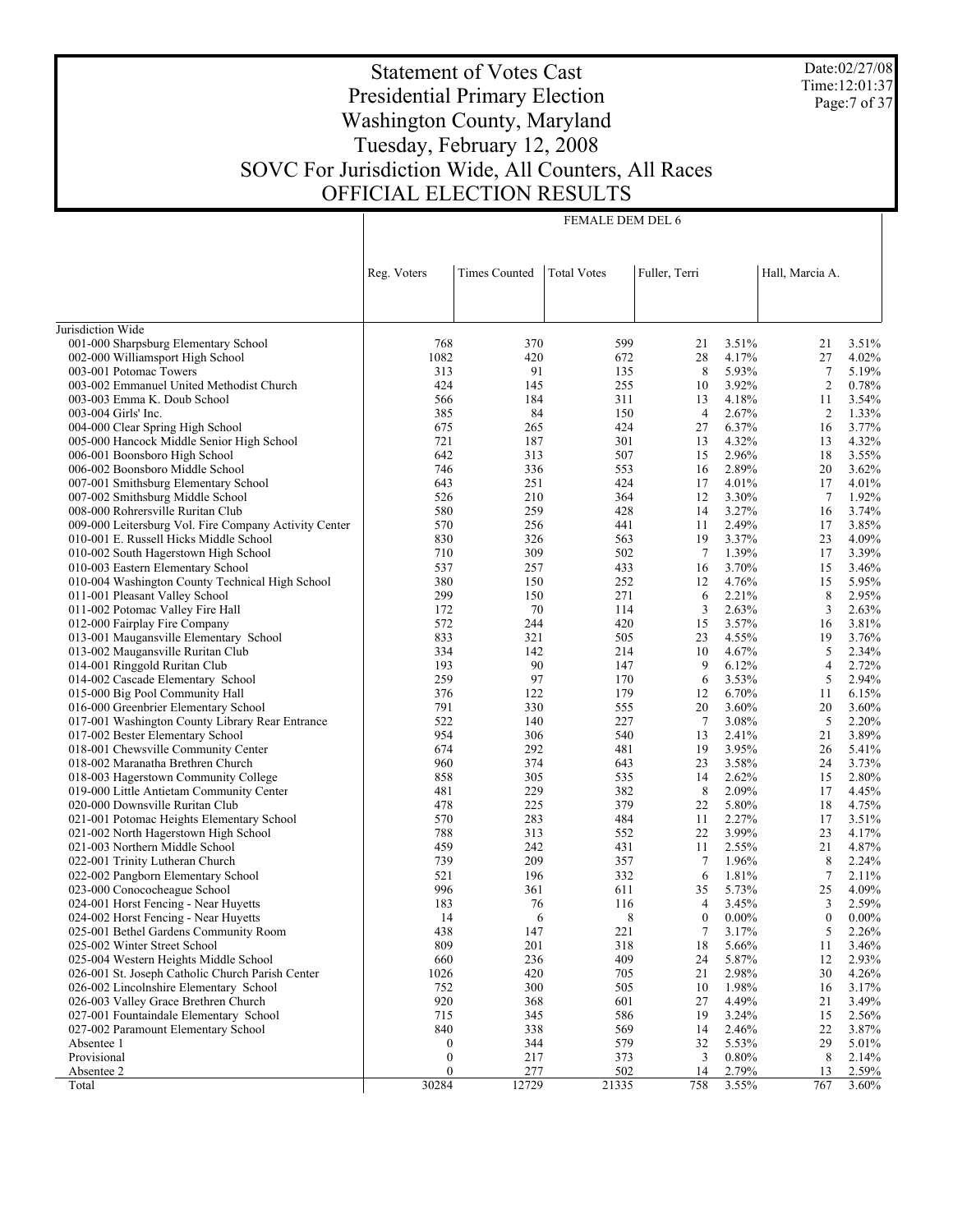Date:02/27/08 Time:12:01:37 Page:8 of 37

# Statement of Votes Cast Presidential Primary Election Washington County, Maryland Tuesday, February 12, 2008 SOVC For Jurisdiction Wide, All Counters, All Races OFFICIAL ELECTION RESULTS

FEMALE DEM DEL 6

|                                                                                                 | Hays, Maggi    |                | Hecht, Sue |                         | Krug, Cherie |                  | Luciano, Ann-Marie |                     |
|-------------------------------------------------------------------------------------------------|----------------|----------------|------------|-------------------------|--------------|------------------|--------------------|---------------------|
|                                                                                                 |                |                |            |                         |              |                  |                    |                     |
| Jurisdiction Wide                                                                               |                |                |            |                         |              |                  |                    |                     |
| 001-000 Sharpsburg Elementary School                                                            | 21             | 3.51%          | 178        | 29.72%                  | 139          | 23.21%           | 101                | 16.86%              |
| 002-000 Williamsport High School                                                                | 21             | 3.13%          | 215        | 31.99%                  | 159          | 23.66%           | 101                | 15.03%              |
| 003-001 Potomac Towers                                                                          | $\overline{2}$ | 1.48%          |            | 34 25.19%               | 29           | 21.48%           | 22                 | 16.30%              |
| 003-002 Emmanuel United Methodist Church                                                        | 11             | 4.31%          | 74         | 29.02%                  | 54           | 21.18%           | 48                 | 18.82%              |
| 003-003 Emma K. Doub School                                                                     | 16             | 5.14%          | 99         | 31.83%                  | 75           | 24.12%           | 41                 | 13.18%              |
| 003-004 Girls' Inc.                                                                             | 5              | 3.33%          | 44         | 29.33%                  | 35           | 23.33%           | 29                 | 19.33%              |
| 004-000 Clear Spring High School                                                                | 21             | 4.95%          |            | 122 28.77%              | 99           | 23.35%           | 62                 | 14.62%              |
| 005-000 Hancock Middle Senior High School                                                       | 11             | 3.65%          |            | 102 33.89%              | 89           | 29.57%           | 29                 | 9.63%               |
| 006-001 Boonsboro High School                                                                   | 14             | 2.76%          |            | 136 26.82%              |              | 100 19.72%       | 103                | 20.32%              |
| 006-002 Boonsboro Middle School                                                                 | 17             | 3.07%          | 162        | 29.29%                  | 130          | 23.51%           | 89                 | 16.09%              |
| 007-001 Smithsburg Elementary School                                                            | 24             | 5.66%          |            | 108 25.47%              |              | 82 19.34%        | 76                 | 17.92%              |
| 007-002 Smithsburg Middle School                                                                | 10             | 2.75%          | 108        | 29.67%                  | 76           | 20.88%           | 71                 | 19.51%              |
| 008-000 Rohrersville Ruritan Club                                                               | 16<br>19       | 3.74%          |            | 118 27.57%<br>28.12%    | 87<br>91     | 20.33%<br>20.63% | 76<br>81           | 17.76%<br>18.37%    |
| 009-000 Leitersburg Vol. Fire Company Activity Center<br>010-001 E. Russell Hicks Middle School | 20             | 4.31%<br>3.55% | 124        | 147 26.11%              |              | 125 22.20%       | 99                 | 17.58%              |
| 010-002 South Hagerstown High School                                                            | 15             | 2.99%          | 141        | 28.09%                  | 117          | 23.31%           | 97                 | 19.32%              |
| 010-003 Eastern Elementary School                                                               | 15             | 3.46%          |            | 112 25.87%              | 91           | 21.02%           | 83                 | 19.17%              |
| 010-004 Washington County Technical High School                                                 | 14             | 5.56%          | 75         | 29.76%                  | 63           | 25.00%           | 30                 | 11.90%              |
| 011-001 Pleasant Valley School                                                                  | 10             | 3.69%          | 83         | 30.63%                  | 62           | 22.88%           | 45                 | 16.61%              |
| 011-002 Potomac Valley Fire Hall                                                                | 3              | 2.63%          | 34         | 29.82%                  | 29           | 25.44%           | 21                 | 18.42%              |
| 012-000 Fairplay Fire Company                                                                   | 15             | 3.57%          |            | 126 30.00%              | 98           | 23.33%           | 63                 | 15.00%              |
| 013-001 Maugansville Elementary School                                                          | 19             | 3.76%          | 144        | 28.51%                  | 118          | 23.37%           | 78                 | 15.45%              |
| 013-002 Maugansville Ruritan Club                                                               | 13             | 6.07%          |            | 64 29.91%               | 45           | 21.03%           | 34                 | 15.89%              |
| 014-001 Ringgold Ruritan Club                                                                   | 5              | 3.40%          | 49         | 33.33%                  | 36           | 24.49%           | 20                 | 13.61%              |
| 014-002 Cascade Elementary School                                                               | $\overline{4}$ | 2.35%          |            | 36 21.18%               | 32           | 18.82%           | 40                 | 23.53%              |
| 015-000 Big Pool Community Hall                                                                 | $\overline{4}$ | 2.23%          | 46         | 25.70%                  | 33           | 18.44%           | 33                 | 18.44%              |
| 016-000 Greenbrier Elementary School                                                            | 16             | 2.88%          |            | 145 26.13%              | 122          | 21.98%           | 98                 | 17.66%              |
| 017-001 Washington County Library Rear Entrance                                                 | $\overline{2}$ | 0.88%          | 60         | 26.43%                  | 50           | 22.03%           | 51                 | 22.47%              |
| 017-002 Bester Elementary School                                                                | 18             | 3.33%          |            | 157 29.07%              |              | 126 23.33%       |                    | 94 17.41%           |
| 018-001 Chewsville Community Center                                                             | 14             | 2.91%          | 130        | 27.03%                  | 93           | 19.33%           | 93                 | 19.33%              |
| 018-002 Maranatha Brethren Church                                                               | 19             | 2.95%          |            | 181 28.15%              |              | 152 23.64%       | 105                | 16.33%              |
| 018-003 Hagerstown Community College                                                            | 11             | 2.06%          | 131        | 24.49%                  | 101          | 18.88%           | 134                | 25.05%              |
| 019-000 Little Antietam Community Center                                                        | 11             | 2.88%          |            | 100 26.18%              | 74           | 19.37%           |                    | 82 21.47%           |
| 020-000 Downsville Ruritan Club                                                                 | 26             | 6.86%          | 120        | 31.66%                  | 85           | 22.43%           | 47                 | 12.40%              |
| 021-001 Potomac Heights Elementary School                                                       | 12             | 2.48%          |            | 127 26.24%              | 109          | 22.52%           | 96                 | 19.83%              |
| 021-002 North Hagerstown High School                                                            | 17             | 3.08%          |            | 151 27.36%              | 124          | 22.46%           | 102                | 18.48%              |
| 021-003 Northern Middle School                                                                  | 6              | 1.39%          |            | 106 24.59%              | 89           | 20.65%           | 95                 | 22.04%              |
| 022-001 Trinity Lutheran Church                                                                 | 8<br>9         | 2.24%          | 88         | 24.65%                  | 66           | 18.49%           | 85                 | 23.81%              |
| 022-002 Pangborn Elementary School<br>023-000 Conococheague School                              |                | 2.71%<br>3.93% | 93         | 28.01%                  | 66           | 19.88%           |                    | 73 21.99%<br>11.13% |
| 024-001 Horst Fencing - Near Huyetts                                                            | 24<br>4        | 3.45%          |            | 194 31.75%<br>41 35.34% | 168<br>29    | 27.50%<br>25.00% | 68<br>13           | 11.21%              |
| 024-002 Horst Fencing - Near Huyetts                                                            | $\mathbf{0}$   | $0.00\%$       | 4          | 50.00%                  | 4            | 50.00%           | 0                  | $0.00\%$            |
|                                                                                                 |                |                |            |                         |              | 6.79%            |                    |                     |
| 025-001 Bethel Gardens Community Room<br>025-002 Winter Street School                           | 3<br>12        | 1.36%<br>3.77% | 24         | 10.86%<br>96 30.19%     | 15<br>78     | 24.53%           | 88<br>49           | 39.82%<br>15.41%    |
| 025-004 Western Heights Middle School                                                           | 9              | 2.20%          |            | 102 24.94%              | 86           | 21.03%           | 78                 | 19.07%              |
| 026-001 St. Joseph Catholic Church Parish Center                                                | 34             | 4.82%          |            | 218 30.92%              | 185          | 26.24%           | 97                 | 13.76%              |
| 026-002 Lincolnshire Elementary School                                                          | 11             | 2.18%          |            | 162 32.08%              | 127          | 25.15%           | 86                 | 17.03%              |
| 026-003 Valley Grace Brethren Church                                                            | 28             | 4.66%          |            | 167 27.79%              | 139          | 23.13%           | 99                 | 16.47%              |
| 027-001 Fountaindale Elementary School                                                          | 16             | 2.73%          |            | 156 26.62%              |              | 129 22.01%       | 118                | 20.14%              |
| 027-002 Paramount Elementary School                                                             | 14             | 2.46%          | 151        | 26.54%                  | 121          | 21.27%           | 112                | 19.68%              |
| Absentee 1                                                                                      | 30             | 5.18%          |            | 174 30.05%              |              | 147 25.39%       |                    | 68 11.74%           |
| Provisional                                                                                     | 7              | 1.88%          | 88         | 23.59%                  | 71           | 19.03%           |                    | 100 26.81%          |
| Absentee 2                                                                                      | 13             | 2.59%          |            | 147 29.28%              | 133          | 26.49%           | 85                 | 16.93%              |
| Total                                                                                           | 719            | 3.37%          | 5994       | 28.09%                  |              | 4783 22.42%      |                    | 3788 17.75%         |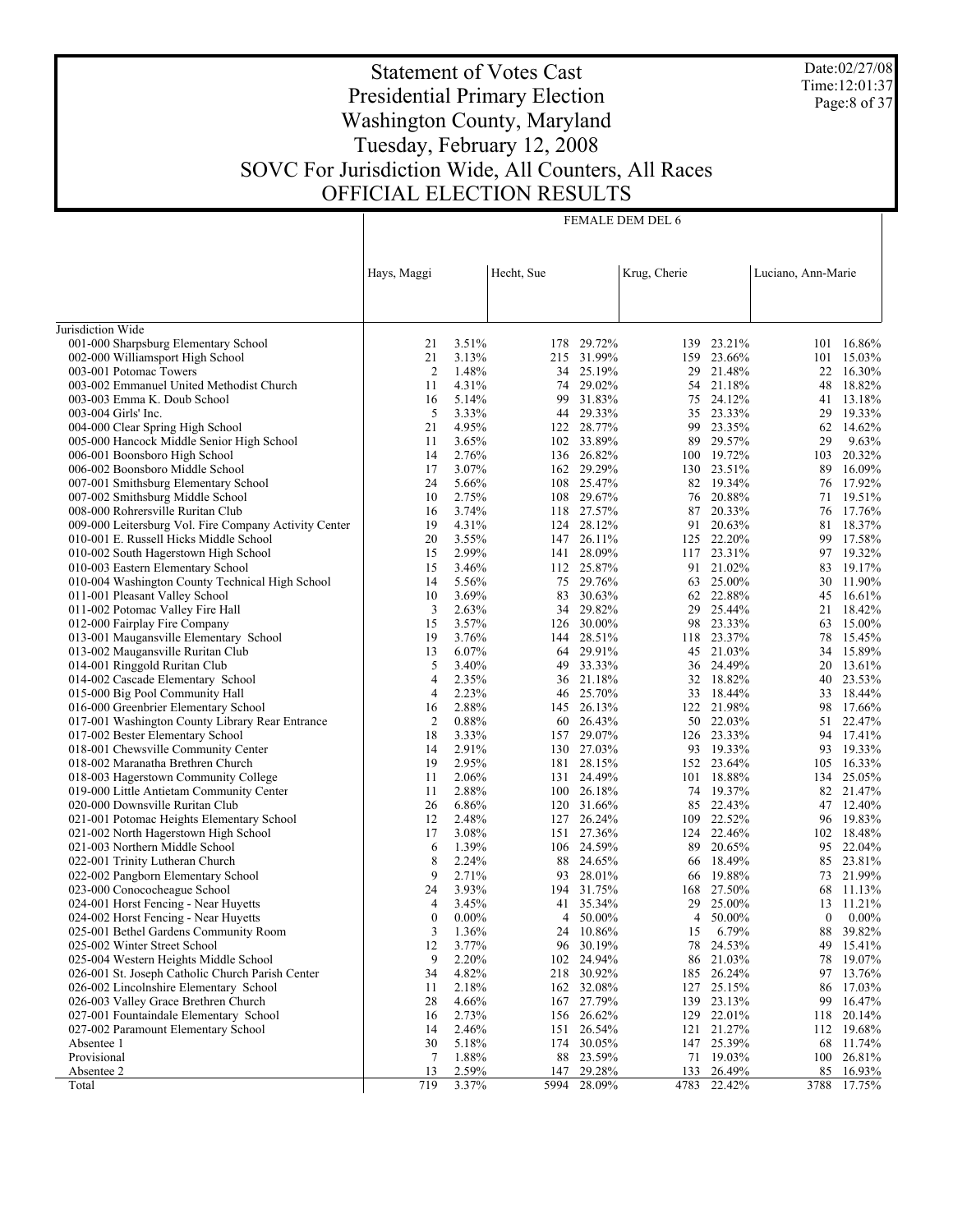Date:02/27/08 Time:12:01:38 Page:9 of 37

# Statement of Votes Cast Presidential Primary Election Washington County, Maryland Tuesday, February 12, 2008 SOVC For Jurisdiction Wide, All Counters, All Races OFFICIAL ELECTION RESULTS

FEMALE DEM DEL 6

|                                                                         | Meier, Eileen       |                | Pacelli, Janice  |                | Wolf, Stephanie  |                      |
|-------------------------------------------------------------------------|---------------------|----------------|------------------|----------------|------------------|----------------------|
| Jurisdiction Wide                                                       |                     |                |                  |                |                  |                      |
| 001-000 Sharpsburg Elementary School                                    | 4                   | 0.67%          | 17               | 2.84%          | 97               | 16.19%               |
| 002-000 Williamsport High School                                        | 5                   | 0.74%          | 21               | 3.13%          | 95               | 14.14%               |
| 003-001 Potomac Towers                                                  | 3                   | 2.22%          | 7                | 5.19%          | 23               | 17.04%               |
| 003-002 Emmanuel United Methodist Church                                | $\boldsymbol{0}$    | $0.00\%$       | $\tau$           | 2.75%          | 49               | 19.22%               |
| 003-003 Emma K. Doub School                                             | $\boldsymbol{0}$    | $0.00\%$       | 11               | 3.54%          | 45               | 14.47%               |
| 003-004 Girls' Inc.                                                     | 1                   | 0.67%          | 3                | 2.00%          | 27               | 18.00%               |
| 004-000 Clear Spring High School                                        | 6                   | 1.42%          | 11               | 2.59%          | 60               | 14.15%               |
| 005-000 Hancock Middle Senior High School                               | 4                   | 1.33%          | 10               | 3.32%          | 30               | 9.97%                |
| 006-001 Boonsboro High School                                           | 3                   | 0.59%          | 11               | 2.17%          | 107              | 21.10%               |
| 006-002 Boonsboro Middle School                                         | 8                   | 1.45%          | 22               | 3.98%          | 89               | 16.09%               |
| 007-001 Smithsburg Elementary School                                    | 3                   | 0.71%          | 16               | 3.77%          | 81               | 19.10%               |
| 007-002 Smithsburg Middle School                                        | 3                   | 0.82%          | 9                | 2.47%          | 68               | 18.68%               |
| 008-000 Rohrersville Ruritan Club                                       | 6                   | 1.40%          | 13               | 3.04%          | 82               | 19.16%               |
| 009-000 Leitersburg Vol. Fire Company Activity Center                   | 3                   | 0.68%          | 14               | 3.17%          | 81               | 18.37%               |
| 010-001 E. Russell Hicks Middle School                                  | 8                   | 1.42%          | 20               | 3.55%          |                  | 102 18.12%           |
| 010-002 South Hagerstown High School                                    | 3                   | 0.60%          | 14               | 2.79%          | 91               | 18.13%               |
| 010-003 Eastern Elementary School                                       | 6                   | 1.39%          | 13               | 3.00%          | 82               | 18.94%               |
| 010-004 Washington County Technical High School                         | 2                   | 0.79%          | 11               | 4.37%          | 30               | 11.90%               |
| 011-001 Pleasant Valley School                                          | $\overline{c}$      | 0.74%          | 7                | 2.58%          | 48               | 17.71%               |
| 011-002 Potomac Valley Fire Hall                                        | $\boldsymbol{0}$    | $0.00\%$       | $\overline{c}$   | 1.75%          | 19               | 16.67%               |
| 012-000 Fairplay Fire Company                                           | 6                   | 1.43%          | 15               | 3.57%          | 66               | 15.71%               |
| 013-001 Maugansville Elementary School                                  | 8                   | 1.58%          | 19               | 3.76%          | 77               | 15.25%               |
| 013-002 Maugansville Ruritan Club                                       | 1                   | 0.47%          | 10               | 4.67%          | 32               | 14.95%               |
| 014-001 Ringgold Ruritan Club                                           | $\boldsymbol{0}$    | $0.00\%$       | 6                | 4.08%          | 18               | 12.24%               |
| 014-002 Cascade Elementary School                                       | 3<br>$\mathfrak{2}$ | 1.76%          | 6                | 3.53%          | 38               | 22.35%               |
| 015-000 Big Pool Community Hall<br>016-000 Greenbrier Elementary School | 10                  | 1.12%<br>1.80% | $\tau$<br>22     | 3.91%<br>3.96% | 31               | 17.32%               |
| 017-001 Washington County Library Rear Entrance                         | $\boldsymbol{0}$    | $0.00\%$       | 3                | 1.32%          | 49               | 102 18.38%<br>21.59% |
| 017-002 Bester Elementary School                                        | 5                   | 0.93%          | 15               | 2.78%          | 91               | 16.85%               |
| 018-001 Chewsville Community Center                                     | 5                   | 1.04%          | 13               | 2.70%          | 88               | 18.30%               |
| 018-002 Maranatha Brethren Church                                       | 9                   | 1.40%          | 20               | 3.11%          | 110              | 17.11%               |
| 018-003 Hagerstown Community College                                    | 5                   | 0.93%          | 7                | 1.31%          | 117              | 21.87%               |
| 019-000 Little Antietam Community Center                                | 3                   | 0.79%          | 10               | 2.62%          | 77               | 20.16%               |
| 020-000 Downsville Ruritan Club                                         | $\overline{c}$      | 0.53%          | 14               | 3.69%          | 45               | 11.87%               |
| 021-001 Potomac Heights Elementary School                               | 9                   | 1.86%          | 9                | 1.86%          | 94               | 19.42%               |
| 021-002 North Hagerstown High School                                    | $\overline{4}$      | 0.72%          | 16               | 2.90%          | 93               | 16.85%               |
| 021-003 Northern Middle School                                          | $\mathfrak{2}$      | 0.46%          | 6                | 1.39%          | 95               | 22.04%               |
| 022-001 Trinity Lutheran Church                                         | $\mathbf{1}$        | 0.28%          | 10               | 2.80%          | 84               | 23.53%               |
| 022-002 Pangborn Elementary School                                      | $\mathfrak{2}$      | 0.60%          | 6                | 1.81%          | 70               | 21.08%               |
| 023-000 Conococheague School                                            | 5                   | 0.82%          | 27               | 4.42%          | 65               | 10.64%               |
| 024-001 Horst Fencing - Near Huyetts                                    | 1                   | 0.86%          | 8                | 6.90%          | 13               | 11.21%               |
| 024-002 Horst Fencing - Near Huyetts                                    | $\boldsymbol{0}$    | $0.00\%$       | $\boldsymbol{0}$ | $0.00\%$       | $\boldsymbol{0}$ | $0.00\%$             |
| 025-001 Bethel Gardens Community Room                                   | $\overline{2}$      | $0.90\%$       | 1                | 0.45%          | 76               | 34.39%               |
| 025-002 Winter Street School                                            | 6                   | 1.89%          | 8                | 2.52%          | 40               | 12.58%               |
| 025-004 Western Heights Middle School                                   | 4                   | 0.98%          | 14               | 3.42%          | 80               | 19.56%               |
| 026-001 St. Joseph Catholic Church Parish Center                        | 7                   | 0.99%          | 21               | 2.98%          | 92               | 13.05%               |
| 026-002 Lincolnshire Elementary School                                  | 3                   | 0.59%          | 8                | 1.58%          | 82               | 16.24%               |
| 026-003 Valley Grace Brethren Church                                    | 4                   | 0.67%          | 22               | 3.66%          | 94               | 15.64%               |
| 027-001 Fountaindale Elementary School                                  | 4                   | 0.68%          | 17               | 2.90%          | 112              | 19.11%               |
| 027-002 Paramount Elementary School                                     | 6                   | 1.05%          | 15               | 2.64%          | 114              | 20.04%               |
| Absentee 1                                                              | 10                  | 1.73%          | 22               | 3.80%          | 67               | 11.57%               |
| Provisional                                                             | 3                   | 0.80%          | 2                | 0.54%          | 91               | 24.40%               |
| Absentee 2                                                              | 6                   | 1.20%          | 8                | 1.59%          | 83               | 16.53%               |
| Total                                                                   | 208                 | 0.97%          | 626              | 2.93%          | 3692             | 17.30%               |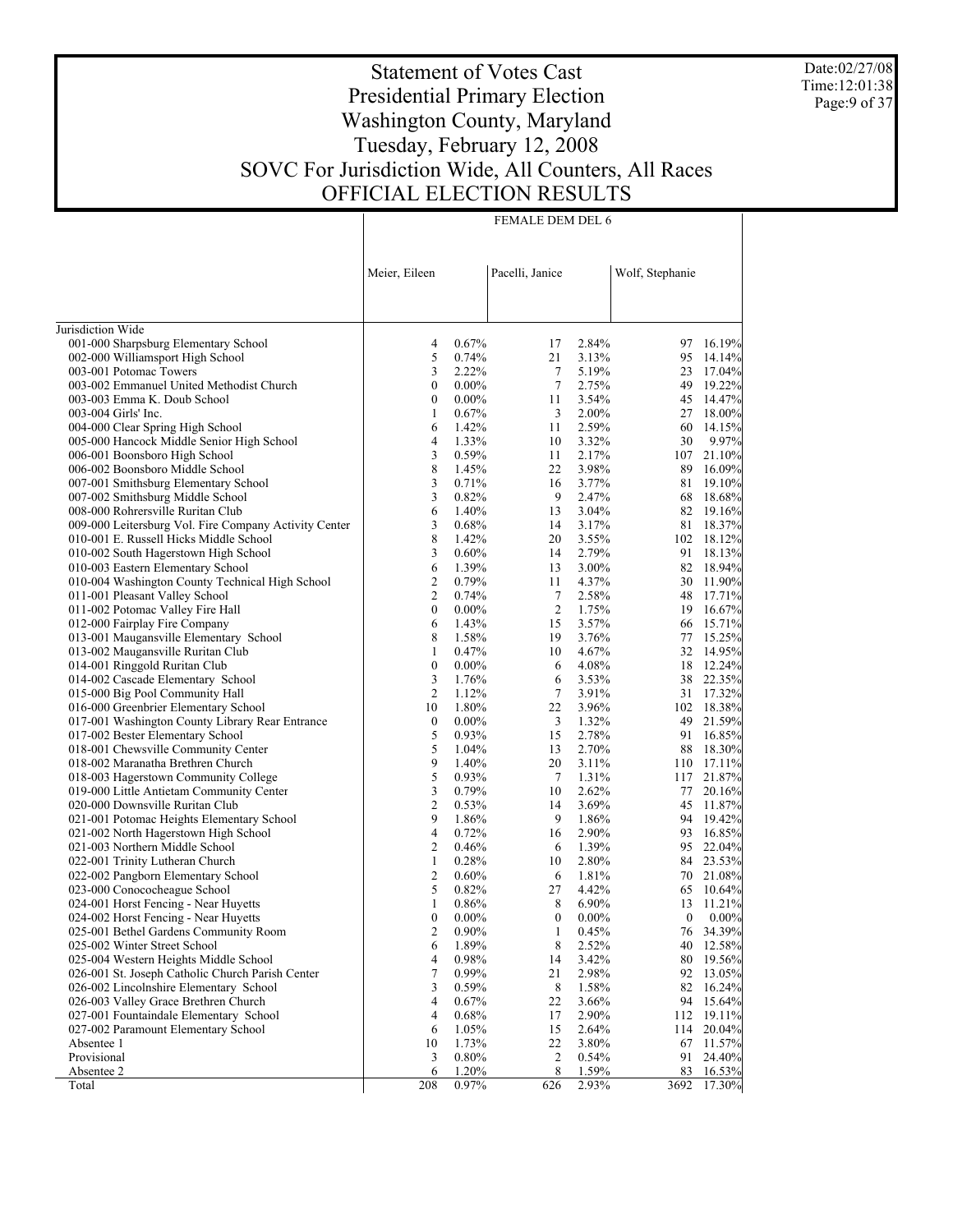Date:02/27/08 Time:12:01:38 Page:10 of 37

# Statement of Votes Cast Presidential Primary Election Washington County, Maryland Tuesday, February 12, 2008 SOVC For Jurisdiction Wide, All Counters, All Races OFFICIAL ELECTION RESULTS

| Reg. Voters<br><b>Times Counted</b><br><b>Total Votes</b><br>Bestpitch, James<br>Jurisdiction Wide<br>001-000 Sharpsburg Elementary School<br>768<br>370<br>852<br>127 14.91%<br>1082<br>420<br>972<br>162 16.67%<br>002-000 Williamsport High School<br>91<br>32 15.61%<br>003-001 Potomac Towers<br>313<br>205<br>424<br>003-002 Emmanuel United Methodist Church<br>145<br>367<br>60<br>16.35%<br>17.76%<br>003-003 Emma K. Doub School<br>566<br>184<br>456<br>81<br>84<br>209<br>32 15.31%<br>003-004 Girls' Inc.<br>385<br>265<br>621<br>105 16.91%<br>004-000 Clear Spring High School<br>675<br>84 19.09%<br>005-000 Hancock Middle Senior High School<br>721<br>187<br>440<br>642<br>313<br>100 13.42%<br>006-001 Boonsboro High School<br>745<br>785<br>129 16.43%<br>006-002 Boonsboro Middle School<br>746<br>336<br>251<br>602<br>12.29%<br>007-001 Smithsburg Elementary School<br>643<br>74<br>508<br>75<br>14.76%<br>007-002 Smithsburg Middle School<br>526<br>210<br>259<br>589<br>82 13.92%<br>008-000 Rohrersville Ruritan Club<br>580<br>256<br>89 14.10%<br>009-000 Leitersburg Vol. Fire Company Activity Center<br>570<br>631<br>326<br>802<br>114 14.21%<br>010-001 E. Russell Hicks Middle School<br>830<br>309<br>703<br>107 15.22%<br>010-002 South Hagerstown High School<br>710<br>13.39%<br>010-003 Eastern Elementary School<br>537<br>257<br>620<br>83<br>362<br>17.68%<br>010-004 Washington County Technical High School<br>380<br>150<br>64<br>299<br>58<br>16.02%<br>011-001 Pleasant Valley School<br>150<br>362<br>70<br>15.76%<br>011-002 Potomac Valley Fire Hall<br>172<br>165<br>26<br>244<br>16.04%<br>012-000 Fairplay Fire Company<br>572<br>611<br>98<br>739<br>117 15.83%<br>013-001 Maugansville Elementary School<br>833<br>321<br>321<br>14.02%<br>013-002 Maugansville Ruritan Club<br>334<br>142<br>45<br>90<br>15.02%<br>014-001 Ringgold Ruritan Club<br>193<br>213<br>32<br>97<br>256<br>30 11.72%<br>014-002 Cascade Elementary School<br>259<br>260<br>35 13.46%<br>015-000 Big Pool Community Hall<br>376<br>122<br>791<br>786<br>116 14.76%<br>016-000 Greenbrier Elementary School<br>330<br>338<br>14.20%<br>017-001 Washington County Library Rear Entrance<br>522<br>140<br>48<br>954<br>779<br>135 17.33%<br>017-002 Bester Elementary School<br>306<br>292<br>93 13.54%<br>018-001 Chewsville Community Center<br>674<br>687<br>374<br>911<br>136 14.93%<br>018-002 Maranatha Brethren Church<br>960<br>13.59%<br>018-003 Hagerstown Community College<br>858<br>305<br>743<br>101<br>229<br>540<br>64 11.85%<br>019-000 Little Antietam Community Center<br>481<br>225<br>78<br>14.31%<br>020-000 Downsville Ruritan Club<br>478<br>545<br>283<br>692<br>14.16%<br>021-001 Potomac Heights Elementary School<br>570<br>98<br>15.65%<br>021-002 North Hagerstown High School<br>788<br>313<br>773<br>121<br>603<br>82 13.60%<br>021-003 Northern Middle School<br>459<br>242<br>209<br>502<br>022-001 Trinity Lutheran Church<br>739<br>66 13.15%<br>13.68%<br>521<br>196<br>475<br>65<br>022-002 Pangborn Elementary School<br>023-000 Conococheague School<br>996<br>361<br>885<br>165<br>18.64%<br>14.46%<br>024-001 Horst Fencing - Near Huyetts<br>183<br>76<br>166<br>24<br>024-002 Horst Fencing - Near Huyetts<br>14<br>6<br>15<br>4<br>26.67%<br>317<br>438<br>147<br>5.05%<br>025-001 Bethel Gardens Community Room<br>16<br>809<br>456<br>025-002 Winter Street School<br>201<br>79<br>17.32%<br>660<br>236<br>580<br>025-004 Western Heights Middle School<br>86<br>14.83%<br>1018<br>026-001 St. Joseph Catholic Church Parish Center<br>1026<br>420<br>173<br>16.99%<br>730<br>026-002 Lincolnshire Elementary School<br>752<br>300<br>120<br>16.44%<br>858<br>14.92%<br>026-003 Valley Grace Brethren Church<br>920<br>368<br>128<br>027-001 Fountaindale Elementary School<br>715<br>345<br>868<br>119 13.71%<br>027-002 Paramount Elementary School<br>840<br>338<br>816<br>117<br>14.34%<br>Absentee 1<br>344<br>843<br>134 15.90%<br>0<br>Provisional<br>$\boldsymbol{0}$<br>530<br>217<br>62<br>11.70%<br>$\boldsymbol{0}$<br>277<br>Absentee 2<br>720<br>120 16.67%<br>30284<br>12729<br>30572<br>4591<br>15.02%<br>Total |  |  |  |
|------------------------------------------------------------------------------------------------------------------------------------------------------------------------------------------------------------------------------------------------------------------------------------------------------------------------------------------------------------------------------------------------------------------------------------------------------------------------------------------------------------------------------------------------------------------------------------------------------------------------------------------------------------------------------------------------------------------------------------------------------------------------------------------------------------------------------------------------------------------------------------------------------------------------------------------------------------------------------------------------------------------------------------------------------------------------------------------------------------------------------------------------------------------------------------------------------------------------------------------------------------------------------------------------------------------------------------------------------------------------------------------------------------------------------------------------------------------------------------------------------------------------------------------------------------------------------------------------------------------------------------------------------------------------------------------------------------------------------------------------------------------------------------------------------------------------------------------------------------------------------------------------------------------------------------------------------------------------------------------------------------------------------------------------------------------------------------------------------------------------------------------------------------------------------------------------------------------------------------------------------------------------------------------------------------------------------------------------------------------------------------------------------------------------------------------------------------------------------------------------------------------------------------------------------------------------------------------------------------------------------------------------------------------------------------------------------------------------------------------------------------------------------------------------------------------------------------------------------------------------------------------------------------------------------------------------------------------------------------------------------------------------------------------------------------------------------------------------------------------------------------------------------------------------------------------------------------------------------------------------------------------------------------------------------------------------------------------------------------------------------------------------------------------------------------------------------------------------------------------------------------------------------------------------------------------------------------------------------------------------------------------------------------------------------------------------------------------------------------------------------------------------------------------------------------------------------------------------------------------------------------------------------------------------------------------------------------------------------------------------------------------------------------------------------------------------------------------------------------------------------------------------------------------------------------------------------------------|--|--|--|
|                                                                                                                                                                                                                                                                                                                                                                                                                                                                                                                                                                                                                                                                                                                                                                                                                                                                                                                                                                                                                                                                                                                                                                                                                                                                                                                                                                                                                                                                                                                                                                                                                                                                                                                                                                                                                                                                                                                                                                                                                                                                                                                                                                                                                                                                                                                                                                                                                                                                                                                                                                                                                                                                                                                                                                                                                                                                                                                                                                                                                                                                                                                                                                                                                                                                                                                                                                                                                                                                                                                                                                                                                                                                                                                                                                                                                                                                                                                                                                                                                                                                                                                                                                                                                  |  |  |  |
|                                                                                                                                                                                                                                                                                                                                                                                                                                                                                                                                                                                                                                                                                                                                                                                                                                                                                                                                                                                                                                                                                                                                                                                                                                                                                                                                                                                                                                                                                                                                                                                                                                                                                                                                                                                                                                                                                                                                                                                                                                                                                                                                                                                                                                                                                                                                                                                                                                                                                                                                                                                                                                                                                                                                                                                                                                                                                                                                                                                                                                                                                                                                                                                                                                                                                                                                                                                                                                                                                                                                                                                                                                                                                                                                                                                                                                                                                                                                                                                                                                                                                                                                                                                                                  |  |  |  |
|                                                                                                                                                                                                                                                                                                                                                                                                                                                                                                                                                                                                                                                                                                                                                                                                                                                                                                                                                                                                                                                                                                                                                                                                                                                                                                                                                                                                                                                                                                                                                                                                                                                                                                                                                                                                                                                                                                                                                                                                                                                                                                                                                                                                                                                                                                                                                                                                                                                                                                                                                                                                                                                                                                                                                                                                                                                                                                                                                                                                                                                                                                                                                                                                                                                                                                                                                                                                                                                                                                                                                                                                                                                                                                                                                                                                                                                                                                                                                                                                                                                                                                                                                                                                                  |  |  |  |
|                                                                                                                                                                                                                                                                                                                                                                                                                                                                                                                                                                                                                                                                                                                                                                                                                                                                                                                                                                                                                                                                                                                                                                                                                                                                                                                                                                                                                                                                                                                                                                                                                                                                                                                                                                                                                                                                                                                                                                                                                                                                                                                                                                                                                                                                                                                                                                                                                                                                                                                                                                                                                                                                                                                                                                                                                                                                                                                                                                                                                                                                                                                                                                                                                                                                                                                                                                                                                                                                                                                                                                                                                                                                                                                                                                                                                                                                                                                                                                                                                                                                                                                                                                                                                  |  |  |  |
|                                                                                                                                                                                                                                                                                                                                                                                                                                                                                                                                                                                                                                                                                                                                                                                                                                                                                                                                                                                                                                                                                                                                                                                                                                                                                                                                                                                                                                                                                                                                                                                                                                                                                                                                                                                                                                                                                                                                                                                                                                                                                                                                                                                                                                                                                                                                                                                                                                                                                                                                                                                                                                                                                                                                                                                                                                                                                                                                                                                                                                                                                                                                                                                                                                                                                                                                                                                                                                                                                                                                                                                                                                                                                                                                                                                                                                                                                                                                                                                                                                                                                                                                                                                                                  |  |  |  |
|                                                                                                                                                                                                                                                                                                                                                                                                                                                                                                                                                                                                                                                                                                                                                                                                                                                                                                                                                                                                                                                                                                                                                                                                                                                                                                                                                                                                                                                                                                                                                                                                                                                                                                                                                                                                                                                                                                                                                                                                                                                                                                                                                                                                                                                                                                                                                                                                                                                                                                                                                                                                                                                                                                                                                                                                                                                                                                                                                                                                                                                                                                                                                                                                                                                                                                                                                                                                                                                                                                                                                                                                                                                                                                                                                                                                                                                                                                                                                                                                                                                                                                                                                                                                                  |  |  |  |
|                                                                                                                                                                                                                                                                                                                                                                                                                                                                                                                                                                                                                                                                                                                                                                                                                                                                                                                                                                                                                                                                                                                                                                                                                                                                                                                                                                                                                                                                                                                                                                                                                                                                                                                                                                                                                                                                                                                                                                                                                                                                                                                                                                                                                                                                                                                                                                                                                                                                                                                                                                                                                                                                                                                                                                                                                                                                                                                                                                                                                                                                                                                                                                                                                                                                                                                                                                                                                                                                                                                                                                                                                                                                                                                                                                                                                                                                                                                                                                                                                                                                                                                                                                                                                  |  |  |  |
|                                                                                                                                                                                                                                                                                                                                                                                                                                                                                                                                                                                                                                                                                                                                                                                                                                                                                                                                                                                                                                                                                                                                                                                                                                                                                                                                                                                                                                                                                                                                                                                                                                                                                                                                                                                                                                                                                                                                                                                                                                                                                                                                                                                                                                                                                                                                                                                                                                                                                                                                                                                                                                                                                                                                                                                                                                                                                                                                                                                                                                                                                                                                                                                                                                                                                                                                                                                                                                                                                                                                                                                                                                                                                                                                                                                                                                                                                                                                                                                                                                                                                                                                                                                                                  |  |  |  |
|                                                                                                                                                                                                                                                                                                                                                                                                                                                                                                                                                                                                                                                                                                                                                                                                                                                                                                                                                                                                                                                                                                                                                                                                                                                                                                                                                                                                                                                                                                                                                                                                                                                                                                                                                                                                                                                                                                                                                                                                                                                                                                                                                                                                                                                                                                                                                                                                                                                                                                                                                                                                                                                                                                                                                                                                                                                                                                                                                                                                                                                                                                                                                                                                                                                                                                                                                                                                                                                                                                                                                                                                                                                                                                                                                                                                                                                                                                                                                                                                                                                                                                                                                                                                                  |  |  |  |
|                                                                                                                                                                                                                                                                                                                                                                                                                                                                                                                                                                                                                                                                                                                                                                                                                                                                                                                                                                                                                                                                                                                                                                                                                                                                                                                                                                                                                                                                                                                                                                                                                                                                                                                                                                                                                                                                                                                                                                                                                                                                                                                                                                                                                                                                                                                                                                                                                                                                                                                                                                                                                                                                                                                                                                                                                                                                                                                                                                                                                                                                                                                                                                                                                                                                                                                                                                                                                                                                                                                                                                                                                                                                                                                                                                                                                                                                                                                                                                                                                                                                                                                                                                                                                  |  |  |  |
|                                                                                                                                                                                                                                                                                                                                                                                                                                                                                                                                                                                                                                                                                                                                                                                                                                                                                                                                                                                                                                                                                                                                                                                                                                                                                                                                                                                                                                                                                                                                                                                                                                                                                                                                                                                                                                                                                                                                                                                                                                                                                                                                                                                                                                                                                                                                                                                                                                                                                                                                                                                                                                                                                                                                                                                                                                                                                                                                                                                                                                                                                                                                                                                                                                                                                                                                                                                                                                                                                                                                                                                                                                                                                                                                                                                                                                                                                                                                                                                                                                                                                                                                                                                                                  |  |  |  |
|                                                                                                                                                                                                                                                                                                                                                                                                                                                                                                                                                                                                                                                                                                                                                                                                                                                                                                                                                                                                                                                                                                                                                                                                                                                                                                                                                                                                                                                                                                                                                                                                                                                                                                                                                                                                                                                                                                                                                                                                                                                                                                                                                                                                                                                                                                                                                                                                                                                                                                                                                                                                                                                                                                                                                                                                                                                                                                                                                                                                                                                                                                                                                                                                                                                                                                                                                                                                                                                                                                                                                                                                                                                                                                                                                                                                                                                                                                                                                                                                                                                                                                                                                                                                                  |  |  |  |
|                                                                                                                                                                                                                                                                                                                                                                                                                                                                                                                                                                                                                                                                                                                                                                                                                                                                                                                                                                                                                                                                                                                                                                                                                                                                                                                                                                                                                                                                                                                                                                                                                                                                                                                                                                                                                                                                                                                                                                                                                                                                                                                                                                                                                                                                                                                                                                                                                                                                                                                                                                                                                                                                                                                                                                                                                                                                                                                                                                                                                                                                                                                                                                                                                                                                                                                                                                                                                                                                                                                                                                                                                                                                                                                                                                                                                                                                                                                                                                                                                                                                                                                                                                                                                  |  |  |  |
|                                                                                                                                                                                                                                                                                                                                                                                                                                                                                                                                                                                                                                                                                                                                                                                                                                                                                                                                                                                                                                                                                                                                                                                                                                                                                                                                                                                                                                                                                                                                                                                                                                                                                                                                                                                                                                                                                                                                                                                                                                                                                                                                                                                                                                                                                                                                                                                                                                                                                                                                                                                                                                                                                                                                                                                                                                                                                                                                                                                                                                                                                                                                                                                                                                                                                                                                                                                                                                                                                                                                                                                                                                                                                                                                                                                                                                                                                                                                                                                                                                                                                                                                                                                                                  |  |  |  |
|                                                                                                                                                                                                                                                                                                                                                                                                                                                                                                                                                                                                                                                                                                                                                                                                                                                                                                                                                                                                                                                                                                                                                                                                                                                                                                                                                                                                                                                                                                                                                                                                                                                                                                                                                                                                                                                                                                                                                                                                                                                                                                                                                                                                                                                                                                                                                                                                                                                                                                                                                                                                                                                                                                                                                                                                                                                                                                                                                                                                                                                                                                                                                                                                                                                                                                                                                                                                                                                                                                                                                                                                                                                                                                                                                                                                                                                                                                                                                                                                                                                                                                                                                                                                                  |  |  |  |
|                                                                                                                                                                                                                                                                                                                                                                                                                                                                                                                                                                                                                                                                                                                                                                                                                                                                                                                                                                                                                                                                                                                                                                                                                                                                                                                                                                                                                                                                                                                                                                                                                                                                                                                                                                                                                                                                                                                                                                                                                                                                                                                                                                                                                                                                                                                                                                                                                                                                                                                                                                                                                                                                                                                                                                                                                                                                                                                                                                                                                                                                                                                                                                                                                                                                                                                                                                                                                                                                                                                                                                                                                                                                                                                                                                                                                                                                                                                                                                                                                                                                                                                                                                                                                  |  |  |  |
|                                                                                                                                                                                                                                                                                                                                                                                                                                                                                                                                                                                                                                                                                                                                                                                                                                                                                                                                                                                                                                                                                                                                                                                                                                                                                                                                                                                                                                                                                                                                                                                                                                                                                                                                                                                                                                                                                                                                                                                                                                                                                                                                                                                                                                                                                                                                                                                                                                                                                                                                                                                                                                                                                                                                                                                                                                                                                                                                                                                                                                                                                                                                                                                                                                                                                                                                                                                                                                                                                                                                                                                                                                                                                                                                                                                                                                                                                                                                                                                                                                                                                                                                                                                                                  |  |  |  |
|                                                                                                                                                                                                                                                                                                                                                                                                                                                                                                                                                                                                                                                                                                                                                                                                                                                                                                                                                                                                                                                                                                                                                                                                                                                                                                                                                                                                                                                                                                                                                                                                                                                                                                                                                                                                                                                                                                                                                                                                                                                                                                                                                                                                                                                                                                                                                                                                                                                                                                                                                                                                                                                                                                                                                                                                                                                                                                                                                                                                                                                                                                                                                                                                                                                                                                                                                                                                                                                                                                                                                                                                                                                                                                                                                                                                                                                                                                                                                                                                                                                                                                                                                                                                                  |  |  |  |
|                                                                                                                                                                                                                                                                                                                                                                                                                                                                                                                                                                                                                                                                                                                                                                                                                                                                                                                                                                                                                                                                                                                                                                                                                                                                                                                                                                                                                                                                                                                                                                                                                                                                                                                                                                                                                                                                                                                                                                                                                                                                                                                                                                                                                                                                                                                                                                                                                                                                                                                                                                                                                                                                                                                                                                                                                                                                                                                                                                                                                                                                                                                                                                                                                                                                                                                                                                                                                                                                                                                                                                                                                                                                                                                                                                                                                                                                                                                                                                                                                                                                                                                                                                                                                  |  |  |  |
|                                                                                                                                                                                                                                                                                                                                                                                                                                                                                                                                                                                                                                                                                                                                                                                                                                                                                                                                                                                                                                                                                                                                                                                                                                                                                                                                                                                                                                                                                                                                                                                                                                                                                                                                                                                                                                                                                                                                                                                                                                                                                                                                                                                                                                                                                                                                                                                                                                                                                                                                                                                                                                                                                                                                                                                                                                                                                                                                                                                                                                                                                                                                                                                                                                                                                                                                                                                                                                                                                                                                                                                                                                                                                                                                                                                                                                                                                                                                                                                                                                                                                                                                                                                                                  |  |  |  |
|                                                                                                                                                                                                                                                                                                                                                                                                                                                                                                                                                                                                                                                                                                                                                                                                                                                                                                                                                                                                                                                                                                                                                                                                                                                                                                                                                                                                                                                                                                                                                                                                                                                                                                                                                                                                                                                                                                                                                                                                                                                                                                                                                                                                                                                                                                                                                                                                                                                                                                                                                                                                                                                                                                                                                                                                                                                                                                                                                                                                                                                                                                                                                                                                                                                                                                                                                                                                                                                                                                                                                                                                                                                                                                                                                                                                                                                                                                                                                                                                                                                                                                                                                                                                                  |  |  |  |
|                                                                                                                                                                                                                                                                                                                                                                                                                                                                                                                                                                                                                                                                                                                                                                                                                                                                                                                                                                                                                                                                                                                                                                                                                                                                                                                                                                                                                                                                                                                                                                                                                                                                                                                                                                                                                                                                                                                                                                                                                                                                                                                                                                                                                                                                                                                                                                                                                                                                                                                                                                                                                                                                                                                                                                                                                                                                                                                                                                                                                                                                                                                                                                                                                                                                                                                                                                                                                                                                                                                                                                                                                                                                                                                                                                                                                                                                                                                                                                                                                                                                                                                                                                                                                  |  |  |  |
|                                                                                                                                                                                                                                                                                                                                                                                                                                                                                                                                                                                                                                                                                                                                                                                                                                                                                                                                                                                                                                                                                                                                                                                                                                                                                                                                                                                                                                                                                                                                                                                                                                                                                                                                                                                                                                                                                                                                                                                                                                                                                                                                                                                                                                                                                                                                                                                                                                                                                                                                                                                                                                                                                                                                                                                                                                                                                                                                                                                                                                                                                                                                                                                                                                                                                                                                                                                                                                                                                                                                                                                                                                                                                                                                                                                                                                                                                                                                                                                                                                                                                                                                                                                                                  |  |  |  |
|                                                                                                                                                                                                                                                                                                                                                                                                                                                                                                                                                                                                                                                                                                                                                                                                                                                                                                                                                                                                                                                                                                                                                                                                                                                                                                                                                                                                                                                                                                                                                                                                                                                                                                                                                                                                                                                                                                                                                                                                                                                                                                                                                                                                                                                                                                                                                                                                                                                                                                                                                                                                                                                                                                                                                                                                                                                                                                                                                                                                                                                                                                                                                                                                                                                                                                                                                                                                                                                                                                                                                                                                                                                                                                                                                                                                                                                                                                                                                                                                                                                                                                                                                                                                                  |  |  |  |
|                                                                                                                                                                                                                                                                                                                                                                                                                                                                                                                                                                                                                                                                                                                                                                                                                                                                                                                                                                                                                                                                                                                                                                                                                                                                                                                                                                                                                                                                                                                                                                                                                                                                                                                                                                                                                                                                                                                                                                                                                                                                                                                                                                                                                                                                                                                                                                                                                                                                                                                                                                                                                                                                                                                                                                                                                                                                                                                                                                                                                                                                                                                                                                                                                                                                                                                                                                                                                                                                                                                                                                                                                                                                                                                                                                                                                                                                                                                                                                                                                                                                                                                                                                                                                  |  |  |  |
|                                                                                                                                                                                                                                                                                                                                                                                                                                                                                                                                                                                                                                                                                                                                                                                                                                                                                                                                                                                                                                                                                                                                                                                                                                                                                                                                                                                                                                                                                                                                                                                                                                                                                                                                                                                                                                                                                                                                                                                                                                                                                                                                                                                                                                                                                                                                                                                                                                                                                                                                                                                                                                                                                                                                                                                                                                                                                                                                                                                                                                                                                                                                                                                                                                                                                                                                                                                                                                                                                                                                                                                                                                                                                                                                                                                                                                                                                                                                                                                                                                                                                                                                                                                                                  |  |  |  |
|                                                                                                                                                                                                                                                                                                                                                                                                                                                                                                                                                                                                                                                                                                                                                                                                                                                                                                                                                                                                                                                                                                                                                                                                                                                                                                                                                                                                                                                                                                                                                                                                                                                                                                                                                                                                                                                                                                                                                                                                                                                                                                                                                                                                                                                                                                                                                                                                                                                                                                                                                                                                                                                                                                                                                                                                                                                                                                                                                                                                                                                                                                                                                                                                                                                                                                                                                                                                                                                                                                                                                                                                                                                                                                                                                                                                                                                                                                                                                                                                                                                                                                                                                                                                                  |  |  |  |
|                                                                                                                                                                                                                                                                                                                                                                                                                                                                                                                                                                                                                                                                                                                                                                                                                                                                                                                                                                                                                                                                                                                                                                                                                                                                                                                                                                                                                                                                                                                                                                                                                                                                                                                                                                                                                                                                                                                                                                                                                                                                                                                                                                                                                                                                                                                                                                                                                                                                                                                                                                                                                                                                                                                                                                                                                                                                                                                                                                                                                                                                                                                                                                                                                                                                                                                                                                                                                                                                                                                                                                                                                                                                                                                                                                                                                                                                                                                                                                                                                                                                                                                                                                                                                  |  |  |  |
|                                                                                                                                                                                                                                                                                                                                                                                                                                                                                                                                                                                                                                                                                                                                                                                                                                                                                                                                                                                                                                                                                                                                                                                                                                                                                                                                                                                                                                                                                                                                                                                                                                                                                                                                                                                                                                                                                                                                                                                                                                                                                                                                                                                                                                                                                                                                                                                                                                                                                                                                                                                                                                                                                                                                                                                                                                                                                                                                                                                                                                                                                                                                                                                                                                                                                                                                                                                                                                                                                                                                                                                                                                                                                                                                                                                                                                                                                                                                                                                                                                                                                                                                                                                                                  |  |  |  |
|                                                                                                                                                                                                                                                                                                                                                                                                                                                                                                                                                                                                                                                                                                                                                                                                                                                                                                                                                                                                                                                                                                                                                                                                                                                                                                                                                                                                                                                                                                                                                                                                                                                                                                                                                                                                                                                                                                                                                                                                                                                                                                                                                                                                                                                                                                                                                                                                                                                                                                                                                                                                                                                                                                                                                                                                                                                                                                                                                                                                                                                                                                                                                                                                                                                                                                                                                                                                                                                                                                                                                                                                                                                                                                                                                                                                                                                                                                                                                                                                                                                                                                                                                                                                                  |  |  |  |
|                                                                                                                                                                                                                                                                                                                                                                                                                                                                                                                                                                                                                                                                                                                                                                                                                                                                                                                                                                                                                                                                                                                                                                                                                                                                                                                                                                                                                                                                                                                                                                                                                                                                                                                                                                                                                                                                                                                                                                                                                                                                                                                                                                                                                                                                                                                                                                                                                                                                                                                                                                                                                                                                                                                                                                                                                                                                                                                                                                                                                                                                                                                                                                                                                                                                                                                                                                                                                                                                                                                                                                                                                                                                                                                                                                                                                                                                                                                                                                                                                                                                                                                                                                                                                  |  |  |  |
|                                                                                                                                                                                                                                                                                                                                                                                                                                                                                                                                                                                                                                                                                                                                                                                                                                                                                                                                                                                                                                                                                                                                                                                                                                                                                                                                                                                                                                                                                                                                                                                                                                                                                                                                                                                                                                                                                                                                                                                                                                                                                                                                                                                                                                                                                                                                                                                                                                                                                                                                                                                                                                                                                                                                                                                                                                                                                                                                                                                                                                                                                                                                                                                                                                                                                                                                                                                                                                                                                                                                                                                                                                                                                                                                                                                                                                                                                                                                                                                                                                                                                                                                                                                                                  |  |  |  |
|                                                                                                                                                                                                                                                                                                                                                                                                                                                                                                                                                                                                                                                                                                                                                                                                                                                                                                                                                                                                                                                                                                                                                                                                                                                                                                                                                                                                                                                                                                                                                                                                                                                                                                                                                                                                                                                                                                                                                                                                                                                                                                                                                                                                                                                                                                                                                                                                                                                                                                                                                                                                                                                                                                                                                                                                                                                                                                                                                                                                                                                                                                                                                                                                                                                                                                                                                                                                                                                                                                                                                                                                                                                                                                                                                                                                                                                                                                                                                                                                                                                                                                                                                                                                                  |  |  |  |
|                                                                                                                                                                                                                                                                                                                                                                                                                                                                                                                                                                                                                                                                                                                                                                                                                                                                                                                                                                                                                                                                                                                                                                                                                                                                                                                                                                                                                                                                                                                                                                                                                                                                                                                                                                                                                                                                                                                                                                                                                                                                                                                                                                                                                                                                                                                                                                                                                                                                                                                                                                                                                                                                                                                                                                                                                                                                                                                                                                                                                                                                                                                                                                                                                                                                                                                                                                                                                                                                                                                                                                                                                                                                                                                                                                                                                                                                                                                                                                                                                                                                                                                                                                                                                  |  |  |  |
|                                                                                                                                                                                                                                                                                                                                                                                                                                                                                                                                                                                                                                                                                                                                                                                                                                                                                                                                                                                                                                                                                                                                                                                                                                                                                                                                                                                                                                                                                                                                                                                                                                                                                                                                                                                                                                                                                                                                                                                                                                                                                                                                                                                                                                                                                                                                                                                                                                                                                                                                                                                                                                                                                                                                                                                                                                                                                                                                                                                                                                                                                                                                                                                                                                                                                                                                                                                                                                                                                                                                                                                                                                                                                                                                                                                                                                                                                                                                                                                                                                                                                                                                                                                                                  |  |  |  |
|                                                                                                                                                                                                                                                                                                                                                                                                                                                                                                                                                                                                                                                                                                                                                                                                                                                                                                                                                                                                                                                                                                                                                                                                                                                                                                                                                                                                                                                                                                                                                                                                                                                                                                                                                                                                                                                                                                                                                                                                                                                                                                                                                                                                                                                                                                                                                                                                                                                                                                                                                                                                                                                                                                                                                                                                                                                                                                                                                                                                                                                                                                                                                                                                                                                                                                                                                                                                                                                                                                                                                                                                                                                                                                                                                                                                                                                                                                                                                                                                                                                                                                                                                                                                                  |  |  |  |
|                                                                                                                                                                                                                                                                                                                                                                                                                                                                                                                                                                                                                                                                                                                                                                                                                                                                                                                                                                                                                                                                                                                                                                                                                                                                                                                                                                                                                                                                                                                                                                                                                                                                                                                                                                                                                                                                                                                                                                                                                                                                                                                                                                                                                                                                                                                                                                                                                                                                                                                                                                                                                                                                                                                                                                                                                                                                                                                                                                                                                                                                                                                                                                                                                                                                                                                                                                                                                                                                                                                                                                                                                                                                                                                                                                                                                                                                                                                                                                                                                                                                                                                                                                                                                  |  |  |  |
|                                                                                                                                                                                                                                                                                                                                                                                                                                                                                                                                                                                                                                                                                                                                                                                                                                                                                                                                                                                                                                                                                                                                                                                                                                                                                                                                                                                                                                                                                                                                                                                                                                                                                                                                                                                                                                                                                                                                                                                                                                                                                                                                                                                                                                                                                                                                                                                                                                                                                                                                                                                                                                                                                                                                                                                                                                                                                                                                                                                                                                                                                                                                                                                                                                                                                                                                                                                                                                                                                                                                                                                                                                                                                                                                                                                                                                                                                                                                                                                                                                                                                                                                                                                                                  |  |  |  |
|                                                                                                                                                                                                                                                                                                                                                                                                                                                                                                                                                                                                                                                                                                                                                                                                                                                                                                                                                                                                                                                                                                                                                                                                                                                                                                                                                                                                                                                                                                                                                                                                                                                                                                                                                                                                                                                                                                                                                                                                                                                                                                                                                                                                                                                                                                                                                                                                                                                                                                                                                                                                                                                                                                                                                                                                                                                                                                                                                                                                                                                                                                                                                                                                                                                                                                                                                                                                                                                                                                                                                                                                                                                                                                                                                                                                                                                                                                                                                                                                                                                                                                                                                                                                                  |  |  |  |
|                                                                                                                                                                                                                                                                                                                                                                                                                                                                                                                                                                                                                                                                                                                                                                                                                                                                                                                                                                                                                                                                                                                                                                                                                                                                                                                                                                                                                                                                                                                                                                                                                                                                                                                                                                                                                                                                                                                                                                                                                                                                                                                                                                                                                                                                                                                                                                                                                                                                                                                                                                                                                                                                                                                                                                                                                                                                                                                                                                                                                                                                                                                                                                                                                                                                                                                                                                                                                                                                                                                                                                                                                                                                                                                                                                                                                                                                                                                                                                                                                                                                                                                                                                                                                  |  |  |  |
|                                                                                                                                                                                                                                                                                                                                                                                                                                                                                                                                                                                                                                                                                                                                                                                                                                                                                                                                                                                                                                                                                                                                                                                                                                                                                                                                                                                                                                                                                                                                                                                                                                                                                                                                                                                                                                                                                                                                                                                                                                                                                                                                                                                                                                                                                                                                                                                                                                                                                                                                                                                                                                                                                                                                                                                                                                                                                                                                                                                                                                                                                                                                                                                                                                                                                                                                                                                                                                                                                                                                                                                                                                                                                                                                                                                                                                                                                                                                                                                                                                                                                                                                                                                                                  |  |  |  |
|                                                                                                                                                                                                                                                                                                                                                                                                                                                                                                                                                                                                                                                                                                                                                                                                                                                                                                                                                                                                                                                                                                                                                                                                                                                                                                                                                                                                                                                                                                                                                                                                                                                                                                                                                                                                                                                                                                                                                                                                                                                                                                                                                                                                                                                                                                                                                                                                                                                                                                                                                                                                                                                                                                                                                                                                                                                                                                                                                                                                                                                                                                                                                                                                                                                                                                                                                                                                                                                                                                                                                                                                                                                                                                                                                                                                                                                                                                                                                                                                                                                                                                                                                                                                                  |  |  |  |
|                                                                                                                                                                                                                                                                                                                                                                                                                                                                                                                                                                                                                                                                                                                                                                                                                                                                                                                                                                                                                                                                                                                                                                                                                                                                                                                                                                                                                                                                                                                                                                                                                                                                                                                                                                                                                                                                                                                                                                                                                                                                                                                                                                                                                                                                                                                                                                                                                                                                                                                                                                                                                                                                                                                                                                                                                                                                                                                                                                                                                                                                                                                                                                                                                                                                                                                                                                                                                                                                                                                                                                                                                                                                                                                                                                                                                                                                                                                                                                                                                                                                                                                                                                                                                  |  |  |  |
|                                                                                                                                                                                                                                                                                                                                                                                                                                                                                                                                                                                                                                                                                                                                                                                                                                                                                                                                                                                                                                                                                                                                                                                                                                                                                                                                                                                                                                                                                                                                                                                                                                                                                                                                                                                                                                                                                                                                                                                                                                                                                                                                                                                                                                                                                                                                                                                                                                                                                                                                                                                                                                                                                                                                                                                                                                                                                                                                                                                                                                                                                                                                                                                                                                                                                                                                                                                                                                                                                                                                                                                                                                                                                                                                                                                                                                                                                                                                                                                                                                                                                                                                                                                                                  |  |  |  |
|                                                                                                                                                                                                                                                                                                                                                                                                                                                                                                                                                                                                                                                                                                                                                                                                                                                                                                                                                                                                                                                                                                                                                                                                                                                                                                                                                                                                                                                                                                                                                                                                                                                                                                                                                                                                                                                                                                                                                                                                                                                                                                                                                                                                                                                                                                                                                                                                                                                                                                                                                                                                                                                                                                                                                                                                                                                                                                                                                                                                                                                                                                                                                                                                                                                                                                                                                                                                                                                                                                                                                                                                                                                                                                                                                                                                                                                                                                                                                                                                                                                                                                                                                                                                                  |  |  |  |
|                                                                                                                                                                                                                                                                                                                                                                                                                                                                                                                                                                                                                                                                                                                                                                                                                                                                                                                                                                                                                                                                                                                                                                                                                                                                                                                                                                                                                                                                                                                                                                                                                                                                                                                                                                                                                                                                                                                                                                                                                                                                                                                                                                                                                                                                                                                                                                                                                                                                                                                                                                                                                                                                                                                                                                                                                                                                                                                                                                                                                                                                                                                                                                                                                                                                                                                                                                                                                                                                                                                                                                                                                                                                                                                                                                                                                                                                                                                                                                                                                                                                                                                                                                                                                  |  |  |  |
|                                                                                                                                                                                                                                                                                                                                                                                                                                                                                                                                                                                                                                                                                                                                                                                                                                                                                                                                                                                                                                                                                                                                                                                                                                                                                                                                                                                                                                                                                                                                                                                                                                                                                                                                                                                                                                                                                                                                                                                                                                                                                                                                                                                                                                                                                                                                                                                                                                                                                                                                                                                                                                                                                                                                                                                                                                                                                                                                                                                                                                                                                                                                                                                                                                                                                                                                                                                                                                                                                                                                                                                                                                                                                                                                                                                                                                                                                                                                                                                                                                                                                                                                                                                                                  |  |  |  |
|                                                                                                                                                                                                                                                                                                                                                                                                                                                                                                                                                                                                                                                                                                                                                                                                                                                                                                                                                                                                                                                                                                                                                                                                                                                                                                                                                                                                                                                                                                                                                                                                                                                                                                                                                                                                                                                                                                                                                                                                                                                                                                                                                                                                                                                                                                                                                                                                                                                                                                                                                                                                                                                                                                                                                                                                                                                                                                                                                                                                                                                                                                                                                                                                                                                                                                                                                                                                                                                                                                                                                                                                                                                                                                                                                                                                                                                                                                                                                                                                                                                                                                                                                                                                                  |  |  |  |
|                                                                                                                                                                                                                                                                                                                                                                                                                                                                                                                                                                                                                                                                                                                                                                                                                                                                                                                                                                                                                                                                                                                                                                                                                                                                                                                                                                                                                                                                                                                                                                                                                                                                                                                                                                                                                                                                                                                                                                                                                                                                                                                                                                                                                                                                                                                                                                                                                                                                                                                                                                                                                                                                                                                                                                                                                                                                                                                                                                                                                                                                                                                                                                                                                                                                                                                                                                                                                                                                                                                                                                                                                                                                                                                                                                                                                                                                                                                                                                                                                                                                                                                                                                                                                  |  |  |  |
|                                                                                                                                                                                                                                                                                                                                                                                                                                                                                                                                                                                                                                                                                                                                                                                                                                                                                                                                                                                                                                                                                                                                                                                                                                                                                                                                                                                                                                                                                                                                                                                                                                                                                                                                                                                                                                                                                                                                                                                                                                                                                                                                                                                                                                                                                                                                                                                                                                                                                                                                                                                                                                                                                                                                                                                                                                                                                                                                                                                                                                                                                                                                                                                                                                                                                                                                                                                                                                                                                                                                                                                                                                                                                                                                                                                                                                                                                                                                                                                                                                                                                                                                                                                                                  |  |  |  |
|                                                                                                                                                                                                                                                                                                                                                                                                                                                                                                                                                                                                                                                                                                                                                                                                                                                                                                                                                                                                                                                                                                                                                                                                                                                                                                                                                                                                                                                                                                                                                                                                                                                                                                                                                                                                                                                                                                                                                                                                                                                                                                                                                                                                                                                                                                                                                                                                                                                                                                                                                                                                                                                                                                                                                                                                                                                                                                                                                                                                                                                                                                                                                                                                                                                                                                                                                                                                                                                                                                                                                                                                                                                                                                                                                                                                                                                                                                                                                                                                                                                                                                                                                                                                                  |  |  |  |
|                                                                                                                                                                                                                                                                                                                                                                                                                                                                                                                                                                                                                                                                                                                                                                                                                                                                                                                                                                                                                                                                                                                                                                                                                                                                                                                                                                                                                                                                                                                                                                                                                                                                                                                                                                                                                                                                                                                                                                                                                                                                                                                                                                                                                                                                                                                                                                                                                                                                                                                                                                                                                                                                                                                                                                                                                                                                                                                                                                                                                                                                                                                                                                                                                                                                                                                                                                                                                                                                                                                                                                                                                                                                                                                                                                                                                                                                                                                                                                                                                                                                                                                                                                                                                  |  |  |  |
|                                                                                                                                                                                                                                                                                                                                                                                                                                                                                                                                                                                                                                                                                                                                                                                                                                                                                                                                                                                                                                                                                                                                                                                                                                                                                                                                                                                                                                                                                                                                                                                                                                                                                                                                                                                                                                                                                                                                                                                                                                                                                                                                                                                                                                                                                                                                                                                                                                                                                                                                                                                                                                                                                                                                                                                                                                                                                                                                                                                                                                                                                                                                                                                                                                                                                                                                                                                                                                                                                                                                                                                                                                                                                                                                                                                                                                                                                                                                                                                                                                                                                                                                                                                                                  |  |  |  |
|                                                                                                                                                                                                                                                                                                                                                                                                                                                                                                                                                                                                                                                                                                                                                                                                                                                                                                                                                                                                                                                                                                                                                                                                                                                                                                                                                                                                                                                                                                                                                                                                                                                                                                                                                                                                                                                                                                                                                                                                                                                                                                                                                                                                                                                                                                                                                                                                                                                                                                                                                                                                                                                                                                                                                                                                                                                                                                                                                                                                                                                                                                                                                                                                                                                                                                                                                                                                                                                                                                                                                                                                                                                                                                                                                                                                                                                                                                                                                                                                                                                                                                                                                                                                                  |  |  |  |
|                                                                                                                                                                                                                                                                                                                                                                                                                                                                                                                                                                                                                                                                                                                                                                                                                                                                                                                                                                                                                                                                                                                                                                                                                                                                                                                                                                                                                                                                                                                                                                                                                                                                                                                                                                                                                                                                                                                                                                                                                                                                                                                                                                                                                                                                                                                                                                                                                                                                                                                                                                                                                                                                                                                                                                                                                                                                                                                                                                                                                                                                                                                                                                                                                                                                                                                                                                                                                                                                                                                                                                                                                                                                                                                                                                                                                                                                                                                                                                                                                                                                                                                                                                                                                  |  |  |  |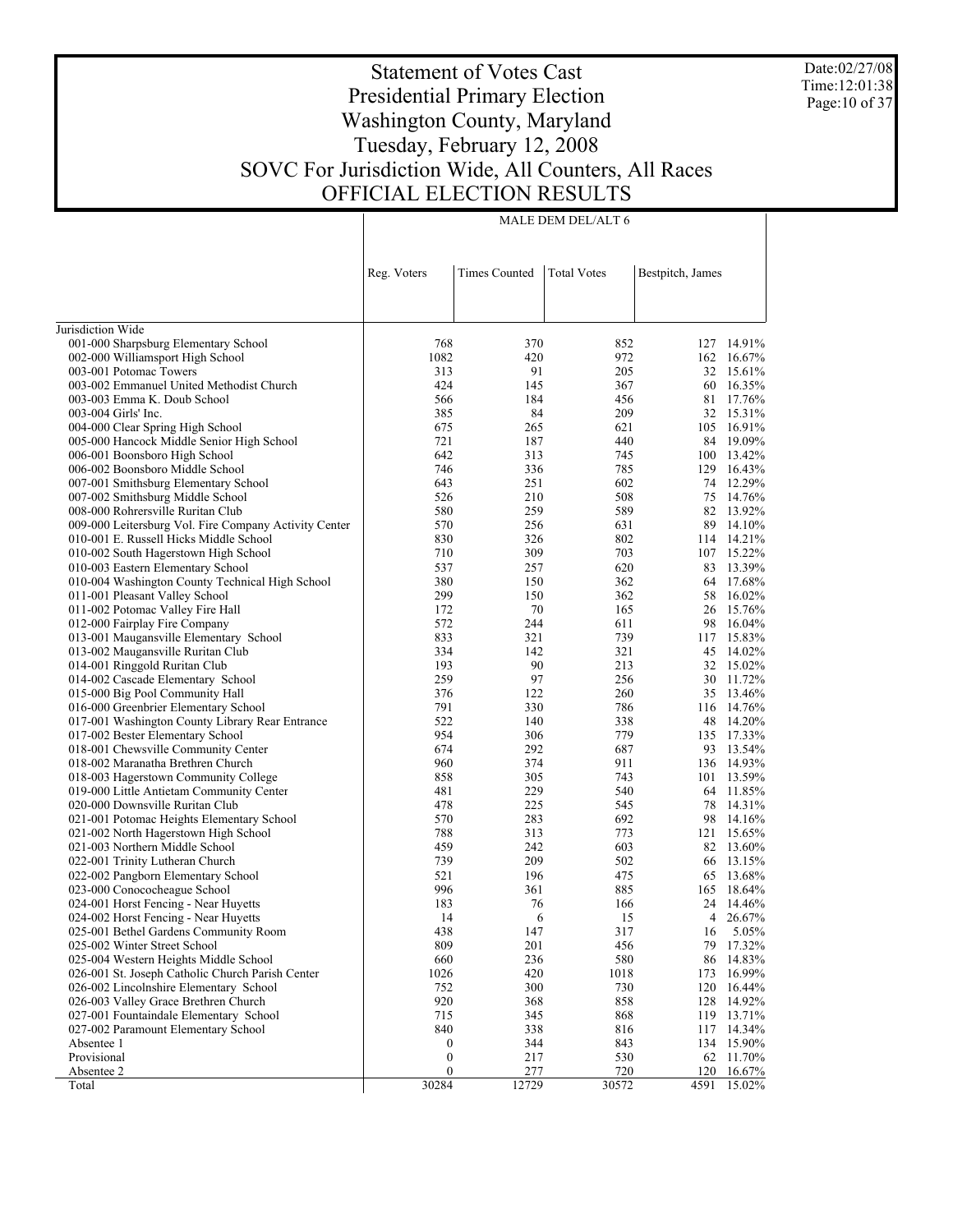Date:02/27/08 Time:12:01:38 Page:11 of 37

# Statement of Votes Cast Presidential Primary Election Washington County, Maryland Tuesday, February 12, 2008 SOVC For Jurisdiction Wide, All Counters, All Races OFFICIAL ELECTION RESULTS

|                                                                         | Byron, Goodloe E. Jr |                        | Clagett, Galen R. |                | Donoghue, John P. |                         | DuVall, Bill   |                |
|-------------------------------------------------------------------------|----------------------|------------------------|-------------------|----------------|-------------------|-------------------------|----------------|----------------|
|                                                                         |                      |                        |                   |                |                   |                         |                |                |
| Jurisdiction Wide                                                       |                      |                        |                   |                |                   |                         |                |                |
| 001-000 Sharpsburg Elementary School                                    |                      | 105 12.32%             | 24                | 2.82%          |                   | 171 20.07%              | 25             | 2.93%          |
| 002-000 Williamsport High School                                        |                      | 138 14.20%             | 23                | 2.37%          |                   | 227 23.35%              | 18             | 1.85%          |
| 003-001 Potomac Towers                                                  |                      | 29 14.15%              | 6                 | 2.93%          |                   | 44 21.46%               | 6              | 2.93%          |
| 003-002 Emmanuel United Methodist Church                                |                      | 60 16.35%              | 8                 | 2.18%          |                   | 73 19.89%               | 8              | 2.18%          |
| 003-003 Emma K. Doub School                                             |                      | 53 11.62%              | 17                | 3.73%          |                   | 97 21.27%               | 8              | 1.75%          |
| 003-004 Girls' Inc.                                                     |                      | 30 14.35%              | 3                 | 1.44%          |                   | 45 21.53%               | $\overline{4}$ | 1.91%          |
| 004-000 Clear Spring High School                                        |                      | 68 10.95%              | 20                | 3.22%          |                   | 129 20.77%              | 17             | 2.74%          |
| 005-000 Hancock Middle Senior High School                               | 35                   | 7.95%                  | 11                | 2.50%          |                   | 112 25.45%              | 11             | 2.50%          |
| 006-001 Boonsboro High School                                           | 122                  | 16.38%                 | 31                | 4.16%          |                   | 116 15.57%              | 18             | 2.42%          |
| 006-002 Boonsboro Middle School                                         |                      | 102 12.99%             | 17                | 2.17%          |                   | 159 20.25%              | 14             | 1.78%          |
| 007-001 Smithsburg Elementary School                                    |                      | 90 14.95%              | 22                | 3.65%          |                   | 110 18.27%              | 18             | 2.99%          |
| 007-002 Smithsburg Middle School                                        |                      | 71 13.98%              | 14                | 2.76%          |                   | 100 19.69%              | 15             | 2.95%          |
| 008-000 Rohrersville Ruritan Club                                       | 84                   | 14.26%                 | 26                | 4.41%          |                   | 103 17.49%              | 12             | 2.04%          |
| 009-000 Leitersburg Vol. Fire Company Activity Center                   | 94                   | 14.90%                 | 14                | 2.22%          |                   | 121 19.18%              | 14             | 2.22%          |
| 010-001 E. Russell Hicks Middle School                                  |                      | 114 14.21%             | 22                | 2.74%          |                   | 161 20.07%              | 24             | 2.99%          |
| 010-002 South Hagerstown High School                                    |                      | 95 13.51%              | 19                | 2.70%          |                   | 149 21.19%              | 10             | 1.42%          |
| 010-003 Eastern Elementary School                                       |                      | 101 16.29%             | 8                 | 1.29%          |                   | 121 19.52%              | 13             | 2.10%          |
| 010-004 Washington County Technical High School                         |                      | 41 11.33%              | 11                | 3.04%          |                   | 85 23.48%               | 13             | 3.59%          |
| 011-001 Pleasant Valley School                                          |                      | 54 14.92%              | 14                | 3.87%          |                   | 67 18.51%               | 6              | 1.66%          |
| 011-002 Potomac Valley Fire Hall                                        |                      | 21 12.73%              | 5                 | 3.03%          |                   | 33 20.00%               | $\overline{c}$ | 1.21%          |
| 012-000 Fairplay Fire Company                                           |                      | 77 12.60%              | 25                | 4.09%          |                   | 120 19.64%              | 13             | 2.13%          |
| 013-001 Maugansville Elementary School                                  |                      | 95 12.86%              | 22                | 2.98%          |                   | 157 21.24%              | 24             | 3.25%          |
| 013-002 Maugansville Ruritan Club                                       |                      | 38 11.84%              | 10                | 3.12%          |                   | 73 22.74%               | 13             | 4.05%          |
| 014-001 Ringgold Ruritan Club                                           | 21                   | 9.86%                  | 12                | 5.63%          |                   | 47 22.07%               | 8              | 3.76%          |
| 014-002 Cascade Elementary School                                       |                      | 45 17.58%              | 8                 | 3.13%          |                   | 37 14.45%               | 3              | 1.17%          |
| 015-000 Big Pool Community Hall                                         | 39                   | 15.00%                 | 6                 | 2.31%          |                   | 44 16.92%               | $\tau$         | 2.69%          |
| 016-000 Greenbrier Elementary School                                    |                      | 107 13.61%             | 22                | 2.80%          |                   | 145 18.45%              | 19             | 2.42%          |
| 017-001 Washington County Library Rear Entrance                         |                      | 60 17.75%<br>96 12.32% | 8<br>16           | 2.37%<br>2.05% |                   | 68 20.12%<br>171 21.95% | 5              | 1.48%<br>1.41% |
| 017-002 Bester Elementary School<br>018-001 Chewsville Community Center | 104                  | 15.14%                 | 17                | 2.47%          |                   | 133 19.36%              | 11<br>14       | 2.04%          |
| 018-002 Maranatha Brethren Church                                       |                      | 121 13.28%             | 25                | 2.74%          |                   | 185 20.31%              | 17             | 1.87%          |
| 018-003 Hagerstown Community College                                    |                      | 131 17.63%             | 12                | 1.62%          |                   | 127 17.09%              | 8              | 1.08%          |
| 019-000 Little Antietam Community Center                                |                      | 90 16.67%              | 9                 | 1.67%          |                   | 89 16.48%               | 9              | 1.67%          |
| 020-000 Downsville Ruritan Club                                         |                      | 67 12.29%              | 23                | 4.22%          |                   | 116 21.28%              | 24             | 4.40%          |
| 021-001 Potomac Heights Elementary School                               |                      | 107 15.46%             | 13                | 1.88%          |                   | 135 19.51%              | 9              | 1.30%          |
| 021-002 North Hagerstown High School                                    |                      | 113 14.62%             | 19                | 2.46%          |                   | 162 20.96%              | 17             | 2.20%          |
| 021-003 Northern Middle School                                          |                      | 105 17.41%             | 9                 | 1.49%          |                   | 122 20.23%              | 6              | 1.00%          |
| 022-001 Trinity Lutheran Church                                         | 93                   | 18.53%                 | $\overline{4}$    | 0.80%          |                   | 84 16.73%               | 7              | 1.39%          |
| 022-002 Pangborn Elementary School                                      | 79                   | 16.63%                 | $\tau$            | 1.47%          |                   | 97 20.42%               | 10             | 2.11%          |
| 023-000 Conococheague School                                            | 84                   | 9.49%                  | 26                | 2.94%          |                   | 194 21.92%              | 30             | 3.39%          |
| 024-001 Horst Fencing - Near Huyetts                                    | 19                   | 11.45%                 | 8                 | 4.82%          |                   | 42 25.30%               | 5              | 3.01%          |
| 024-002 Horst Fencing - Near Huyetts                                    | 1                    | 6.67%                  | $\mathbf{0}$      | $0.00\%$       | 6                 | 40.00%                  | $\mathbf{0}$   | $0.00\%$       |
| 025-001 Bethel Gardens Community Room                                   | 88                   | 27.76%                 | 4                 | 1.26%          | 21                | 6.62%                   | 6              | 1.89%          |
| 025-002 Winter Street School                                            |                      | 54 11.84%              | 14                | 3.07%          |                   | 107 23.46%              | 10             | 2.19%          |
| 025-004 Western Heights Middle School                                   | 81                   | 13.97%                 | 19                | 3.28%          |                   | 114 19.66%              | 16             | 2.76%          |
| 026-001 St. Joseph Catholic Church Parish Center                        | 112                  | 11.00%                 | 26                | 2.55%          | 222               | 21.81%                  | 27             | 2.65%          |
| 026-002 Lincolnshire Elementary School                                  | 106                  | 14.52%                 | 13                | 1.78%          |                   | 153 20.96%              | 16             | 2.19%          |
| 026-003 Valley Grace Brethren Church                                    | 125                  | 14.57%                 | 30                | 3.50%          |                   | 178 20.75%              | 25             | 2.91%          |
| 027-001 Fountaindale Elementary School                                  |                      | 136 15.67%             | 21                | 2.42%          |                   | 181 20.85%              | 14             | 1.61%          |
| 027-002 Paramount Elementary School                                     | 128                  | 15.69%                 | 25                | 3.06%          | 149               | 18.26%                  | 17             | 2.08%          |
| Absentee 1                                                              | 93                   | 11.03%                 | 40                | 4.74%          |                   | 184 21.83%              | 27             | 3.20%          |
| Provisional                                                             | 88                   | 16.60%                 | 6                 | 1.13%          | 90                | 16.98%                  | 4              | 0.75%          |
| Absentee 2                                                              | 96                   | 13.33%                 | 12                | 1.67%          |                   | 151 20.97%              | 9              | 1.25%          |
| Total                                                                   | 4306                 | 14.08%                 | 826               | 2.70%          | 6127              | 20.04%                  | 686            | 2.24%          |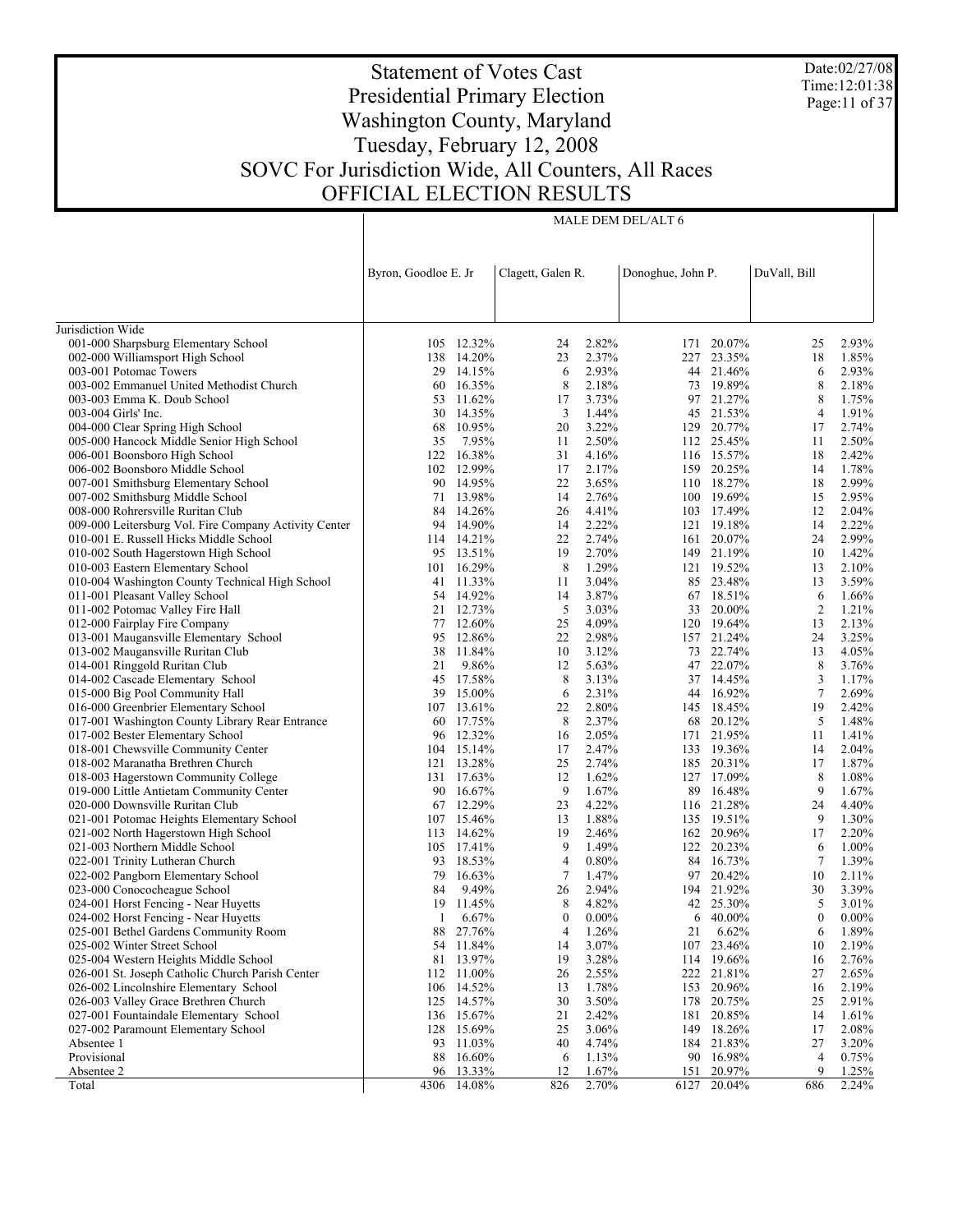Date:02/27/08 Time:12:01:38 Page:12 of 37

# Statement of Votes Cast Presidential Primary Election Washington County, Maryland Tuesday, February 12, 2008 SOVC For Jurisdiction Wide, All Counters, All Races OFFICIAL ELECTION RESULTS

|                                                                               | Grim, Brian K. |                  | Kasecamp, Lawrence |                          | Kresslein, Bob |                | Perini, Peter E. Sr. |                |
|-------------------------------------------------------------------------------|----------------|------------------|--------------------|--------------------------|----------------|----------------|----------------------|----------------|
|                                                                               |                |                  |                    |                          |                |                |                      |                |
|                                                                               |                |                  |                    |                          |                |                |                      |                |
| Jurisdiction Wide                                                             |                |                  |                    |                          |                |                |                      |                |
| 001-000 Sharpsburg Elementary School                                          | 98             | 11.50%           |                    | 142 16.67%               | 17             | 2.00%          | 6                    | 0.70%          |
| 002-000 Williamsport High School                                              | 83             | 8.54%            |                    | 151 15.53%               | 18             | 1.85%          | 18                   | 1.85%          |
| 003-001 Potomac Towers                                                        | 21             | 10.24%           |                    | 30 14.63%                | $\overline{c}$ | 0.98%          | 5                    | 2.44%          |
| 003-002 Emmanuel United Methodist Church                                      | 40             | 10.90%           |                    | 53 14.44%                | $\overline{4}$ | 1.09%          | 5                    | 1.36%          |
| 003-003 Emma K. Doub School                                                   | 40             | 8.77%            |                    | 78 17.11%                | 6              | 1.32%          | 10                   | 2.19%          |
| 003-004 Girls' Inc.                                                           | 30             | 14.35%           |                    | 33 15.79%                | $\overline{2}$ | 0.96%          | $\boldsymbol{0}$     | $0.00\%$       |
| 004-000 Clear Spring High School                                              | 61             | 9.82%            |                    | 96 15.46%                | 16             | 2.58%          | 11                   | 1.77%          |
| 005-000 Hancock Middle Senior High School                                     | 28             | 6.36%            |                    | 87 19.77%                | 6              | 1.36%          | 8                    | 1.82%          |
| 006-001 Boonsboro High School                                                 | 105            | 14.09%           |                    | 92 12.35%                | 15             | 2.01%          | 10                   | 1.34%          |
| 006-002 Boonsboro Middle School                                               |                | 87 11.08%        |                    | 127 16.18%               | 16             | 2.04%          | 7                    | 0.89%          |
| 007-001 Smithsburg Elementary School                                          | 69             | 11.46%           |                    | 80 13.29%                | 14             | 2.33%          | 11                   | 1.83%          |
| 007-002 Smithsburg Middle School                                              |                | 61 12.01%        |                    | 81 15.94%                | 7              | 1.38%          | 6                    | 1.18%          |
| 008-000 Rohrersville Ruritan Club                                             | 76             | 12.90%           |                    | 80 13.58%                | 10             | 1.70%          | 6                    | 1.02%          |
| 009-000 Leitersburg Vol. Fire Company Activity Center                         | 83             | 13.15%           |                    | 75 11.89%                | 9              | 1.43%          | 15                   | 2.38%          |
| 010-001 E. Russell Hicks Middle School                                        | 81             | 10.10%           |                    | 125 15.59%               | 15             | 1.87%          | 11                   | 1.37%          |
| 010-002 South Hagerstown High School                                          |                | 80 11.38%        |                    | 113 16.07%               | 16             | 2.28%          | 6                    | 0.85%          |
| 010-003 Eastern Elementary School                                             | 75             | 12.10%           |                    | 84 13.55%                | 8              | 1.29%          | 16                   | 2.58%          |
| 010-004 Washington County Technical High School                               | 24             | 6.63%            |                    | 63 17.40%                | 10             | 2.76%          | 6                    | 1.66%          |
| 011-001 Pleasant Valley School                                                | 43             | 11.88%           |                    | 53 14.64%                | 8              | 2.21%          | $\mathbf{1}$         | 0.28%          |
| 011-002 Potomac Valley Fire Hall                                              |                | 20 12.12%        |                    | 26 15.76%                | 3              | 1.82%          | $\overline{c}$       | 1.21%          |
| 012-000 Fairplay Fire Company                                                 | 61             | 9.98%            |                    | 96 15.71%                | 13             | 2.13%          | 13                   | 2.13%          |
| 013-001 Maugansville Elementary School                                        | 72<br>33       | 9.74%<br>10.28%  |                    | 115 15.56%<br>46 14.33%  | 14<br>8        | 1.89%<br>2.49% | 8                    | 1.08%<br>1.56% |
| 013-002 Maugansville Ruritan Club<br>014-001 Ringgold Ruritan Club            | 17             | 7.98%            |                    | 36 16.90%                | 4              | 1.88%          | 5<br>3               | 1.41%          |
| 014-002 Cascade Elementary School                                             | 38             | 14.84%           |                    | 32 12.50%                | 5              | 1.95%          | 3                    | 1.17%          |
| 015-000 Big Pool Community Hall                                               |                | 32 12.31%        |                    | 35 13.46%                | 5              | 1.92%          | 5                    | 1.92%          |
| 016-000 Greenbrier Elementary School                                          | 93             | 11.83%           |                    | 114 14.50%               | 14             | 1.78%          | 12                   | 1.53%          |
| 017-001 Washington County Library Rear Entrance                               |                | 45 13.31%        |                    | 47 13.91%                | -1             | 0.30%          | 4                    | 1.18%          |
| 017-002 Bester Elementary School                                              | 85             | 10.91%           |                    | 130 16.69%               | 9              | 1.16%          | 11                   | 1.41%          |
| 018-001 Chewsville Community Center                                           |                | 84 12.23%        |                    | 91 13.25%                | 8              | 1.16%          | 15                   | 2.18%          |
| 018-002 Maranatha Brethren Church                                             |                | 101 11.09%       |                    | 137 15.04%               | 24             | 2.63%          | 10                   | 1.10%          |
| 018-003 Hagerstown Community College                                          |                | 113 15.21%       |                    | 91 12.25%                | 6              | 0.81%          | 11                   | 1.48%          |
| 019-000 Little Antietam Community Center                                      | 80             | 14.81%           |                    | 71 13.15%                | 9              | 1.67%          | 6                    | 1.11%          |
| 020-000 Downsville Ruritan Club                                               | 45             | 8.26%            |                    | 84 15.41%                | 15             | 2.75%          | 8                    | 1.47%          |
| 021-001 Potomac Heights Elementary School                                     | 91             | 13.15%           |                    | 102 14.74%               | 7              | 1.01%          | 12                   | 1.73%          |
| 021-002 North Hagerstown High School                                          |                | 82 10.61%        |                    | 117 15.14%               | 9              | 1.16%          | 11                   | 1.42%          |
| 021-003 Northern Middle School                                                | 87             | 14.43%           |                    | 74 12.27%                | 9              | 1.49%          | 6                    | 1.00%          |
| 022-001 Trinity Lutheran Church                                               |                | 78 15.54%        |                    | 62 12.35%                | 6              | 1.20%          | $\tau$               | 1.39%          |
| 022-002 Pangborn Elementary School                                            | 64             | 13.47%           |                    | 63 13.26%                | $\tau$         | 1.47%          | 6                    | 1.26%          |
| 023-000 Conococheague School                                                  | 67             | 7.57%            |                    | 159 17.97%               | 21             | 2.37%          | 23                   | 2.60%          |
| 024-001 Horst Fencing - Near Huyetts                                          | 13             | 7.83%            |                    | 26 15.66%                | 3              | 1.81%          | 5                    | 3.01%          |
| 024-002 Horst Fencing - Near Huyetts                                          | $\mathbf{0}$   | $0.00\%$         |                    | $3\quad 20.00\%$         | $\mathbf{0}$   | $0.00\%$       | $\mathbf{1}$         | 6.67%          |
| 025-001 Bethel Gardens Community Room                                         |                | 79 24.92%        |                    | 15 4.73%                 | $\overline{c}$ | 0.63%          | 5 <sup>5</sup>       | 1.58%          |
| 025-002 Winter Street School                                                  | 35             | 7.68%            |                    | 68 14.91%                | 13             | 2.85%          | 10                   | 2.19%          |
| 025-004 Western Heights Middle School                                         | 71             | 12.24%           |                    | 81 13.97%                | 12             | 2.07%          | 8                    | 1.38%          |
| 026-001 St. Joseph Catholic Church Parish Center                              | 92             | 9.04%            |                    | 173 16.99%               | 20             | 1.96%          | 22                   | 2.16%          |
| 026-002 Lincolnshire Elementary School                                        | 75             | 10.27%           | 120                | 16.44%                   | 12             | 1.64%          | 8                    | 1.10%          |
| 026-003 Valley Grace Brethren Church                                          | 84             | 9.79%            |                    | 126 14.69%               | 17             | 1.98%          | 15                   | 1.75%          |
| 027-001 Fountaindale Elementary School<br>027-002 Paramount Elementary School | 104            | 11.98%<br>12.13% |                    | 118 13.59%<br>115 14.09% | 14<br>19       | 1.61%<br>2.33% | 32<br>21             | 3.69%<br>2.57% |
| Absentee 1                                                                    | 99<br>56       | 6.64%            | 141                | 16.73%                   | 28             | 3.32%          | 17                   | 2.02%          |
| Provisional                                                                   | 89             | 16.79%           |                    | 69 13.02%                | 3              | 0.57%          | 6                    | 1.13%          |
| Absentee 2                                                                    | 83             | 11.53%           |                    | 126 17.50%               | 10             | 1.39%          | 6                    | 0.83%          |
| Total                                                                         | 3453           | 11.29%           | 4552               | 14.89%                   | 549            | 1.80%          | 495                  | 1.62%          |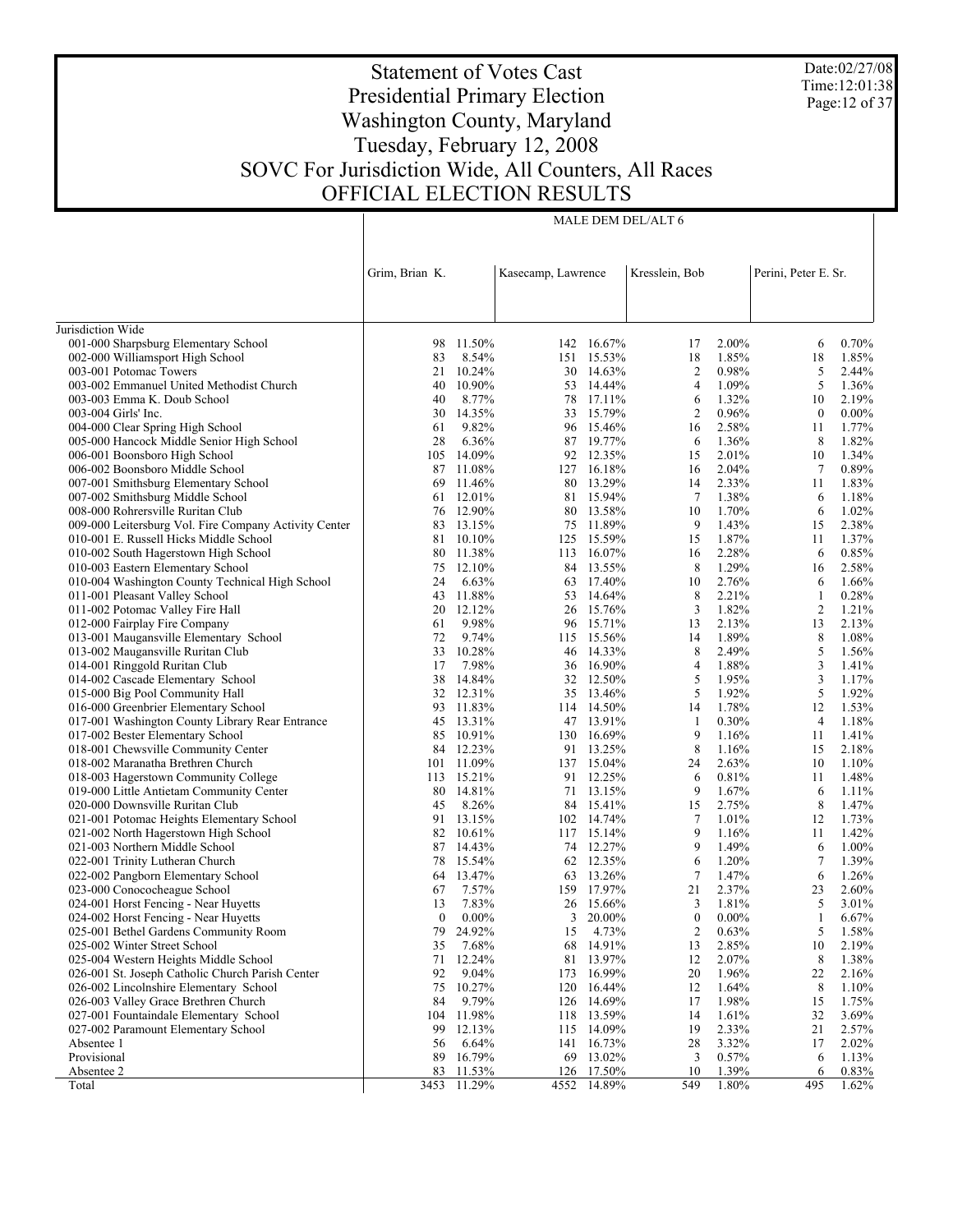Date:02/27/08 Time:12:01:38 Page:13 of 37

# Statement of Votes Cast Presidential Primary Election Washington County, Maryland Tuesday, February 12, 2008 SOVC For Jurisdiction Wide, All Counters, All Races OFFICIAL ELECTION RESULTS

Τ

| Slater, Thomas G.<br>Wolf, Ron<br>Riley, John T.<br>Stevens, William H.<br>Jurisdiction Wide<br>001-000 Sharpsburg Elementary School<br>1.76%<br>18<br>2.11%<br>10.92%<br>1.29%<br>93<br>15<br>11<br>002-000 Williamsport High School<br>25<br>84<br>17<br>1.75%<br>8<br>0.82%<br>2.57%<br>8.64%<br>1.95%<br>9.76%<br>$\overline{4}$<br>1.95%<br>$\overline{c}$<br>0.98%<br>003-001 Potomac Towers<br>4<br>20<br>8<br>2.18%<br>43 11.72%<br>4<br>1.09%<br>0.27%<br>003-002 Emmanuel United Methodist Church<br>1<br>2.41%<br>9.43%<br>8<br>1.75%<br>003-003 Emma K. Doub School<br>43<br>4<br>0.88%<br>11<br>$\overline{c}$<br>3<br>1.44%<br>25 11.96%<br>0.96%<br>$\boldsymbol{0}$<br>003-004 Girls' Inc.<br>0.00%<br>2.58%<br>58<br>9.34%<br>18<br>2.90%<br>0.97%<br>004-000 Clear Spring High School<br>16<br>6<br>005-000 Hancock Middle Senior High School<br>2.95%<br>27<br>6.14%<br>3.18%<br>0.91%<br>13<br>14<br>4<br>9<br>1.21%<br>103 13.83%<br>17<br>2.28%<br>$\tau$<br>0.94%<br>006-001 Boonsboro High School<br>2.04%<br>11.34%<br>2.04%<br>6<br>0.76%<br>006-002 Boonsboro Middle School<br>16<br>89<br>16<br>3.82%<br>5<br>2.16%<br>73 12.13%<br>23<br>0.83%<br>007-001 Smithsburg Elementary School<br>13<br>8<br>2.17%<br>58 11.42%<br>1.57%<br>007-002 Smithsburg Middle School<br>11<br>1<br>0.20%<br>2.72%<br>78 13.24%<br>10<br>1.70%<br>6<br>1.02%<br>008-000 Rohrersville Ruritan Club<br>16<br>9<br>2.38%<br>76 12.04%<br>17<br>2.69%<br>1.43%<br>009-000 Leitersburg Vol. Fire Company Activity Center<br>15<br>$\sqrt{5}$<br>97 12.09%<br>1.75%<br>19<br>2.37%<br>0.62%<br>010-001 E. Russell Hicks Middle School<br>14<br>9<br>1.28%<br>82 11.66%<br>1.99%<br>3<br>0.43%<br>010-002 South Hagerstown High School<br>14<br>2.42%<br>2.10%<br>79 12.74%<br>$\overline{4}$<br>010-003 Eastern Elementary School<br>13<br>15<br>0.65%<br>8<br>3<br>1.66%<br>28<br>7.73%<br>2.21%<br>0.83%<br>010-004 Washington County Technical High School<br>6<br>9<br>5<br>1.38%<br>44 12.15%<br>2.49%<br>$\boldsymbol{0}$<br>0.00%<br>011-001 Pleasant Valley School<br>2.42%<br>$\overline{c}$<br>0.61%<br>20 12.12%<br>$\overline{4}$<br>1.21%<br>011-002 Potomac Valley Fire Hall<br>1<br>$\sqrt{5}$<br>2.78%<br>2.62%<br>9.33%<br>0.82%<br>012-000 Fairplay Fire Company<br>16<br>57<br>17<br>2.44%<br>78<br>2.17%<br>3<br>0.41%<br>013-001 Maugansville Elementary School<br>18<br>10.55%<br>16<br>013-002 Maugansville Ruritan Club<br>3.43%<br>9.97%<br>1.87%<br>32<br>6<br>1<br>0.31%<br>11<br>5<br>9<br>4.23%<br>19<br>8.92%<br>2.35%<br>$\boldsymbol{0}$<br>014-001 Ringgold Ruritan Club<br>$0.00\%$<br>$\overline{7}$<br>$\tau$<br>5<br>014-002 Cascade Elementary School<br>2.73%<br>36 14.06%<br>2.73%<br>1.95%<br>9<br>3<br>015-000 Big Pool Community Hall<br>3.46%<br>10.77%<br>12<br>4.62%<br>1.15%<br>28<br>2.80%<br>016-000 Greenbrier Elementary School<br>2.54%<br>92 11.70%<br>22<br>10<br>1.27%<br>20<br>017-001 Washington County Library Rear Entrance<br>$\boldsymbol{0}$<br>$0.00\%$<br>45 13.31%<br>1.78%<br>6<br>$\mathbf{1}$<br>0.30%<br>$\overline{c}$<br>017-002 Bester Elementary School<br>1.41%<br>90 11.55%<br>12<br>1.54%<br>11<br>0.26%<br>5<br>2.47%<br>12.08%<br>23<br>3.35%<br>0.73%<br>018-001 Chewsville Community Center<br>17<br>83<br>3.07%<br>018-002 Maranatha Brethren Church<br>1.76%<br>100 10.98%<br>28<br>16<br>11<br>1.21%<br>5<br>0.67%<br>120 16.15%<br>1.75%<br>5<br>0.67%<br>018-003 Hagerstown Community College<br>13<br>$\tau$<br>2.04%<br>78 14.44%<br>17<br>3.15%<br>019-000 Little Antietam Community Center<br>11<br>1.30%<br>3<br>22<br>4.04%<br>8.07%<br>2.94%<br>020-000 Downsville Ruritan Club<br>44<br>16<br>0.55%<br>$\tau$<br>1.01%<br>90 13.01%<br>2.46%<br>$\overline{4}$<br>021-001 Potomac Heights Elementary School<br>17<br>0.58%<br>9<br>1.29%<br>85 11.00%<br>18<br>2.33%<br>021-002 North Hagerstown High School<br>10<br>1.16%<br>$\mathfrak z$<br>9<br>1.49%<br>82 13.60%<br>9<br>1.49%<br>021-003 Northern Middle School<br>0.50%<br>9<br>$\overline{c}$<br>9<br>1.79%<br>14.94%<br>1.79%<br>0.40%<br>022-001 Trinity Lutheran Church<br>75<br>5<br>3<br>6<br>1.26%<br>63 13.26%<br>1.05%<br>022-002 Pangborn Elementary School<br>0.63%<br>2.37%<br>27<br>3.05%<br>023-000 Conococheague School<br>21<br>54<br>6.10%<br>14<br>1.58%<br>1.81%<br>$\overline{4}$<br>2.41%<br>$\boldsymbol{0}$<br>$0.00\%$<br>024-001 Horst Fencing - Near Huyetts<br>3<br>14<br>8.43%<br>$\boldsymbol{0}$<br>$\boldsymbol{0}$<br>$0.00\%$<br>024-002 Horst Fencing - Near Huyetts<br>0<br>$0.00\%$<br>$\overline{0}$<br>$0.00\%$<br>$0.00\%$<br>025-001 Bethel Gardens Community Room<br>4<br>1.26%<br>74<br>23.34%<br>3<br>0.95%<br>$\boldsymbol{0}$<br>$0.00\%$<br>15<br>37<br>3<br>025-002 Winter Street School<br>11<br>2.41%<br>8.11%<br>3.29%<br>0.66%<br>8<br>9<br>3<br>0.52%<br>025-004 Western Heights Middle School<br>1.55%<br>72<br>12.41%<br>1.38%<br>0.59%<br>026-001 St. Joseph Catholic Church Parish Center<br>24<br>2.36%<br>88<br>8.64%<br>33<br>3.24%<br>6<br>1.92%<br>2.33%<br>026-002 Lincolnshire Elementary School<br>14<br>74 10.14%<br>17<br>2<br>0.27%<br>5<br>026-003 Valley Grace Brethren Church<br>15<br>1.75%<br>86<br>10.02%<br>24<br>2.80%<br>0.58%<br>027-001 Fountaindale Elementary School<br>14<br>1.61%<br>11.64%<br>10<br>1.15%<br>4<br>0.46%<br>101<br>19<br>0.49%<br>027-002 Paramount Elementary School<br>2.33%<br>87<br>10.66%<br>1.96%<br>4<br>16<br>30<br>2.61%<br>Absentee 1<br>3.56%<br>64<br>7.59%<br>22<br>7<br>0.83%<br>Provisional<br>1.32%<br>$\overline{c}$<br>0.38%<br>7<br>98<br>18.49%<br>6<br>1.13%<br>12<br>1.67%<br>Absentee 2<br>13<br>1.81%<br>79<br>10.97%<br>3<br>0.42%<br>2.28%<br>222<br>623<br>2.04%<br>3445<br>11.27%<br>697<br>0.73%<br>Total |  |  |  |  |  |
|------------------------------------------------------------------------------------------------------------------------------------------------------------------------------------------------------------------------------------------------------------------------------------------------------------------------------------------------------------------------------------------------------------------------------------------------------------------------------------------------------------------------------------------------------------------------------------------------------------------------------------------------------------------------------------------------------------------------------------------------------------------------------------------------------------------------------------------------------------------------------------------------------------------------------------------------------------------------------------------------------------------------------------------------------------------------------------------------------------------------------------------------------------------------------------------------------------------------------------------------------------------------------------------------------------------------------------------------------------------------------------------------------------------------------------------------------------------------------------------------------------------------------------------------------------------------------------------------------------------------------------------------------------------------------------------------------------------------------------------------------------------------------------------------------------------------------------------------------------------------------------------------------------------------------------------------------------------------------------------------------------------------------------------------------------------------------------------------------------------------------------------------------------------------------------------------------------------------------------------------------------------------------------------------------------------------------------------------------------------------------------------------------------------------------------------------------------------------------------------------------------------------------------------------------------------------------------------------------------------------------------------------------------------------------------------------------------------------------------------------------------------------------------------------------------------------------------------------------------------------------------------------------------------------------------------------------------------------------------------------------------------------------------------------------------------------------------------------------------------------------------------------------------------------------------------------------------------------------------------------------------------------------------------------------------------------------------------------------------------------------------------------------------------------------------------------------------------------------------------------------------------------------------------------------------------------------------------------------------------------------------------------------------------------------------------------------------------------------------------------------------------------------------------------------------------------------------------------------------------------------------------------------------------------------------------------------------------------------------------------------------------------------------------------------------------------------------------------------------------------------------------------------------------------------------------------------------------------------------------------------------------------------------------------------------------------------------------------------------------------------------------------------------------------------------------------------------------------------------------------------------------------------------------------------------------------------------------------------------------------------------------------------------------------------------------------------------------------------------------------------------------------------------------------------------------------------------------------------------------------------------------------------------------------------------------------------------------------------------------------------------------------------------------------------------------------------------------------------------------------------------------------------------------------------------------------------------------------------------------------------------------------------------------------------------------------------------------------------------------------------------------------------------------------------------------------------------------------------------------------------------------------------------------------------------------------------------------------------------------------------------------------------------------------------------------------------------------------------------------------------------------------------------------------------|--|--|--|--|--|
|                                                                                                                                                                                                                                                                                                                                                                                                                                                                                                                                                                                                                                                                                                                                                                                                                                                                                                                                                                                                                                                                                                                                                                                                                                                                                                                                                                                                                                                                                                                                                                                                                                                                                                                                                                                                                                                                                                                                                                                                                                                                                                                                                                                                                                                                                                                                                                                                                                                                                                                                                                                                                                                                                                                                                                                                                                                                                                                                                                                                                                                                                                                                                                                                                                                                                                                                                                                                                                                                                                                                                                                                                                                                                                                                                                                                                                                                                                                                                                                                                                                                                                                                                                                                                                                                                                                                                                                                                                                                                                                                                                                                                                                                                                                                                                                                                                                                                                                                                                                                                                                                                                                                                                                                                                                                                                                                                                                                                                                                                                                                                                                                                                                                                                                                                                                                      |  |  |  |  |  |
|                                                                                                                                                                                                                                                                                                                                                                                                                                                                                                                                                                                                                                                                                                                                                                                                                                                                                                                                                                                                                                                                                                                                                                                                                                                                                                                                                                                                                                                                                                                                                                                                                                                                                                                                                                                                                                                                                                                                                                                                                                                                                                                                                                                                                                                                                                                                                                                                                                                                                                                                                                                                                                                                                                                                                                                                                                                                                                                                                                                                                                                                                                                                                                                                                                                                                                                                                                                                                                                                                                                                                                                                                                                                                                                                                                                                                                                                                                                                                                                                                                                                                                                                                                                                                                                                                                                                                                                                                                                                                                                                                                                                                                                                                                                                                                                                                                                                                                                                                                                                                                                                                                                                                                                                                                                                                                                                                                                                                                                                                                                                                                                                                                                                                                                                                                                                      |  |  |  |  |  |
|                                                                                                                                                                                                                                                                                                                                                                                                                                                                                                                                                                                                                                                                                                                                                                                                                                                                                                                                                                                                                                                                                                                                                                                                                                                                                                                                                                                                                                                                                                                                                                                                                                                                                                                                                                                                                                                                                                                                                                                                                                                                                                                                                                                                                                                                                                                                                                                                                                                                                                                                                                                                                                                                                                                                                                                                                                                                                                                                                                                                                                                                                                                                                                                                                                                                                                                                                                                                                                                                                                                                                                                                                                                                                                                                                                                                                                                                                                                                                                                                                                                                                                                                                                                                                                                                                                                                                                                                                                                                                                                                                                                                                                                                                                                                                                                                                                                                                                                                                                                                                                                                                                                                                                                                                                                                                                                                                                                                                                                                                                                                                                                                                                                                                                                                                                                                      |  |  |  |  |  |
|                                                                                                                                                                                                                                                                                                                                                                                                                                                                                                                                                                                                                                                                                                                                                                                                                                                                                                                                                                                                                                                                                                                                                                                                                                                                                                                                                                                                                                                                                                                                                                                                                                                                                                                                                                                                                                                                                                                                                                                                                                                                                                                                                                                                                                                                                                                                                                                                                                                                                                                                                                                                                                                                                                                                                                                                                                                                                                                                                                                                                                                                                                                                                                                                                                                                                                                                                                                                                                                                                                                                                                                                                                                                                                                                                                                                                                                                                                                                                                                                                                                                                                                                                                                                                                                                                                                                                                                                                                                                                                                                                                                                                                                                                                                                                                                                                                                                                                                                                                                                                                                                                                                                                                                                                                                                                                                                                                                                                                                                                                                                                                                                                                                                                                                                                                                                      |  |  |  |  |  |
|                                                                                                                                                                                                                                                                                                                                                                                                                                                                                                                                                                                                                                                                                                                                                                                                                                                                                                                                                                                                                                                                                                                                                                                                                                                                                                                                                                                                                                                                                                                                                                                                                                                                                                                                                                                                                                                                                                                                                                                                                                                                                                                                                                                                                                                                                                                                                                                                                                                                                                                                                                                                                                                                                                                                                                                                                                                                                                                                                                                                                                                                                                                                                                                                                                                                                                                                                                                                                                                                                                                                                                                                                                                                                                                                                                                                                                                                                                                                                                                                                                                                                                                                                                                                                                                                                                                                                                                                                                                                                                                                                                                                                                                                                                                                                                                                                                                                                                                                                                                                                                                                                                                                                                                                                                                                                                                                                                                                                                                                                                                                                                                                                                                                                                                                                                                                      |  |  |  |  |  |
|                                                                                                                                                                                                                                                                                                                                                                                                                                                                                                                                                                                                                                                                                                                                                                                                                                                                                                                                                                                                                                                                                                                                                                                                                                                                                                                                                                                                                                                                                                                                                                                                                                                                                                                                                                                                                                                                                                                                                                                                                                                                                                                                                                                                                                                                                                                                                                                                                                                                                                                                                                                                                                                                                                                                                                                                                                                                                                                                                                                                                                                                                                                                                                                                                                                                                                                                                                                                                                                                                                                                                                                                                                                                                                                                                                                                                                                                                                                                                                                                                                                                                                                                                                                                                                                                                                                                                                                                                                                                                                                                                                                                                                                                                                                                                                                                                                                                                                                                                                                                                                                                                                                                                                                                                                                                                                                                                                                                                                                                                                                                                                                                                                                                                                                                                                                                      |  |  |  |  |  |
|                                                                                                                                                                                                                                                                                                                                                                                                                                                                                                                                                                                                                                                                                                                                                                                                                                                                                                                                                                                                                                                                                                                                                                                                                                                                                                                                                                                                                                                                                                                                                                                                                                                                                                                                                                                                                                                                                                                                                                                                                                                                                                                                                                                                                                                                                                                                                                                                                                                                                                                                                                                                                                                                                                                                                                                                                                                                                                                                                                                                                                                                                                                                                                                                                                                                                                                                                                                                                                                                                                                                                                                                                                                                                                                                                                                                                                                                                                                                                                                                                                                                                                                                                                                                                                                                                                                                                                                                                                                                                                                                                                                                                                                                                                                                                                                                                                                                                                                                                                                                                                                                                                                                                                                                                                                                                                                                                                                                                                                                                                                                                                                                                                                                                                                                                                                                      |  |  |  |  |  |
|                                                                                                                                                                                                                                                                                                                                                                                                                                                                                                                                                                                                                                                                                                                                                                                                                                                                                                                                                                                                                                                                                                                                                                                                                                                                                                                                                                                                                                                                                                                                                                                                                                                                                                                                                                                                                                                                                                                                                                                                                                                                                                                                                                                                                                                                                                                                                                                                                                                                                                                                                                                                                                                                                                                                                                                                                                                                                                                                                                                                                                                                                                                                                                                                                                                                                                                                                                                                                                                                                                                                                                                                                                                                                                                                                                                                                                                                                                                                                                                                                                                                                                                                                                                                                                                                                                                                                                                                                                                                                                                                                                                                                                                                                                                                                                                                                                                                                                                                                                                                                                                                                                                                                                                                                                                                                                                                                                                                                                                                                                                                                                                                                                                                                                                                                                                                      |  |  |  |  |  |
|                                                                                                                                                                                                                                                                                                                                                                                                                                                                                                                                                                                                                                                                                                                                                                                                                                                                                                                                                                                                                                                                                                                                                                                                                                                                                                                                                                                                                                                                                                                                                                                                                                                                                                                                                                                                                                                                                                                                                                                                                                                                                                                                                                                                                                                                                                                                                                                                                                                                                                                                                                                                                                                                                                                                                                                                                                                                                                                                                                                                                                                                                                                                                                                                                                                                                                                                                                                                                                                                                                                                                                                                                                                                                                                                                                                                                                                                                                                                                                                                                                                                                                                                                                                                                                                                                                                                                                                                                                                                                                                                                                                                                                                                                                                                                                                                                                                                                                                                                                                                                                                                                                                                                                                                                                                                                                                                                                                                                                                                                                                                                                                                                                                                                                                                                                                                      |  |  |  |  |  |
|                                                                                                                                                                                                                                                                                                                                                                                                                                                                                                                                                                                                                                                                                                                                                                                                                                                                                                                                                                                                                                                                                                                                                                                                                                                                                                                                                                                                                                                                                                                                                                                                                                                                                                                                                                                                                                                                                                                                                                                                                                                                                                                                                                                                                                                                                                                                                                                                                                                                                                                                                                                                                                                                                                                                                                                                                                                                                                                                                                                                                                                                                                                                                                                                                                                                                                                                                                                                                                                                                                                                                                                                                                                                                                                                                                                                                                                                                                                                                                                                                                                                                                                                                                                                                                                                                                                                                                                                                                                                                                                                                                                                                                                                                                                                                                                                                                                                                                                                                                                                                                                                                                                                                                                                                                                                                                                                                                                                                                                                                                                                                                                                                                                                                                                                                                                                      |  |  |  |  |  |
|                                                                                                                                                                                                                                                                                                                                                                                                                                                                                                                                                                                                                                                                                                                                                                                                                                                                                                                                                                                                                                                                                                                                                                                                                                                                                                                                                                                                                                                                                                                                                                                                                                                                                                                                                                                                                                                                                                                                                                                                                                                                                                                                                                                                                                                                                                                                                                                                                                                                                                                                                                                                                                                                                                                                                                                                                                                                                                                                                                                                                                                                                                                                                                                                                                                                                                                                                                                                                                                                                                                                                                                                                                                                                                                                                                                                                                                                                                                                                                                                                                                                                                                                                                                                                                                                                                                                                                                                                                                                                                                                                                                                                                                                                                                                                                                                                                                                                                                                                                                                                                                                                                                                                                                                                                                                                                                                                                                                                                                                                                                                                                                                                                                                                                                                                                                                      |  |  |  |  |  |
|                                                                                                                                                                                                                                                                                                                                                                                                                                                                                                                                                                                                                                                                                                                                                                                                                                                                                                                                                                                                                                                                                                                                                                                                                                                                                                                                                                                                                                                                                                                                                                                                                                                                                                                                                                                                                                                                                                                                                                                                                                                                                                                                                                                                                                                                                                                                                                                                                                                                                                                                                                                                                                                                                                                                                                                                                                                                                                                                                                                                                                                                                                                                                                                                                                                                                                                                                                                                                                                                                                                                                                                                                                                                                                                                                                                                                                                                                                                                                                                                                                                                                                                                                                                                                                                                                                                                                                                                                                                                                                                                                                                                                                                                                                                                                                                                                                                                                                                                                                                                                                                                                                                                                                                                                                                                                                                                                                                                                                                                                                                                                                                                                                                                                                                                                                                                      |  |  |  |  |  |
|                                                                                                                                                                                                                                                                                                                                                                                                                                                                                                                                                                                                                                                                                                                                                                                                                                                                                                                                                                                                                                                                                                                                                                                                                                                                                                                                                                                                                                                                                                                                                                                                                                                                                                                                                                                                                                                                                                                                                                                                                                                                                                                                                                                                                                                                                                                                                                                                                                                                                                                                                                                                                                                                                                                                                                                                                                                                                                                                                                                                                                                                                                                                                                                                                                                                                                                                                                                                                                                                                                                                                                                                                                                                                                                                                                                                                                                                                                                                                                                                                                                                                                                                                                                                                                                                                                                                                                                                                                                                                                                                                                                                                                                                                                                                                                                                                                                                                                                                                                                                                                                                                                                                                                                                                                                                                                                                                                                                                                                                                                                                                                                                                                                                                                                                                                                                      |  |  |  |  |  |
|                                                                                                                                                                                                                                                                                                                                                                                                                                                                                                                                                                                                                                                                                                                                                                                                                                                                                                                                                                                                                                                                                                                                                                                                                                                                                                                                                                                                                                                                                                                                                                                                                                                                                                                                                                                                                                                                                                                                                                                                                                                                                                                                                                                                                                                                                                                                                                                                                                                                                                                                                                                                                                                                                                                                                                                                                                                                                                                                                                                                                                                                                                                                                                                                                                                                                                                                                                                                                                                                                                                                                                                                                                                                                                                                                                                                                                                                                                                                                                                                                                                                                                                                                                                                                                                                                                                                                                                                                                                                                                                                                                                                                                                                                                                                                                                                                                                                                                                                                                                                                                                                                                                                                                                                                                                                                                                                                                                                                                                                                                                                                                                                                                                                                                                                                                                                      |  |  |  |  |  |
|                                                                                                                                                                                                                                                                                                                                                                                                                                                                                                                                                                                                                                                                                                                                                                                                                                                                                                                                                                                                                                                                                                                                                                                                                                                                                                                                                                                                                                                                                                                                                                                                                                                                                                                                                                                                                                                                                                                                                                                                                                                                                                                                                                                                                                                                                                                                                                                                                                                                                                                                                                                                                                                                                                                                                                                                                                                                                                                                                                                                                                                                                                                                                                                                                                                                                                                                                                                                                                                                                                                                                                                                                                                                                                                                                                                                                                                                                                                                                                                                                                                                                                                                                                                                                                                                                                                                                                                                                                                                                                                                                                                                                                                                                                                                                                                                                                                                                                                                                                                                                                                                                                                                                                                                                                                                                                                                                                                                                                                                                                                                                                                                                                                                                                                                                                                                      |  |  |  |  |  |
|                                                                                                                                                                                                                                                                                                                                                                                                                                                                                                                                                                                                                                                                                                                                                                                                                                                                                                                                                                                                                                                                                                                                                                                                                                                                                                                                                                                                                                                                                                                                                                                                                                                                                                                                                                                                                                                                                                                                                                                                                                                                                                                                                                                                                                                                                                                                                                                                                                                                                                                                                                                                                                                                                                                                                                                                                                                                                                                                                                                                                                                                                                                                                                                                                                                                                                                                                                                                                                                                                                                                                                                                                                                                                                                                                                                                                                                                                                                                                                                                                                                                                                                                                                                                                                                                                                                                                                                                                                                                                                                                                                                                                                                                                                                                                                                                                                                                                                                                                                                                                                                                                                                                                                                                                                                                                                                                                                                                                                                                                                                                                                                                                                                                                                                                                                                                      |  |  |  |  |  |
|                                                                                                                                                                                                                                                                                                                                                                                                                                                                                                                                                                                                                                                                                                                                                                                                                                                                                                                                                                                                                                                                                                                                                                                                                                                                                                                                                                                                                                                                                                                                                                                                                                                                                                                                                                                                                                                                                                                                                                                                                                                                                                                                                                                                                                                                                                                                                                                                                                                                                                                                                                                                                                                                                                                                                                                                                                                                                                                                                                                                                                                                                                                                                                                                                                                                                                                                                                                                                                                                                                                                                                                                                                                                                                                                                                                                                                                                                                                                                                                                                                                                                                                                                                                                                                                                                                                                                                                                                                                                                                                                                                                                                                                                                                                                                                                                                                                                                                                                                                                                                                                                                                                                                                                                                                                                                                                                                                                                                                                                                                                                                                                                                                                                                                                                                                                                      |  |  |  |  |  |
|                                                                                                                                                                                                                                                                                                                                                                                                                                                                                                                                                                                                                                                                                                                                                                                                                                                                                                                                                                                                                                                                                                                                                                                                                                                                                                                                                                                                                                                                                                                                                                                                                                                                                                                                                                                                                                                                                                                                                                                                                                                                                                                                                                                                                                                                                                                                                                                                                                                                                                                                                                                                                                                                                                                                                                                                                                                                                                                                                                                                                                                                                                                                                                                                                                                                                                                                                                                                                                                                                                                                                                                                                                                                                                                                                                                                                                                                                                                                                                                                                                                                                                                                                                                                                                                                                                                                                                                                                                                                                                                                                                                                                                                                                                                                                                                                                                                                                                                                                                                                                                                                                                                                                                                                                                                                                                                                                                                                                                                                                                                                                                                                                                                                                                                                                                                                      |  |  |  |  |  |
|                                                                                                                                                                                                                                                                                                                                                                                                                                                                                                                                                                                                                                                                                                                                                                                                                                                                                                                                                                                                                                                                                                                                                                                                                                                                                                                                                                                                                                                                                                                                                                                                                                                                                                                                                                                                                                                                                                                                                                                                                                                                                                                                                                                                                                                                                                                                                                                                                                                                                                                                                                                                                                                                                                                                                                                                                                                                                                                                                                                                                                                                                                                                                                                                                                                                                                                                                                                                                                                                                                                                                                                                                                                                                                                                                                                                                                                                                                                                                                                                                                                                                                                                                                                                                                                                                                                                                                                                                                                                                                                                                                                                                                                                                                                                                                                                                                                                                                                                                                                                                                                                                                                                                                                                                                                                                                                                                                                                                                                                                                                                                                                                                                                                                                                                                                                                      |  |  |  |  |  |
|                                                                                                                                                                                                                                                                                                                                                                                                                                                                                                                                                                                                                                                                                                                                                                                                                                                                                                                                                                                                                                                                                                                                                                                                                                                                                                                                                                                                                                                                                                                                                                                                                                                                                                                                                                                                                                                                                                                                                                                                                                                                                                                                                                                                                                                                                                                                                                                                                                                                                                                                                                                                                                                                                                                                                                                                                                                                                                                                                                                                                                                                                                                                                                                                                                                                                                                                                                                                                                                                                                                                                                                                                                                                                                                                                                                                                                                                                                                                                                                                                                                                                                                                                                                                                                                                                                                                                                                                                                                                                                                                                                                                                                                                                                                                                                                                                                                                                                                                                                                                                                                                                                                                                                                                                                                                                                                                                                                                                                                                                                                                                                                                                                                                                                                                                                                                      |  |  |  |  |  |
|                                                                                                                                                                                                                                                                                                                                                                                                                                                                                                                                                                                                                                                                                                                                                                                                                                                                                                                                                                                                                                                                                                                                                                                                                                                                                                                                                                                                                                                                                                                                                                                                                                                                                                                                                                                                                                                                                                                                                                                                                                                                                                                                                                                                                                                                                                                                                                                                                                                                                                                                                                                                                                                                                                                                                                                                                                                                                                                                                                                                                                                                                                                                                                                                                                                                                                                                                                                                                                                                                                                                                                                                                                                                                                                                                                                                                                                                                                                                                                                                                                                                                                                                                                                                                                                                                                                                                                                                                                                                                                                                                                                                                                                                                                                                                                                                                                                                                                                                                                                                                                                                                                                                                                                                                                                                                                                                                                                                                                                                                                                                                                                                                                                                                                                                                                                                      |  |  |  |  |  |
|                                                                                                                                                                                                                                                                                                                                                                                                                                                                                                                                                                                                                                                                                                                                                                                                                                                                                                                                                                                                                                                                                                                                                                                                                                                                                                                                                                                                                                                                                                                                                                                                                                                                                                                                                                                                                                                                                                                                                                                                                                                                                                                                                                                                                                                                                                                                                                                                                                                                                                                                                                                                                                                                                                                                                                                                                                                                                                                                                                                                                                                                                                                                                                                                                                                                                                                                                                                                                                                                                                                                                                                                                                                                                                                                                                                                                                                                                                                                                                                                                                                                                                                                                                                                                                                                                                                                                                                                                                                                                                                                                                                                                                                                                                                                                                                                                                                                                                                                                                                                                                                                                                                                                                                                                                                                                                                                                                                                                                                                                                                                                                                                                                                                                                                                                                                                      |  |  |  |  |  |
|                                                                                                                                                                                                                                                                                                                                                                                                                                                                                                                                                                                                                                                                                                                                                                                                                                                                                                                                                                                                                                                                                                                                                                                                                                                                                                                                                                                                                                                                                                                                                                                                                                                                                                                                                                                                                                                                                                                                                                                                                                                                                                                                                                                                                                                                                                                                                                                                                                                                                                                                                                                                                                                                                                                                                                                                                                                                                                                                                                                                                                                                                                                                                                                                                                                                                                                                                                                                                                                                                                                                                                                                                                                                                                                                                                                                                                                                                                                                                                                                                                                                                                                                                                                                                                                                                                                                                                                                                                                                                                                                                                                                                                                                                                                                                                                                                                                                                                                                                                                                                                                                                                                                                                                                                                                                                                                                                                                                                                                                                                                                                                                                                                                                                                                                                                                                      |  |  |  |  |  |
|                                                                                                                                                                                                                                                                                                                                                                                                                                                                                                                                                                                                                                                                                                                                                                                                                                                                                                                                                                                                                                                                                                                                                                                                                                                                                                                                                                                                                                                                                                                                                                                                                                                                                                                                                                                                                                                                                                                                                                                                                                                                                                                                                                                                                                                                                                                                                                                                                                                                                                                                                                                                                                                                                                                                                                                                                                                                                                                                                                                                                                                                                                                                                                                                                                                                                                                                                                                                                                                                                                                                                                                                                                                                                                                                                                                                                                                                                                                                                                                                                                                                                                                                                                                                                                                                                                                                                                                                                                                                                                                                                                                                                                                                                                                                                                                                                                                                                                                                                                                                                                                                                                                                                                                                                                                                                                                                                                                                                                                                                                                                                                                                                                                                                                                                                                                                      |  |  |  |  |  |
|                                                                                                                                                                                                                                                                                                                                                                                                                                                                                                                                                                                                                                                                                                                                                                                                                                                                                                                                                                                                                                                                                                                                                                                                                                                                                                                                                                                                                                                                                                                                                                                                                                                                                                                                                                                                                                                                                                                                                                                                                                                                                                                                                                                                                                                                                                                                                                                                                                                                                                                                                                                                                                                                                                                                                                                                                                                                                                                                                                                                                                                                                                                                                                                                                                                                                                                                                                                                                                                                                                                                                                                                                                                                                                                                                                                                                                                                                                                                                                                                                                                                                                                                                                                                                                                                                                                                                                                                                                                                                                                                                                                                                                                                                                                                                                                                                                                                                                                                                                                                                                                                                                                                                                                                                                                                                                                                                                                                                                                                                                                                                                                                                                                                                                                                                                                                      |  |  |  |  |  |
|                                                                                                                                                                                                                                                                                                                                                                                                                                                                                                                                                                                                                                                                                                                                                                                                                                                                                                                                                                                                                                                                                                                                                                                                                                                                                                                                                                                                                                                                                                                                                                                                                                                                                                                                                                                                                                                                                                                                                                                                                                                                                                                                                                                                                                                                                                                                                                                                                                                                                                                                                                                                                                                                                                                                                                                                                                                                                                                                                                                                                                                                                                                                                                                                                                                                                                                                                                                                                                                                                                                                                                                                                                                                                                                                                                                                                                                                                                                                                                                                                                                                                                                                                                                                                                                                                                                                                                                                                                                                                                                                                                                                                                                                                                                                                                                                                                                                                                                                                                                                                                                                                                                                                                                                                                                                                                                                                                                                                                                                                                                                                                                                                                                                                                                                                                                                      |  |  |  |  |  |
|                                                                                                                                                                                                                                                                                                                                                                                                                                                                                                                                                                                                                                                                                                                                                                                                                                                                                                                                                                                                                                                                                                                                                                                                                                                                                                                                                                                                                                                                                                                                                                                                                                                                                                                                                                                                                                                                                                                                                                                                                                                                                                                                                                                                                                                                                                                                                                                                                                                                                                                                                                                                                                                                                                                                                                                                                                                                                                                                                                                                                                                                                                                                                                                                                                                                                                                                                                                                                                                                                                                                                                                                                                                                                                                                                                                                                                                                                                                                                                                                                                                                                                                                                                                                                                                                                                                                                                                                                                                                                                                                                                                                                                                                                                                                                                                                                                                                                                                                                                                                                                                                                                                                                                                                                                                                                                                                                                                                                                                                                                                                                                                                                                                                                                                                                                                                      |  |  |  |  |  |
|                                                                                                                                                                                                                                                                                                                                                                                                                                                                                                                                                                                                                                                                                                                                                                                                                                                                                                                                                                                                                                                                                                                                                                                                                                                                                                                                                                                                                                                                                                                                                                                                                                                                                                                                                                                                                                                                                                                                                                                                                                                                                                                                                                                                                                                                                                                                                                                                                                                                                                                                                                                                                                                                                                                                                                                                                                                                                                                                                                                                                                                                                                                                                                                                                                                                                                                                                                                                                                                                                                                                                                                                                                                                                                                                                                                                                                                                                                                                                                                                                                                                                                                                                                                                                                                                                                                                                                                                                                                                                                                                                                                                                                                                                                                                                                                                                                                                                                                                                                                                                                                                                                                                                                                                                                                                                                                                                                                                                                                                                                                                                                                                                                                                                                                                                                                                      |  |  |  |  |  |
|                                                                                                                                                                                                                                                                                                                                                                                                                                                                                                                                                                                                                                                                                                                                                                                                                                                                                                                                                                                                                                                                                                                                                                                                                                                                                                                                                                                                                                                                                                                                                                                                                                                                                                                                                                                                                                                                                                                                                                                                                                                                                                                                                                                                                                                                                                                                                                                                                                                                                                                                                                                                                                                                                                                                                                                                                                                                                                                                                                                                                                                                                                                                                                                                                                                                                                                                                                                                                                                                                                                                                                                                                                                                                                                                                                                                                                                                                                                                                                                                                                                                                                                                                                                                                                                                                                                                                                                                                                                                                                                                                                                                                                                                                                                                                                                                                                                                                                                                                                                                                                                                                                                                                                                                                                                                                                                                                                                                                                                                                                                                                                                                                                                                                                                                                                                                      |  |  |  |  |  |
|                                                                                                                                                                                                                                                                                                                                                                                                                                                                                                                                                                                                                                                                                                                                                                                                                                                                                                                                                                                                                                                                                                                                                                                                                                                                                                                                                                                                                                                                                                                                                                                                                                                                                                                                                                                                                                                                                                                                                                                                                                                                                                                                                                                                                                                                                                                                                                                                                                                                                                                                                                                                                                                                                                                                                                                                                                                                                                                                                                                                                                                                                                                                                                                                                                                                                                                                                                                                                                                                                                                                                                                                                                                                                                                                                                                                                                                                                                                                                                                                                                                                                                                                                                                                                                                                                                                                                                                                                                                                                                                                                                                                                                                                                                                                                                                                                                                                                                                                                                                                                                                                                                                                                                                                                                                                                                                                                                                                                                                                                                                                                                                                                                                                                                                                                                                                      |  |  |  |  |  |
|                                                                                                                                                                                                                                                                                                                                                                                                                                                                                                                                                                                                                                                                                                                                                                                                                                                                                                                                                                                                                                                                                                                                                                                                                                                                                                                                                                                                                                                                                                                                                                                                                                                                                                                                                                                                                                                                                                                                                                                                                                                                                                                                                                                                                                                                                                                                                                                                                                                                                                                                                                                                                                                                                                                                                                                                                                                                                                                                                                                                                                                                                                                                                                                                                                                                                                                                                                                                                                                                                                                                                                                                                                                                                                                                                                                                                                                                                                                                                                                                                                                                                                                                                                                                                                                                                                                                                                                                                                                                                                                                                                                                                                                                                                                                                                                                                                                                                                                                                                                                                                                                                                                                                                                                                                                                                                                                                                                                                                                                                                                                                                                                                                                                                                                                                                                                      |  |  |  |  |  |
|                                                                                                                                                                                                                                                                                                                                                                                                                                                                                                                                                                                                                                                                                                                                                                                                                                                                                                                                                                                                                                                                                                                                                                                                                                                                                                                                                                                                                                                                                                                                                                                                                                                                                                                                                                                                                                                                                                                                                                                                                                                                                                                                                                                                                                                                                                                                                                                                                                                                                                                                                                                                                                                                                                                                                                                                                                                                                                                                                                                                                                                                                                                                                                                                                                                                                                                                                                                                                                                                                                                                                                                                                                                                                                                                                                                                                                                                                                                                                                                                                                                                                                                                                                                                                                                                                                                                                                                                                                                                                                                                                                                                                                                                                                                                                                                                                                                                                                                                                                                                                                                                                                                                                                                                                                                                                                                                                                                                                                                                                                                                                                                                                                                                                                                                                                                                      |  |  |  |  |  |
|                                                                                                                                                                                                                                                                                                                                                                                                                                                                                                                                                                                                                                                                                                                                                                                                                                                                                                                                                                                                                                                                                                                                                                                                                                                                                                                                                                                                                                                                                                                                                                                                                                                                                                                                                                                                                                                                                                                                                                                                                                                                                                                                                                                                                                                                                                                                                                                                                                                                                                                                                                                                                                                                                                                                                                                                                                                                                                                                                                                                                                                                                                                                                                                                                                                                                                                                                                                                                                                                                                                                                                                                                                                                                                                                                                                                                                                                                                                                                                                                                                                                                                                                                                                                                                                                                                                                                                                                                                                                                                                                                                                                                                                                                                                                                                                                                                                                                                                                                                                                                                                                                                                                                                                                                                                                                                                                                                                                                                                                                                                                                                                                                                                                                                                                                                                                      |  |  |  |  |  |
|                                                                                                                                                                                                                                                                                                                                                                                                                                                                                                                                                                                                                                                                                                                                                                                                                                                                                                                                                                                                                                                                                                                                                                                                                                                                                                                                                                                                                                                                                                                                                                                                                                                                                                                                                                                                                                                                                                                                                                                                                                                                                                                                                                                                                                                                                                                                                                                                                                                                                                                                                                                                                                                                                                                                                                                                                                                                                                                                                                                                                                                                                                                                                                                                                                                                                                                                                                                                                                                                                                                                                                                                                                                                                                                                                                                                                                                                                                                                                                                                                                                                                                                                                                                                                                                                                                                                                                                                                                                                                                                                                                                                                                                                                                                                                                                                                                                                                                                                                                                                                                                                                                                                                                                                                                                                                                                                                                                                                                                                                                                                                                                                                                                                                                                                                                                                      |  |  |  |  |  |
|                                                                                                                                                                                                                                                                                                                                                                                                                                                                                                                                                                                                                                                                                                                                                                                                                                                                                                                                                                                                                                                                                                                                                                                                                                                                                                                                                                                                                                                                                                                                                                                                                                                                                                                                                                                                                                                                                                                                                                                                                                                                                                                                                                                                                                                                                                                                                                                                                                                                                                                                                                                                                                                                                                                                                                                                                                                                                                                                                                                                                                                                                                                                                                                                                                                                                                                                                                                                                                                                                                                                                                                                                                                                                                                                                                                                                                                                                                                                                                                                                                                                                                                                                                                                                                                                                                                                                                                                                                                                                                                                                                                                                                                                                                                                                                                                                                                                                                                                                                                                                                                                                                                                                                                                                                                                                                                                                                                                                                                                                                                                                                                                                                                                                                                                                                                                      |  |  |  |  |  |
|                                                                                                                                                                                                                                                                                                                                                                                                                                                                                                                                                                                                                                                                                                                                                                                                                                                                                                                                                                                                                                                                                                                                                                                                                                                                                                                                                                                                                                                                                                                                                                                                                                                                                                                                                                                                                                                                                                                                                                                                                                                                                                                                                                                                                                                                                                                                                                                                                                                                                                                                                                                                                                                                                                                                                                                                                                                                                                                                                                                                                                                                                                                                                                                                                                                                                                                                                                                                                                                                                                                                                                                                                                                                                                                                                                                                                                                                                                                                                                                                                                                                                                                                                                                                                                                                                                                                                                                                                                                                                                                                                                                                                                                                                                                                                                                                                                                                                                                                                                                                                                                                                                                                                                                                                                                                                                                                                                                                                                                                                                                                                                                                                                                                                                                                                                                                      |  |  |  |  |  |
|                                                                                                                                                                                                                                                                                                                                                                                                                                                                                                                                                                                                                                                                                                                                                                                                                                                                                                                                                                                                                                                                                                                                                                                                                                                                                                                                                                                                                                                                                                                                                                                                                                                                                                                                                                                                                                                                                                                                                                                                                                                                                                                                                                                                                                                                                                                                                                                                                                                                                                                                                                                                                                                                                                                                                                                                                                                                                                                                                                                                                                                                                                                                                                                                                                                                                                                                                                                                                                                                                                                                                                                                                                                                                                                                                                                                                                                                                                                                                                                                                                                                                                                                                                                                                                                                                                                                                                                                                                                                                                                                                                                                                                                                                                                                                                                                                                                                                                                                                                                                                                                                                                                                                                                                                                                                                                                                                                                                                                                                                                                                                                                                                                                                                                                                                                                                      |  |  |  |  |  |
|                                                                                                                                                                                                                                                                                                                                                                                                                                                                                                                                                                                                                                                                                                                                                                                                                                                                                                                                                                                                                                                                                                                                                                                                                                                                                                                                                                                                                                                                                                                                                                                                                                                                                                                                                                                                                                                                                                                                                                                                                                                                                                                                                                                                                                                                                                                                                                                                                                                                                                                                                                                                                                                                                                                                                                                                                                                                                                                                                                                                                                                                                                                                                                                                                                                                                                                                                                                                                                                                                                                                                                                                                                                                                                                                                                                                                                                                                                                                                                                                                                                                                                                                                                                                                                                                                                                                                                                                                                                                                                                                                                                                                                                                                                                                                                                                                                                                                                                                                                                                                                                                                                                                                                                                                                                                                                                                                                                                                                                                                                                                                                                                                                                                                                                                                                                                      |  |  |  |  |  |
|                                                                                                                                                                                                                                                                                                                                                                                                                                                                                                                                                                                                                                                                                                                                                                                                                                                                                                                                                                                                                                                                                                                                                                                                                                                                                                                                                                                                                                                                                                                                                                                                                                                                                                                                                                                                                                                                                                                                                                                                                                                                                                                                                                                                                                                                                                                                                                                                                                                                                                                                                                                                                                                                                                                                                                                                                                                                                                                                                                                                                                                                                                                                                                                                                                                                                                                                                                                                                                                                                                                                                                                                                                                                                                                                                                                                                                                                                                                                                                                                                                                                                                                                                                                                                                                                                                                                                                                                                                                                                                                                                                                                                                                                                                                                                                                                                                                                                                                                                                                                                                                                                                                                                                                                                                                                                                                                                                                                                                                                                                                                                                                                                                                                                                                                                                                                      |  |  |  |  |  |
|                                                                                                                                                                                                                                                                                                                                                                                                                                                                                                                                                                                                                                                                                                                                                                                                                                                                                                                                                                                                                                                                                                                                                                                                                                                                                                                                                                                                                                                                                                                                                                                                                                                                                                                                                                                                                                                                                                                                                                                                                                                                                                                                                                                                                                                                                                                                                                                                                                                                                                                                                                                                                                                                                                                                                                                                                                                                                                                                                                                                                                                                                                                                                                                                                                                                                                                                                                                                                                                                                                                                                                                                                                                                                                                                                                                                                                                                                                                                                                                                                                                                                                                                                                                                                                                                                                                                                                                                                                                                                                                                                                                                                                                                                                                                                                                                                                                                                                                                                                                                                                                                                                                                                                                                                                                                                                                                                                                                                                                                                                                                                                                                                                                                                                                                                                                                      |  |  |  |  |  |
|                                                                                                                                                                                                                                                                                                                                                                                                                                                                                                                                                                                                                                                                                                                                                                                                                                                                                                                                                                                                                                                                                                                                                                                                                                                                                                                                                                                                                                                                                                                                                                                                                                                                                                                                                                                                                                                                                                                                                                                                                                                                                                                                                                                                                                                                                                                                                                                                                                                                                                                                                                                                                                                                                                                                                                                                                                                                                                                                                                                                                                                                                                                                                                                                                                                                                                                                                                                                                                                                                                                                                                                                                                                                                                                                                                                                                                                                                                                                                                                                                                                                                                                                                                                                                                                                                                                                                                                                                                                                                                                                                                                                                                                                                                                                                                                                                                                                                                                                                                                                                                                                                                                                                                                                                                                                                                                                                                                                                                                                                                                                                                                                                                                                                                                                                                                                      |  |  |  |  |  |
|                                                                                                                                                                                                                                                                                                                                                                                                                                                                                                                                                                                                                                                                                                                                                                                                                                                                                                                                                                                                                                                                                                                                                                                                                                                                                                                                                                                                                                                                                                                                                                                                                                                                                                                                                                                                                                                                                                                                                                                                                                                                                                                                                                                                                                                                                                                                                                                                                                                                                                                                                                                                                                                                                                                                                                                                                                                                                                                                                                                                                                                                                                                                                                                                                                                                                                                                                                                                                                                                                                                                                                                                                                                                                                                                                                                                                                                                                                                                                                                                                                                                                                                                                                                                                                                                                                                                                                                                                                                                                                                                                                                                                                                                                                                                                                                                                                                                                                                                                                                                                                                                                                                                                                                                                                                                                                                                                                                                                                                                                                                                                                                                                                                                                                                                                                                                      |  |  |  |  |  |
|                                                                                                                                                                                                                                                                                                                                                                                                                                                                                                                                                                                                                                                                                                                                                                                                                                                                                                                                                                                                                                                                                                                                                                                                                                                                                                                                                                                                                                                                                                                                                                                                                                                                                                                                                                                                                                                                                                                                                                                                                                                                                                                                                                                                                                                                                                                                                                                                                                                                                                                                                                                                                                                                                                                                                                                                                                                                                                                                                                                                                                                                                                                                                                                                                                                                                                                                                                                                                                                                                                                                                                                                                                                                                                                                                                                                                                                                                                                                                                                                                                                                                                                                                                                                                                                                                                                                                                                                                                                                                                                                                                                                                                                                                                                                                                                                                                                                                                                                                                                                                                                                                                                                                                                                                                                                                                                                                                                                                                                                                                                                                                                                                                                                                                                                                                                                      |  |  |  |  |  |
|                                                                                                                                                                                                                                                                                                                                                                                                                                                                                                                                                                                                                                                                                                                                                                                                                                                                                                                                                                                                                                                                                                                                                                                                                                                                                                                                                                                                                                                                                                                                                                                                                                                                                                                                                                                                                                                                                                                                                                                                                                                                                                                                                                                                                                                                                                                                                                                                                                                                                                                                                                                                                                                                                                                                                                                                                                                                                                                                                                                                                                                                                                                                                                                                                                                                                                                                                                                                                                                                                                                                                                                                                                                                                                                                                                                                                                                                                                                                                                                                                                                                                                                                                                                                                                                                                                                                                                                                                                                                                                                                                                                                                                                                                                                                                                                                                                                                                                                                                                                                                                                                                                                                                                                                                                                                                                                                                                                                                                                                                                                                                                                                                                                                                                                                                                                                      |  |  |  |  |  |
|                                                                                                                                                                                                                                                                                                                                                                                                                                                                                                                                                                                                                                                                                                                                                                                                                                                                                                                                                                                                                                                                                                                                                                                                                                                                                                                                                                                                                                                                                                                                                                                                                                                                                                                                                                                                                                                                                                                                                                                                                                                                                                                                                                                                                                                                                                                                                                                                                                                                                                                                                                                                                                                                                                                                                                                                                                                                                                                                                                                                                                                                                                                                                                                                                                                                                                                                                                                                                                                                                                                                                                                                                                                                                                                                                                                                                                                                                                                                                                                                                                                                                                                                                                                                                                                                                                                                                                                                                                                                                                                                                                                                                                                                                                                                                                                                                                                                                                                                                                                                                                                                                                                                                                                                                                                                                                                                                                                                                                                                                                                                                                                                                                                                                                                                                                                                      |  |  |  |  |  |
|                                                                                                                                                                                                                                                                                                                                                                                                                                                                                                                                                                                                                                                                                                                                                                                                                                                                                                                                                                                                                                                                                                                                                                                                                                                                                                                                                                                                                                                                                                                                                                                                                                                                                                                                                                                                                                                                                                                                                                                                                                                                                                                                                                                                                                                                                                                                                                                                                                                                                                                                                                                                                                                                                                                                                                                                                                                                                                                                                                                                                                                                                                                                                                                                                                                                                                                                                                                                                                                                                                                                                                                                                                                                                                                                                                                                                                                                                                                                                                                                                                                                                                                                                                                                                                                                                                                                                                                                                                                                                                                                                                                                                                                                                                                                                                                                                                                                                                                                                                                                                                                                                                                                                                                                                                                                                                                                                                                                                                                                                                                                                                                                                                                                                                                                                                                                      |  |  |  |  |  |
|                                                                                                                                                                                                                                                                                                                                                                                                                                                                                                                                                                                                                                                                                                                                                                                                                                                                                                                                                                                                                                                                                                                                                                                                                                                                                                                                                                                                                                                                                                                                                                                                                                                                                                                                                                                                                                                                                                                                                                                                                                                                                                                                                                                                                                                                                                                                                                                                                                                                                                                                                                                                                                                                                                                                                                                                                                                                                                                                                                                                                                                                                                                                                                                                                                                                                                                                                                                                                                                                                                                                                                                                                                                                                                                                                                                                                                                                                                                                                                                                                                                                                                                                                                                                                                                                                                                                                                                                                                                                                                                                                                                                                                                                                                                                                                                                                                                                                                                                                                                                                                                                                                                                                                                                                                                                                                                                                                                                                                                                                                                                                                                                                                                                                                                                                                                                      |  |  |  |  |  |
|                                                                                                                                                                                                                                                                                                                                                                                                                                                                                                                                                                                                                                                                                                                                                                                                                                                                                                                                                                                                                                                                                                                                                                                                                                                                                                                                                                                                                                                                                                                                                                                                                                                                                                                                                                                                                                                                                                                                                                                                                                                                                                                                                                                                                                                                                                                                                                                                                                                                                                                                                                                                                                                                                                                                                                                                                                                                                                                                                                                                                                                                                                                                                                                                                                                                                                                                                                                                                                                                                                                                                                                                                                                                                                                                                                                                                                                                                                                                                                                                                                                                                                                                                                                                                                                                                                                                                                                                                                                                                                                                                                                                                                                                                                                                                                                                                                                                                                                                                                                                                                                                                                                                                                                                                                                                                                                                                                                                                                                                                                                                                                                                                                                                                                                                                                                                      |  |  |  |  |  |
|                                                                                                                                                                                                                                                                                                                                                                                                                                                                                                                                                                                                                                                                                                                                                                                                                                                                                                                                                                                                                                                                                                                                                                                                                                                                                                                                                                                                                                                                                                                                                                                                                                                                                                                                                                                                                                                                                                                                                                                                                                                                                                                                                                                                                                                                                                                                                                                                                                                                                                                                                                                                                                                                                                                                                                                                                                                                                                                                                                                                                                                                                                                                                                                                                                                                                                                                                                                                                                                                                                                                                                                                                                                                                                                                                                                                                                                                                                                                                                                                                                                                                                                                                                                                                                                                                                                                                                                                                                                                                                                                                                                                                                                                                                                                                                                                                                                                                                                                                                                                                                                                                                                                                                                                                                                                                                                                                                                                                                                                                                                                                                                                                                                                                                                                                                                                      |  |  |  |  |  |
|                                                                                                                                                                                                                                                                                                                                                                                                                                                                                                                                                                                                                                                                                                                                                                                                                                                                                                                                                                                                                                                                                                                                                                                                                                                                                                                                                                                                                                                                                                                                                                                                                                                                                                                                                                                                                                                                                                                                                                                                                                                                                                                                                                                                                                                                                                                                                                                                                                                                                                                                                                                                                                                                                                                                                                                                                                                                                                                                                                                                                                                                                                                                                                                                                                                                                                                                                                                                                                                                                                                                                                                                                                                                                                                                                                                                                                                                                                                                                                                                                                                                                                                                                                                                                                                                                                                                                                                                                                                                                                                                                                                                                                                                                                                                                                                                                                                                                                                                                                                                                                                                                                                                                                                                                                                                                                                                                                                                                                                                                                                                                                                                                                                                                                                                                                                                      |  |  |  |  |  |
|                                                                                                                                                                                                                                                                                                                                                                                                                                                                                                                                                                                                                                                                                                                                                                                                                                                                                                                                                                                                                                                                                                                                                                                                                                                                                                                                                                                                                                                                                                                                                                                                                                                                                                                                                                                                                                                                                                                                                                                                                                                                                                                                                                                                                                                                                                                                                                                                                                                                                                                                                                                                                                                                                                                                                                                                                                                                                                                                                                                                                                                                                                                                                                                                                                                                                                                                                                                                                                                                                                                                                                                                                                                                                                                                                                                                                                                                                                                                                                                                                                                                                                                                                                                                                                                                                                                                                                                                                                                                                                                                                                                                                                                                                                                                                                                                                                                                                                                                                                                                                                                                                                                                                                                                                                                                                                                                                                                                                                                                                                                                                                                                                                                                                                                                                                                                      |  |  |  |  |  |
|                                                                                                                                                                                                                                                                                                                                                                                                                                                                                                                                                                                                                                                                                                                                                                                                                                                                                                                                                                                                                                                                                                                                                                                                                                                                                                                                                                                                                                                                                                                                                                                                                                                                                                                                                                                                                                                                                                                                                                                                                                                                                                                                                                                                                                                                                                                                                                                                                                                                                                                                                                                                                                                                                                                                                                                                                                                                                                                                                                                                                                                                                                                                                                                                                                                                                                                                                                                                                                                                                                                                                                                                                                                                                                                                                                                                                                                                                                                                                                                                                                                                                                                                                                                                                                                                                                                                                                                                                                                                                                                                                                                                                                                                                                                                                                                                                                                                                                                                                                                                                                                                                                                                                                                                                                                                                                                                                                                                                                                                                                                                                                                                                                                                                                                                                                                                      |  |  |  |  |  |
|                                                                                                                                                                                                                                                                                                                                                                                                                                                                                                                                                                                                                                                                                                                                                                                                                                                                                                                                                                                                                                                                                                                                                                                                                                                                                                                                                                                                                                                                                                                                                                                                                                                                                                                                                                                                                                                                                                                                                                                                                                                                                                                                                                                                                                                                                                                                                                                                                                                                                                                                                                                                                                                                                                                                                                                                                                                                                                                                                                                                                                                                                                                                                                                                                                                                                                                                                                                                                                                                                                                                                                                                                                                                                                                                                                                                                                                                                                                                                                                                                                                                                                                                                                                                                                                                                                                                                                                                                                                                                                                                                                                                                                                                                                                                                                                                                                                                                                                                                                                                                                                                                                                                                                                                                                                                                                                                                                                                                                                                                                                                                                                                                                                                                                                                                                                                      |  |  |  |  |  |
|                                                                                                                                                                                                                                                                                                                                                                                                                                                                                                                                                                                                                                                                                                                                                                                                                                                                                                                                                                                                                                                                                                                                                                                                                                                                                                                                                                                                                                                                                                                                                                                                                                                                                                                                                                                                                                                                                                                                                                                                                                                                                                                                                                                                                                                                                                                                                                                                                                                                                                                                                                                                                                                                                                                                                                                                                                                                                                                                                                                                                                                                                                                                                                                                                                                                                                                                                                                                                                                                                                                                                                                                                                                                                                                                                                                                                                                                                                                                                                                                                                                                                                                                                                                                                                                                                                                                                                                                                                                                                                                                                                                                                                                                                                                                                                                                                                                                                                                                                                                                                                                                                                                                                                                                                                                                                                                                                                                                                                                                                                                                                                                                                                                                                                                                                                                                      |  |  |  |  |  |
|                                                                                                                                                                                                                                                                                                                                                                                                                                                                                                                                                                                                                                                                                                                                                                                                                                                                                                                                                                                                                                                                                                                                                                                                                                                                                                                                                                                                                                                                                                                                                                                                                                                                                                                                                                                                                                                                                                                                                                                                                                                                                                                                                                                                                                                                                                                                                                                                                                                                                                                                                                                                                                                                                                                                                                                                                                                                                                                                                                                                                                                                                                                                                                                                                                                                                                                                                                                                                                                                                                                                                                                                                                                                                                                                                                                                                                                                                                                                                                                                                                                                                                                                                                                                                                                                                                                                                                                                                                                                                                                                                                                                                                                                                                                                                                                                                                                                                                                                                                                                                                                                                                                                                                                                                                                                                                                                                                                                                                                                                                                                                                                                                                                                                                                                                                                                      |  |  |  |  |  |
|                                                                                                                                                                                                                                                                                                                                                                                                                                                                                                                                                                                                                                                                                                                                                                                                                                                                                                                                                                                                                                                                                                                                                                                                                                                                                                                                                                                                                                                                                                                                                                                                                                                                                                                                                                                                                                                                                                                                                                                                                                                                                                                                                                                                                                                                                                                                                                                                                                                                                                                                                                                                                                                                                                                                                                                                                                                                                                                                                                                                                                                                                                                                                                                                                                                                                                                                                                                                                                                                                                                                                                                                                                                                                                                                                                                                                                                                                                                                                                                                                                                                                                                                                                                                                                                                                                                                                                                                                                                                                                                                                                                                                                                                                                                                                                                                                                                                                                                                                                                                                                                                                                                                                                                                                                                                                                                                                                                                                                                                                                                                                                                                                                                                                                                                                                                                      |  |  |  |  |  |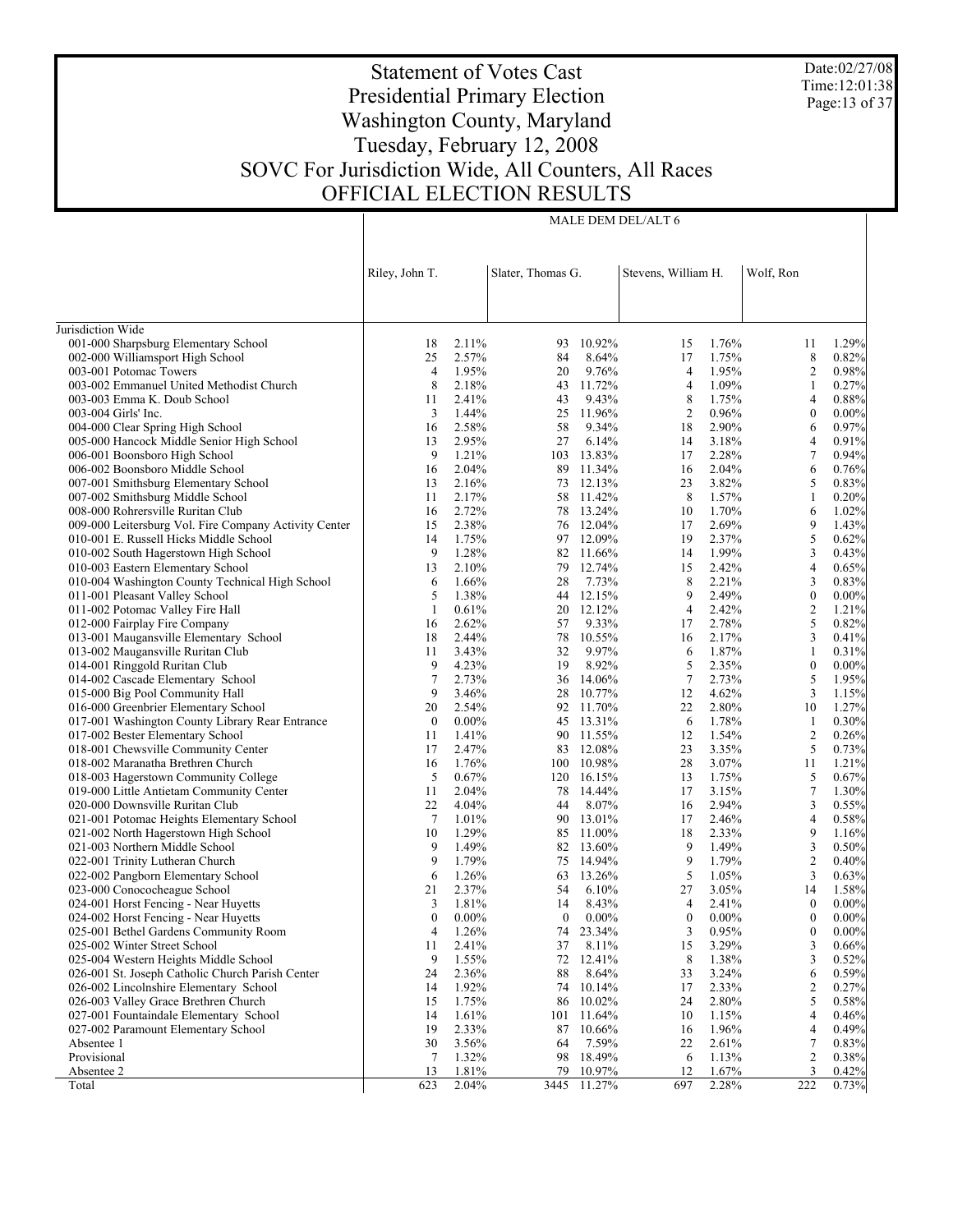Date:02/27/08 Time:12:01:38 Page:14 of 37

# Statement of Votes Cast Presidential Primary Election Washington County, Maryland Tuesday, February 12, 2008 SOVC For Jurisdiction Wide, All Counters, All Races OFFICIAL ELECTION RESULTS

PRESIDENT

|                                                                              | Reg. Voters      | <b>Times Counted</b> | <b>Total Votes</b> | Giuliani, Rudy      |                | Huckabee, Mike |                          |
|------------------------------------------------------------------------------|------------------|----------------------|--------------------|---------------------|----------------|----------------|--------------------------|
|                                                                              |                  |                      |                    |                     |                |                |                          |
| Jurisdiction Wide                                                            |                  |                      |                    |                     |                |                |                          |
| 001-000 Sharpsburg Elementary School                                         | 897              | 337                  | 331                | 3                   | 0.91%          |                | 143 43.20%               |
| 002-000 Williamsport High School                                             | 1239             | 446                  | 441                | 5                   | 1.13%          |                | 196 44.44%               |
| 003-001 Potomac Towers                                                       | 169              | 44                   | 43                 | 3                   | 6.98%          | 21             | 48.84%                   |
| 003-002 Emmanuel United Methodist Church                                     | 355              | 103                  | 103                | $\overline{2}$      | 1.94%          | 48             | 46.60%                   |
| 003-003 Emma K. Doub School                                                  | 466              | 117                  | 116                | $\mathbf{1}$        | 0.86%          | 59             | 50.86%                   |
| 003-004 Girls' Inc.                                                          | 283              | 48                   | 47                 | 2                   | 4.26%          | 24             | 51.06%                   |
| 004-000 Clear Spring High School                                             | 1038             | 395                  | 393                | $\mathbf{0}$        | $0.00\%$       | 194            | 49.36%                   |
| 005-000 Hancock Middle Senior High School                                    | 1142             | 318                  | 314                | 1                   | 0.32%          |                | 159 50.64%               |
| 006-001 Boonsboro High School<br>006-002 Boonsboro Middle School             | 901<br>857       | 320<br>287           | 317<br>285         | $\overline{4}$<br>5 | 1.26%<br>1.75% | 153            | 48.26%<br>117 41.05%     |
| 007-001 Smithsburg Elementary School                                         | 1097             | 427                  | 423                | $\tau$              | 1.65%          |                | 211 49.88%               |
| 007-002 Smithsburg Middle School                                             | 781              | 263                  | 256                | $\overline{4}$      | 1.56%          |                | 94 36.72%                |
| 008-000 Rohrersville Ruritan Club                                            | 656              | 266                  | 261                | 3                   | 1.15%          |                | 136 52.11%               |
| 009-000 Leitersburg Vol. Fire Company Activity Center                        | 982              | 392                  | 386                | 3                   | 0.78%          |                | 165 42.75%               |
| 010-001 E. Russell Hicks Middle School                                       | 988              | 315                  | 309                | 3                   | 0.97%          |                | 139 44.98%               |
| 010-002 South Hagerstown High School                                         | 809              | 284                  | 279                | $\overline{2}$      | 0.72%          |                | 119 42.65%               |
| 010-003 Eastern Elementary School                                            | 654              | 283                  | 278                | $\overline{2}$      | 0.72%          |                | 103 37.05%               |
| 010-004 Washington County Technical High School                              | 346              | 138                  | 138                | $\mathbf{0}$        | $0.00\%$       |                | 56 40.58%                |
| 011-001 Pleasant Valley School                                               | 329              | 132                  | 130                | 4                   | 3.08%          |                | 57 43.85%                |
| 011-002 Potomac Valley Fire Hall                                             | 144              | 49                   | 48                 | 1                   | 2.08%          | 24             | 50.00%                   |
| 012-000 Fairplay Fire Company                                                | 852              | 312                  | 309                | $\overline{2}$      | 0.65%          |                | 135 43.69%               |
| 013-001 Maugansville Elementary School                                       | 1253             | 449                  | 443                | 6                   | 1.35%          |                | 268 60.50%               |
| 013-002 Maugansville Ruritan Club                                            | 443              | 145                  | 144                | 3                   | 2.08%          |                | 69 47.92%                |
| 014-001 Ringgold Ruritan Club                                                | 410              | 172                  | 170                | $\boldsymbol{0}$    | $0.00\%$       |                | 77 45.29%                |
| 014-002 Cascade Elementary School                                            | 357              | 113                  | 112                | 3                   | 2.68%          |                | 47 41.96%                |
| 015-000 Big Pool Community Hall                                              | 658              | 211                  | 210                | 1                   | 0.48%          | 114            | 54.29%                   |
| 016-000 Greenbrier Elementary School                                         | 1219             | 448                  | 447                | 4                   | 0.89%          |                | 185 41.39%               |
| 017-001 Washington County Library Rear Entrance                              | 378              | 72                   | 70                 | 3                   | 4.29%          |                | 25 35.71%                |
| 017-002 Bester Elementary School                                             | 927              | 303                  | 301                | $\mathfrak{Z}$      | 1.00%          | 124            | 41.20%                   |
| 018-001 Chewsville Community Center                                          | 987              | 397                  | 395                | 3                   | 0.76%          |                | 197 49.87%               |
| 018-002 Maranatha Brethren Church                                            | 1017             | 348                  | 341                | 6                   | 1.76%          |                | 158 46.33%               |
| 018-003 Hagerstown Community College                                         | 1000             | 273                  | 268                | $\overline{2}$      | 0.75%          |                | 87 32.46%                |
| 019-000 Little Antietam Community Center                                     | 715<br>669       | 308<br>308           | 303<br>305         | 5<br>3              | 1.65%<br>0.98% |                | 118 38.94%<br>138 45.25% |
| 020-000 Downsville Ruritan Club<br>021-001 Potomac Heights Elementary School | 638              | 261                  | 253                | $\mathbf{1}$        | 0.40%          |                | 97 38.34%                |
| 021-002 North Hagerstown High School                                         | 742              | 255                  | 245                | 6                   | 2.45%          | 97             | 39.59%                   |
| 021-003 Northern Middle School                                               | 498              | 200                  | 199                | $\overline{2}$      | 1.01%          | 77             | 38.69%                   |
| 022-001 Trinity Lutheran Church                                              | 477              | 106                  | 106                | 3                   | 2.83%          | 43             | 40.57%                   |
| 022-002 Pangborn Elementary School                                           | 470              | 176                  | 173                | $\mathbf{1}$        | 0.58%          |                | 84 48.55%                |
| 023-000 Conococheague School                                                 | 1609             | 571                  | 562                | 5                   | 0.89%          |                | 320 56.94%               |
| 024-001 Horst Fencing - Near Huyetts                                         | 233              | 100                  | 99                 | $\mathbf{0}$        | $0.00\%$       |                | 64 64.65%                |
| 024-002 Horst Fencing - Near Huyetts                                         | 13               | 8                    | 8                  | $\mathbf{0}$        | $0.00\%$       | 4              | 50.00%                   |
| 025-001 Bethel Gardens Community Room                                        | 112              | 13                   | 13                 | $\boldsymbol{0}$    | $0.00\%$       |                | 6 46.15%                 |
| 025-002 Winter Street School                                                 | 503              | 136                  | 134                | 3                   | 2.24%          |                | 54 40.30%                |
| 025-004 Western Heights Middle School                                        | 551              | 166                  | 165                | 3                   | 1.82%          |                | 65 39.39%                |
| 026-001 St. Joseph Catholic Church Parish Center                             | 1063             | 390                  | 380                | 6                   | 1.58%          | 191            | 50.26%                   |
| 026-002 Lincolnshire Elementary School                                       | 800              | 284                  | 281                | 6                   | 2.14%          |                | 115 40.93%               |
| 026-003 Valley Grace Brethren Church                                         | 1095             | 397                  | 392                | 7                   | 1.79%          |                | 162 41.33%               |
| 027-001 Fountaindale Elementary School                                       | 1277             | 577                  | 570                | 7                   | 1.23%          | 173            | 30.35%                   |
| 027-002 Paramount Elementary School                                          | 1021             | 357                  | 354                | 2                   | 0.56%          | 124            | 35.03%                   |
| Absentee 1                                                                   | 0                | 306                  | 297                | 20                  | 6.73%          |                | 43 14.48%                |
| Provisional                                                                  | 0                | 216                  | 213                | 3                   | 1.41%          |                | 100 46.95%               |
| Absentee 2                                                                   | $\boldsymbol{0}$ | 285                  | 282                | 8                   | 2.84%          |                | 62 21.99%                |
| Total                                                                        | 36120            | 13627                | 13442              | 182                 | 1.35%          | 5841           | 43.45%                   |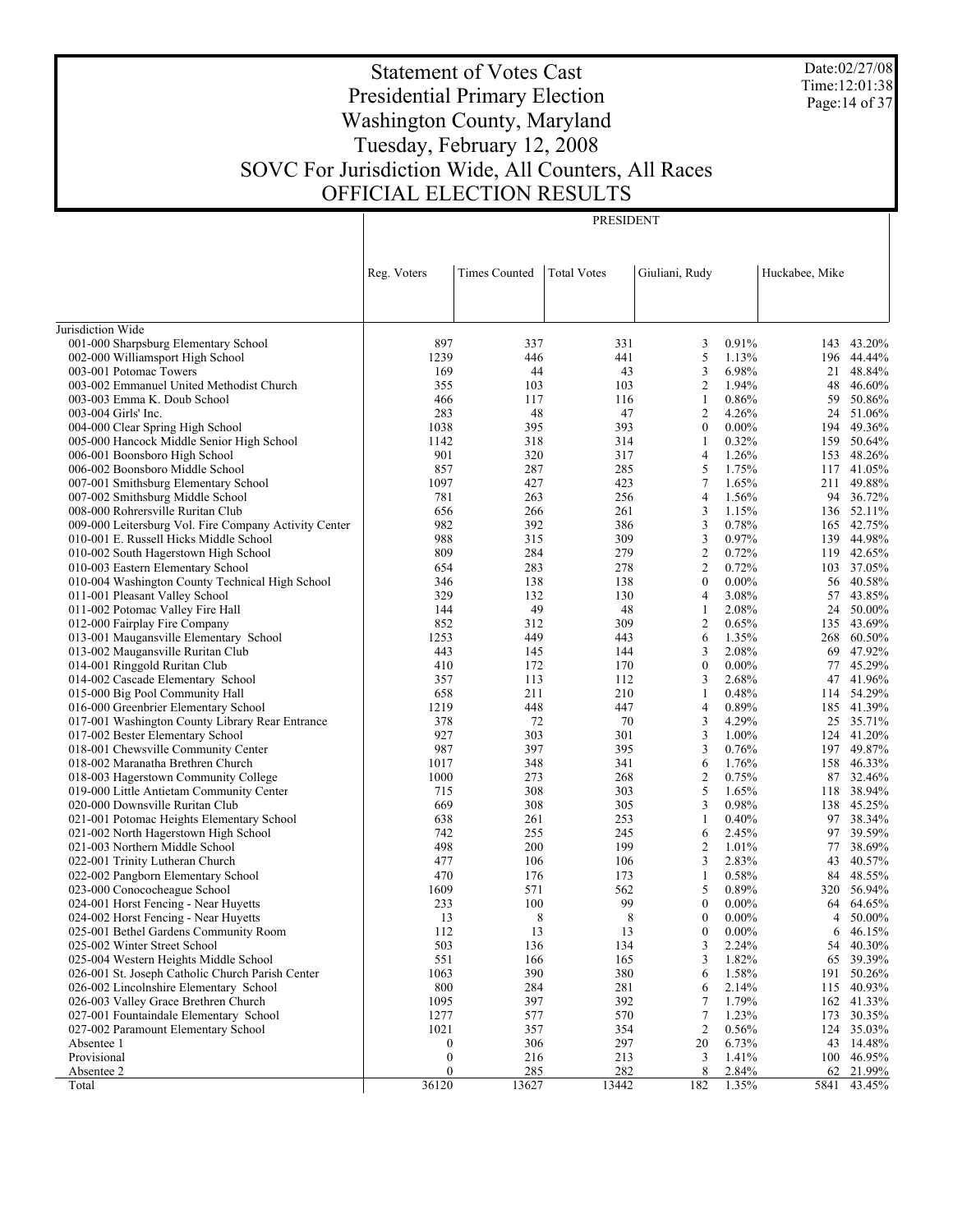Date:02/27/08 Time:12:01:39 Page:15 of 37

# Statement of Votes Cast Presidential Primary Election Washington County, Maryland Tuesday, February 12, 2008 SOVC For Jurisdiction Wide, All Counters, All Races OFFICIAL ELECTION RESULTS

| Keyes, Alan<br>McCain, John<br>Paul, Ron<br>Hunter, Duncan<br>Jurisdiction Wide<br>001-000 Sharpsburg Elementary School<br>0.60%<br>0.91%<br>140 42.30%<br>6.95%<br>2<br>3<br>23<br>002-000 Williamsport High School<br>3<br>0.68%<br>213 48.30%<br>3.17%<br>$\bf{0}$<br>$0.00\%$<br>14<br>$\overline{2}$<br>$0.00\%$<br>003-001 Potomac Towers<br>0<br>$0.00\%$<br>4.65%<br>16 37.21%<br>$\mathbf{0}$<br>$\overline{c}$<br>1.94%<br>39 37.86%<br>6<br>5.83%<br>003-002 Emmanuel United Methodist Church<br>$\boldsymbol{0}$<br>$0.00\%$<br>$0.00\%$<br>$\boldsymbol{0}$<br>$0.00\%$<br>3<br>2.59%<br>003-003 Emma K. Doub School<br>0<br>40 34.48%<br>$\boldsymbol{0}$<br>$0.00\%$<br>2.13%<br>16 34.04%<br>$\boldsymbol{0}$<br>$0.00\%$<br>003-004 Girls' Inc.<br>1<br>0.25%<br>170 43.26%<br>3.31%<br>004-000 Clear Spring High School<br>1<br>0.25%<br>1<br>13<br>005-000 Hancock Middle Senior High School<br>$\boldsymbol{0}$<br>$\overline{c}$<br>0.64%<br>8<br>2.55%<br>$0.00\%$<br>137 43.63%<br>0.32%<br>$\boldsymbol{0}$<br>$0.00\%$<br>139 43.85%<br>3.15%<br>006-001 Boonsboro High School<br>1<br>10<br>3<br>1.05%<br>134 47.02%<br>9<br>3.16%<br>006-002 Boonsboro Middle School<br>1<br>0.35%<br>$\mathfrak{Z}$<br>0.71%<br>169 39.95%<br>17<br>4.02%<br>007-001 Smithsburg Elementary School<br>0<br>$0.00\%$<br>$\overline{c}$<br>0.39%<br>0.78%<br>133 51.95%<br>1.56%<br>007-002 Smithsburg Middle School<br>1<br>4<br>3<br>5<br>1.92%<br>008-000 Rohrersville Ruritan Club<br>0<br>$0.00\%$<br>1.15%<br>95 36.40%<br>$\boldsymbol{0}$<br>$\boldsymbol{0}$<br>$0.00\%$<br>181 46.89%<br>9<br>2.33%<br>009-000 Leitersburg Vol. Fire Company Activity Center<br>$0.00\%$<br>8<br>$\boldsymbol{0}$<br>3<br>0.97%<br>2.59%<br>010-001 E. Russell Hicks Middle School<br>$0.00\%$<br>146 47.25%<br>$\overline{c}$<br>2<br>0.72%<br>$\boldsymbol{0}$<br>$0.00\%$<br>136 48.75%<br>0.72%<br>010-002 South Hagerstown High School<br>8<br>2.88%<br>010-003 Eastern Elementary School<br>1<br>0.36%<br>1<br>0.36%<br>148 53.24%<br>$\boldsymbol{0}$<br>0.72%<br>73 52.90%<br>$\boldsymbol{0}$<br>$0.00\%$<br>010-004 Washington County Technical High School<br>$0.00\%$<br>1<br>$\overline{2}$<br>3.08%<br>011-001 Pleasant Valley School<br>0<br>$0.00\%$<br>1.54%<br>57 43.85%<br>4<br>$\boldsymbol{0}$<br>$0.00\%$<br>2.08%<br>011-002 Potomac Valley Fire Hall<br>$0.00\%$<br>$\boldsymbol{0}$<br>21 43.75%<br>1<br>0.32%<br>$\boldsymbol{0}$<br>$0.00\%$<br>144 46.60%<br>4.53%<br>012-000 Fairplay Fire Company<br>1<br>14<br>$\boldsymbol{0}$<br>0.23%<br>8<br>1.81%<br>013-001 Maugansville Elementary School<br>$0.00\%$<br>1<br>141 31.83%<br>$\bf{0}$<br>0.69%<br>5<br>013-002 Maugansville Ruritan Club<br>$0.00\%$<br>1<br>62 43.06%<br>3.47%<br>$\overline{c}$<br>$\boldsymbol{0}$<br>3<br>83 48.82%<br>1.18%<br>014-001 Ringgold Ruritan Club<br>$0.00\%$<br>1.76%<br>$0.00\%$<br>$\boldsymbol{0}$<br>$0.00\%$<br>54 48.21%<br>2<br>1.79%<br>014-002 Cascade Elementary School<br>0<br>$\boldsymbol{0}$<br>5<br>2.38%<br>$\overline{4}$<br>1.90%<br>015-000 Big Pool Community Hall<br>$0.00\%$<br>80 38.10%<br>$\overline{2}$<br>0.22%<br>203 45.41%<br>2.91%<br>016-000 Greenbrier Elementary School<br>0.45%<br>1<br>13<br>$\boldsymbol{0}$<br>1.43%<br>5.71%<br>017-001 Washington County Library Rear Entrance<br>$0.00\%$<br>1<br>37 52.86%<br>4<br>$\bf{0}$<br>3<br>1.00%<br>144 47.84%<br>9<br>2.99%<br>017-002 Bester Elementary School<br>$0.00\%$<br>$\mathfrak{Z}$<br>5<br>165 41.77%<br>1.27%<br>018-001 Chewsville Community Center<br>1<br>0.25%<br>0.76%<br>$\mathfrak{2}$<br>3<br>0.59%<br>6<br>018-002 Maranatha Brethren Church<br>0.88%<br>155 45.45%<br>1.76%<br>$\boldsymbol{0}$<br>3<br>1.12%<br>3.73%<br>018-003 Hagerstown Community College<br>$0.00\%$<br>158 58.96%<br>10<br>$\bf{0}$<br>0.33%<br>144 47.52%<br>4.29%<br>019-000 Little Antietam Community Center<br>$0.00\%$<br>1<br>13<br>2<br>0.33%<br>144 47.21%<br>1.31%<br>020-000 Downsville Ruritan Club<br>0.66%<br>1<br>4<br>$\overline{c}$<br>0.79%<br>3.95%<br>021-001 Potomac Heights Elementary School<br>1<br>0.40%<br>131 51.78%<br>10<br>$\boldsymbol{0}$<br>0.41%<br>123 50.20%<br>2.45%<br>021-002 North Hagerstown High School<br>$0.00\%$<br>1<br>6<br>0.50%<br>$\tau$<br>3.52%<br>021-003 Northern Middle School<br>0<br>$0.00\%$<br>1<br>96 48.24%<br>$\boldsymbol{0}$<br>$0.00\%$<br>47 44.34%<br>9<br>8.49%<br>022-001 Trinity Lutheran Church<br>$\boldsymbol{0}$<br>$0.00\%$<br>3<br>$\overline{4}$<br>2.31%<br>022-002 Pangborn Elementary School<br>0<br>$0.00\%$<br>1.73%<br>70 40.46%<br>2<br>$\overline{4}$<br>1.78%<br>023-000 Conococheague School<br>0.36%<br>0.71%<br>195 34.70%<br>10<br>$\theta$<br>024-001 Horst Fencing - Near Huyetts<br>$0.00\%$<br>$\theta$<br>$0.00\%$<br>30 30.30%<br>$3 \quad 3.03\%$<br>$\boldsymbol{0}$<br>024-002 Horst Fencing - Near Huyetts<br>0<br>$0.00\%$<br>$0.00\%$<br>50.00%<br>$\boldsymbol{0}$<br>$0.00\%$<br>4<br>025-001 Bethel Gardens Community Room<br>0<br>$0.00\%$<br>$\boldsymbol{0}$<br>$0.00\%$<br>46.15%<br>7.69%<br>1<br>6<br>2.99%<br>025-002 Winter Street School<br>0.75%<br>59<br>44.03%<br>4.48%<br>$\overline{4}$<br>6<br>-1<br>$0.00\%$<br>$0.00\%$<br>81<br>49.09%<br>025-004 Western Heights Middle School<br>0<br>$\boldsymbol{0}$<br>6<br>3.64%<br>9<br>026-001 St. Joseph Catholic Church Parish Center<br>0<br>$0.00\%$<br>1.05%<br>42.63%<br>2.37%<br>4<br>162<br>0.36%<br>$\overline{c}$<br>0.71%<br>134 47.69%<br>4.98%<br>026-002 Lincolnshire Elementary School<br>1<br>14<br>026-003 Valley Grace Brethren Church<br>0<br>$0.00\%$<br>1.02%<br>197<br>50.26%<br>2.81%<br>4<br>11<br>027-001 Fountaindale Elementary School<br>0.18%<br>1.05%<br>333<br>58.42%<br>31<br>5.44%<br>6<br>-1<br>027-002 Paramount Elementary School<br>0.28%<br>3<br>0.85%<br>200<br>56.50%<br>8<br>2.26%<br>-1<br>Absentee 1<br>0<br>$0.00\%$<br>21<br>7.07%<br>139 46.80%<br>7<br>2.36%<br>Provisional<br>$\boldsymbol{0}$<br>$0.00\%$<br>0.47%<br>90 42.25%<br>7<br>3.29%<br>-1 |  |  | PRESIDENT |  |  |
|----------------------------------------------------------------------------------------------------------------------------------------------------------------------------------------------------------------------------------------------------------------------------------------------------------------------------------------------------------------------------------------------------------------------------------------------------------------------------------------------------------------------------------------------------------------------------------------------------------------------------------------------------------------------------------------------------------------------------------------------------------------------------------------------------------------------------------------------------------------------------------------------------------------------------------------------------------------------------------------------------------------------------------------------------------------------------------------------------------------------------------------------------------------------------------------------------------------------------------------------------------------------------------------------------------------------------------------------------------------------------------------------------------------------------------------------------------------------------------------------------------------------------------------------------------------------------------------------------------------------------------------------------------------------------------------------------------------------------------------------------------------------------------------------------------------------------------------------------------------------------------------------------------------------------------------------------------------------------------------------------------------------------------------------------------------------------------------------------------------------------------------------------------------------------------------------------------------------------------------------------------------------------------------------------------------------------------------------------------------------------------------------------------------------------------------------------------------------------------------------------------------------------------------------------------------------------------------------------------------------------------------------------------------------------------------------------------------------------------------------------------------------------------------------------------------------------------------------------------------------------------------------------------------------------------------------------------------------------------------------------------------------------------------------------------------------------------------------------------------------------------------------------------------------------------------------------------------------------------------------------------------------------------------------------------------------------------------------------------------------------------------------------------------------------------------------------------------------------------------------------------------------------------------------------------------------------------------------------------------------------------------------------------------------------------------------------------------------------------------------------------------------------------------------------------------------------------------------------------------------------------------------------------------------------------------------------------------------------------------------------------------------------------------------------------------------------------------------------------------------------------------------------------------------------------------------------------------------------------------------------------------------------------------------------------------------------------------------------------------------------------------------------------------------------------------------------------------------------------------------------------------------------------------------------------------------------------------------------------------------------------------------------------------------------------------------------------------------------------------------------------------------------------------------------------------------------------------------------------------------------------------------------------------------------------------------------------------------------------------------------------------------------------------------------------------------------------------------------------------------------------------------------------------------------------------------------------------------------------------------------------------------------------------------------------------------------------------------------------------------------------------------------------------------------------------------------------------------------------------------------------------------------------------------------------------------------------------------------------------------------------------------------------------------------------------------------------------------------------------------------------------------------------------------------------------------------------------------------------------------------------------------------------------------------------------------------------------------------------------------------------------------------------------------------------------------------------|--|--|-----------|--|--|
|                                                                                                                                                                                                                                                                                                                                                                                                                                                                                                                                                                                                                                                                                                                                                                                                                                                                                                                                                                                                                                                                                                                                                                                                                                                                                                                                                                                                                                                                                                                                                                                                                                                                                                                                                                                                                                                                                                                                                                                                                                                                                                                                                                                                                                                                                                                                                                                                                                                                                                                                                                                                                                                                                                                                                                                                                                                                                                                                                                                                                                                                                                                                                                                                                                                                                                                                                                                                                                                                                                                                                                                                                                                                                                                                                                                                                                                                                                                                                                                                                                                                                                                                                                                                                                                                                                                                                                                                                                                                                                                                                                                                                                                                                                                                                                                                                                                                                                                                                                                                                                                                                                                                                                                                                                                                                                                                                                                                                                                                                                                                                                                                                                                                                                                                                                                                                                                                                                                                                                                                                                                                                  |  |  |           |  |  |
|                                                                                                                                                                                                                                                                                                                                                                                                                                                                                                                                                                                                                                                                                                                                                                                                                                                                                                                                                                                                                                                                                                                                                                                                                                                                                                                                                                                                                                                                                                                                                                                                                                                                                                                                                                                                                                                                                                                                                                                                                                                                                                                                                                                                                                                                                                                                                                                                                                                                                                                                                                                                                                                                                                                                                                                                                                                                                                                                                                                                                                                                                                                                                                                                                                                                                                                                                                                                                                                                                                                                                                                                                                                                                                                                                                                                                                                                                                                                                                                                                                                                                                                                                                                                                                                                                                                                                                                                                                                                                                                                                                                                                                                                                                                                                                                                                                                                                                                                                                                                                                                                                                                                                                                                                                                                                                                                                                                                                                                                                                                                                                                                                                                                                                                                                                                                                                                                                                                                                                                                                                                                                  |  |  |           |  |  |
|                                                                                                                                                                                                                                                                                                                                                                                                                                                                                                                                                                                                                                                                                                                                                                                                                                                                                                                                                                                                                                                                                                                                                                                                                                                                                                                                                                                                                                                                                                                                                                                                                                                                                                                                                                                                                                                                                                                                                                                                                                                                                                                                                                                                                                                                                                                                                                                                                                                                                                                                                                                                                                                                                                                                                                                                                                                                                                                                                                                                                                                                                                                                                                                                                                                                                                                                                                                                                                                                                                                                                                                                                                                                                                                                                                                                                                                                                                                                                                                                                                                                                                                                                                                                                                                                                                                                                                                                                                                                                                                                                                                                                                                                                                                                                                                                                                                                                                                                                                                                                                                                                                                                                                                                                                                                                                                                                                                                                                                                                                                                                                                                                                                                                                                                                                                                                                                                                                                                                                                                                                                                                  |  |  |           |  |  |
|                                                                                                                                                                                                                                                                                                                                                                                                                                                                                                                                                                                                                                                                                                                                                                                                                                                                                                                                                                                                                                                                                                                                                                                                                                                                                                                                                                                                                                                                                                                                                                                                                                                                                                                                                                                                                                                                                                                                                                                                                                                                                                                                                                                                                                                                                                                                                                                                                                                                                                                                                                                                                                                                                                                                                                                                                                                                                                                                                                                                                                                                                                                                                                                                                                                                                                                                                                                                                                                                                                                                                                                                                                                                                                                                                                                                                                                                                                                                                                                                                                                                                                                                                                                                                                                                                                                                                                                                                                                                                                                                                                                                                                                                                                                                                                                                                                                                                                                                                                                                                                                                                                                                                                                                                                                                                                                                                                                                                                                                                                                                                                                                                                                                                                                                                                                                                                                                                                                                                                                                                                                                                  |  |  |           |  |  |
|                                                                                                                                                                                                                                                                                                                                                                                                                                                                                                                                                                                                                                                                                                                                                                                                                                                                                                                                                                                                                                                                                                                                                                                                                                                                                                                                                                                                                                                                                                                                                                                                                                                                                                                                                                                                                                                                                                                                                                                                                                                                                                                                                                                                                                                                                                                                                                                                                                                                                                                                                                                                                                                                                                                                                                                                                                                                                                                                                                                                                                                                                                                                                                                                                                                                                                                                                                                                                                                                                                                                                                                                                                                                                                                                                                                                                                                                                                                                                                                                                                                                                                                                                                                                                                                                                                                                                                                                                                                                                                                                                                                                                                                                                                                                                                                                                                                                                                                                                                                                                                                                                                                                                                                                                                                                                                                                                                                                                                                                                                                                                                                                                                                                                                                                                                                                                                                                                                                                                                                                                                                                                  |  |  |           |  |  |
|                                                                                                                                                                                                                                                                                                                                                                                                                                                                                                                                                                                                                                                                                                                                                                                                                                                                                                                                                                                                                                                                                                                                                                                                                                                                                                                                                                                                                                                                                                                                                                                                                                                                                                                                                                                                                                                                                                                                                                                                                                                                                                                                                                                                                                                                                                                                                                                                                                                                                                                                                                                                                                                                                                                                                                                                                                                                                                                                                                                                                                                                                                                                                                                                                                                                                                                                                                                                                                                                                                                                                                                                                                                                                                                                                                                                                                                                                                                                                                                                                                                                                                                                                                                                                                                                                                                                                                                                                                                                                                                                                                                                                                                                                                                                                                                                                                                                                                                                                                                                                                                                                                                                                                                                                                                                                                                                                                                                                                                                                                                                                                                                                                                                                                                                                                                                                                                                                                                                                                                                                                                                                  |  |  |           |  |  |
|                                                                                                                                                                                                                                                                                                                                                                                                                                                                                                                                                                                                                                                                                                                                                                                                                                                                                                                                                                                                                                                                                                                                                                                                                                                                                                                                                                                                                                                                                                                                                                                                                                                                                                                                                                                                                                                                                                                                                                                                                                                                                                                                                                                                                                                                                                                                                                                                                                                                                                                                                                                                                                                                                                                                                                                                                                                                                                                                                                                                                                                                                                                                                                                                                                                                                                                                                                                                                                                                                                                                                                                                                                                                                                                                                                                                                                                                                                                                                                                                                                                                                                                                                                                                                                                                                                                                                                                                                                                                                                                                                                                                                                                                                                                                                                                                                                                                                                                                                                                                                                                                                                                                                                                                                                                                                                                                                                                                                                                                                                                                                                                                                                                                                                                                                                                                                                                                                                                                                                                                                                                                                  |  |  |           |  |  |
|                                                                                                                                                                                                                                                                                                                                                                                                                                                                                                                                                                                                                                                                                                                                                                                                                                                                                                                                                                                                                                                                                                                                                                                                                                                                                                                                                                                                                                                                                                                                                                                                                                                                                                                                                                                                                                                                                                                                                                                                                                                                                                                                                                                                                                                                                                                                                                                                                                                                                                                                                                                                                                                                                                                                                                                                                                                                                                                                                                                                                                                                                                                                                                                                                                                                                                                                                                                                                                                                                                                                                                                                                                                                                                                                                                                                                                                                                                                                                                                                                                                                                                                                                                                                                                                                                                                                                                                                                                                                                                                                                                                                                                                                                                                                                                                                                                                                                                                                                                                                                                                                                                                                                                                                                                                                                                                                                                                                                                                                                                                                                                                                                                                                                                                                                                                                                                                                                                                                                                                                                                                                                  |  |  |           |  |  |
|                                                                                                                                                                                                                                                                                                                                                                                                                                                                                                                                                                                                                                                                                                                                                                                                                                                                                                                                                                                                                                                                                                                                                                                                                                                                                                                                                                                                                                                                                                                                                                                                                                                                                                                                                                                                                                                                                                                                                                                                                                                                                                                                                                                                                                                                                                                                                                                                                                                                                                                                                                                                                                                                                                                                                                                                                                                                                                                                                                                                                                                                                                                                                                                                                                                                                                                                                                                                                                                                                                                                                                                                                                                                                                                                                                                                                                                                                                                                                                                                                                                                                                                                                                                                                                                                                                                                                                                                                                                                                                                                                                                                                                                                                                                                                                                                                                                                                                                                                                                                                                                                                                                                                                                                                                                                                                                                                                                                                                                                                                                                                                                                                                                                                                                                                                                                                                                                                                                                                                                                                                                                                  |  |  |           |  |  |
|                                                                                                                                                                                                                                                                                                                                                                                                                                                                                                                                                                                                                                                                                                                                                                                                                                                                                                                                                                                                                                                                                                                                                                                                                                                                                                                                                                                                                                                                                                                                                                                                                                                                                                                                                                                                                                                                                                                                                                                                                                                                                                                                                                                                                                                                                                                                                                                                                                                                                                                                                                                                                                                                                                                                                                                                                                                                                                                                                                                                                                                                                                                                                                                                                                                                                                                                                                                                                                                                                                                                                                                                                                                                                                                                                                                                                                                                                                                                                                                                                                                                                                                                                                                                                                                                                                                                                                                                                                                                                                                                                                                                                                                                                                                                                                                                                                                                                                                                                                                                                                                                                                                                                                                                                                                                                                                                                                                                                                                                                                                                                                                                                                                                                                                                                                                                                                                                                                                                                                                                                                                                                  |  |  |           |  |  |
|                                                                                                                                                                                                                                                                                                                                                                                                                                                                                                                                                                                                                                                                                                                                                                                                                                                                                                                                                                                                                                                                                                                                                                                                                                                                                                                                                                                                                                                                                                                                                                                                                                                                                                                                                                                                                                                                                                                                                                                                                                                                                                                                                                                                                                                                                                                                                                                                                                                                                                                                                                                                                                                                                                                                                                                                                                                                                                                                                                                                                                                                                                                                                                                                                                                                                                                                                                                                                                                                                                                                                                                                                                                                                                                                                                                                                                                                                                                                                                                                                                                                                                                                                                                                                                                                                                                                                                                                                                                                                                                                                                                                                                                                                                                                                                                                                                                                                                                                                                                                                                                                                                                                                                                                                                                                                                                                                                                                                                                                                                                                                                                                                                                                                                                                                                                                                                                                                                                                                                                                                                                                                  |  |  |           |  |  |
|                                                                                                                                                                                                                                                                                                                                                                                                                                                                                                                                                                                                                                                                                                                                                                                                                                                                                                                                                                                                                                                                                                                                                                                                                                                                                                                                                                                                                                                                                                                                                                                                                                                                                                                                                                                                                                                                                                                                                                                                                                                                                                                                                                                                                                                                                                                                                                                                                                                                                                                                                                                                                                                                                                                                                                                                                                                                                                                                                                                                                                                                                                                                                                                                                                                                                                                                                                                                                                                                                                                                                                                                                                                                                                                                                                                                                                                                                                                                                                                                                                                                                                                                                                                                                                                                                                                                                                                                                                                                                                                                                                                                                                                                                                                                                                                                                                                                                                                                                                                                                                                                                                                                                                                                                                                                                                                                                                                                                                                                                                                                                                                                                                                                                                                                                                                                                                                                                                                                                                                                                                                                                  |  |  |           |  |  |
|                                                                                                                                                                                                                                                                                                                                                                                                                                                                                                                                                                                                                                                                                                                                                                                                                                                                                                                                                                                                                                                                                                                                                                                                                                                                                                                                                                                                                                                                                                                                                                                                                                                                                                                                                                                                                                                                                                                                                                                                                                                                                                                                                                                                                                                                                                                                                                                                                                                                                                                                                                                                                                                                                                                                                                                                                                                                                                                                                                                                                                                                                                                                                                                                                                                                                                                                                                                                                                                                                                                                                                                                                                                                                                                                                                                                                                                                                                                                                                                                                                                                                                                                                                                                                                                                                                                                                                                                                                                                                                                                                                                                                                                                                                                                                                                                                                                                                                                                                                                                                                                                                                                                                                                                                                                                                                                                                                                                                                                                                                                                                                                                                                                                                                                                                                                                                                                                                                                                                                                                                                                                                  |  |  |           |  |  |
|                                                                                                                                                                                                                                                                                                                                                                                                                                                                                                                                                                                                                                                                                                                                                                                                                                                                                                                                                                                                                                                                                                                                                                                                                                                                                                                                                                                                                                                                                                                                                                                                                                                                                                                                                                                                                                                                                                                                                                                                                                                                                                                                                                                                                                                                                                                                                                                                                                                                                                                                                                                                                                                                                                                                                                                                                                                                                                                                                                                                                                                                                                                                                                                                                                                                                                                                                                                                                                                                                                                                                                                                                                                                                                                                                                                                                                                                                                                                                                                                                                                                                                                                                                                                                                                                                                                                                                                                                                                                                                                                                                                                                                                                                                                                                                                                                                                                                                                                                                                                                                                                                                                                                                                                                                                                                                                                                                                                                                                                                                                                                                                                                                                                                                                                                                                                                                                                                                                                                                                                                                                                                  |  |  |           |  |  |
|                                                                                                                                                                                                                                                                                                                                                                                                                                                                                                                                                                                                                                                                                                                                                                                                                                                                                                                                                                                                                                                                                                                                                                                                                                                                                                                                                                                                                                                                                                                                                                                                                                                                                                                                                                                                                                                                                                                                                                                                                                                                                                                                                                                                                                                                                                                                                                                                                                                                                                                                                                                                                                                                                                                                                                                                                                                                                                                                                                                                                                                                                                                                                                                                                                                                                                                                                                                                                                                                                                                                                                                                                                                                                                                                                                                                                                                                                                                                                                                                                                                                                                                                                                                                                                                                                                                                                                                                                                                                                                                                                                                                                                                                                                                                                                                                                                                                                                                                                                                                                                                                                                                                                                                                                                                                                                                                                                                                                                                                                                                                                                                                                                                                                                                                                                                                                                                                                                                                                                                                                                                                                  |  |  |           |  |  |
|                                                                                                                                                                                                                                                                                                                                                                                                                                                                                                                                                                                                                                                                                                                                                                                                                                                                                                                                                                                                                                                                                                                                                                                                                                                                                                                                                                                                                                                                                                                                                                                                                                                                                                                                                                                                                                                                                                                                                                                                                                                                                                                                                                                                                                                                                                                                                                                                                                                                                                                                                                                                                                                                                                                                                                                                                                                                                                                                                                                                                                                                                                                                                                                                                                                                                                                                                                                                                                                                                                                                                                                                                                                                                                                                                                                                                                                                                                                                                                                                                                                                                                                                                                                                                                                                                                                                                                                                                                                                                                                                                                                                                                                                                                                                                                                                                                                                                                                                                                                                                                                                                                                                                                                                                                                                                                                                                                                                                                                                                                                                                                                                                                                                                                                                                                                                                                                                                                                                                                                                                                                                                  |  |  |           |  |  |
|                                                                                                                                                                                                                                                                                                                                                                                                                                                                                                                                                                                                                                                                                                                                                                                                                                                                                                                                                                                                                                                                                                                                                                                                                                                                                                                                                                                                                                                                                                                                                                                                                                                                                                                                                                                                                                                                                                                                                                                                                                                                                                                                                                                                                                                                                                                                                                                                                                                                                                                                                                                                                                                                                                                                                                                                                                                                                                                                                                                                                                                                                                                                                                                                                                                                                                                                                                                                                                                                                                                                                                                                                                                                                                                                                                                                                                                                                                                                                                                                                                                                                                                                                                                                                                                                                                                                                                                                                                                                                                                                                                                                                                                                                                                                                                                                                                                                                                                                                                                                                                                                                                                                                                                                                                                                                                                                                                                                                                                                                                                                                                                                                                                                                                                                                                                                                                                                                                                                                                                                                                                                                  |  |  |           |  |  |
|                                                                                                                                                                                                                                                                                                                                                                                                                                                                                                                                                                                                                                                                                                                                                                                                                                                                                                                                                                                                                                                                                                                                                                                                                                                                                                                                                                                                                                                                                                                                                                                                                                                                                                                                                                                                                                                                                                                                                                                                                                                                                                                                                                                                                                                                                                                                                                                                                                                                                                                                                                                                                                                                                                                                                                                                                                                                                                                                                                                                                                                                                                                                                                                                                                                                                                                                                                                                                                                                                                                                                                                                                                                                                                                                                                                                                                                                                                                                                                                                                                                                                                                                                                                                                                                                                                                                                                                                                                                                                                                                                                                                                                                                                                                                                                                                                                                                                                                                                                                                                                                                                                                                                                                                                                                                                                                                                                                                                                                                                                                                                                                                                                                                                                                                                                                                                                                                                                                                                                                                                                                                                  |  |  |           |  |  |
|                                                                                                                                                                                                                                                                                                                                                                                                                                                                                                                                                                                                                                                                                                                                                                                                                                                                                                                                                                                                                                                                                                                                                                                                                                                                                                                                                                                                                                                                                                                                                                                                                                                                                                                                                                                                                                                                                                                                                                                                                                                                                                                                                                                                                                                                                                                                                                                                                                                                                                                                                                                                                                                                                                                                                                                                                                                                                                                                                                                                                                                                                                                                                                                                                                                                                                                                                                                                                                                                                                                                                                                                                                                                                                                                                                                                                                                                                                                                                                                                                                                                                                                                                                                                                                                                                                                                                                                                                                                                                                                                                                                                                                                                                                                                                                                                                                                                                                                                                                                                                                                                                                                                                                                                                                                                                                                                                                                                                                                                                                                                                                                                                                                                                                                                                                                                                                                                                                                                                                                                                                                                                  |  |  |           |  |  |
|                                                                                                                                                                                                                                                                                                                                                                                                                                                                                                                                                                                                                                                                                                                                                                                                                                                                                                                                                                                                                                                                                                                                                                                                                                                                                                                                                                                                                                                                                                                                                                                                                                                                                                                                                                                                                                                                                                                                                                                                                                                                                                                                                                                                                                                                                                                                                                                                                                                                                                                                                                                                                                                                                                                                                                                                                                                                                                                                                                                                                                                                                                                                                                                                                                                                                                                                                                                                                                                                                                                                                                                                                                                                                                                                                                                                                                                                                                                                                                                                                                                                                                                                                                                                                                                                                                                                                                                                                                                                                                                                                                                                                                                                                                                                                                                                                                                                                                                                                                                                                                                                                                                                                                                                                                                                                                                                                                                                                                                                                                                                                                                                                                                                                                                                                                                                                                                                                                                                                                                                                                                                                  |  |  |           |  |  |
|                                                                                                                                                                                                                                                                                                                                                                                                                                                                                                                                                                                                                                                                                                                                                                                                                                                                                                                                                                                                                                                                                                                                                                                                                                                                                                                                                                                                                                                                                                                                                                                                                                                                                                                                                                                                                                                                                                                                                                                                                                                                                                                                                                                                                                                                                                                                                                                                                                                                                                                                                                                                                                                                                                                                                                                                                                                                                                                                                                                                                                                                                                                                                                                                                                                                                                                                                                                                                                                                                                                                                                                                                                                                                                                                                                                                                                                                                                                                                                                                                                                                                                                                                                                                                                                                                                                                                                                                                                                                                                                                                                                                                                                                                                                                                                                                                                                                                                                                                                                                                                                                                                                                                                                                                                                                                                                                                                                                                                                                                                                                                                                                                                                                                                                                                                                                                                                                                                                                                                                                                                                                                  |  |  |           |  |  |
|                                                                                                                                                                                                                                                                                                                                                                                                                                                                                                                                                                                                                                                                                                                                                                                                                                                                                                                                                                                                                                                                                                                                                                                                                                                                                                                                                                                                                                                                                                                                                                                                                                                                                                                                                                                                                                                                                                                                                                                                                                                                                                                                                                                                                                                                                                                                                                                                                                                                                                                                                                                                                                                                                                                                                                                                                                                                                                                                                                                                                                                                                                                                                                                                                                                                                                                                                                                                                                                                                                                                                                                                                                                                                                                                                                                                                                                                                                                                                                                                                                                                                                                                                                                                                                                                                                                                                                                                                                                                                                                                                                                                                                                                                                                                                                                                                                                                                                                                                                                                                                                                                                                                                                                                                                                                                                                                                                                                                                                                                                                                                                                                                                                                                                                                                                                                                                                                                                                                                                                                                                                                                  |  |  |           |  |  |
|                                                                                                                                                                                                                                                                                                                                                                                                                                                                                                                                                                                                                                                                                                                                                                                                                                                                                                                                                                                                                                                                                                                                                                                                                                                                                                                                                                                                                                                                                                                                                                                                                                                                                                                                                                                                                                                                                                                                                                                                                                                                                                                                                                                                                                                                                                                                                                                                                                                                                                                                                                                                                                                                                                                                                                                                                                                                                                                                                                                                                                                                                                                                                                                                                                                                                                                                                                                                                                                                                                                                                                                                                                                                                                                                                                                                                                                                                                                                                                                                                                                                                                                                                                                                                                                                                                                                                                                                                                                                                                                                                                                                                                                                                                                                                                                                                                                                                                                                                                                                                                                                                                                                                                                                                                                                                                                                                                                                                                                                                                                                                                                                                                                                                                                                                                                                                                                                                                                                                                                                                                                                                  |  |  |           |  |  |
|                                                                                                                                                                                                                                                                                                                                                                                                                                                                                                                                                                                                                                                                                                                                                                                                                                                                                                                                                                                                                                                                                                                                                                                                                                                                                                                                                                                                                                                                                                                                                                                                                                                                                                                                                                                                                                                                                                                                                                                                                                                                                                                                                                                                                                                                                                                                                                                                                                                                                                                                                                                                                                                                                                                                                                                                                                                                                                                                                                                                                                                                                                                                                                                                                                                                                                                                                                                                                                                                                                                                                                                                                                                                                                                                                                                                                                                                                                                                                                                                                                                                                                                                                                                                                                                                                                                                                                                                                                                                                                                                                                                                                                                                                                                                                                                                                                                                                                                                                                                                                                                                                                                                                                                                                                                                                                                                                                                                                                                                                                                                                                                                                                                                                                                                                                                                                                                                                                                                                                                                                                                                                  |  |  |           |  |  |
|                                                                                                                                                                                                                                                                                                                                                                                                                                                                                                                                                                                                                                                                                                                                                                                                                                                                                                                                                                                                                                                                                                                                                                                                                                                                                                                                                                                                                                                                                                                                                                                                                                                                                                                                                                                                                                                                                                                                                                                                                                                                                                                                                                                                                                                                                                                                                                                                                                                                                                                                                                                                                                                                                                                                                                                                                                                                                                                                                                                                                                                                                                                                                                                                                                                                                                                                                                                                                                                                                                                                                                                                                                                                                                                                                                                                                                                                                                                                                                                                                                                                                                                                                                                                                                                                                                                                                                                                                                                                                                                                                                                                                                                                                                                                                                                                                                                                                                                                                                                                                                                                                                                                                                                                                                                                                                                                                                                                                                                                                                                                                                                                                                                                                                                                                                                                                                                                                                                                                                                                                                                                                  |  |  |           |  |  |
|                                                                                                                                                                                                                                                                                                                                                                                                                                                                                                                                                                                                                                                                                                                                                                                                                                                                                                                                                                                                                                                                                                                                                                                                                                                                                                                                                                                                                                                                                                                                                                                                                                                                                                                                                                                                                                                                                                                                                                                                                                                                                                                                                                                                                                                                                                                                                                                                                                                                                                                                                                                                                                                                                                                                                                                                                                                                                                                                                                                                                                                                                                                                                                                                                                                                                                                                                                                                                                                                                                                                                                                                                                                                                                                                                                                                                                                                                                                                                                                                                                                                                                                                                                                                                                                                                                                                                                                                                                                                                                                                                                                                                                                                                                                                                                                                                                                                                                                                                                                                                                                                                                                                                                                                                                                                                                                                                                                                                                                                                                                                                                                                                                                                                                                                                                                                                                                                                                                                                                                                                                                                                  |  |  |           |  |  |
|                                                                                                                                                                                                                                                                                                                                                                                                                                                                                                                                                                                                                                                                                                                                                                                                                                                                                                                                                                                                                                                                                                                                                                                                                                                                                                                                                                                                                                                                                                                                                                                                                                                                                                                                                                                                                                                                                                                                                                                                                                                                                                                                                                                                                                                                                                                                                                                                                                                                                                                                                                                                                                                                                                                                                                                                                                                                                                                                                                                                                                                                                                                                                                                                                                                                                                                                                                                                                                                                                                                                                                                                                                                                                                                                                                                                                                                                                                                                                                                                                                                                                                                                                                                                                                                                                                                                                                                                                                                                                                                                                                                                                                                                                                                                                                                                                                                                                                                                                                                                                                                                                                                                                                                                                                                                                                                                                                                                                                                                                                                                                                                                                                                                                                                                                                                                                                                                                                                                                                                                                                                                                  |  |  |           |  |  |
|                                                                                                                                                                                                                                                                                                                                                                                                                                                                                                                                                                                                                                                                                                                                                                                                                                                                                                                                                                                                                                                                                                                                                                                                                                                                                                                                                                                                                                                                                                                                                                                                                                                                                                                                                                                                                                                                                                                                                                                                                                                                                                                                                                                                                                                                                                                                                                                                                                                                                                                                                                                                                                                                                                                                                                                                                                                                                                                                                                                                                                                                                                                                                                                                                                                                                                                                                                                                                                                                                                                                                                                                                                                                                                                                                                                                                                                                                                                                                                                                                                                                                                                                                                                                                                                                                                                                                                                                                                                                                                                                                                                                                                                                                                                                                                                                                                                                                                                                                                                                                                                                                                                                                                                                                                                                                                                                                                                                                                                                                                                                                                                                                                                                                                                                                                                                                                                                                                                                                                                                                                                                                  |  |  |           |  |  |
|                                                                                                                                                                                                                                                                                                                                                                                                                                                                                                                                                                                                                                                                                                                                                                                                                                                                                                                                                                                                                                                                                                                                                                                                                                                                                                                                                                                                                                                                                                                                                                                                                                                                                                                                                                                                                                                                                                                                                                                                                                                                                                                                                                                                                                                                                                                                                                                                                                                                                                                                                                                                                                                                                                                                                                                                                                                                                                                                                                                                                                                                                                                                                                                                                                                                                                                                                                                                                                                                                                                                                                                                                                                                                                                                                                                                                                                                                                                                                                                                                                                                                                                                                                                                                                                                                                                                                                                                                                                                                                                                                                                                                                                                                                                                                                                                                                                                                                                                                                                                                                                                                                                                                                                                                                                                                                                                                                                                                                                                                                                                                                                                                                                                                                                                                                                                                                                                                                                                                                                                                                                                                  |  |  |           |  |  |
|                                                                                                                                                                                                                                                                                                                                                                                                                                                                                                                                                                                                                                                                                                                                                                                                                                                                                                                                                                                                                                                                                                                                                                                                                                                                                                                                                                                                                                                                                                                                                                                                                                                                                                                                                                                                                                                                                                                                                                                                                                                                                                                                                                                                                                                                                                                                                                                                                                                                                                                                                                                                                                                                                                                                                                                                                                                                                                                                                                                                                                                                                                                                                                                                                                                                                                                                                                                                                                                                                                                                                                                                                                                                                                                                                                                                                                                                                                                                                                                                                                                                                                                                                                                                                                                                                                                                                                                                                                                                                                                                                                                                                                                                                                                                                                                                                                                                                                                                                                                                                                                                                                                                                                                                                                                                                                                                                                                                                                                                                                                                                                                                                                                                                                                                                                                                                                                                                                                                                                                                                                                                                  |  |  |           |  |  |
|                                                                                                                                                                                                                                                                                                                                                                                                                                                                                                                                                                                                                                                                                                                                                                                                                                                                                                                                                                                                                                                                                                                                                                                                                                                                                                                                                                                                                                                                                                                                                                                                                                                                                                                                                                                                                                                                                                                                                                                                                                                                                                                                                                                                                                                                                                                                                                                                                                                                                                                                                                                                                                                                                                                                                                                                                                                                                                                                                                                                                                                                                                                                                                                                                                                                                                                                                                                                                                                                                                                                                                                                                                                                                                                                                                                                                                                                                                                                                                                                                                                                                                                                                                                                                                                                                                                                                                                                                                                                                                                                                                                                                                                                                                                                                                                                                                                                                                                                                                                                                                                                                                                                                                                                                                                                                                                                                                                                                                                                                                                                                                                                                                                                                                                                                                                                                                                                                                                                                                                                                                                                                  |  |  |           |  |  |
|                                                                                                                                                                                                                                                                                                                                                                                                                                                                                                                                                                                                                                                                                                                                                                                                                                                                                                                                                                                                                                                                                                                                                                                                                                                                                                                                                                                                                                                                                                                                                                                                                                                                                                                                                                                                                                                                                                                                                                                                                                                                                                                                                                                                                                                                                                                                                                                                                                                                                                                                                                                                                                                                                                                                                                                                                                                                                                                                                                                                                                                                                                                                                                                                                                                                                                                                                                                                                                                                                                                                                                                                                                                                                                                                                                                                                                                                                                                                                                                                                                                                                                                                                                                                                                                                                                                                                                                                                                                                                                                                                                                                                                                                                                                                                                                                                                                                                                                                                                                                                                                                                                                                                                                                                                                                                                                                                                                                                                                                                                                                                                                                                                                                                                                                                                                                                                                                                                                                                                                                                                                                                  |  |  |           |  |  |
|                                                                                                                                                                                                                                                                                                                                                                                                                                                                                                                                                                                                                                                                                                                                                                                                                                                                                                                                                                                                                                                                                                                                                                                                                                                                                                                                                                                                                                                                                                                                                                                                                                                                                                                                                                                                                                                                                                                                                                                                                                                                                                                                                                                                                                                                                                                                                                                                                                                                                                                                                                                                                                                                                                                                                                                                                                                                                                                                                                                                                                                                                                                                                                                                                                                                                                                                                                                                                                                                                                                                                                                                                                                                                                                                                                                                                                                                                                                                                                                                                                                                                                                                                                                                                                                                                                                                                                                                                                                                                                                                                                                                                                                                                                                                                                                                                                                                                                                                                                                                                                                                                                                                                                                                                                                                                                                                                                                                                                                                                                                                                                                                                                                                                                                                                                                                                                                                                                                                                                                                                                                                                  |  |  |           |  |  |
|                                                                                                                                                                                                                                                                                                                                                                                                                                                                                                                                                                                                                                                                                                                                                                                                                                                                                                                                                                                                                                                                                                                                                                                                                                                                                                                                                                                                                                                                                                                                                                                                                                                                                                                                                                                                                                                                                                                                                                                                                                                                                                                                                                                                                                                                                                                                                                                                                                                                                                                                                                                                                                                                                                                                                                                                                                                                                                                                                                                                                                                                                                                                                                                                                                                                                                                                                                                                                                                                                                                                                                                                                                                                                                                                                                                                                                                                                                                                                                                                                                                                                                                                                                                                                                                                                                                                                                                                                                                                                                                                                                                                                                                                                                                                                                                                                                                                                                                                                                                                                                                                                                                                                                                                                                                                                                                                                                                                                                                                                                                                                                                                                                                                                                                                                                                                                                                                                                                                                                                                                                                                                  |  |  |           |  |  |
|                                                                                                                                                                                                                                                                                                                                                                                                                                                                                                                                                                                                                                                                                                                                                                                                                                                                                                                                                                                                                                                                                                                                                                                                                                                                                                                                                                                                                                                                                                                                                                                                                                                                                                                                                                                                                                                                                                                                                                                                                                                                                                                                                                                                                                                                                                                                                                                                                                                                                                                                                                                                                                                                                                                                                                                                                                                                                                                                                                                                                                                                                                                                                                                                                                                                                                                                                                                                                                                                                                                                                                                                                                                                                                                                                                                                                                                                                                                                                                                                                                                                                                                                                                                                                                                                                                                                                                                                                                                                                                                                                                                                                                                                                                                                                                                                                                                                                                                                                                                                                                                                                                                                                                                                                                                                                                                                                                                                                                                                                                                                                                                                                                                                                                                                                                                                                                                                                                                                                                                                                                                                                  |  |  |           |  |  |
|                                                                                                                                                                                                                                                                                                                                                                                                                                                                                                                                                                                                                                                                                                                                                                                                                                                                                                                                                                                                                                                                                                                                                                                                                                                                                                                                                                                                                                                                                                                                                                                                                                                                                                                                                                                                                                                                                                                                                                                                                                                                                                                                                                                                                                                                                                                                                                                                                                                                                                                                                                                                                                                                                                                                                                                                                                                                                                                                                                                                                                                                                                                                                                                                                                                                                                                                                                                                                                                                                                                                                                                                                                                                                                                                                                                                                                                                                                                                                                                                                                                                                                                                                                                                                                                                                                                                                                                                                                                                                                                                                                                                                                                                                                                                                                                                                                                                                                                                                                                                                                                                                                                                                                                                                                                                                                                                                                                                                                                                                                                                                                                                                                                                                                                                                                                                                                                                                                                                                                                                                                                                                  |  |  |           |  |  |
|                                                                                                                                                                                                                                                                                                                                                                                                                                                                                                                                                                                                                                                                                                                                                                                                                                                                                                                                                                                                                                                                                                                                                                                                                                                                                                                                                                                                                                                                                                                                                                                                                                                                                                                                                                                                                                                                                                                                                                                                                                                                                                                                                                                                                                                                                                                                                                                                                                                                                                                                                                                                                                                                                                                                                                                                                                                                                                                                                                                                                                                                                                                                                                                                                                                                                                                                                                                                                                                                                                                                                                                                                                                                                                                                                                                                                                                                                                                                                                                                                                                                                                                                                                                                                                                                                                                                                                                                                                                                                                                                                                                                                                                                                                                                                                                                                                                                                                                                                                                                                                                                                                                                                                                                                                                                                                                                                                                                                                                                                                                                                                                                                                                                                                                                                                                                                                                                                                                                                                                                                                                                                  |  |  |           |  |  |
|                                                                                                                                                                                                                                                                                                                                                                                                                                                                                                                                                                                                                                                                                                                                                                                                                                                                                                                                                                                                                                                                                                                                                                                                                                                                                                                                                                                                                                                                                                                                                                                                                                                                                                                                                                                                                                                                                                                                                                                                                                                                                                                                                                                                                                                                                                                                                                                                                                                                                                                                                                                                                                                                                                                                                                                                                                                                                                                                                                                                                                                                                                                                                                                                                                                                                                                                                                                                                                                                                                                                                                                                                                                                                                                                                                                                                                                                                                                                                                                                                                                                                                                                                                                                                                                                                                                                                                                                                                                                                                                                                                                                                                                                                                                                                                                                                                                                                                                                                                                                                                                                                                                                                                                                                                                                                                                                                                                                                                                                                                                                                                                                                                                                                                                                                                                                                                                                                                                                                                                                                                                                                  |  |  |           |  |  |
|                                                                                                                                                                                                                                                                                                                                                                                                                                                                                                                                                                                                                                                                                                                                                                                                                                                                                                                                                                                                                                                                                                                                                                                                                                                                                                                                                                                                                                                                                                                                                                                                                                                                                                                                                                                                                                                                                                                                                                                                                                                                                                                                                                                                                                                                                                                                                                                                                                                                                                                                                                                                                                                                                                                                                                                                                                                                                                                                                                                                                                                                                                                                                                                                                                                                                                                                                                                                                                                                                                                                                                                                                                                                                                                                                                                                                                                                                                                                                                                                                                                                                                                                                                                                                                                                                                                                                                                                                                                                                                                                                                                                                                                                                                                                                                                                                                                                                                                                                                                                                                                                                                                                                                                                                                                                                                                                                                                                                                                                                                                                                                                                                                                                                                                                                                                                                                                                                                                                                                                                                                                                                  |  |  |           |  |  |
|                                                                                                                                                                                                                                                                                                                                                                                                                                                                                                                                                                                                                                                                                                                                                                                                                                                                                                                                                                                                                                                                                                                                                                                                                                                                                                                                                                                                                                                                                                                                                                                                                                                                                                                                                                                                                                                                                                                                                                                                                                                                                                                                                                                                                                                                                                                                                                                                                                                                                                                                                                                                                                                                                                                                                                                                                                                                                                                                                                                                                                                                                                                                                                                                                                                                                                                                                                                                                                                                                                                                                                                                                                                                                                                                                                                                                                                                                                                                                                                                                                                                                                                                                                                                                                                                                                                                                                                                                                                                                                                                                                                                                                                                                                                                                                                                                                                                                                                                                                                                                                                                                                                                                                                                                                                                                                                                                                                                                                                                                                                                                                                                                                                                                                                                                                                                                                                                                                                                                                                                                                                                                  |  |  |           |  |  |
|                                                                                                                                                                                                                                                                                                                                                                                                                                                                                                                                                                                                                                                                                                                                                                                                                                                                                                                                                                                                                                                                                                                                                                                                                                                                                                                                                                                                                                                                                                                                                                                                                                                                                                                                                                                                                                                                                                                                                                                                                                                                                                                                                                                                                                                                                                                                                                                                                                                                                                                                                                                                                                                                                                                                                                                                                                                                                                                                                                                                                                                                                                                                                                                                                                                                                                                                                                                                                                                                                                                                                                                                                                                                                                                                                                                                                                                                                                                                                                                                                                                                                                                                                                                                                                                                                                                                                                                                                                                                                                                                                                                                                                                                                                                                                                                                                                                                                                                                                                                                                                                                                                                                                                                                                                                                                                                                                                                                                                                                                                                                                                                                                                                                                                                                                                                                                                                                                                                                                                                                                                                                                  |  |  |           |  |  |
|                                                                                                                                                                                                                                                                                                                                                                                                                                                                                                                                                                                                                                                                                                                                                                                                                                                                                                                                                                                                                                                                                                                                                                                                                                                                                                                                                                                                                                                                                                                                                                                                                                                                                                                                                                                                                                                                                                                                                                                                                                                                                                                                                                                                                                                                                                                                                                                                                                                                                                                                                                                                                                                                                                                                                                                                                                                                                                                                                                                                                                                                                                                                                                                                                                                                                                                                                                                                                                                                                                                                                                                                                                                                                                                                                                                                                                                                                                                                                                                                                                                                                                                                                                                                                                                                                                                                                                                                                                                                                                                                                                                                                                                                                                                                                                                                                                                                                                                                                                                                                                                                                                                                                                                                                                                                                                                                                                                                                                                                                                                                                                                                                                                                                                                                                                                                                                                                                                                                                                                                                                                                                  |  |  |           |  |  |
|                                                                                                                                                                                                                                                                                                                                                                                                                                                                                                                                                                                                                                                                                                                                                                                                                                                                                                                                                                                                                                                                                                                                                                                                                                                                                                                                                                                                                                                                                                                                                                                                                                                                                                                                                                                                                                                                                                                                                                                                                                                                                                                                                                                                                                                                                                                                                                                                                                                                                                                                                                                                                                                                                                                                                                                                                                                                                                                                                                                                                                                                                                                                                                                                                                                                                                                                                                                                                                                                                                                                                                                                                                                                                                                                                                                                                                                                                                                                                                                                                                                                                                                                                                                                                                                                                                                                                                                                                                                                                                                                                                                                                                                                                                                                                                                                                                                                                                                                                                                                                                                                                                                                                                                                                                                                                                                                                                                                                                                                                                                                                                                                                                                                                                                                                                                                                                                                                                                                                                                                                                                                                  |  |  |           |  |  |
|                                                                                                                                                                                                                                                                                                                                                                                                                                                                                                                                                                                                                                                                                                                                                                                                                                                                                                                                                                                                                                                                                                                                                                                                                                                                                                                                                                                                                                                                                                                                                                                                                                                                                                                                                                                                                                                                                                                                                                                                                                                                                                                                                                                                                                                                                                                                                                                                                                                                                                                                                                                                                                                                                                                                                                                                                                                                                                                                                                                                                                                                                                                                                                                                                                                                                                                                                                                                                                                                                                                                                                                                                                                                                                                                                                                                                                                                                                                                                                                                                                                                                                                                                                                                                                                                                                                                                                                                                                                                                                                                                                                                                                                                                                                                                                                                                                                                                                                                                                                                                                                                                                                                                                                                                                                                                                                                                                                                                                                                                                                                                                                                                                                                                                                                                                                                                                                                                                                                                                                                                                                                                  |  |  |           |  |  |
|                                                                                                                                                                                                                                                                                                                                                                                                                                                                                                                                                                                                                                                                                                                                                                                                                                                                                                                                                                                                                                                                                                                                                                                                                                                                                                                                                                                                                                                                                                                                                                                                                                                                                                                                                                                                                                                                                                                                                                                                                                                                                                                                                                                                                                                                                                                                                                                                                                                                                                                                                                                                                                                                                                                                                                                                                                                                                                                                                                                                                                                                                                                                                                                                                                                                                                                                                                                                                                                                                                                                                                                                                                                                                                                                                                                                                                                                                                                                                                                                                                                                                                                                                                                                                                                                                                                                                                                                                                                                                                                                                                                                                                                                                                                                                                                                                                                                                                                                                                                                                                                                                                                                                                                                                                                                                                                                                                                                                                                                                                                                                                                                                                                                                                                                                                                                                                                                                                                                                                                                                                                                                  |  |  |           |  |  |
|                                                                                                                                                                                                                                                                                                                                                                                                                                                                                                                                                                                                                                                                                                                                                                                                                                                                                                                                                                                                                                                                                                                                                                                                                                                                                                                                                                                                                                                                                                                                                                                                                                                                                                                                                                                                                                                                                                                                                                                                                                                                                                                                                                                                                                                                                                                                                                                                                                                                                                                                                                                                                                                                                                                                                                                                                                                                                                                                                                                                                                                                                                                                                                                                                                                                                                                                                                                                                                                                                                                                                                                                                                                                                                                                                                                                                                                                                                                                                                                                                                                                                                                                                                                                                                                                                                                                                                                                                                                                                                                                                                                                                                                                                                                                                                                                                                                                                                                                                                                                                                                                                                                                                                                                                                                                                                                                                                                                                                                                                                                                                                                                                                                                                                                                                                                                                                                                                                                                                                                                                                                                                  |  |  |           |  |  |
|                                                                                                                                                                                                                                                                                                                                                                                                                                                                                                                                                                                                                                                                                                                                                                                                                                                                                                                                                                                                                                                                                                                                                                                                                                                                                                                                                                                                                                                                                                                                                                                                                                                                                                                                                                                                                                                                                                                                                                                                                                                                                                                                                                                                                                                                                                                                                                                                                                                                                                                                                                                                                                                                                                                                                                                                                                                                                                                                                                                                                                                                                                                                                                                                                                                                                                                                                                                                                                                                                                                                                                                                                                                                                                                                                                                                                                                                                                                                                                                                                                                                                                                                                                                                                                                                                                                                                                                                                                                                                                                                                                                                                                                                                                                                                                                                                                                                                                                                                                                                                                                                                                                                                                                                                                                                                                                                                                                                                                                                                                                                                                                                                                                                                                                                                                                                                                                                                                                                                                                                                                                                                  |  |  |           |  |  |
|                                                                                                                                                                                                                                                                                                                                                                                                                                                                                                                                                                                                                                                                                                                                                                                                                                                                                                                                                                                                                                                                                                                                                                                                                                                                                                                                                                                                                                                                                                                                                                                                                                                                                                                                                                                                                                                                                                                                                                                                                                                                                                                                                                                                                                                                                                                                                                                                                                                                                                                                                                                                                                                                                                                                                                                                                                                                                                                                                                                                                                                                                                                                                                                                                                                                                                                                                                                                                                                                                                                                                                                                                                                                                                                                                                                                                                                                                                                                                                                                                                                                                                                                                                                                                                                                                                                                                                                                                                                                                                                                                                                                                                                                                                                                                                                                                                                                                                                                                                                                                                                                                                                                                                                                                                                                                                                                                                                                                                                                                                                                                                                                                                                                                                                                                                                                                                                                                                                                                                                                                                                                                  |  |  |           |  |  |
|                                                                                                                                                                                                                                                                                                                                                                                                                                                                                                                                                                                                                                                                                                                                                                                                                                                                                                                                                                                                                                                                                                                                                                                                                                                                                                                                                                                                                                                                                                                                                                                                                                                                                                                                                                                                                                                                                                                                                                                                                                                                                                                                                                                                                                                                                                                                                                                                                                                                                                                                                                                                                                                                                                                                                                                                                                                                                                                                                                                                                                                                                                                                                                                                                                                                                                                                                                                                                                                                                                                                                                                                                                                                                                                                                                                                                                                                                                                                                                                                                                                                                                                                                                                                                                                                                                                                                                                                                                                                                                                                                                                                                                                                                                                                                                                                                                                                                                                                                                                                                                                                                                                                                                                                                                                                                                                                                                                                                                                                                                                                                                                                                                                                                                                                                                                                                                                                                                                                                                                                                                                                                  |  |  |           |  |  |
|                                                                                                                                                                                                                                                                                                                                                                                                                                                                                                                                                                                                                                                                                                                                                                                                                                                                                                                                                                                                                                                                                                                                                                                                                                                                                                                                                                                                                                                                                                                                                                                                                                                                                                                                                                                                                                                                                                                                                                                                                                                                                                                                                                                                                                                                                                                                                                                                                                                                                                                                                                                                                                                                                                                                                                                                                                                                                                                                                                                                                                                                                                                                                                                                                                                                                                                                                                                                                                                                                                                                                                                                                                                                                                                                                                                                                                                                                                                                                                                                                                                                                                                                                                                                                                                                                                                                                                                                                                                                                                                                                                                                                                                                                                                                                                                                                                                                                                                                                                                                                                                                                                                                                                                                                                                                                                                                                                                                                                                                                                                                                                                                                                                                                                                                                                                                                                                                                                                                                                                                                                                                                  |  |  |           |  |  |
|                                                                                                                                                                                                                                                                                                                                                                                                                                                                                                                                                                                                                                                                                                                                                                                                                                                                                                                                                                                                                                                                                                                                                                                                                                                                                                                                                                                                                                                                                                                                                                                                                                                                                                                                                                                                                                                                                                                                                                                                                                                                                                                                                                                                                                                                                                                                                                                                                                                                                                                                                                                                                                                                                                                                                                                                                                                                                                                                                                                                                                                                                                                                                                                                                                                                                                                                                                                                                                                                                                                                                                                                                                                                                                                                                                                                                                                                                                                                                                                                                                                                                                                                                                                                                                                                                                                                                                                                                                                                                                                                                                                                                                                                                                                                                                                                                                                                                                                                                                                                                                                                                                                                                                                                                                                                                                                                                                                                                                                                                                                                                                                                                                                                                                                                                                                                                                                                                                                                                                                                                                                                                  |  |  |           |  |  |
|                                                                                                                                                                                                                                                                                                                                                                                                                                                                                                                                                                                                                                                                                                                                                                                                                                                                                                                                                                                                                                                                                                                                                                                                                                                                                                                                                                                                                                                                                                                                                                                                                                                                                                                                                                                                                                                                                                                                                                                                                                                                                                                                                                                                                                                                                                                                                                                                                                                                                                                                                                                                                                                                                                                                                                                                                                                                                                                                                                                                                                                                                                                                                                                                                                                                                                                                                                                                                                                                                                                                                                                                                                                                                                                                                                                                                                                                                                                                                                                                                                                                                                                                                                                                                                                                                                                                                                                                                                                                                                                                                                                                                                                                                                                                                                                                                                                                                                                                                                                                                                                                                                                                                                                                                                                                                                                                                                                                                                                                                                                                                                                                                                                                                                                                                                                                                                                                                                                                                                                                                                                                                  |  |  |           |  |  |
|                                                                                                                                                                                                                                                                                                                                                                                                                                                                                                                                                                                                                                                                                                                                                                                                                                                                                                                                                                                                                                                                                                                                                                                                                                                                                                                                                                                                                                                                                                                                                                                                                                                                                                                                                                                                                                                                                                                                                                                                                                                                                                                                                                                                                                                                                                                                                                                                                                                                                                                                                                                                                                                                                                                                                                                                                                                                                                                                                                                                                                                                                                                                                                                                                                                                                                                                                                                                                                                                                                                                                                                                                                                                                                                                                                                                                                                                                                                                                                                                                                                                                                                                                                                                                                                                                                                                                                                                                                                                                                                                                                                                                                                                                                                                                                                                                                                                                                                                                                                                                                                                                                                                                                                                                                                                                                                                                                                                                                                                                                                                                                                                                                                                                                                                                                                                                                                                                                                                                                                                                                                                                  |  |  |           |  |  |
|                                                                                                                                                                                                                                                                                                                                                                                                                                                                                                                                                                                                                                                                                                                                                                                                                                                                                                                                                                                                                                                                                                                                                                                                                                                                                                                                                                                                                                                                                                                                                                                                                                                                                                                                                                                                                                                                                                                                                                                                                                                                                                                                                                                                                                                                                                                                                                                                                                                                                                                                                                                                                                                                                                                                                                                                                                                                                                                                                                                                                                                                                                                                                                                                                                                                                                                                                                                                                                                                                                                                                                                                                                                                                                                                                                                                                                                                                                                                                                                                                                                                                                                                                                                                                                                                                                                                                                                                                                                                                                                                                                                                                                                                                                                                                                                                                                                                                                                                                                                                                                                                                                                                                                                                                                                                                                                                                                                                                                                                                                                                                                                                                                                                                                                                                                                                                                                                                                                                                                                                                                                                                  |  |  |           |  |  |
| Absentee 2<br>$\mathbf{0}$<br>$0.00\%$<br>5<br>1.77%<br>130 46.10%<br>6.03%<br>17<br>25<br>0.19%<br>118<br>0.88%<br>6144 45.71%<br>409<br>$3.04\%$<br>Total                                                                                                                                                                                                                                                                                                                                                                                                                                                                                                                                                                                                                                                                                                                                                                                                                                                                                                                                                                                                                                                                                                                                                                                                                                                                                                                                                                                                                                                                                                                                                                                                                                                                                                                                                                                                                                                                                                                                                                                                                                                                                                                                                                                                                                                                                                                                                                                                                                                                                                                                                                                                                                                                                                                                                                                                                                                                                                                                                                                                                                                                                                                                                                                                                                                                                                                                                                                                                                                                                                                                                                                                                                                                                                                                                                                                                                                                                                                                                                                                                                                                                                                                                                                                                                                                                                                                                                                                                                                                                                                                                                                                                                                                                                                                                                                                                                                                                                                                                                                                                                                                                                                                                                                                                                                                                                                                                                                                                                                                                                                                                                                                                                                                                                                                                                                                                                                                                                                      |  |  |           |  |  |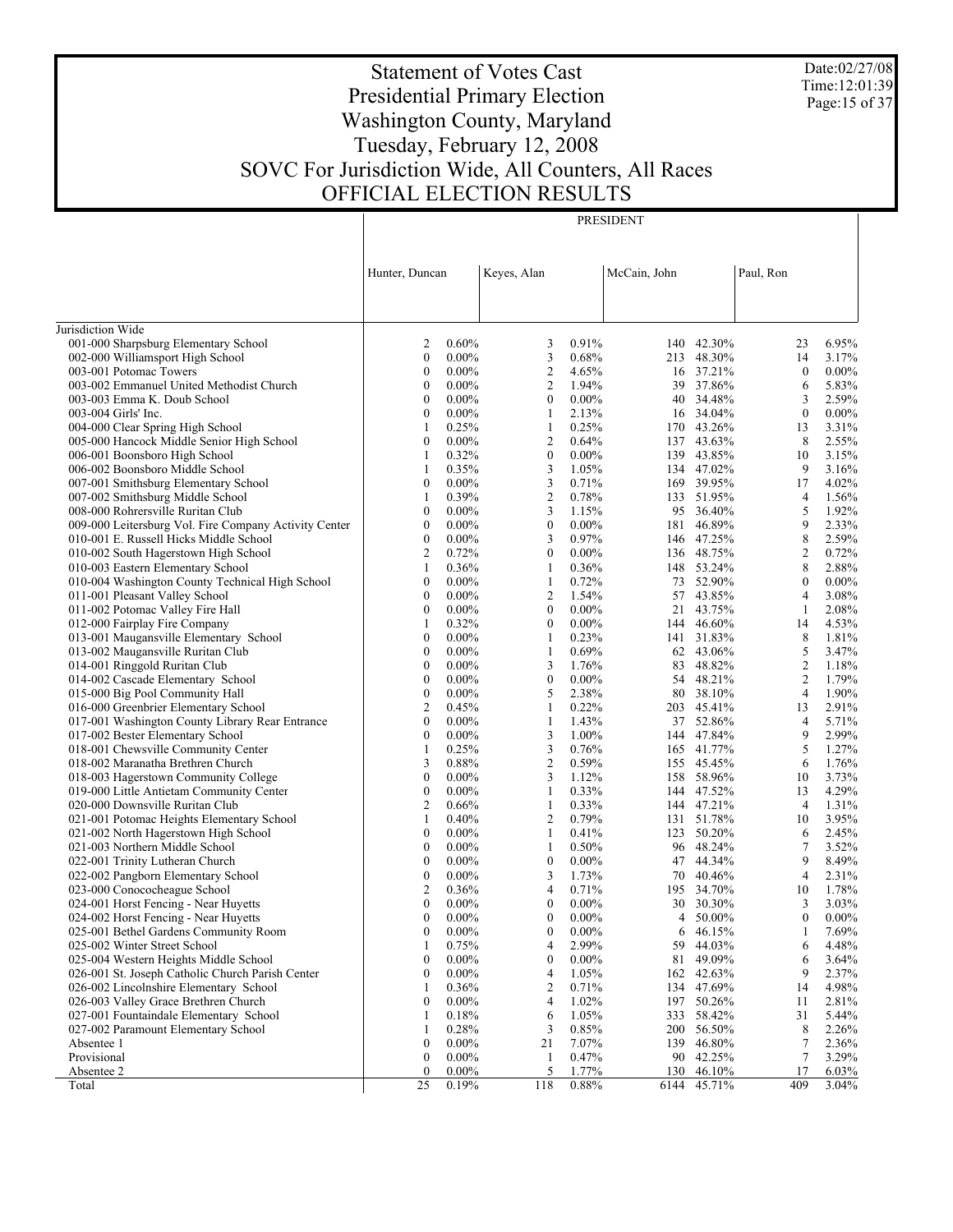Date:02/27/08 Time:12:01:39 Page:16 of 37

# Statement of Votes Cast Presidential Primary Election Washington County, Maryland Tuesday, February 12, 2008 SOVC For Jurisdiction Wide, All Counters, All Races OFFICIAL ELECTION RESULTS

| RESID<br>۱T<br>.<br>n N |
|-------------------------|

|                                                       | Romney, Mitt     |                 | Tancredo, Tom    |                | Thompson, Fred         |                   |
|-------------------------------------------------------|------------------|-----------------|------------------|----------------|------------------------|-------------------|
| Jurisdiction Wide                                     |                  |                 |                  |                |                        |                   |
| 001-000 Sharpsburg Elementary School                  | 15               | 4.53%           | $\boldsymbol{0}$ | $0.00\%$       | 2                      | $0.60\%$          |
| 002-000 Williamsport High School                      | 9                | 2.04%           | $\boldsymbol{0}$ | $0.00\%$       | 1                      | 0.23%             |
| 003-001 Potomac Towers                                | 1                | 2.33%           | $\boldsymbol{0}$ | $0.00\%$       | $\boldsymbol{0}$       | $0.00\%$          |
| 003-002 Emmanuel United Methodist Church              | 3                | 2.91%           | $\boldsymbol{0}$ | $0.00\%$       | 3                      | 2.91%             |
| 003-003 Emma K. Doub School                           |                  | 12 10.34%       | 1                | 0.86%          | $\boldsymbol{0}$       | $0.00\%$          |
| 003-004 Girls' Inc.                                   | 4                | 8.51%           | $\boldsymbol{0}$ | $0.00\%$       | $\boldsymbol{0}$       | 0.00%             |
| 004-000 Clear Spring High School                      | 11               | 2.80%           | $\boldsymbol{0}$ | $0.00\%$       | 3                      | 0.76%             |
| 005-000 Hancock Middle Senior High School             | 3                | 0.96%           | 1                | 0.32%          | 3                      | 0.96%             |
| 006-001 Boonsboro High School                         | 8                | 2.52%           | $\boldsymbol{0}$ | $0.00\%$       | $\overline{c}$         | 0.63%             |
| 006-002 Boonsboro Middle School                       | 12               | 4.21%           | $\boldsymbol{0}$ | $0.00\%$       | $\overline{4}$         | 1.40%             |
| 007-001 Smithsburg Elementary School                  | 14               | 3.31%           | $\boldsymbol{0}$ | $0.00\%$       | $\overline{c}$         | 0.47%             |
| 007-002 Smithsburg Middle School                      | 17               | 6.64%           | $\boldsymbol{0}$ | $0.00\%$       | 1                      | 0.39%             |
| 008-000 Rohrersville Ruritan Club                     | 16               | 6.13%           | $\boldsymbol{0}$ | $0.00\%$       | 3                      | 1.15%             |
| 009-000 Leitersburg Vol. Fire Company Activity Center | 26               | 6.74%           | $\boldsymbol{0}$ | $0.00\%$       | $\mathfrak{2}$         | 0.52%             |
| 010-001 E. Russell Hicks Middle School                | 9                | 2.91%           | $\boldsymbol{0}$ | $0.00\%$       | $\mathbf{1}$           | 0.32%             |
| 010-002 South Hagerstown High School                  | 15               | 5.38%           | $\boldsymbol{0}$ | $0.00\%$       | 3                      | 1.08%             |
| 010-003 Eastern Elementary School                     | 13               | 4.68%           | $\boldsymbol{0}$ | $0.00\%$       | $\mathfrak{2}$         | 0.72%             |
| 010-004 Washington County Technical High School       | 7                | 5.07%           | $\boldsymbol{0}$ | $0.00\%$       | $\mathbf{1}$           | 0.72%             |
| 011-001 Pleasant Valley School                        | 4                | 3.08%           | $\boldsymbol{0}$ | $0.00\%$       | $\mathfrak{2}$         | 1.54%             |
| 011-002 Potomac Valley Fire Hall                      | 0                | $0.00\%$        | $\boldsymbol{0}$ | $0.00\%$       | 1                      | 2.08%             |
| 012-000 Fairplay Fire Company                         | 8                | 2.59%           | $\boldsymbol{0}$ | $0.00\%$       | 5                      | 1.62%             |
| 013-001 Maugansville Elementary School                | 15               | 3.39%           | $\boldsymbol{0}$ | $0.00\%$       | 4                      | 0.90%             |
| 013-002 Maugansville Ruritan Club                     | 3                | 2.08%           | $\boldsymbol{0}$ | $0.00\%$       | 1                      | 0.69%             |
| 014-001 Ringgold Ruritan Club                         | 5                | 2.94%           | $\boldsymbol{0}$ | $0.00\%$       | $\boldsymbol{0}$       | 0.00%             |
| 014-002 Cascade Elementary School                     | 5                | 4.46%           | $\boldsymbol{0}$ | $0.00\%$       | 1                      | 0.89%             |
| 015-000 Big Pool Community Hall                       | 5                | 2.38%           | $\boldsymbol{0}$ | $0.00\%$       | 1                      | 0.48%             |
| 016-000 Greenbrier Elementary School                  | 31               | 6.94%           | $\boldsymbol{0}$ | $0.00\%$       | 8                      | 1.79%             |
| 017-001 Washington County Library Rear Entrance       | $\boldsymbol{0}$ | $0.00\%$        | $\boldsymbol{0}$ | $0.00\%$       | $\boldsymbol{0}$       | 0.00%             |
| 017-002 Bester Elementary School                      | 15               | 4.98%           | $\mathbf{1}$     | 0.33%          | $\overline{c}$         | 0.66%             |
| 018-001 Chewsville Community Center                   | 17               | 4.30%           | 2                | 0.51%          | $\overline{c}$         | 0.51%             |
| 018-002 Maranatha Brethren Church                     | 8                | 2.35%           | $\boldsymbol{0}$ | $0.00\%$       | 3                      | 0.88%             |
| 018-003 Hagerstown Community College                  | 7                | 2.61%           | $\boldsymbol{0}$ | $0.00\%$       | 1                      | 0.37%             |
| 019-000 Little Antietam Community Center              | 22               | 7.26%           | $\boldsymbol{0}$ | $0.00\%$       | $\boldsymbol{0}$       | $0.00\%$          |
| 020-000 Downsville Ruritan Club                       | 13               | 4.26%           | $\boldsymbol{0}$ | $0.00\%$       | $\boldsymbol{0}$       | 0.00%             |
| 021-001 Potomac Heights Elementary School             | 9                | 3.56%           | $\boldsymbol{0}$ | $0.00\%$       | $\overline{c}$         | 0.79%             |
| 021-002 North Hagerstown High School                  | 10               | 4.08%           | $\boldsymbol{0}$ | $0.00\%$       | $\mathfrak{2}$         | 0.82%             |
| 021-003 Northern Middle School                        | 12               | 6.03%           | $\boldsymbol{0}$ | $0.00\%$       | 4                      | 2.01%             |
| 022-001 Trinity Lutheran Church                       | 3                | 2.83%           | $\boldsymbol{0}$ | $0.00\%$       | 1                      | 0.94%             |
| 022-002 Pangborn Elementary School                    | 7                | 4.05%           | $\boldsymbol{0}$ | $0.00\%$       | $\overline{4}$         | 2.31%             |
| 023-000 Conococheague School                          | 21               | 3.74%           | $\boldsymbol{0}$ | $0.00\%$       | 5                      | 0.89%             |
| 024-001 Horst Fencing - Near Huyetts                  | 1                | 1.01%           | $\boldsymbol{0}$ | $0.00\%$       | 1                      | 1.01%             |
| 024-002 Horst Fencing - Near Huyetts                  | $\boldsymbol{0}$ | $0.00\%$        | $\theta$         | $0.00\%$       | $\boldsymbol{0}$       | 0.00%             |
| 025-001 Bethel Gardens Community Room                 | $\boldsymbol{0}$ | $0.00\%$        | $\mathbf{0}$     | $0.00\%$       | $\mathbf{0}$           | $0.00\%$          |
| 025-002 Winter Street School                          | 6                | 4.48%           | $\boldsymbol{0}$ | $0.00\%$       | 1                      | 0.75%             |
| 025-004 Western Heights Middle School                 | 8                | 4.85%           | $\boldsymbol{0}$ | $0.00\%$       | $\mathfrak{2}$         | 1.21%             |
| 026-001 St. Joseph Catholic Church Parish Center      | 6                | 1.58%           | $\boldsymbol{0}$ | $0.00\%$       | $\mathfrak{2}$         | 0.53%             |
| 026-002 Lincolnshire Elementary School                | 8                | 2.85%           | $\boldsymbol{0}$ | $0.00\%$       | 1                      | 0.36%             |
| 026-003 Valley Grace Brethren Church                  | 11               | 2.81%           | $\boldsymbol{0}$ | $0.00\%$       | $\boldsymbol{0}$       | $0.00\%$          |
| 027-001 Fountaindale Elementary School                | 17               | 2.98%           | 1                | 0.18%          | 1                      | 0.18%             |
| 027-002 Paramount Elementary School                   | 15               | 4.24%           | $\boldsymbol{0}$ | $0.00\%$       | 1                      | 0.28%             |
| Absentee 1                                            | 63               | 21.21%          | $\boldsymbol{0}$ | $0.00\%$       | $\overline{4}$         | 1.35%             |
| Provisional                                           | 9                | 4.23%           | 1                | 0.47%          | 2                      | 0.94%             |
| Absentee 2<br>Total                                   | 59<br>618        | 20.92%<br>4.60% | 1<br>8           | 0.35%<br>0.06% | $\boldsymbol{0}$<br>97 | $0.00\%$<br>0.72% |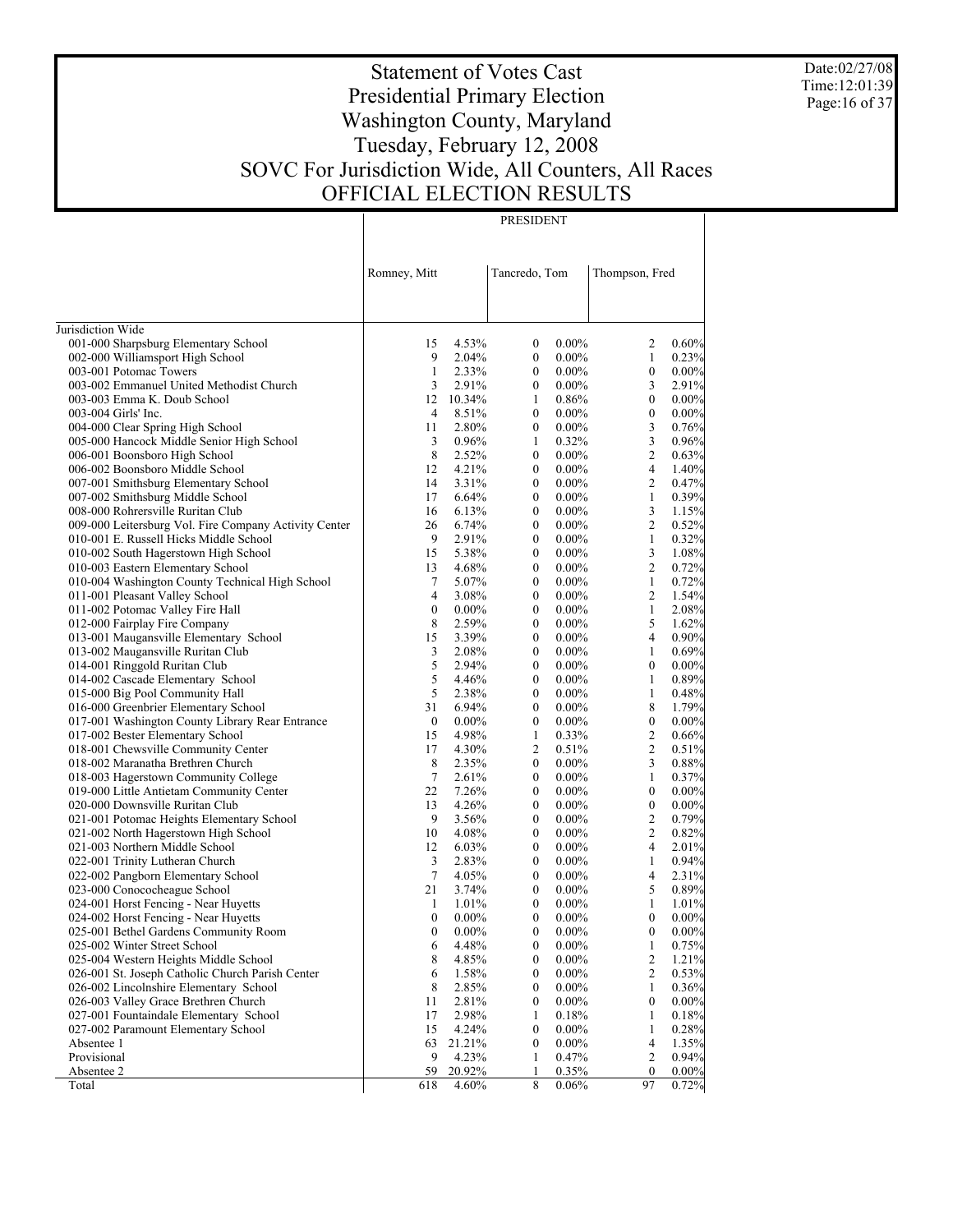Date:02/27/08 Time:12:01:39 Page:17 of 37

# Statement of Votes Cast Presidential Primary Election Washington County, Maryland Tuesday, February 12, 2008 SOVC For Jurisdiction Wide, All Counters, All Races OFFICIAL ELECTION RESULTS

U.S. CONGRESS 6

|                                                                                | Reg. Voters      | <b>Times Counted</b> | <b>Total Votes</b> | Bartlett, Roscoe |                      |
|--------------------------------------------------------------------------------|------------------|----------------------|--------------------|------------------|----------------------|
|                                                                                |                  |                      |                    |                  |                      |
|                                                                                |                  |                      |                    |                  |                      |
| Jurisdiction Wide                                                              |                  |                      |                    |                  |                      |
| 001-000 Sharpsburg Elementary School                                           | 897              | 337                  | 307                |                  | 254 82.74%           |
| 002-000 Williamsport High School                                               | 1239             | 446                  | 412                | 324              | 78.64%               |
| 003-001 Potomac Towers                                                         | 169              | 44                   | 40                 |                  | 31 77.50%            |
| 003-002 Emmanuel United Methodist Church                                       | 355              | 103                  | 95                 | 66               | 69.47%               |
| 003-003 Emma K. Doub School<br>003-004 Girls' Inc.                             | 466<br>283       | 117<br>48            | 106<br>48          | 83               | 78.30%<br>42 87.50%  |
|                                                                                | 1038             | 395                  | 366                |                  | 296 80.87%           |
| 004-000 Clear Spring High School<br>005-000 Hancock Middle Senior High School  | 1142             | 318                  | 289                | 236              | 81.66%               |
| 006-001 Boonsboro High School                                                  | 901              | 320                  | 302                | 243              | 80.46%               |
| 006-002 Boonsboro Middle School                                                | 857              | 287                  | 269                | 213              | 79.18%               |
| 007-001 Smithsburg Elementary School                                           | 1097             | 427                  | 404                |                  | 327 80.94%           |
| 007-002 Smithsburg Middle School                                               | 781              | 263                  | 243                | 199              | 81.89%               |
| 008-000 Rohrersville Ruritan Club                                              | 656              | 266                  | 244                | 211              | 86.48%               |
| 009-000 Leitersburg Vol. Fire Company Activity Center                          | 982              | 392                  | 375                | 307              | 81.87%               |
| 010-001 E. Russell Hicks Middle School                                         | 988              | 315                  | 297                | 231              | 77.78%               |
| 010-002 South Hagerstown High School                                           | 809              | 284                  | 261                | 208              | 79.69%               |
| 010-003 Eastern Elementary School                                              | 654              | 283                  | 260                |                  | 210 80.77%           |
| 010-004 Washington County Technical High School                                | 346              | 138                  | 131                |                  | 97 74.05%            |
| 011-001 Pleasant Valley School                                                 | 329              | 132                  | 124                |                  | 101 81.45%           |
| 011-002 Potomac Valley Fire Hall                                               | 144              | 49                   | 47                 | 40               | 85.11%               |
| 012-000 Fairplay Fire Company                                                  | 852              | 312                  | 292                |                  | 241 82.53%           |
| 013-001 Maugansville Elementary School                                         | 1253             | 449                  | 418                |                  | 347 83.01%           |
| 013-002 Maugansville Ruritan Club                                              | 443              | 145                  | 132                |                  | 102 77.27%           |
| 014-001 Ringgold Ruritan Club                                                  | 410              | 172                  | 160                |                  | 137 85.63%           |
| 014-002 Cascade Elementary School                                              | 357              | 113                  | 106                | 83               | 78.30%               |
| 015-000 Big Pool Community Hall<br>016-000 Greenbrier Elementary School        | 658<br>1219      | 211<br>448           | 200<br>416         | 170              | 85.00%<br>358 86.06% |
| 017-001 Washington County Library Rear Entrance                                | 378              | 72                   | 69                 | 63               | 91.30%               |
| 017-002 Bester Elementary School                                               | 927              | 303                  | 278                | 211              | 75.90%               |
| 018-001 Chewsville Community Center                                            | 987              | 397                  | 372                | 291              | 78.23%               |
| 018-002 Maranatha Brethren Church                                              | 1017             | 348                  | 319                |                  | 242 75.86%           |
| 018-003 Hagerstown Community College                                           | 1000             | 273                  | 240                | 187              | 77.92%               |
| 019-000 Little Antietam Community Center                                       | 715              | 308                  | 286                |                  | 246 86.01%           |
| 020-000 Downsville Ruritan Club                                                | 669              | 308                  | 285                |                  | 235 82.46%           |
| 021-001 Potomac Heights Elementary School                                      | 638              | 261                  | 243                |                  | 183 75.31%           |
| 021-002 North Hagerstown High School                                           | 742              | 255                  | 232                | 175              | 75.43%               |
| 021-003 Northern Middle School                                                 | 498              | 200                  | 182                |                  | 145 79.67%           |
| 022-001 Trinity Lutheran Church                                                | 477              | 106                  | 103                |                  | 82 79.61%            |
| 022-002 Pangborn Elementary School                                             | 470              | 176                  | 163                |                  | 117 71.78%           |
| 023-000 Conococheague School                                                   | 1609             | 571                  | 540                | 458              | 84.81%               |
| 024-001 Horst Fencing - Near Huyetts                                           | 233              | 100                  | 93                 | 69               | 74.19%               |
| 024-002 Horst Fencing - Near Huyetts                                           | 13               | 8                    | 7                  | 5                | 71.43%               |
| 025-001 Bethel Gardens Community Room                                          | 112              | 13                   | 13                 | 9                | 69.23%               |
| 025-002 Winter Street School                                                   | 503              | 136                  | 120                | 95               | 79.17%               |
| 025-004 Western Heights Middle School                                          | 551              | 166                  | 153                | 127              | 83.01%               |
| 026-001 St. Joseph Catholic Church Parish Center                               | 1063<br>800      | 390<br>284           | 368                | 288              | 78.26%<br>76.05%     |
| 026-002 Lincolnshire Elementary School<br>026-003 Valley Grace Brethren Church | 1095             | 397                  | 263<br>373         | 200<br>284       | 76.14%               |
| 027-001 Fountaindale Elementary School                                         | 1277             | 577                  | 526                |                  | 407 77.38%           |
| 027-002 Paramount Elementary School                                            | 1021             | 357                  | 337                | 253              | 75.07%               |
| Absentee 1                                                                     | 0                | 306                  | 268                |                  | 207 77.24%           |
| Provisional                                                                    | $\boldsymbol{0}$ | 216                  | 196                | 159              | 81.12%               |
| Absentee 2                                                                     | 0                | 285                  | 258                | 211              | 81.78%               |
| Total                                                                          | 36120            | 13627                | 12631              | 10106            | 80.01%               |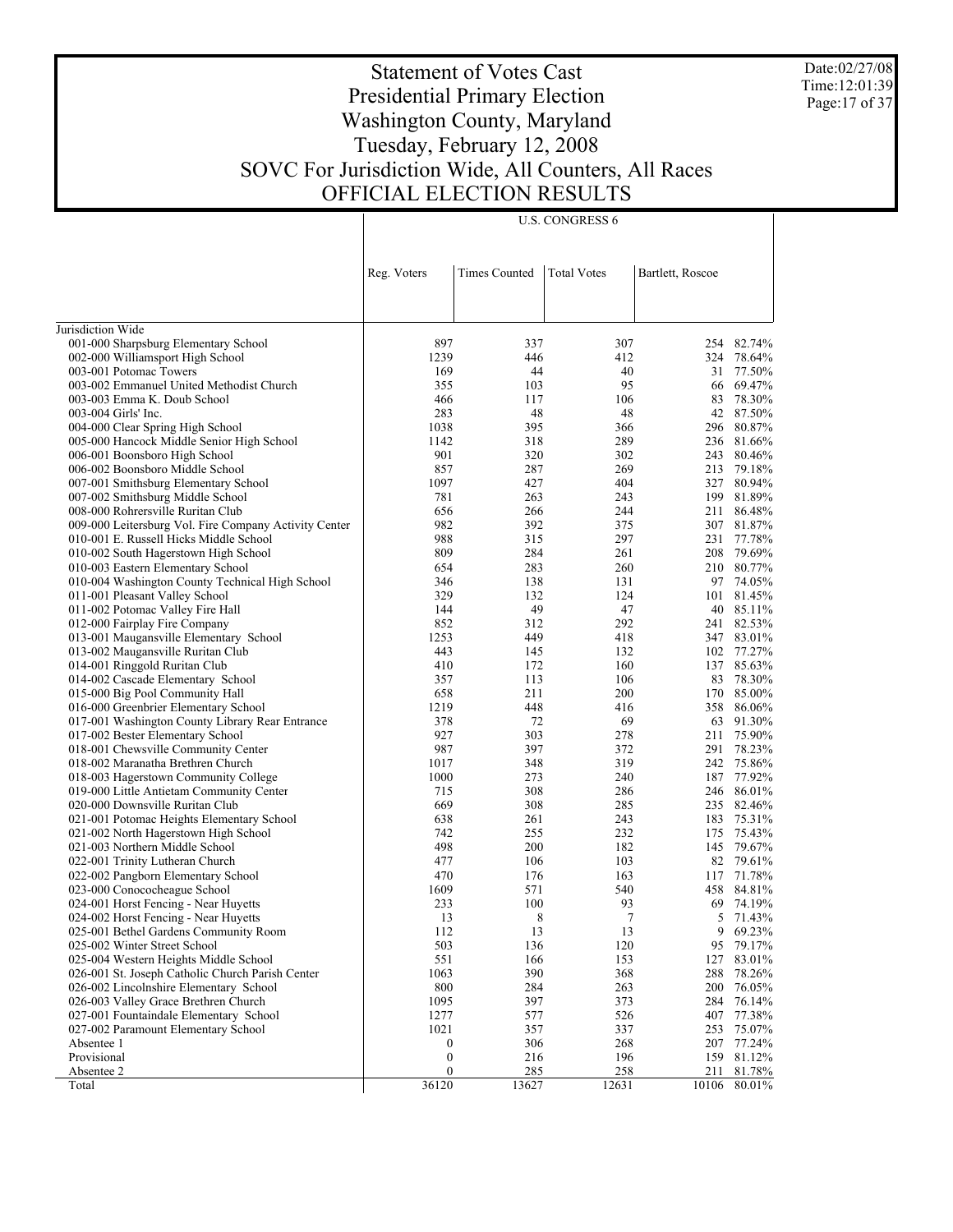Date:02/27/08 Time:12:01:39 Page: 18 of 37

# Statement of Votes Cast Presidential Primary Election Washington County, Maryland Tuesday, February 12, 2008 SOVC For Jurisdiction Wide, All Counters, All Races OFFICIAL ELECTION RESULTS

Τ

U.S. CONGRESS 6

|                                                                                   |                      |                |                     |                | Krysztoforski, J. |                    |                       |                |
|-----------------------------------------------------------------------------------|----------------------|----------------|---------------------|----------------|-------------------|--------------------|-----------------------|----------------|
|                                                                                   | Croft, Tom           |                | Kimble, John B.     |                |                   |                    | Nethken, Frank K.     |                |
|                                                                                   |                      |                |                     |                |                   |                    |                       |                |
|                                                                                   |                      |                |                     |                |                   |                    |                       |                |
| Jurisdiction Wide<br>001-000 Sharpsburg Elementary School                         | 11                   | 3.58%          | 16                  | 5.21%          | 23                | 7.49%              | 3                     | 0.98%          |
| 002-000 Williamsport High School                                                  | 20                   | 4.85%          | 15                  | 3.64%          |                   | 52 12.62%          | $\mathbf{1}$          | 0.24%          |
| 003-001 Potomac Towers                                                            | $\overline{c}$       | 5.00%          | -1                  | 2.50%          | 5                 | 12.50%             | 1                     | 2.50%          |
| 003-002 Emmanuel United Methodist Church                                          | 5                    | 5.26%          | $\tau$              | 7.37%          |                   | 16 16.84%          | $\mathbf{1}$          | 1.05%          |
| 003-003 Emma K. Doub School                                                       | 6                    | 5.66%          | $\tau$              | 6.60%          | 10                | 9.43%              | $\boldsymbol{0}$      | $0.00\%$       |
| 003-004 Girls' Inc.                                                               | 3                    | 6.25%          | $\overline{c}$      | 4.17%          | -1                | 2.08%              | $\boldsymbol{0}$      | $0.00\%$       |
| 004-000 Clear Spring High School                                                  | 17                   | 4.64%          | 11                  | 3.01%          | 39                | 10.66%             | 3                     | 0.82%          |
| 005-000 Hancock Middle Senior High School                                         | 19                   | 6.57%          | 16                  | 5.54%          | 15                | 5.19%              | 3                     | 1.04%          |
| 006-001 Boonsboro High School                                                     | 25                   | 8.28%          | 6                   | 1.99%          | 27                | 8.94%              | 1                     | 0.33%          |
| 006-002 Boonsboro Middle School                                                   | 16                   | 5.95%          | $\tau$              | 2.60%          |                   | 32 11.90%          | $\mathbf{1}$          | 0.37%          |
| 007-001 Smithsburg Elementary School                                              | 23                   | 5.69%          | 10                  | 2.48%          |                   | 44 10.89%          | $\boldsymbol{0}$      | $0.00\%$       |
| 007-002 Smithsburg Middle School                                                  | 18                   | 7.41%          | 8                   | 3.29%          | 18                | 7.41%              | $\boldsymbol{0}$      | $0.00\%$       |
| 008-000 Rohrersville Ruritan Club                                                 | 8                    | 3.28%          | 8                   | 3.28%          | 16                | 6.56%              | 1                     | 0.41%          |
| 009-000 Leitersburg Vol. Fire Company Activity Center                             | 20                   | 5.33%          | 6                   | 1.60%          | 38                | 10.13%             | $\overline{4}$        | 1.07%          |
| 010-001 E. Russell Hicks Middle School                                            | 25                   | 8.42%          | 10                  | 3.37%          | 28                | 9.43%              | 3                     | 1.01%          |
| 010-002 South Hagerstown High School                                              | 15                   | 5.75%          | 10                  | 3.83%          | 26                | 9.96%              | $\overline{2}$        | 0.77%          |
| 010-003 Eastern Elementary School                                                 | 13                   | 5.00%          | 8                   | 3.08%          |                   | 28 10.77%          | $\mathbf{1}$          | 0.38%          |
| 010-004 Washington County Technical High School                                   | 8                    | 6.11%          | 6                   | 4.58%          | 18                | 13.74%             | $\overline{2}$        | 1.53%          |
| 011-001 Pleasant Valley School                                                    | 6                    | 4.84%          | 3                   | 2.42%          |                   | 13 10.48%          | $\mathbf{1}$          | 0.81%          |
| 011-002 Potomac Valley Fire Hall                                                  | 1                    | 2.13%          | $\overline{c}$      | 4.26%          | 4                 | 8.51%              | $\boldsymbol{0}$      | $0.00\%$       |
| 012-000 Fairplay Fire Company                                                     | 21                   | 7.19%          | 13                  | 4.45%          | 14                | 4.79%              | 3                     | 1.03%          |
| 013-001 Maugansville Elementary School                                            | 15                   | 3.59%          | 19                  | 4.55%          | 32                | 7.66%              | 5                     | 1.20%          |
| 013-002 Maugansville Ruritan Club                                                 | $\tau$               | 5.30%          | $\overline{4}$      | 3.03%          |                   | 18 13.64%          | 1                     | 0.76%          |
| 014-001 Ringgold Ruritan Club                                                     | 6                    | 3.75%          | 3                   | 1.88%          | 13                | 8.13%              | $\mathbf{1}$          | 0.63%          |
| 014-002 Cascade Elementary School                                                 | 11                   | 10.38%         | $\overline{4}$      | 3.77%          | 8                 | 7.55%              | $\boldsymbol{0}$      | $0.00\%$       |
| 015-000 Big Pool Community Hall                                                   | 12                   | $6.00\%$       | $\tau$              | 3.50%          | 10                | 5.00%              | $\mathbf{1}$          | 0.50%          |
| 016-000 Greenbrier Elementary School                                              | 16                   | 3.85%          | 10                  | 2.40%          | 27                | 6.49%              | 5                     | 1.20%          |
| 017-001 Washington County Library Rear Entrance                                   | -1                   | 1.45%          | 3                   | 4.35%          | 2                 | 2.90%              | $\boldsymbol{0}$      | $0.00\%$       |
| 017-002 Bester Elementary School                                                  | 16                   | 5.76%          | 9                   | 3.24%          |                   | 40 14.39%          | $\overline{2}$        | 0.72%          |
| 018-001 Chewsville Community Center                                               | 24                   | 6.45%          | 8                   | 2.15%          |                   | 43 11.56%          | 6                     | 1.61%          |
| 018-002 Maranatha Brethren Church                                                 | 14                   | 4.39%          | 21                  | 6.58%          |                   | 36 11.29%          | 6                     | 1.88%          |
| 018-003 Hagerstown Community College                                              | 20                   | 8.33%          | $\overline{4}$<br>9 | 1.67%          |                   | 27 11.25%          | $\overline{2}$        | 0.83%          |
| 019-000 Little Antietam Community Center                                          | 18                   | 6.29%<br>1.40% |                     | 3.15%<br>3.51% | 12                | 4.20%<br>36 12.63% | 1<br>$\boldsymbol{0}$ | 0.35%          |
| 020-000 Downsville Ruritan Club                                                   | $\overline{4}$<br>15 | 6.17%          | 10<br>10            | 4.12%          |                   | 33 13.58%          | $\boldsymbol{2}$      | $0.00\%$       |
| 021-001 Potomac Heights Elementary School<br>021-002 North Hagerstown High School | 13                   | 5.60%          | 8                   | 3.45%          |                   | 34 14.66%          | $\boldsymbol{2}$      | 0.82%<br>0.86% |
| 021-003 Northern Middle School                                                    | 6                    | 3.30%          | 2                   | 1.10%          |                   | 26 14.29%          | 3                     | 1.65%          |
| 022-001 Trinity Lutheran Church                                                   | 4                    | 3.88%          | 10                  | 9.71%          | $\tau$            | 6.80%              | $\boldsymbol{0}$      | $0.00\%$       |
| 022-002 Pangborn Elementary School                                                | 14                   | 8.59%          | $\overline{4}$      | 2.45%          |                   | 26 15.95%          | $\boldsymbol{2}$      | 1.23%          |
| 023-000 Conococheague School                                                      | 29                   | 5.37%          | 18                  | 3.33%          | 33                | 6.11%              | $\overline{2}$        | 0.37%          |
| 024-001 Horst Fencing - Near Huyetts                                              | 6                    | 6.45%          | 8                   | 8.60%          |                   | 10 10.75%          | $\boldsymbol{0}$      | $0.00\%$       |
| 024-002 Horst Fencing - Near Huyetts                                              | 1                    | 14.29%         | $\mathbf{0}$        | $0.00\%$       | $\mathbf{1}$      | 14.29%             | $\mathbf{0}$          | 0.00%          |
| 025-001 Bethel Gardens Community Room                                             | 2                    | 15.38%         | 1                   | 7.69%          | 1                 | 7.69%              | 0                     | 0.00%          |
| 025-002 Winter Street School                                                      | 6                    | 5.00%          | 5                   | 4.17%          | 13                | 10.83%             | 1                     | 0.83%          |
| 025-004 Western Heights Middle School                                             | 7                    | 4.58%          | 4                   | 2.61%          | 13                | 8.50%              | $\overline{c}$        | 1.31%          |
| 026-001 St. Joseph Catholic Church Parish Center                                  | 23                   | 6.25%          | 11                  | 2.99%          | 45                | 12.23%             | 1                     | 0.27%          |
| 026-002 Lincolnshire Elementary School                                            | 10                   | 3.80%          | 9                   | 3.42%          | 43                | 16.35%             | 1                     | 0.38%          |
| 026-003 Valley Grace Brethren Church                                              | 17                   | 4.56%          | 12                  | 3.22%          | 59                | 15.82%             | 1                     | 0.27%          |
| 027-001 Fountaindale Elementary School                                            | 20                   | 3.80%          | 11                  | 2.09%          | 84                | 15.97%             | 4                     | 0.76%          |
| 027-002 Paramount Elementary School                                               | 18                   | 5.34%          | 17                  | 5.04%          | 48                | 14.24%             | 1                     | 0.30%          |
| Absentee 1                                                                        | 25                   | 9.33%          | 5                   | 1.87%          | 26                | 9.70%              | 5                     | 1.87%          |
| Provisional                                                                       | 17                   | 8.67%          | 7                   | 3.57%          | 13                | 6.63%              | $\boldsymbol{0}$      | 0.00%          |
| Absentee 2                                                                        | 14                   | 5.43%          | 9                   | 3.49%          | 22                | 8.53%              | 2                     | 0.78%          |
| Total                                                                             | 693                  | 5.49%          | 434                 | 3.44%          | 1308              | 10.36%             | 90                    | 0.71%          |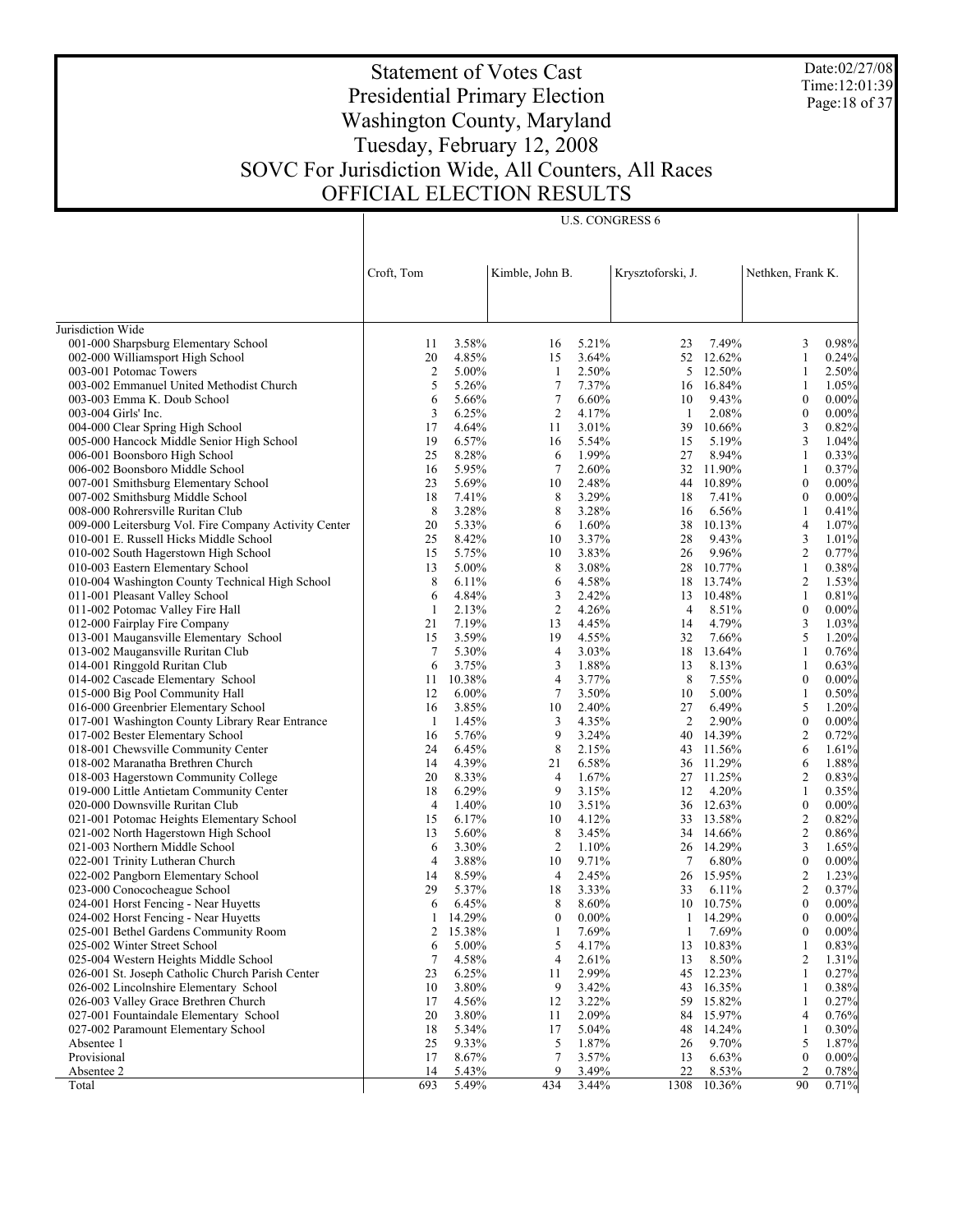Date:02/27/08 Time:12:01:39 Page:19 of 37

# Statement of Votes Cast Presidential Primary Election Washington County, Maryland Tuesday, February 12, 2008 SOVC For Jurisdiction Wide, All Counters, All Races OFFICIAL ELECTION RESULTS

|                                                       | Reg. Voters      | Times Counted | <b>Total Votes</b> | Amedori, Carmen |                  |
|-------------------------------------------------------|------------------|---------------|--------------------|-----------------|------------------|
|                                                       |                  |               |                    |                 |                  |
| Jurisdiction Wide                                     |                  |               |                    |                 |                  |
| 001-000 Sharpsburg Elementary School                  | 897              | 337           | 874                | 97              | 11.10%           |
| 002-000 Williamsport High School                      | 1239             | 446           | 1160               | 129             | 11.12%           |
| 003-001 Potomac Towers                                | 169              | 44            | 116                | 10              | 8.62%            |
| 003-002 Emmanuel United Methodist Church              | 355              | 103           | 281                | 28              | 9.96%            |
| 003-003 Emma K. Doub School                           | 466              | 117           | 326                | 21              | 6.44%            |
| 003-004 Girls' Inc.                                   | 283              | 48            | 131                | 14              | 10.69%           |
| 004-000 Clear Spring High School                      | 1038             | 395           | 1058               | 97              | 9.17%            |
| 005-000 Hancock Middle Senior High School             | 1142             | 318           | 835                | 77              | 9.22%            |
| 006-001 Boonsboro High School                         | 901              | 320           | 871                | 83              | 9.53%            |
| 006-002 Boonsboro Middle School                       | 857              | 287           | 778                | 93              | 11.95%           |
| 007-001 Smithsburg Elementary School                  | 1097             | 427           | 1147               | 97              | 8.46%            |
| 007-002 Smithsburg Middle School                      | 781              | 263           | 684                | 84              | 12.28%           |
| 008-000 Rohrersville Ruritan Club                     | 656              | 266           | 737                | 75              | 10.18%           |
| 009-000 Leitersburg Vol. Fire Company Activity Center | 982              | 392           | 1027               | 121             | 11.78%           |
| 010-001 E. Russell Hicks Middle School                | 988              | 315           | 855                | 101             | 11.81%           |
| 010-002 South Hagerstown High School                  | 809              | 284           | 762                | 85              | 11.15%           |
| 010-003 Eastern Elementary School                     | 654              | 283           | 769                | 109             | 14.17%           |
| 010-004 Washington County Technical High School       | 346              | 138           | 367                | 42              | 11.44%           |
| 011-001 Pleasant Valley School                        | 329              | 132           | 342                | 32              | 9.36%            |
| 011-002 Potomac Valley Fire Hall                      | 144              | 49            | 137                | 12              | 8.76%            |
| 012-000 Fairplay Fire Company                         | 852              | 312           | 858                | 79              | 9.21%            |
| 013-001 Maugansville Elementary School                | 1253             | 449           | 1203               | 100             | 8.31%            |
| 013-002 Maugansville Ruritan Club                     | 443              | 145           | 396                | 45              | 11.36%           |
| 014-001 Ringgold Ruritan Club                         | 410              | 172           | 460                | 48              | 10.43%           |
| 014-002 Cascade Elementary School                     | 357              | 113           | 302                | 38              | 12.58%           |
| 015-000 Big Pool Community Hall                       | 658              | 211           | 550                | 41              | 7.45%            |
| 016-000 Greenbrier Elementary School                  | 1219             | 448           | 1210               | 131             | 10.83%           |
| 017-001 Washington County Library Rear Entrance       | 378              | 72            | 191                | 24              | 12.57%           |
| 017-002 Bester Elementary School                      | 927              | 303           | 845                | 95              | 11.24%           |
| 018-001 Chewsville Community Center                   | 987              | 397           | 1082               | 102             | 9.43%            |
| 018-002 Maranatha Brethren Church                     | 1017             | 348           | 930                | 90              | 9.68%            |
| 018-003 Hagerstown Community College                  | 1000             | 273           | 730                | 115             | 15.75%           |
| 019-000 Little Antietam Community Center              | 715              | 308           | 805                | 106             | 13.17%           |
| 020-000 Downsville Ruritan Club                       | 669              | 308           | 800                | 71              | 8.88%            |
| 021-001 Potomac Heights Elementary School             | 638              | 261           | 701                | 93              | 13.27%           |
| 021-002 North Hagerstown High School                  | 742              | 255           | 677                | 92              | 13.59%           |
| 021-003 Northern Middle School                        | 498              | 200           | 543                | 73              | 13.44%           |
| 022-001 Trinity Lutheran Church                       | 477              | 106           | 288                | 30              | 10.42%           |
| 022-002 Pangborn Elementary School                    | 470              | 176           | 464                | 60              | 12.93%           |
| 023-000 Conococheague School                          | 1609             | 571           | 1529               | 109             | 7.13%            |
| 024-001 Horst Fencing - Near Huyetts                  | 233              | 100           | 269                | 20              | 7.43%            |
| 024-002 Horst Fencing - Near Huyetts                  | 13               | 8             | 21                 | 1               | 4.76%            |
| 025-001 Bethel Gardens Community Room                 | 112              | 13            | 38                 | 8               | 21.05%           |
| 025-002 Winter Street School                          | 503              | 136           | 351                | 33              | 9.40%            |
| 025-004 Western Heights Middle School                 | 551              | 166           | 452                | 58              | 12.83%           |
| 026-001 St. Joseph Catholic Church Parish Center      | 1063             | 390           | 1051               | 103             | 9.80%            |
| 026-002 Lincolnshire Elementary School                | 800              | 284           | 772                | 86              | 11.14%           |
| 026-003 Valley Grace Brethren Church                  | 1095             | 397           | 1041               | 125             | 12.01%           |
| 027-001 Fountaindale Elementary School                | 1277             | 577           | 1515               | 227             | 14.98%           |
| 027-002 Paramount Elementary School                   | 1021             | 357           | 962                | 130             | 13.51%           |
| Absentee 1<br>Provisional                             | 0                | 306           | 789                | 101             | 12.80%           |
|                                                       | $\boldsymbol{0}$ | 216           | 554                | 66              | 11.91%           |
| Absentee 2<br>Total                                   | 0<br>36120       | 285<br>13627  | 791<br>36427       | 93<br>4000      | 11.76%<br>10.98% |
|                                                       |                  |               |                    |                 |                  |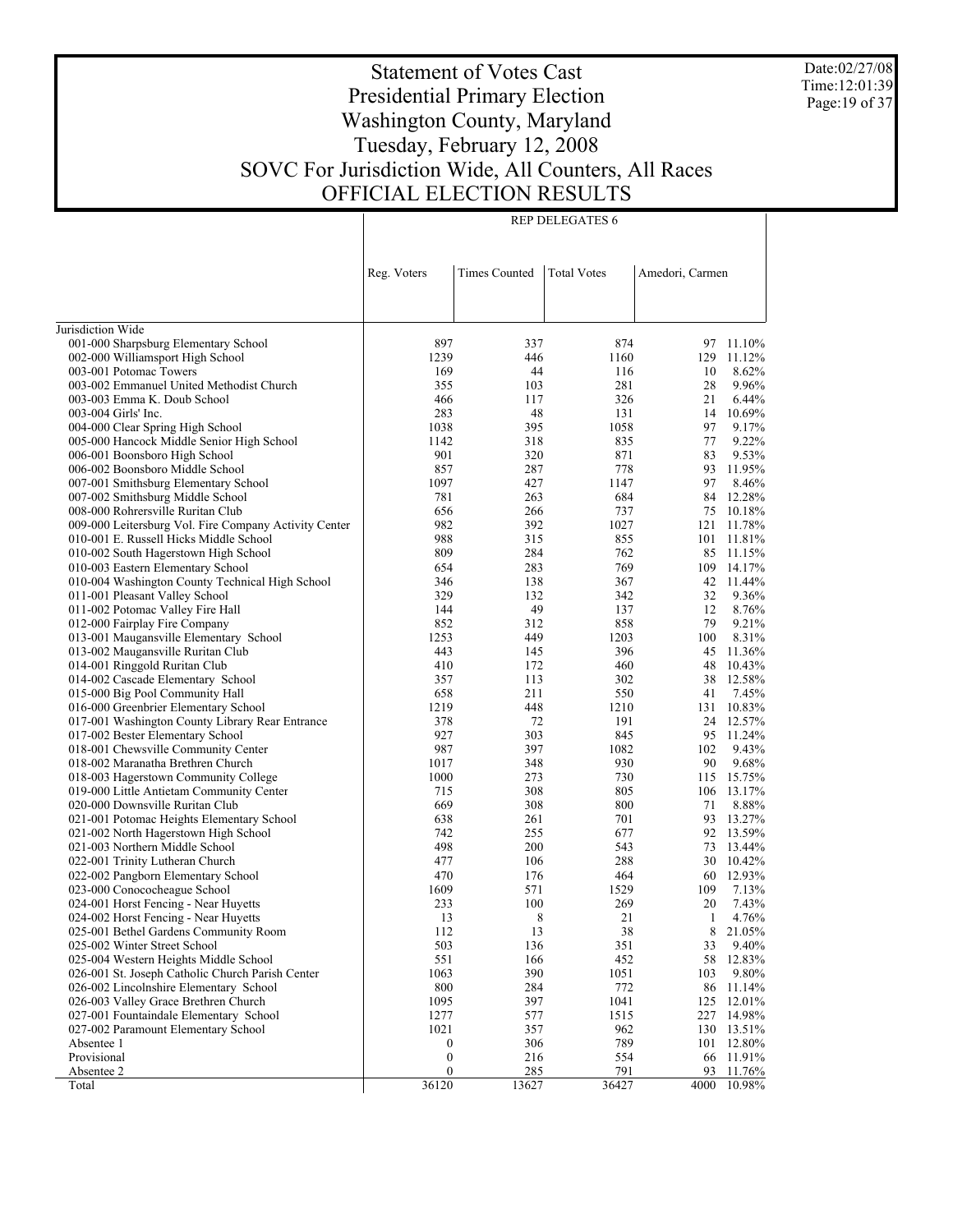Date:02/27/08 Time:12:01:39 Page:20 of 37

# Statement of Votes Cast Presidential Primary Election Washington County, Maryland Tuesday, February 12, 2008 SOVC For Jurisdiction Wide, All Counters, All Races OFFICIAL ELECTION RESULTS

|                                                                         | Baker-Shenk, Philip |                     | Benjamin, Richard L. |                         | Brinkley, David R. |                | Broadt, Trevor      |                |
|-------------------------------------------------------------------------|---------------------|---------------------|----------------------|-------------------------|--------------------|----------------|---------------------|----------------|
|                                                                         |                     |                     |                      |                         |                    |                |                     |                |
|                                                                         |                     |                     |                      |                         |                    |                |                     |                |
| Jurisdiction Wide                                                       |                     |                     |                      |                         |                    |                |                     |                |
| 001-000 Sharpsburg Elementary School                                    |                     | 104 11.90%          |                      | 95 10.87%               | 12                 | 1.37%          | 2                   | 0.23%          |
| 002-000 Williamsport High School                                        |                     | 154 13.28%          |                      | 148 12.76%              | 16                 | 1.38%          | 8                   | 0.69%          |
| 003-001 Potomac Towers                                                  |                     | 12 10.34%           |                      | 15 12.93%               | $\overline{c}$     | 1.72%          | 3                   | 2.59%          |
| 003-002 Emmanuel United Methodist Church                                | 27                  | 9.61%               |                      | 39 13.88%               | 9                  | 3.20%          | $\overline{c}$      | 0.71%          |
| 003-003 Emma K. Doub School                                             | 26                  | 7.98%               |                      | 51 15.64%               | 5                  | 1.53%          | 1                   | 0.31%          |
| 003-004 Girls' Inc.                                                     |                     | 17 12.98%           |                      | 17 12.98%               | 3                  | 2.29%          | 1                   | 0.76%          |
| 004-000 Clear Spring High School                                        |                     | 116 10.96%          |                      | 133 12.57%              | 11                 | 1.04%          | $\sqrt{2}$          | 0.19%          |
| 005-000 Hancock Middle Senior High School                               | 82                  | 9.82%               |                      | 108 12.93%              | 10                 | 1.20%          | 3                   | 0.36%          |
| 006-001 Boonsboro High School                                           | 89                  | 10.22%              |                      | 124 14.24%              | 12                 | 1.38%          | $\mathbf{1}$        | 0.11%          |
| 006-002 Boonsboro Middle School                                         |                     | 113 14.52%          |                      | 94 12.08%               | 17                 | 2.19%          | 1                   | 0.13%          |
| 007-001 Smithsburg Elementary School                                    | 120                 | 10.46%              |                      | 174 15.17%              | 19                 | 1.66%          | 3                   | 0.26%          |
| 007-002 Smithsburg Middle School                                        |                     | 104 15.20%          |                      | 76 11.11%               | 11                 | 1.61%          | $\mathfrak{2}$      | 0.29%          |
| 008-000 Rohrersville Ruritan Club                                       | 79                  | 10.72%              |                      | 100 13.57%              | 17                 | 2.31%          | 1                   | 0.14%          |
| 009-000 Leitersburg Vol. Fire Company Activity Center                   |                     | 128 12.46%          |                      | 122 11.88%              | 15                 | 1.46%          | $\mathfrak{2}$      | 0.19%          |
| 010-001 E. Russell Hicks Middle School                                  |                     | 110 12.87%          |                      | 114 13.33%              | 16                 | 1.87%          | $\mathbf{2}$        | 0.23%          |
| 010-002 South Hagerstown High School                                    |                     | 98 12.86%           |                      | 90 11.81%               | 12                 | 1.57%          | $\mathbf{2}$        | 0.26%          |
| 010-003 Eastern Elementary School                                       |                     | 120 15.60%          |                      | 85 11.05%               | 13                 | 1.69%          | 6                   | 0.78%          |
| 010-004 Washington County Technical High School                         |                     | 42 11.44%           |                      | 41 11.17%               | 8                  | 2.18%          | 1                   | 0.27%          |
| 011-001 Pleasant Valley School                                          | 33                  | 9.65%               |                      | 44 12.87%               | 13                 | 3.80%          | $\overline{4}$      | 1.17%          |
| 011-002 Potomac Valley Fire Hall                                        |                     | 14 10.22%           |                      | 16 11.68%               | $\overline{4}$     | 2.92%          | $\boldsymbol{0}$    | $0.00\%$       |
| 012-000 Fairplay Fire Company                                           | 100                 | 11.66%              |                      | 103 12.00%              | 22                 | 2.56%          | 5                   | 0.58%          |
| 013-001 Maugansville Elementary School                                  | 104                 | 8.65%               |                      | 205 17.04%              | 8                  | 0.67%          | 3                   | 0.25%          |
| 013-002 Maugansville Ruritan Club                                       | 45                  | 11.36%              |                      | 50 12.63%               | $\overline{4}$     | 1.01%          | $\mathbf{1}$        | 0.25%          |
| 014-001 Ringgold Ruritan Club                                           |                     | 47 10.22%           |                      | 61 13.26%               | $\overline{c}$     | 0.43%          | 2                   | 0.43%          |
| 014-002 Cascade Elementary School                                       | 40                  | 13.25%              |                      | 43 14.24%               | $\overline{4}$     | 1.32%          | 1                   | 0.33%          |
| 015-000 Big Pool Community Hall<br>016-000 Greenbrier Elementary School | 46                  | 8.36%<br>11.82%     |                      | 82 14.91%               | 8<br>23            | 1.45%<br>1.90% | $\overline{c}$<br>5 | 0.36%<br>0.41% |
| 017-001 Washington County Library Rear Entrance                         | 143                 | 25 13.09%           |                      | 136 11.24%<br>23 12.04% | $\overline{4}$     | 2.09%          | 6                   | 3.14%          |
| 017-002 Bester Elementary School                                        | 108                 | 12.78%              |                      | 101 11.95%              | 13                 | 1.54%          | $\boldsymbol{2}$    | 0.24%          |
| 018-001 Chewsville Community Center                                     |                     | 119 11.00%          |                      | 146 13.49%              | 13                 | 1.20%          | 5                   | 0.46%          |
| 018-002 Maranatha Brethren Church                                       |                     | 110 11.83%          |                      | 123 13.23%              | 11                 | 1.18%          | 3                   | 0.32%          |
| 018-003 Hagerstown Community College                                    |                     | 118 16.16%          |                      | 75 10.27%               | 6                  | 0.82%          | $\mathbf{2}$        | 0.27%          |
| 019-000 Little Antietam Community Center                                |                     | 112 13.91%          |                      | 82 10.19%               | 13                 | 1.61%          | 3                   | 0.37%          |
| 020-000 Downsville Ruritan Club                                         |                     | 97 12.13%           |                      | 105 13.13%              | 8                  | 1.00%          | $\boldsymbol{0}$    | $0.00\%$       |
| 021-001 Potomac Heights Elementary School                               |                     | $101 \quad 14.41\%$ |                      | 75 10.70%               | 9                  | 1.28%          | $\tau$              | 1.00%          |
| 021-002 North Hagerstown High School                                    |                     | 96 14.18%           |                      | 78 11.52%               | 10                 | 1.48%          | 5                   | 0.74%          |
| 021-003 Northern Middle School                                          |                     | 72 13.26%           |                      | 65 11.97%               | 6                  | 1.10%          | 3                   | 0.55%          |
| 022-001 Trinity Lutheran Church                                         |                     | 33 11.46%           |                      | 34 11.81%               | 3                  | 1.04%          | $\boldsymbol{0}$    | $0.00\%$       |
| 022-002 Pangborn Elementary School                                      | 59                  | 12.72%              |                      | 70 15.09%               | 10                 | 2.16%          | $\overline{c}$      | 0.43%          |
| 023-000 Conococheague School                                            | 124                 | 8.11%               |                      | 231 15.11%              | 25                 | 1.64%          | 6                   | 0.39%          |
| 024-001 Horst Fencing - Near Huyetts                                    | 21                  | 7.81%               |                      | 51 18.96%               | 3                  | 1.12%          | $\mathfrak{2}$      | 0.74%          |
| 024-002 Horst Fencing - Near Huyetts                                    | $\overline{2}$      | 9.52%               |                      | 3 14.29%                | 1                  | 4.76%          | $\mathbf{0}$        | $0.00\%$       |
| 025-001 Bethel Gardens Community Room                                   |                     | 7 18.42%            |                      | 5 13.16%                | $\boldsymbol{0}$   | $0.00\%$       | $\boldsymbol{0}$    | $0.00\%$       |
| 025-002 Winter Street School                                            |                     | 36 10.26%           |                      | 49 13.96%               | 5                  | 1.42%          | 2                   | 0.57%          |
| 025-004 Western Heights Middle School                                   |                     | 63 13.94%           |                      | 47 10.40%               | 5                  | 1.11%          | $\boldsymbol{0}$    | $0.00\%$       |
| 026-001 St. Joseph Catholic Church Parish Center                        |                     | 115 10.94%          | 169                  | 16.08%                  | 18                 | 1.71%          | 12                  | 1.14%          |
| 026-002 Lincolnshire Elementary School                                  | 89                  | 11.53%              | 98                   | 12.69%                  | 8                  | 1.04%          | $\boldsymbol{0}$    | $0.00\%$       |
| 026-003 Valley Grace Brethren Church                                    |                     | 136 13.06%          | 133                  | 12.78%                  | 8                  | 0.77%          | 5                   | 0.48%          |
| 027-001 Fountaindale Elementary School                                  | 241                 | 15.91%              | 141                  | 9.31%                   | 20                 | 1.32%          | 4                   | 0.26%          |
| 027-002 Paramount Elementary School                                     |                     | 142 14.76%          |                      | 104 10.81%              | 12                 | 1.25%          | 2                   | 0.21%          |
| Absentee 1                                                              |                     | 116 14.70%          | 36                   | 4.56%                   | 15                 | 1.90%          | 3                   | 0.38%          |
| Provisional                                                             |                     | 64 11.55%           |                      | 76 13.72%               | 7                  | 1.26%          | 3                   | 0.54%          |
| Absentee 2                                                              | 93                  | 11.76%              | 51                   | 6.45%                   | 13                 | 1.64%          |                     | 0.13%          |
| Total                                                                   |                     | 4412 12.11%         |                      | 4537 12.46%             | 542                | 1.49%          | 144                 | $0.40\%$       |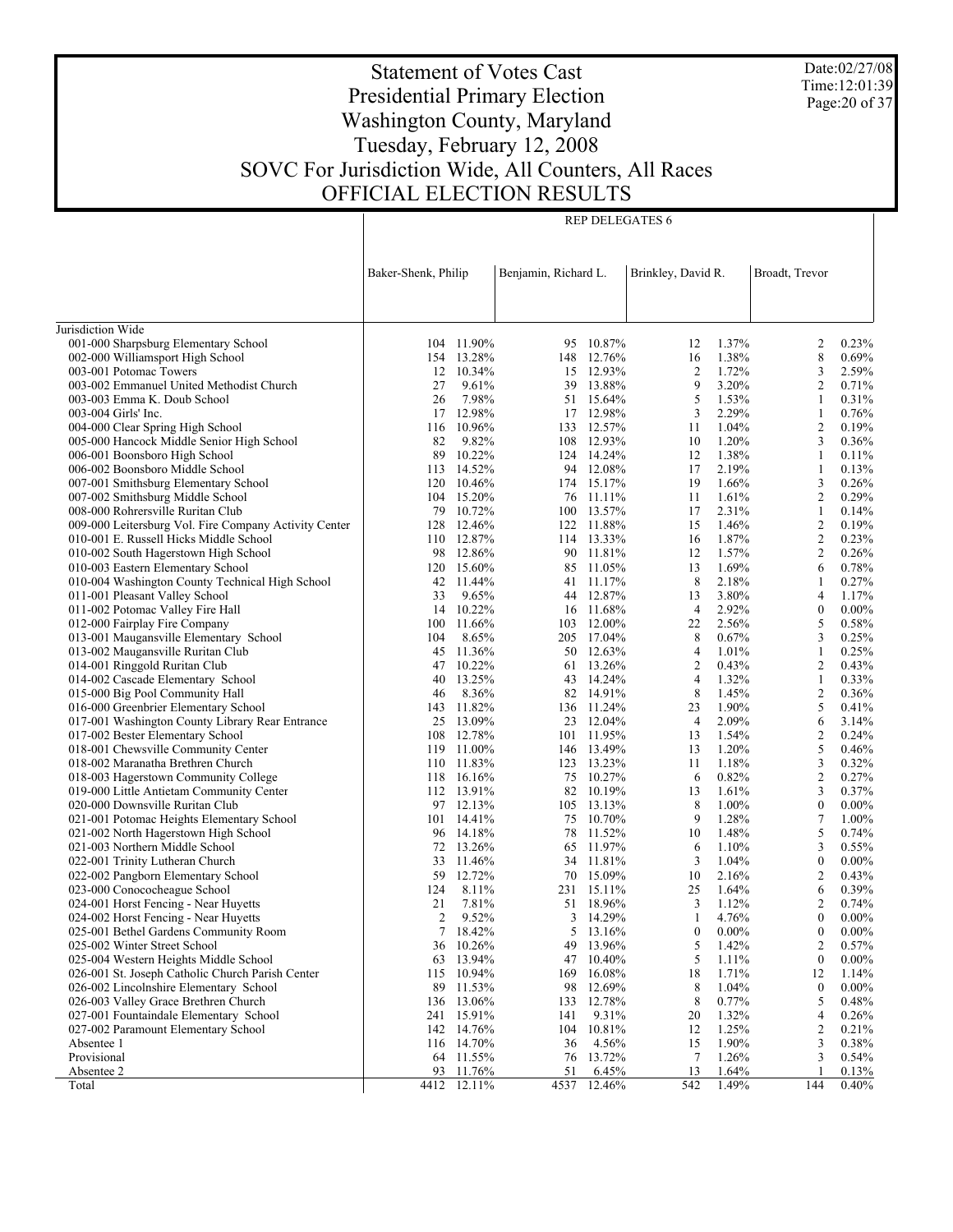Date:02/27/08 Time:12:01:40 Page:21 of 37

# Statement of Votes Cast Presidential Primary Election Washington County, Maryland Tuesday, February 12, 2008 SOVC For Jurisdiction Wide, All Counters, All Races OFFICIAL ELECTION RESULTS

|                                                                          | Butscher, Brenda |                | Cavey, Chris     |                | Etzler, John M.       |                      | Fenati, Patricia A. |                |
|--------------------------------------------------------------------------|------------------|----------------|------------------|----------------|-----------------------|----------------------|---------------------|----------------|
|                                                                          |                  |                |                  |                |                       |                      |                     |                |
|                                                                          |                  |                |                  |                |                       |                      |                     |                |
| Jurisdiction Wide                                                        |                  |                |                  |                |                       |                      |                     |                |
| 001-000 Sharpsburg Elementary School                                     | 18               | 2.06%          | 3                | 0.34%          | 4                     | 0.46%                | 84                  | 9.61%          |
| 002-000 Williamsport High School                                         | 20               | 1.72%          | 5                | 0.43%          | $\overline{c}$        | 0.17%                |                     | 125 10.78%     |
| 003-001 Potomac Towers                                                   | 1                | 0.86%          | $\boldsymbol{0}$ | $0.00\%$       | 3                     | 2.59%                |                     | 14 12.07%      |
| 003-002 Emmanuel United Methodist Church                                 | 6                | 2.14%          | 3                | 1.07%          | $\boldsymbol{0}$      | $0.00\%$             |                     | 37 13.17%      |
| 003-003 Emma K. Doub School                                              | 11               | 3.37%          | 3                | 0.92%          | $\boldsymbol{0}$      | $0.00\%$             |                     | 46 14.11%      |
| 003-004 Girls' Inc.                                                      | 7                | 5.34%          | $\boldsymbol{0}$ | $0.00\%$       | $\boldsymbol{0}$      | $0.00\%$             |                     | 17 12.98%      |
| 004-000 Clear Spring High School                                         | 19               | 1.80%          | 6                | 0.57%          | 3                     | 0.28%                | 90                  | 8.51%          |
| 005-000 Hancock Middle Senior High School                                | 17               | 2.04%          | 7                | 0.84%          | $\boldsymbol{0}$      | $0.00\%$             |                     | 90 10.78%      |
| 006-001 Boonsboro High School                                            | 10               | 1.15%          | 1                | 0.11%          | 1                     | 0.11%                |                     | 105 12.06%     |
| 006-002 Boonsboro Middle School                                          | 21               | 2.70%          | $\tau$           | 0.90%          | $\boldsymbol{0}$      | $0.00\%$             |                     | 87 11.18%      |
| 007-001 Smithsburg Elementary School                                     | 24               | 2.09%          | 10               | 0.87%          | 2                     | 0.17%                |                     | 142 12.38%     |
| 007-002 Smithsburg Middle School                                         | 21               | 3.07%          | 7                | 1.02%          | 1                     | 0.15%                | 64                  | 9.36%          |
| 008-000 Rohrersville Ruritan Club                                        | 23               | 3.12%          | 4                | 0.54%          | 3                     | 0.41%                |                     | 92 12.48%      |
| 009-000 Leitersburg Vol. Fire Company Activity Center                    | 26               | 2.53%          | 6                | 0.58%          | 3                     | 0.29%                | 92                  | 8.96%          |
| 010-001 E. Russell Hicks Middle School                                   | 18               | 2.11%          | 6                | 0.70%          | 1                     | 0.12%                |                     | 92 10.76%      |
| 010-002 South Hagerstown High School                                     | 19               | 2.49%          | 6                | 0.79%          | 1                     | 0.13%                |                     | 82 10.76%      |
| 010-003 Eastern Elementary School                                        | 23               | 2.99%          | 6                | 0.78%          | $\boldsymbol{0}$      | $0.00\%$             | 73                  | 9.49%          |
| 010-004 Washington County Technical High School                          | 8                | 2.18%          | 1                | 0.27%          | 1                     | 0.27%                | 31                  | 8.45%          |
| 011-001 Pleasant Valley School                                           | 6                | 1.75%          | 6                | 1.75%          | $\boldsymbol{0}$      | $0.00\%$             | 34                  | 9.94%          |
| 011-002 Potomac Valley Fire Hall                                         | 3                | 2.19%          | 3                | 2.19%          | 1                     | 0.73%                |                     | 15 10.95%      |
| 012-000 Fairplay Fire Company                                            | 19               | 2.21%          | 6                | 0.70%          | 5                     | 0.58%                |                     | 96 11.19%      |
| 013-001 Maugansville Elementary School                                   | 19               | 1.58%          | 1                | 0.08%          | $\mathfrak{2}$        | 0.17%                |                     | 187 15.54%     |
| 013-002 Maugansville Ruritan Club                                        | 8                | 2.02%          | $\overline{c}$   | 0.51%          | $\boldsymbol{0}$      | $0.00\%$             |                     | 43 10.86%      |
| 014-001 Ringgold Ruritan Club                                            | 6                | 1.30%          | 3                | 0.65%          | $\boldsymbol{0}$      | $0.00\%$             |                     | 53 11.52%      |
| 014-002 Cascade Elementary School                                        | $\tau$           | 2.32%          | $\overline{2}$   | 0.66%          | $\boldsymbol{0}$      | $0.00\%$             |                     | 31 10.26%      |
| 015-000 Big Pool Community Hall                                          | 13               | 2.36%          | $\overline{2}$   | 0.36%          | $\mathfrak{2}$        | 0.36%                |                     | 67 12.18%      |
| 016-000 Greenbrier Elementary School                                     | 31               | 2.56%          | 14               | 1.16%          | 3                     | 0.25%                |                     | 128 10.58%     |
| 017-001 Washington County Library Rear Entrance                          | 4                | 2.09%<br>3.31% | -1               | 0.52%          | $\boldsymbol{0}$      | $0.00\%$<br>$0.00\%$ | 14                  | 7.33%<br>9.82% |
| 017-002 Bester Elementary School                                         | 28<br>25         | 2.31%          | 1<br>7           | 0.12%<br>0.65% | $\boldsymbol{0}$<br>6 | 0.55%                | 83                  | 121 11.18%     |
| 018-001 Chewsville Community Center<br>018-002 Maranatha Brethren Church | 12               | 1.29%          | 6                | 0.65%          | $\mathbf{1}$          | 0.11%                | 98                  | 10.54%         |
| 018-003 Hagerstown Community College                                     | 13               | 1.78%          | $\overline{c}$   | 0.27%          | 2                     | 0.27%                | 69                  | 9.45%          |
| 019-000 Little Antietam Community Center                                 | 26               | 3.23%          | 3                | 0.37%          | $\overline{c}$        | 0.25%                | 70                  | 8.70%          |
| 020-000 Downsville Ruritan Club                                          | 18               | 2.25%          | 3                | 0.38%          | 2                     | 0.25%                | 82                  | 10.25%         |
| 021-001 Potomac Heights Elementary School                                | 13               | 1.85%          | 4                | 0.57%          | 1                     | 0.14%                | 57                  | 8.13%          |
| 021-002 North Hagerstown High School                                     | 18               | 2.66%          | 3                | 0.44%          | 3                     | 0.44%                | 63                  | 9.31%          |
| 021-003 Northern Middle School                                           | 14               | 2.58%          | $\overline{2}$   | 0.37%          | $\boldsymbol{0}$      | $0.00\%$             | 59                  | 10.87%         |
| 022-001 Trinity Lutheran Church                                          | 3                | 1.04%          | 1                | 0.35%          | $\boldsymbol{0}$      | $0.00\%$             |                     | 34 11.81%      |
| 022-002 Pangborn Elementary School                                       | 13               | 2.80%          | 4                | 0.86%          | $\boldsymbol{0}$      | $0.00\%$             |                     | 54 11.64%      |
| 023-000 Conococheague School                                             | 26               | 1.70%          | 12               | 0.78%          | 4                     | 0.26%                |                     | 186 12.16%     |
| 024-001 Horst Fencing - Near Huyetts                                     | $\overline{c}$   | 0.74%          | $\overline{c}$   | 0.74%          | $\boldsymbol{0}$      | $0.00\%$             |                     | 39 14.50%      |
| 024-002 Horst Fencing - Near Huyetts                                     | 1                | 4.76%          | $\mathbf{0}$     | $0.00\%$       | 1                     | 4.76%                | 2                   | 9.52%          |
| 025-001 Bethel Gardens Community Room                                    | $\boldsymbol{0}$ | $0.00\%$       | $\boldsymbol{0}$ | $0.00\%$       | $\boldsymbol{0}$      | $0.00\%$             | 4                   | 10.53%         |
| 025-002 Winter Street School                                             | 12               | 3.42%          | 2                | 0.57%          | 1                     | 0.28%                | 41                  | 11.68%         |
| 025-004 Western Heights Middle School                                    | $\tau$           | 1.55%          | 1                | 0.22%          | $\boldsymbol{0}$      | $0.00\%$             | 47                  | 10.40%         |
| 026-001 St. Joseph Catholic Church Parish Center                         | 27               | 2.57%          | 5                | 0.48%          | 2                     | 0.19%                | 128                 | 12.18%         |
| 026-002 Lincolnshire Elementary School                                   | 20               | 2.59%          | 1                | 0.13%          | 3                     | 0.39%                | 86                  | 11.14%         |
| 026-003 Valley Grace Brethren Church                                     | 16               | 1.54%          | 7                | 0.67%          | 1                     | 0.10%                | 103                 | 9.89%          |
| 027-001 Fountaindale Elementary School                                   | 38               | 2.51%          | 6                | 0.40%          | 3                     | 0.20%                | 113                 | 7.46%          |
| 027-002 Paramount Elementary School                                      | 18               | 1.87%          | 4                | 0.42%          | $\boldsymbol{0}$      | $0.00\%$             | 82                  | 8.52%          |
| Absentee 1                                                               | 48               | 6.08%          | 6                | 0.76%          | 3                     | 0.38%                | 34                  | 4.31%          |
| Provisional                                                              | 7                | 1.26%          | 2                | 0.36%          | $\boldsymbol{0}$      | $0.00\%$             | 77                  | 13.90%         |
| Absentee 2                                                               | 52               | 6.57%          | $\overline{2}$   | 0.25%          | $\boldsymbol{0}$      | $0.00\%$             | 52                  | 6.57%          |
| Total                                                                    | 865              | 2.37%          | 207              | 0.57%          | 73                    | 0.20%                | 3815                | 10.47%         |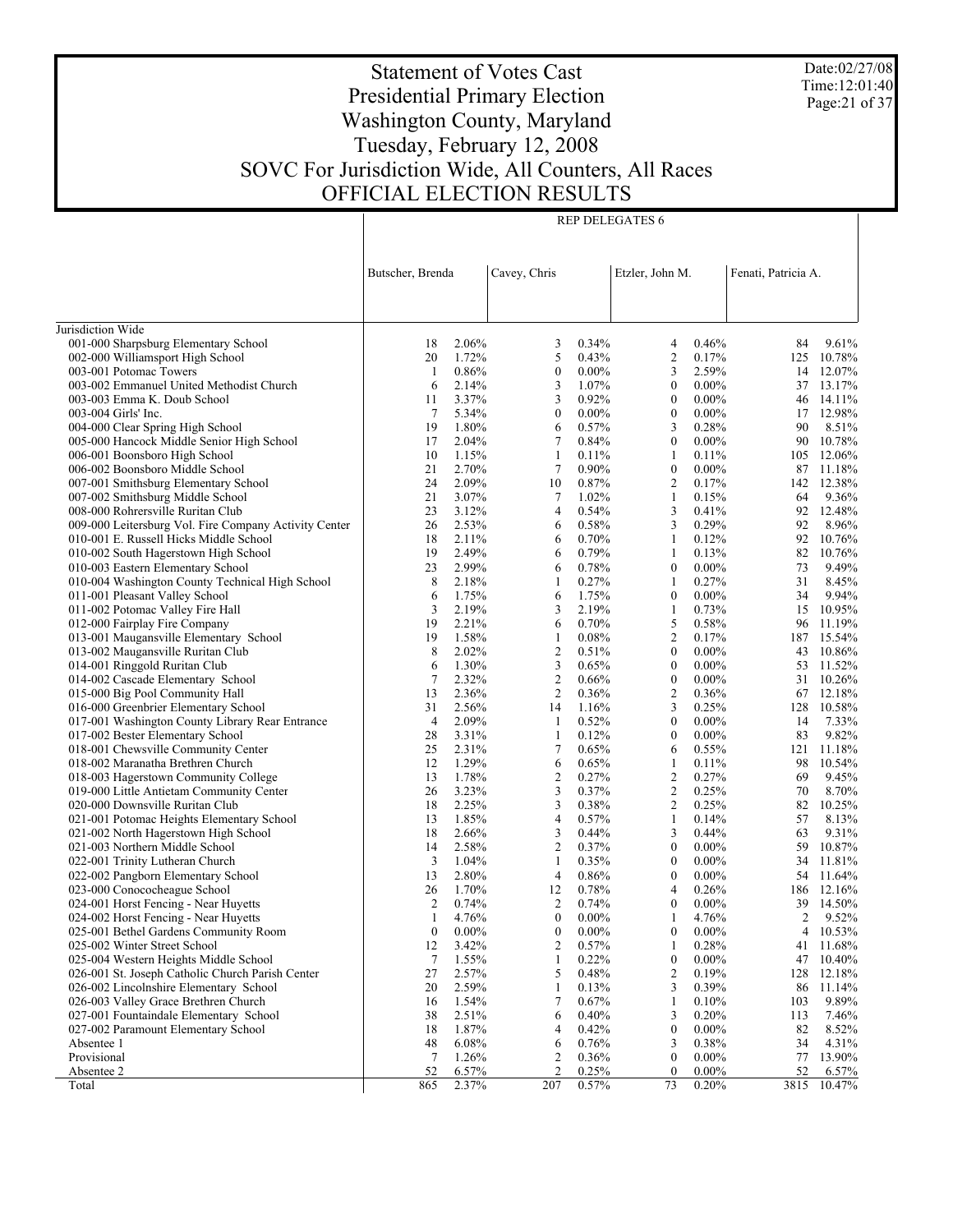Date:02/27/08 Time:12:01:40 Page:22 of 37

# Statement of Votes Cast Presidential Primary Election Washington County, Maryland Tuesday, February 12, 2008 SOVC For Jurisdiction Wide, All Counters, All Races OFFICIAL ELECTION RESULTS

Τ

|                                                                          | Getty, Joseph M. |                   | Greene, Philip |                     | Litsinger, Glen D. |                | McIver, Kelley Marie |                |
|--------------------------------------------------------------------------|------------------|-------------------|----------------|---------------------|--------------------|----------------|----------------------|----------------|
|                                                                          |                  |                   |                |                     |                    |                |                      |                |
|                                                                          |                  |                   |                |                     |                    |                |                      |                |
| Jurisdiction Wide                                                        |                  | 0.80%             |                |                     |                    | 1.83%          |                      | 1.83%          |
| 001-000 Sharpsburg Elementary School<br>002-000 Williamsport High School | 7<br>6           | 0.52%             | 130            | 92 10.53%<br>11.21% | 16<br>12           | 1.03%          | 16<br>10             | 0.86%          |
| 003-001 Potomac Towers                                                   | 2                | 1.72%             | 9              | 7.76%               | 2                  | 1.72%          | $\boldsymbol{0}$     | $0.00\%$       |
| 003-002 Emmanuel United Methodist Church                                 | 5                | 1.78%             | 22             | 7.83%               | 4                  | 1.42%          | 6                    | 2.14%          |
| 003-003 Emma K. Doub School                                              | 3                | 0.92%             | 26             | 7.98%               | 4                  | 1.23%          | 4                    | 1.23%          |
| 003-004 Girls' Inc.                                                      | $\boldsymbol{0}$ | $0.00\%$          | 12             | 9.16%               | 1                  | 0.76%          | 1                    | 0.76%          |
| 004-000 Clear Spring High School                                         | 8                | 0.76%             | 96             | 9.07%               | 14                 | 1.32%          | 11                   | 1.04%          |
| 005-000 Hancock Middle Senior High School                                | 3                | 0.36%             | 78             | 9.34%               | 9                  | 1.08%          | 5                    | 0.60%          |
| 006-001 Boonsboro High School                                            | 8                | 0.92%             | 81             | 9.30%               | 9                  | 1.03%          | 9                    | 1.03%          |
| 006-002 Boonsboro Middle School                                          | $\tau$           | $0.90\%$          | 91             | 11.70%              | 6                  | 0.77%          | 8                    | 1.03%          |
| 007-001 Smithsburg Elementary School                                     | 6                | 0.52%             | 93             | 8.11%               | 17                 | 1.48%          | 14                   | 1.22%          |
| 007-002 Smithsburg Middle School                                         | 3                | 0.44%             | 78             | 11.40%              | 6                  | 0.88%          | $\tau$               | 1.02%          |
| 008-000 Rohrersville Ruritan Club                                        | 4                | 0.54%             | 70             | 9.50%               | 6                  | 0.81%          | 5                    | 0.68%          |
| 009-000 Leitersburg Vol. Fire Company Activity Center                    | 9                | 0.88%             | 112            | 10.91%              | 9                  | 0.88%          | $\tau$               | 0.68%          |
| 010-001 E. Russell Hicks Middle School                                   | 9                | 1.05%             |                | 104 12.16%          | 9                  | 1.05%          | 8                    | 0.94%          |
| 010-002 South Hagerstown High School                                     | 5                | 0.66%             | 80             | 10.50%              | $\mathbf{1}$       | 0.13%          | $\overline{c}$       | 0.26%          |
| 010-003 Eastern Elementary School                                        | 2                | 0.26%             |                | 100 13.00%          | 8                  | 1.04%          | $\tau$               | 0.91%          |
| 010-004 Washington County Technical High School                          | 1                | 0.27%             | 40             | 10.90%              | $\mathbf{2}$       | 0.54%          | $\mathbf{1}$         | 0.27%          |
| 011-001 Pleasant Valley School                                           | 5                | 1.46%             | 32             | 9.36%               | $\overline{c}$     | 0.58%          | 3                    | 0.88%          |
| 011-002 Potomac Valley Fire Hall                                         | 2                | 1.46%             | 12             | 8.76%               | -1                 | 0.73%          | $\boldsymbol{0}$     | $0.00\%$       |
| 012-000 Fairplay Fire Company                                            | 11               | 1.28%             |                | 86 10.02%           | 12                 | 1.40%          | 12                   | 1.40%          |
| 013-001 Maugansville Elementary School                                   | 6                | 0.50%             | 90             | 7.48%               | 15                 | 1.25%          | 7                    | 0.58%          |
| 013-002 Maugansville Ruritan Club                                        | 4                | 1.01%             |                | 40 10.10%           | 3                  | 0.76%          | 3                    | 0.76%          |
| 014-001 Ringgold Ruritan Club                                            | 2                | 0.43%             | 46             | 10.00%              | 6                  | 1.30%          | $\overline{c}$       | 0.43%          |
| 014-002 Cascade Elementary School                                        | 3                | 0.99%             |                | 41 13.58%           | 1                  | 0.33%          | $\boldsymbol{0}$     | $0.00\%$       |
| 015-000 Big Pool Community Hall                                          | $\overline{c}$   | 0.36%             | 41             | 7.45%               | 5                  | 0.91%          | 4                    | 0.73%          |
| 016-000 Greenbrier Elementary School                                     | 14               | 1.16%             |                | 130 10.74%          | 15                 | 1.24%          | 12                   | 0.99%          |
| 017-001 Washington County Library Rear Entrance                          | 1                | 0.52%             | 19             | 9.95%               | 5                  | 2.62%          | 5                    | 2.62%          |
| 017-002 Bester Elementary School                                         | 4                | 0.47%             |                | 95 11.24%           | 12                 | 1.42%          | 10                   | 1.18%          |
| 018-001 Chewsville Community Center                                      | 6                | 0.55%             | 96             | 8.87%               | 6                  | 0.55%          | 6                    | 0.55%          |
| 018-002 Maranatha Brethren Church                                        | 7                | 0.75%             | 89             | 9.57%               | 10                 | 1.08%          | 9                    | 0.97%          |
| 018-003 Hagerstown Community College                                     | $\boldsymbol{0}$ | $0.00\%$          |                | 107 14.66%          | 11                 | 1.51%          | 10                   | 1.37%          |
| 019-000 Little Antietam Community Center                                 | 1                | 0.12%             |                | 107 13.29%          | 10                 | 1.24%          | 9                    | 1.12%          |
| 020-000 Downsville Ruritan Club                                          | 5                | 0.63%             | 78             | 9.75%               | $\overline{7}$     | 0.88%          | $\overline{4}$       | 0.50%          |
| 021-001 Potomac Heights Elementary School                                | 6                | 0.86%             |                | 87 12.41%           | 11                 | 1.57%          | 10                   | 1.43%          |
| 021-002 North Hagerstown High School                                     | 4                | 0.59%             |                | 85 12.56%           | 8                  | 1.18%          | 7                    | 1.03%          |
| 021-003 Northern Middle School                                           | 4                | 0.74%             |                | 62 11.42%           | 9                  | 1.66%          | 7                    | 1.29%          |
| 022-001 Trinity Lutheran Church                                          | $\boldsymbol{0}$ | $0.00\%$<br>1.29% |                | 35 12.15%<br>9.91%  | 8<br>5             | 2.78%<br>1.08% | 10                   | 3.47%          |
| 022-002 Pangborn Elementary School<br>023-000 Conococheague School       | 6<br>11          | 0.72%             | 46<br>103      | 6.74%               | 9                  | 0.59%          | 4<br>5               | 0.86%<br>0.33% |
| 024-001 Horst Fencing - Near Huyetts                                     | 2                | 0.74%             | 16             | 5.95%               | $\overline{c}$     | 0.74%          | 3                    | 1.12%          |
| 024-002 Horst Fencing - Near Huyetts                                     | $\boldsymbol{0}$ | $0.00\%$          | 1              | 4.76%               | 1                  | 4.76%          | $\boldsymbol{0}$     | $0.00\%$       |
|                                                                          | $\bf{0}$         |                   | 6              | 15.79%              | 1                  |                |                      |                |
| 025-001 Bethel Gardens Community Room<br>025-002 Winter Street School    | 4                | $0.00\%$<br>1.14% | 34             | 9.69%               | $\tau$             | 2.63%<br>1.99% | 1<br>9               | 2.63%<br>2.56% |
| 025-004 Western Heights Middle School                                    | 2                | $0.44\%$          | 56             | 12.39%              | 6                  | 1.33%          | 6                    | 1.33%          |
| 026-001 St. Joseph Catholic Church Parish Center                         | 6                | 0.57%             | 99             | 9.42%               | 6                  | 0.57%          | 6                    | 0.57%          |
| 026-002 Lincolnshire Elementary School                                   | 6                | 0.78%             |                | 84 10.88%           | 14                 | 1.81%          | 15                   | 1.94%          |
| 026-003 Valley Grace Brethren Church                                     | 5                | 0.48%             | 118            | 11.34%              | 13                 | 1.25%          | 10                   | 0.96%          |
| 027-001 Fountaindale Elementary School                                   | 11               | 0.73%             | 206            | 13.60%              | 27                 | 1.78%          | 26                   | 1.72%          |
| 027-002 Paramount Elementary School                                      | 7                | 0.73%             | 115            | 11.95%              | 9                  | 0.94%          | 8                    | 0.83%          |
| Absentee 1                                                               | 9                | 1.14%             | 98             | 12.42%              | 10                 | 1.27%          | 7                    | 0.89%          |
| Provisional                                                              | 3                | 0.54%             | 58             | 10.47%              | 7                  | 1.26%          | 7                    | 1.26%          |
| Absentee 2                                                               | 3                | 0.38%             | 92             | 11.63%              | 14                 | 1.77%          | 14                   | 1.77%          |
| Total                                                                    | 250              | $0.69\%$          |                | 3824 10.50%         | 423                | 1.16%          | 372                  | 1.02%          |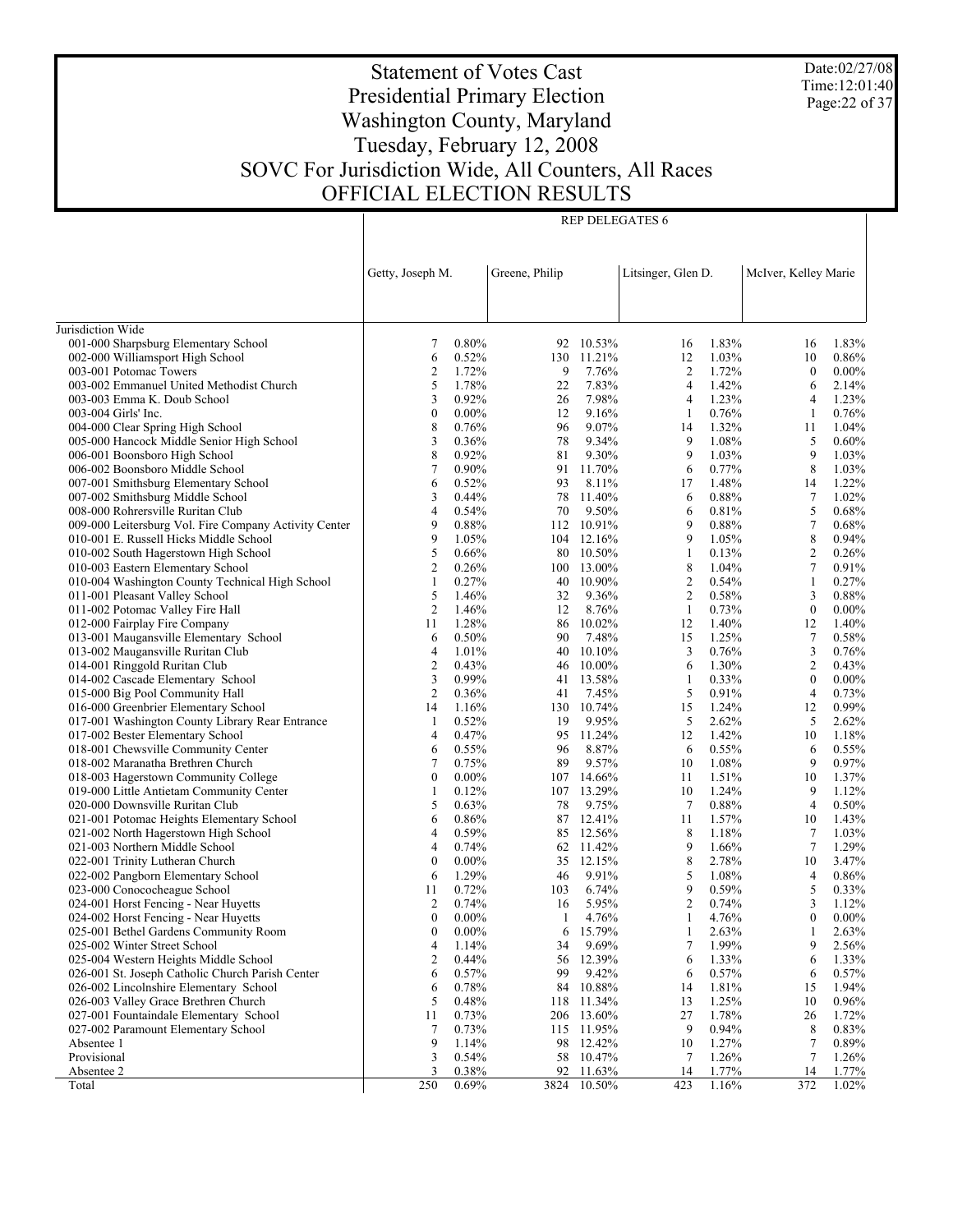Date:02/27/08 Time:12:01:40 Page:23 of 37

# Statement of Votes Cast Presidential Primary Election Washington County, Maryland Tuesday, February 12, 2008 SOVC For Jurisdiction Wide, All Counters, All Races OFFICIAL ELECTION RESULTS

|                                                                                | Mooney, Alex X. |                | Myers, LeRoy E. Jr. |                 | Nethken, Frank K.                |                      | Reilly, James                |                |
|--------------------------------------------------------------------------------|-----------------|----------------|---------------------|-----------------|----------------------------------|----------------------|------------------------------|----------------|
|                                                                                |                 |                |                     |                 |                                  |                      |                              |                |
|                                                                                |                 |                |                     |                 |                                  |                      |                              |                |
| Jurisdiction Wide                                                              |                 |                |                     |                 |                                  |                      |                              |                |
| 001-000 Sharpsburg Elementary School                                           | 60              | 6.86%          | 38                  | 4.35%           | $\boldsymbol{0}$                 | $0.00\%$             | 2                            | 0.23%          |
| 002-000 Williamsport High School                                               | 64              | 5.52%          | 92                  | 7.93%           | $\boldsymbol{0}$                 | $0.00\%$             | $\boldsymbol{2}$             | 0.17%          |
| 003-001 Potomac Towers<br>003-002 Emmanuel United Methodist Church             | 5               | 4.31%<br>4.63% | 6                   | 5.17%<br>5.69%  | $\boldsymbol{0}$<br>$\mathbf{0}$ | $0.00\%$<br>$0.00\%$ | $\sqrt{2}$<br>$\overline{2}$ | 1.72%<br>0.71% |
| 003-003 Emma K. Doub School                                                    | 13<br>19        | 5.83%          | 16<br>20            | 6.13%           | $\boldsymbol{0}$                 | $0.00\%$             | $\boldsymbol{0}$             | $0.00\%$       |
| 003-004 Girls' Inc.                                                            | 5               | 3.82%          | 6                   | 4.58%           | $\mathbf{0}$                     | $0.00\%$             | $\mathbf{0}$                 | $0.00\%$       |
| 004-000 Clear Spring High School                                               | 73              | 6.90%          |                     | 134 12.67%      | $\mathbf{1}$                     | 0.09%                | 3                            | 0.28%          |
| 005-000 Hancock Middle Senior High School                                      | 48              | 5.75%          |                     | 101 12.10%      | 2                                | 0.24%                | $\mathbf{1}$                 | 0.12%          |
| 006-001 Boonsboro High School                                                  | 62              | 7.12%          | 51                  | 5.86%           | $\boldsymbol{0}$                 | $0.00\%$             | $\mathbf{1}$                 | 0.11%          |
| 006-002 Boonsboro Middle School                                                | 41              | 5.27%          | 16                  | 2.06%           | 1                                | 0.13%                | $\mathbf{1}$                 | 0.13%          |
| 007-001 Smithsburg Elementary School                                           | 80              | 6.97%          | 59                  | 5.14%           | $\mathbf{1}$                     | 0.09%                | 8                            | 0.70%          |
| 007-002 Smithsburg Middle School                                               | 44              | 6.43%          | 28                  | 4.09%           | 1                                | 0.15%                | 1                            | 0.15%          |
| 008-000 Rohrersville Ruritan Club                                              | 56              | 7.60%          | 17                  | 2.31%           | $\boldsymbol{0}$                 | $0.00\%$             | $\mathbf{1}$                 | 0.14%          |
| 009-000 Leitersburg Vol. Fire Company Activity Center                          | 75              | 7.30%          | 71                  | 6.91%           | $\mathbf{0}$                     | $0.00\%$             | 5                            | 0.49%          |
| 010-001 E. Russell Hicks Middle School                                         | 40              | 4.68%          | 45                  | 5.26%           | 1                                | 0.12%                | $\mathbf{1}$                 | 0.12%          |
| 010-002 South Hagerstown High School                                           | 48              | 6.30%          | 49                  | 6.43%           | 1                                | 0.13%                | $\boldsymbol{2}$             | 0.26%          |
| 010-003 Eastern Elementary School                                              | 34              | 4.42%          | 36                  | 4.68%           | 2                                | 0.26%                | $\boldsymbol{2}$             | 0.26%          |
| 010-004 Washington County Technical High School                                | 34              | 9.26%          | 27                  | 7.36%           | 1                                | 0.27%                | $\mathbf{1}$                 | 0.27%          |
| 011-001 Pleasant Valley School                                                 | 29              | 8.48%          | 5                   | 1.46%           | $\boldsymbol{0}$                 | $0.00\%$             | $\sqrt{2}$                   | 0.58%          |
| 011-002 Potomac Valley Fire Hall                                               | 9               | 6.57%          | 5                   | 3.65%           | $\boldsymbol{0}$                 | $0.00\%$             | $\mathbf{0}$                 | $0.00\%$       |
| 012-000 Fairplay Fire Company                                                  | 54              | 6.29%          | 34                  | 3.96%           | 2                                | 0.23%                | $\mathbf{1}$                 | 0.12%          |
| 013-001 Maugansville Elementary School                                         | 66              | 5.49%          | 80                  | 6.65%           | 1                                | 0.08%                | 3                            | 0.25%          |
| 013-002 Maugansville Ruritan Club                                              | 28              | 7.07%          | 23                  | 5.81%           | $\boldsymbol{0}$                 | $0.00\%$             | $\boldsymbol{0}$             | $0.00\%$       |
| 014-001 Ringgold Ruritan Club                                                  | 37              | 8.04%          | 31                  | 6.74%           | 1                                | 0.22%                | 3                            | 0.65%          |
| 014-002 Cascade Elementary School                                              | 21<br>29        | 6.95%<br>5.27% | 11                  | 3.64%<br>11.82% | $\boldsymbol{0}$<br>$\mathbf{1}$ | $0.00\%$<br>0.18%    | $\boldsymbol{0}$<br>1        | $0.00\%$       |
| 015-000 Big Pool Community Hall<br>016-000 Greenbrier Elementary School        | 79              | 6.53%          | 65<br>58            | 4.79%           | 2                                | 0.17%                | 3                            | 0.18%<br>0.25% |
| 017-001 Washington County Library Rear Entrance                                | 6               | 3.14%          | 13                  | 6.81%           | $\mathbf{1}$                     | 0.52%                | $\mathbf{1}$                 | 0.52%          |
| 017-002 Bester Elementary School                                               | 48              | 5.68%          | 49                  | 5.80%           | 3                                | 0.36%                | $\boldsymbol{2}$             | 0.24%          |
| 018-001 Chewsville Community Center                                            | 70              | 6.47%          | 81                  | 7.49%           | 3                                | 0.28%                | 3                            | 0.28%          |
| 018-002 Maranatha Brethren Church                                              | 55              | 5.91%          | 74                  | 7.96%           | $\mathbf{1}$                     | 0.11%                | 3                            | 0.32%          |
| 018-003 Hagerstown Community College                                           | 25              | 3.42%          | 31                  | 4.25%           | 2                                | 0.27%                | $\boldsymbol{2}$             | 0.27%          |
| 019-000 Little Antietam Community Center                                       | 51              | 6.34%          | 31                  | 3.85%           | $\boldsymbol{0}$                 | $0.00\%$             | $\boldsymbol{0}$             | $0.00\%$       |
| 020-000 Downsville Ruritan Club                                                | 52              | 6.50%          | 57                  | 7.13%           | $\mathbf{1}$                     | 0.13%                | $\overline{2}$               | 0.25%          |
| 021-001 Potomac Heights Elementary School                                      | 45              | 6.42%          | 35                  | 4.99%           | 3                                | 0.43%                | $\overline{4}$               | 0.57%          |
| 021-002 North Hagerstown High School                                           | 27              | 3.99%          | 34                  | 5.02%           | 1                                | 0.15%                | $\mathbf{0}$                 | $0.00\%$       |
| 021-003 Northern Middle School                                                 | 32              | 5.89%          | 24                  | 4.42%           | $\boldsymbol{0}$                 | $0.00\%$             | 3                            | 0.55%          |
| 022-001 Trinity Lutheran Church                                                | 13              | 4.51%          | 14                  | 4.86%           | 1                                | 0.35%                | $\mathbf{1}$                 | 0.35%          |
| 022-002 Pangborn Elementary School                                             | 14              | 3.02%          | 18                  | 3.88%           | $\bf{0}$                         | $0.00\%$             | $\boldsymbol{2}$             | 0.43%          |
| 023-000 Conococheague School                                                   | 99              | 6.47%          |                     | 174 11.38%      | 1                                | 0.07%                | $\mathbf{0}$                 | $0.00\%$       |
| 024-001 Horst Fencing - Near Huyetts                                           | 10              | 3.72%          | 23                  | 8.55%           | 3                                | 1.12%                | $\mathbf{1}$                 | 0.37%          |
| 024-002 Horst Fencing - Near Huyetts                                           | $\overline{2}$  | 9.52%          | 2                   | 9.52%           | $\boldsymbol{0}$                 | $0.00\%$             | $\mathbf{1}$                 | 4.76%          |
| 025-001 Bethel Gardens Community Room                                          | $\mathbf{0}$    | $0.00\%$       | $\mathbf{0}$        | $0.00\%$        | $\overline{0}$                   | $0.00\%$             | $\overline{0}$               | $0.00\%$       |
| 025-002 Winter Street School                                                   | 16              | 4.56%          | 19                  | 5.41%           | 1                                | 0.28%                | 1                            | 0.28%          |
| 025-004 Western Heights Middle School                                          | 26              | 5.75%          | 30                  | 6.64%           | 3                                | 0.66%                | 1                            | 0.22%          |
| 026-001 St. Joseph Catholic Church Parish Center                               | 46              | 4.38%          | 64                  | 6.09%           | 3                                | 0.29%<br>0.13%       | 4                            | 0.38%<br>0.26% |
| 026-002 Lincolnshire Elementary School                                         | 42              | 5.44%          | 39                  | 5.05%           | 1<br>$\boldsymbol{0}$            | $0.00\%$             | 2                            |                |
| 026-003 Valley Grace Brethren Church<br>027-001 Fountaindale Elementary School | 65<br>78        | 6.24%<br>5.15% | 77<br>99            | 7.40%<br>6.53%  | 3                                | 0.20%                | 3<br>$\boldsymbol{2}$        | 0.29%<br>0.13% |
| 027-002 Paramount Elementary School                                            | 54              | 5.61%          | 55                  | 5.72%           | 2                                | 0.21%                | 2                            | 0.21%          |
| Absentee 1                                                                     | 65              | 8.24%          | 57                  | 7.22%           | 3                                | 0.38%                | $\boldsymbol{2}$             | 0.25%          |
| Provisional                                                                    | 19              | 3.43%          | 27                  | 4.87%           | 1                                | 0.18%                | 4                            | 0.72%          |
| Absentee 2                                                                     | 79              | 9.99%          | 47                  | 5.94%           | $\boldsymbol{0}$                 | $0.00\%$             | $\overline{2}$               | 0.25%          |
| Total                                                                          | 2192            | 6.02%          | 2298                | 6.31%           | 55                               | 0.15%                | 96                           | 0.26%          |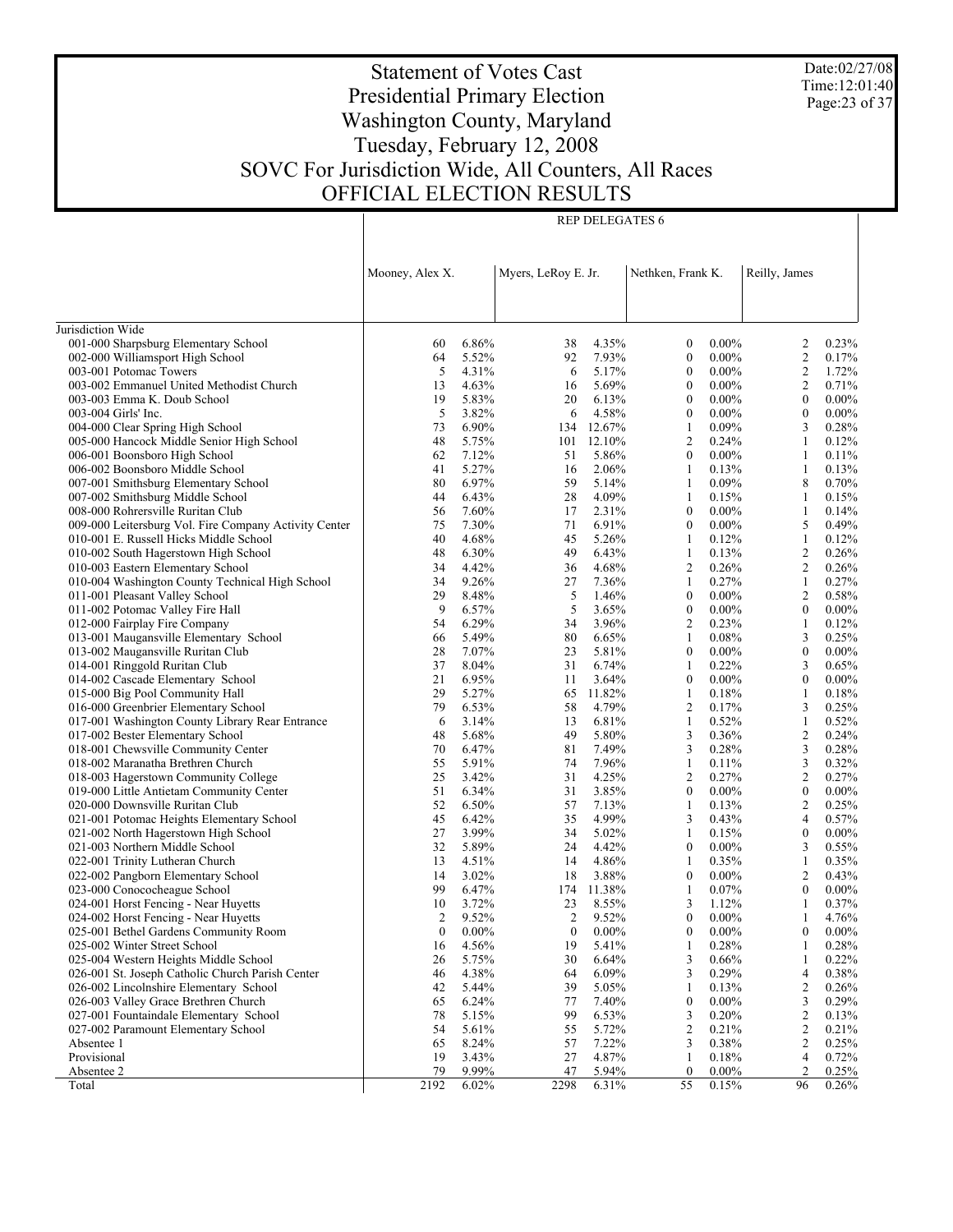Date:02/27/08 Time:12:01:40 Page:24 of 37

# Statement of Votes Cast Presidential Primary Election Washington County, Maryland Tuesday, February 12, 2008 SOVC For Jurisdiction Wide, All Counters, All Races OFFICIAL ELECTION RESULTS

Τ

|                                                                                            | Rolle, Scott L. |                | Shank, Christopher B |                        | Shewell, Tanya   |                | Twigg, Allen Lynn |                |
|--------------------------------------------------------------------------------------------|-----------------|----------------|----------------------|------------------------|------------------|----------------|-------------------|----------------|
|                                                                                            |                 |                |                      |                        |                  |                |                   |                |
|                                                                                            |                 |                |                      |                        |                  |                |                   |                |
| Jurisdiction Wide                                                                          |                 |                |                      |                        |                  |                |                   |                |
| 001-000 Sharpsburg Elementary School                                                       | 23              | 2.63%          |                      | 158 18.08%             | 13               | 1.49%          | 18                | 2.06%          |
| 002-000 Williamsport High School                                                           | 14              | 1.21%          | 189                  | 16.29%                 | 15               | 1.29%          | 11                | 0.95%          |
| 003-001 Potomac Towers                                                                     | 5               | 4.31%          |                      | 22 18.97%              | $\boldsymbol{0}$ | $0.00\%$       | -1                | 0.86%<br>2.14% |
| 003-002 Emmanuel United Methodist Church<br>003-003 Emma K. Doub School                    | 4<br>7          | 1.42%<br>2.15% |                      | 42 14.95%<br>64 19.63% | 4<br>8           | 1.42%<br>2.45% | 6                 | 0.92%          |
| 003-004 Girls' Inc.                                                                        | 1               | 0.76%          |                      | 24 18.32%              | 3                | 2.29%          | 3<br>-1           | 0.76%          |
| 004-000 Clear Spring High School                                                           | 19              | 1.80%          |                      | 190 17.96%             | 11               | 1.04%          | 12                | 1.13%          |
| 005-000 Hancock Middle Senior High School                                                  | 11              | 1.32%          |                      | 151 18.08%             | 11               | 1.32%          | 10                | 1.20%          |
| 006-001 Boonsboro High School                                                              | 14              | 1.61%          |                      | 184 21.13%             | 9                | 1.03%          | 8                 | 0.92%          |
| 006-002 Boonsboro Middle School                                                            | 15              | 1.93%          |                      | 126 16.20%             | 12               | 1.54%          | 8                 | 1.03%          |
| 007-001 Smithsburg Elementary School                                                       | 21              | 1.83%          |                      | 203 17.70%             | 14               | 1.22%          | 21                | 1.83%          |
| 007-002 Smithsburg Middle School                                                           | 15              | 2.19%          |                      | 93 13.60%              | 13               | 1.90%          | 9                 | 1.32%          |
| 008-000 Rohrersville Ruritan Club                                                          | 17              | 2.31%          |                      | 132 17.91%             | 18               | 2.44%          | $\overline{4}$    | 0.54%          |
| 009-000 Leitersburg Vol. Fire Company Activity Center                                      | 22              | 2.14%          |                      | 159 15.48%             | 21               | 2.04%          | 10                | 0.97%          |
| 010-001 E. Russell Hicks Middle School                                                     | 14              | 1.64%          |                      | 134 15.67%             | 10               | 1.17%          | 11                | 1.29%          |
| 010-002 South Hagerstown High School                                                       | 20              | 2.62%          |                      | 133 17.45%             | 13               | 1.71%          | 4                 | 0.52%          |
| 010-003 Eastern Elementary School                                                          | 13              | 1.69%          |                      | 100 13.00%             | 12               | 1.56%          | 9                 | 1.17%          |
| 010-004 Washington County Technical High School                                            | 9               | 2.45%          |                      | 63 17.17%              | 4                | 1.09%          | $\boldsymbol{2}$  | 0.54%          |
| 011-001 Pleasant Valley School                                                             | 12              | 3.51%          |                      | 48 14.04%              | 3                | 0.88%          | 6                 | 1.75%          |
| 011-002 Potomac Valley Fire Hall                                                           | 3               | 2.19%          |                      | 23 16.79%              | 1                | 0.73%          | $\overline{2}$    | 1.46%          |
| 012-000 Fairplay Fire Company                                                              | 12              | 1.40%          |                      | 163 19.00%             | 10               | 1.17%          | 14                | 1.63%          |
| 013-001 Maugansville Elementary School                                                     | 18              | 1.50%          |                      | 250 20.78%             | 18               | 1.50%          | 8                 | 0.67%          |
| 013-002 Maugansville Ruritan Club                                                          | 11              | 2.78%          |                      | 76 19.19%              | 4                | 1.01%          | 3                 | 0.76%          |
| 014-001 Ringgold Ruritan Club                                                              | 9               | 1.96%          |                      | 90 19.57%              | 5                | 1.09%          | 4                 | 0.87%          |
| 014-002 Cascade Elementary School                                                          | 11              | 3.64%          |                      | 39 12.91%              | 5                | 1.66%          | 1                 | 0.33%          |
| 015-000 Big Pool Community Hall                                                            | 10              | 1.82%          | 109                  | 19.82%                 | $\tau$           | 1.27%          | 8                 | 1.45%          |
| 016-000 Greenbrier Elementary School                                                       | 20              | 1.65%          |                      | 209 17.27%             | 24               | 1.98%          | 13                | 1.07%          |
| 017-001 Washington County Library Rear Entrance                                            | 6               | 3.14%          |                      | 25 13.09%              | $\mathbf{0}$     | $0.00\%$       | 5                 | 2.62%          |
| 017-002 Bester Elementary School                                                           | 22              | 2.60%          |                      | 125 14.79%             | 17               | 2.01%          | 13                | 1.54%          |
| 018-001 Chewsville Community Center                                                        | 17              | 1.57%          |                      | 216 19.96%             | 19               | 1.76%          | $\overline{7}$    | 0.65%          |
| 018-002 Maranatha Brethren Church                                                          | 26              | 2.80%          |                      | 168 18.06%             | 10               | 1.08%          | 10                | 1.08%          |
| 018-003 Hagerstown Community College                                                       | 15              | 2.05%          |                      | 96 13.15%              | 12               | 1.64%          | 9                 | 1.23%          |
| 019-000 Little Antietam Community Center                                                   | 22              | 2.73%          |                      | 121 15.03%             | 18               | 2.24%          | 13                | 1.61%          |
| 020-000 Downsville Ruritan Club                                                            | 15              | 1.88%          | 159                  | 19.88%                 | 12               | 1.50%          | 8                 | 1.00%          |
| 021-001 Potomac Heights Elementary School                                                  | 15              | 2.14%          |                      | 95 13.55%              | 10               | 1.43%          | 9                 | 1.28%          |
| 021-002 North Hagerstown High School                                                       | 16              | 2.36%          |                      | 97 14.33%              | 10               | 1.48%          | 9                 | 1.33%          |
| 021-003 Northern Middle School                                                             | 5               | 0.92%          |                      | 79 14.55%              | 10               | 1.84%          | 9                 | 1.66%          |
| 022-001 Trinity Lutheran Church                                                            | 8               | 2.78%          |                      | 47 16.32%              | 1                | 0.35%          | 9                 | 3.13%          |
| 022-002 Pangborn Elementary School                                                         | 6               | 1.29%          |                      | 72 15.52%              | 7                | 1.51%          | 4                 | 0.86%          |
| 023-000 Conococheague School                                                               | 29              | 1.90%          | 321                  | 20.99%                 | 18               | 1.18%          | 13                | 0.85%          |
| 024-001 Horst Fencing - Near Huyetts                                                       | 3               | 1.12%          |                      | 61 22.68%              | $\boldsymbol{0}$ | $0.00\%$       | 3                 | 1.12%          |
| 024-002 Horst Fencing - Near Huyetts                                                       | 0               | $0.00\%$       |                      | 3 14.29%               | $\boldsymbol{0}$ | $0.00\%$       | $\boldsymbol{0}$  | $0.00\%$       |
| 025-001 Bethel Gardens Community Room                                                      | $\bf{0}$        | $0.00\%$       | 4                    | 10.53%                 | 1                | 2.63%          | 1                 | 2.63%          |
| 025-002 Winter Street School                                                               | 4               | 1.14%          |                      | 56 15.95%              | 3                | 0.85%          | 9                 | 2.56%          |
| 025-004 Western Heights Middle School                                                      | 8               | 1.77%          |                      | 70 15.49%              | 5                | 1.11%          | 7                 | 1.55%<br>0.76% |
| 026-001 St. Joseph Catholic Church Parish Center<br>026-002 Lincolnshire Elementary School | 15              | 1.43%          | 186                  | 17.70%                 | 13               | 1.24%          | 8                 |                |
|                                                                                            | 13<br>21        | 1.68%          |                      | 127 16.45%             | 13<br>8          | 1.68%          | 15                | 1.94%<br>0.67% |
| 026-003 Valley Grace Brethren Church<br>027-001 Fountaindale Elementary School             | 22              | 2.02%<br>1.45% | 174<br>173           | 16.71%<br>11.42%       |                  | 0.77%<br>1.06% | 7<br>37           | 2.44%          |
| 027-002 Paramount Elementary School                                                        | 16              | 1.66%          | 140                  | 14.55%                 | 16<br>12         | 1.25%          | 33                | 3.43%          |
| Absentee 1                                                                                 | 21              | 2.66%          |                      | 80 10.14%              | 46               | 5.83%          | 10                | 1.27%          |
| Provisional                                                                                | 12              | 2.17%          |                      | 91 16.43%              | 9                | 1.62%          | 6                 | 1.08%          |
| Absentee 2                                                                                 | 12              | 1.52%          | 96                   | 12.14%                 | 44               | 5.56%          | 19                | 2.40%          |
| Total                                                                                      | 699             | 1.92%          |                      | 6056 16.63%            | 582              | 1.60%          | 480               | $1.32\%$       |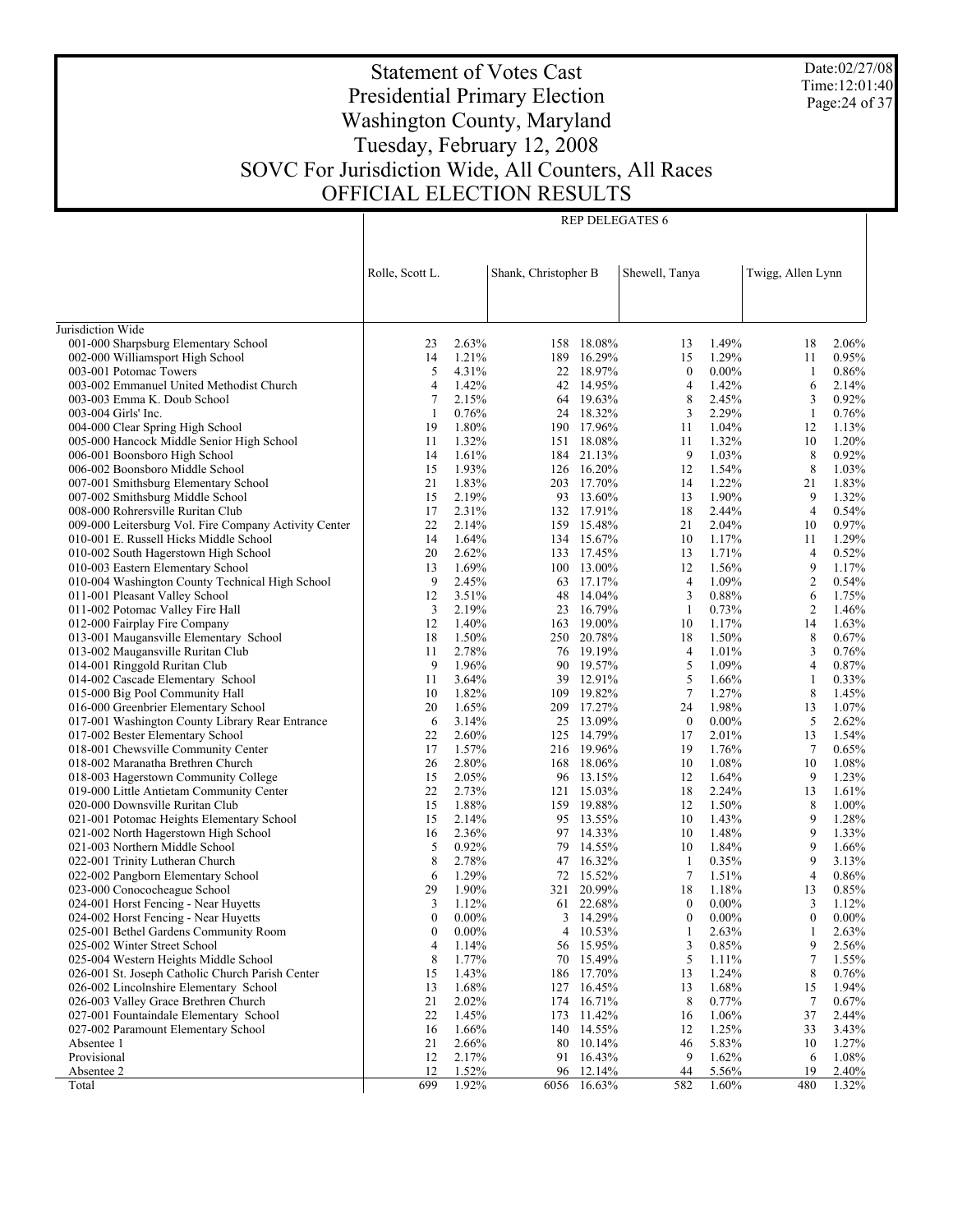Date:02/27/08 Time:12:01:40 Page:25 of 37

# Statement of Votes Cast Presidential Primary Election Washington County, Maryland Tuesday, February 12, 2008 SOVC For Jurisdiction Wide, All Counters, All Races OFFICIAL ELECTION RESULTS

|                                                                          | Wallace, David                     |                | Weldon, Richard  |                |
|--------------------------------------------------------------------------|------------------------------------|----------------|------------------|----------------|
| Jurisdiction Wide                                                        |                                    |                |                  |                |
| 001-000 Sharpsburg Elementary School                                     | 3                                  | 0.34%          | 9                | 1.03%          |
| 002-000 Williamsport High School                                         | 2                                  | 0.17%          | 6                | 0.52%          |
| 003-001 Potomac Towers                                                   | $\mathbf{1}$                       | 0.86%          | 1                | 0.86%          |
| 003-002 Emmanuel United Methodist Church                                 | 2                                  | 0.71%          | 4                | 1.42%          |
| 003-003 Emma K. Doub School                                              | $\overline{c}$                     | 0.61%          | $\overline{2}$   | 0.61%          |
| 003-004 Girls' Inc.                                                      | $\mathbf{0}$                       | $0.00\%$       | 1                | 0.76%          |
| 004-000 Clear Spring High School                                         | $\mathbf{1}$                       | 0.09%          | 8                | 0.76%          |
| 005-000 Hancock Middle Senior High School                                | 3                                  | 0.36%          | 8                | 0.96%          |
| 006-001 Boonsboro High School                                            | $\overline{c}$                     | 0.23%          | 7                | 0.80%          |
| 006-002 Boonsboro Middle School                                          | $\overline{c}$                     | 0.26%          | 11               | 1.41%          |
| 007-001 Smithsburg Elementary School                                     | 6                                  | 0.52%          | 13               | 1.13%          |
| 007-002 Smithsburg Middle School                                         | 2                                  | 0.29%          | 14               | 2.05%          |
| 008-000 Rohrersville Ruritan Club                                        | $\mathbf{1}$                       | 0.14%          | 12               | 1.63%          |
| 009-000 Leitersburg Vol. Fire Company Activity Center                    | 7                                  | 0.68%          | 5                | 0.49%          |
| 010-001 E. Russell Hicks Middle School                                   | $\overline{0}$                     | $0.00\%$       | 9                | 1.05%          |
| 010-002 South Hagerstown High School                                     | 2                                  | 0.26%          | $\tau$           | 0.92%          |
| 010-003 Eastern Elementary School                                        | $\mathbf{1}$                       | 0.13%          | 8                | 1.04%          |
| 010-004 Washington County Technical High School                          | $\overline{c}$                     | 0.54%          | 5                | 1.36%          |
| 011-001 Pleasant Valley School                                           | $\overline{0}$                     | $0.00\%$       | 23               | 6.73%          |
| 011-002 Potomac Valley Fire Hall                                         | $\mathbf{1}$                       | 0.73%          | 10               | 7.30%          |
| 012-000 Fairplay Fire Company                                            | 6                                  | 0.70%          | 6                | 0.70%          |
| 013-001 Maugansville Elementary School                                   | 3                                  | 0.25%          | 9                | 0.75%          |
| 013-002 Maugansville Ruritan Club                                        | $\mathbf{1}$                       | 0.25%          | $\overline{2}$   | 0.51%          |
| 014-001 Ringgold Ruritan Club                                            | $\mathbf{1}$                       | 0.22%          | $\mathbf{1}$     | 0.22%          |
| 014-002 Cascade Elementary School                                        | $\mathbf{1}$                       | 0.33%          | 2                | 0.66%          |
| 015-000 Big Pool Community Hall                                          | $\mathbf{1}$                       | 0.18%          | $\overline{4}$   | 0.73%          |
| 016-000 Greenbrier Elementary School                                     | $\mathbf{1}$                       | 0.08%          | 16               | 1.32%          |
| 017-001 Washington County Library Rear Entrance                          | $\boldsymbol{0}$<br>$\overline{c}$ | $0.00\%$       | 3                | 1.57%          |
| 017-002 Bester Elementary School                                         | 5                                  | 0.24%<br>0.46% | 12               | 1.42%<br>0.28% |
| 018-001 Chewsville Community Center<br>018-002 Maranatha Brethren Church | $\overline{\mathbf{3}}$            | 0.32%          | 3<br>11          | 1.18%          |
| 018-003 Hagerstown Community College                                     | 3                                  | 0.41%          | 5                | 0.68%          |
| 019-000 Little Antietam Community Center                                 | $\overline{c}$                     | 0.25%          | 3                | 0.37%          |
| 020-000 Downsville Ruritan Club                                          | 3                                  | 0.38%          | 11               | 1.38%          |
| 021-001 Potomac Heights Elementary School                                | 4                                  | 0.57%          | 7                | 1.00%          |
| 021-002 North Hagerstown High School                                     | 4                                  | 0.59%          | $\boldsymbol{7}$ | 1.03%          |
| 021-003 Northern Middle School                                           | $\overline{c}$                     | 0.37%          | 3                | 0.55%          |
| 022-001 Trinity Lutheran Church                                          | $\boldsymbol{0}$                   | $0.00\%$       | 3                | 1.04%          |
| 022-002 Pangborn Elementary School                                       | 5                                  | 1.08%          | 3                | 0.65%          |
| 023-000 Conococheague School                                             | 9                                  | 0.59%          | 14               | 0.92%          |
| 024-001 Horst Fencing - Near Huyetts                                     | $\overline{c}$                     | 0.74%          | $\boldsymbol{0}$ | 0.00%          |
| 024-002 Horst Fencing - Near Huyetts                                     | $\mathbf{0}$                       | $0.00\%$       | $\mathbf{0}$     | 0.00%          |
| 025-001 Bethel Gardens Community Room                                    | 0                                  | $0.00\%$       | $\boldsymbol{0}$ | 0.00%          |
| 025-002 Winter Street School                                             | 4                                  | 1.14%          | 3                | 0.85%          |
| 025-004 Western Heights Middle School                                    | 1                                  | 0.22%          | 3                | 0.66%          |
| 026-001 St. Joseph Catholic Church Parish Center                         | 5                                  | 0.48%          | 11               | 1.05%          |
| 026-002 Lincolnshire Elementary School                                   | 3                                  | 0.39%          | $\tau$           | 0.91%          |
| 026-003 Valley Grace Brethren Church                                     | 1                                  | 0.10%          | 5                | 0.48%          |
| 027-001 Fountaindale Elementary School                                   | 4                                  | 0.26%          | 18               | 1.19%          |
| 027-002 Paramount Elementary School                                      | 3                                  | 0.31%          | 12               | 1.25%          |
| Absentee 1                                                               | $\boldsymbol{0}$                   | $0.00\%$       | 19               | 2.41%          |
| Provisional                                                              | 1                                  | 0.18%          | 7                | 1.26%          |
| Absentee 2                                                               | 1                                  | 0.13%          | 11               | 1.39%          |
| Total                                                                    | 121                                | 0.33%          | 384              | 1.05%          |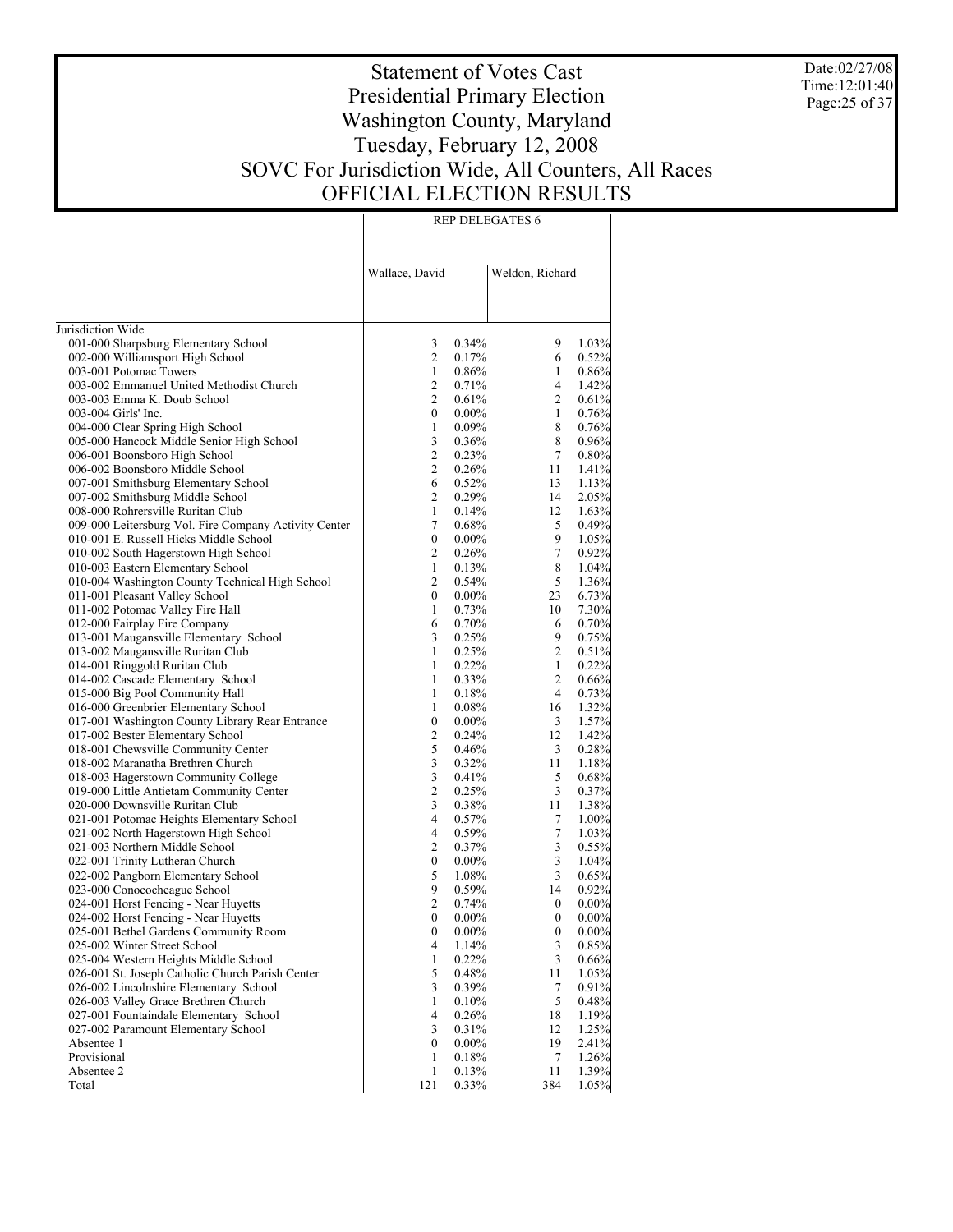Date:02/27/08 Time:12:01:41 Page:26 of 37

# Statement of Votes Cast Presidential Primary Election Washington County, Maryland Tuesday, February 12, 2008 SOVC For Jurisdiction Wide, All Counters, All Races OFFICIAL ELECTION RESULTS

|                                                       | Reg. Voters      | Times Counted | <b>Total Votes</b> | Anders, Stephen C. |                  |
|-------------------------------------------------------|------------------|---------------|--------------------|--------------------|------------------|
|                                                       |                  |               |                    |                    |                  |
|                                                       |                  |               |                    |                    |                  |
| Jurisdiction Wide                                     |                  |               |                    |                    |                  |
| 001-000 Sharpsburg Elementary School                  | 897              | 337           | 768                |                    | 106 13.80%       |
| 002-000 Williamsport High School                      | 1239             | 446           | 1073               |                    | 152 14.17%       |
| 003-001 Potomac Towers                                | 169              | 44            | 109                |                    | 15 13.76%        |
| 003-002 Emmanuel United Methodist Church              | 355              | 103           | 259                | 37                 | 14.29%           |
| 003-003 Emma K. Doub School                           | 466              | 117           | 314                | 54                 | 17.20%           |
| 003-004 Girls' Inc.                                   | 283              | 48            | 126                | 20                 | 15.87%           |
| 004-000 Clear Spring High School                      | 1038             | 395           | 934                |                    | 130 13.92%       |
| 005-000 Hancock Middle Senior High School             | 1142             | 318           | 750                | 129                | 17.20%           |
| 006-001 Boonsboro High School                         | 901              | 320           | 788                | 135                | 17.13%           |
| 006-002 Boonsboro Middle School                       | 857              | 287           | 707                | 89                 | 12.59%           |
| 007-001 Smithsburg Elementary School                  | 1097             | 427           | 1038               | 168                | 16.18%           |
| 007-002 Smithsburg Middle School                      | 781              | 263           | 651                |                    | 82 12.60%        |
| 008-000 Rohrersville Ruritan Club                     | 656              | 266           | 675                | 104                | 15.41%           |
| 009-000 Leitersburg Vol. Fire Company Activity Center | 982              | 392           | 932                | 121                | 12.98%           |
| 010-001 E. Russell Hicks Middle School                | 988              | 315           | 794                |                    | 112 14.11%       |
| 010-002 South Hagerstown High School                  | 809              | 284           | 704                | 96                 | 13.64%           |
| 010-003 Eastern Elementary School                     | 654              | 283           | 725                | 86                 | 11.86%           |
| 010-004 Washington County Technical High School       | 346              | 138           | 353                | 42                 | 11.90%           |
| 011-001 Pleasant Valley School                        | 329              | 132           | 327                |                    | 50 15.29%        |
| 011-002 Potomac Valley Fire Hall                      | 144              | 49            | 122                |                    | 16 13.11%        |
| 012-000 Fairplay Fire Company                         | 852              | 312           | 787                | 108                | 13.72%           |
| 013-001 Maugansville Elementary School                | 1253             | 449           | 1104               | 207                | 18.75%           |
| 013-002 Maugansville Ruritan Club                     | 443              | 145           | 372                | 53                 | 14.25%           |
| 014-001 Ringgold Ruritan Club                         | 410              | 172           | 398                | 59                 | 14.82%           |
| 014-002 Cascade Elementary School                     | 357              | 113           | 298                | 42                 | 14.09%           |
| 015-000 Big Pool Community Hall                       | 658              | 211           | 480                |                    | 82 17.08%        |
| 016-000 Greenbrier Elementary School                  | 1219             | 448           | 1092               |                    | 136 12.45%       |
| 017-001 Washington County Library Rear Entrance       | 378              | 72            | 181                | 27                 | 14.92%           |
| 017-002 Bester Elementary School                      | 927              | 303           | 792                | 94                 | 11.87%           |
| 018-001 Chewsville Community Center                   | 987              | 397           | 967                |                    | 154 15.93%       |
| 018-002 Maranatha Brethren Church                     | 1017             | 348           | 865                | 123                | 14.22%           |
| 018-003 Hagerstown Community College                  | 1000             | 273           | 703                | 75                 | 10.67%           |
| 019-000 Little Antietam Community Center              | 715              | 308           | 729                | 87                 | 11.93%           |
| 020-000 Downsville Ruritan Club                       | 669              | 308           | 690                | 92                 | 13.33%           |
| 021-001 Potomac Heights Elementary School             | 638              | 261           | 651                | 65                 | 9.98%            |
| 021-002 North Hagerstown High School                  | 742              | 255           | 627                | 83                 | 13.24%           |
| 021-003 Northern Middle School                        | 498              | 200           | 497                | 61                 | 12.27%           |
| 022-001 Trinity Lutheran Church                       | 477              | 106           | 275                | 30                 | 10.91%           |
| 022-002 Pangborn Elementary School                    | 470              | 176           | 431                | 69                 | 16.01%           |
| 023-000 Conococheague School                          | 1609             | 571           | 1382               | 257                | 18.60%           |
| 024-001 Horst Fencing - Near Huyetts                  | 233              | 100           | 252                | 49                 | 19.44%           |
| 024-002 Horst Fencing - Near Huyetts                  | 13               | 8             | 19                 | 3                  | 15.79%           |
| 025-001 Bethel Gardens Community Room                 | 112              | 13            | 35                 |                    | $6\quad 17.14\%$ |
| 025-002 Winter Street School                          | 503              | 136           | 346                | 46                 | 13.29%           |
| 025-004 Western Heights Middle School                 | 551              | 166           | 419                | 56                 | 13.37%           |
| 026-001 St. Joseph Catholic Church Parish Center      | 1063             | 390           | 982                | 158                | 16.09%           |
| 026-002 Lincolnshire Elementary School                | 800              | 284           | 734                | 100                | 13.62%           |
| 026-003 Valley Grace Brethren Church                  | 1095             | 397           | 970                | 131                | 13.51%           |
| 027-001 Fountaindale Elementary School                | 1277             | 577           | 1387               | 141                | 10.17%           |
| 027-002 Paramount Elementary School                   | 1021             | 357           | 879                | 96                 | 10.92%           |
| Absentee 1                                            | 0                | 306           | 753                | 41                 | 5.44%            |
| Provisional                                           | $\boldsymbol{0}$ | 216           | 512                | 80                 | 15.63%           |
| Absentee 2                                            | $\boldsymbol{0}$ | 285           | 727                | 54                 | 7.43%            |
| Total                                                 | 36120            | 13627         | 33485              | 4609               | 13.76%           |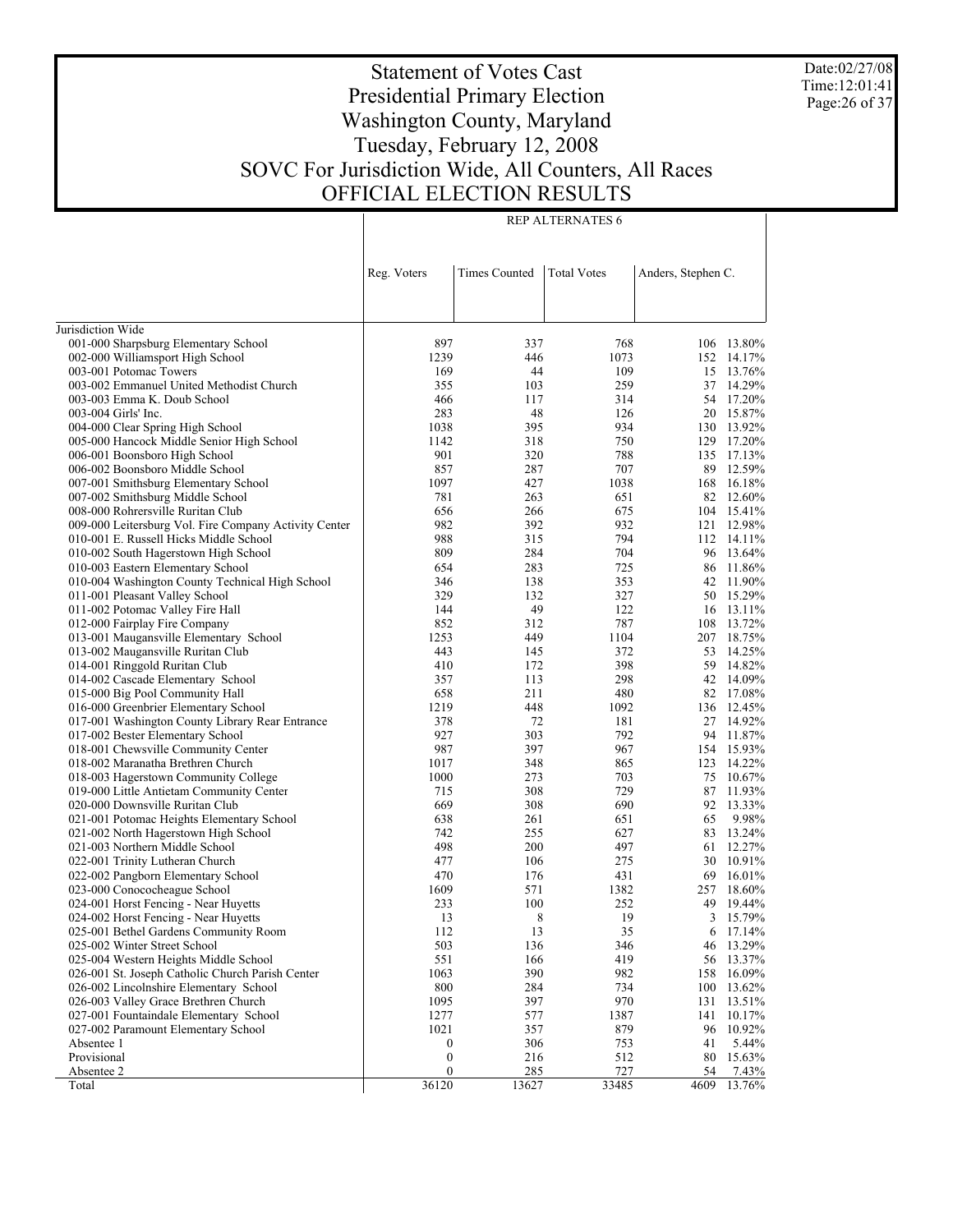Date:02/27/08 Time:12:01:41 Page:27 of 37

# Statement of Votes Cast Presidential Primary Election Washington County, Maryland Tuesday, February 12, 2008 SOVC For Jurisdiction Wide, All Counters, All Races OFFICIAL ELECTION RESULTS

|                                                                         |              |                         |                    |                | <b>REP ALTERNATES 6</b> |                |                  |                |
|-------------------------------------------------------------------------|--------------|-------------------------|--------------------|----------------|-------------------------|----------------|------------------|----------------|
|                                                                         |              |                         |                    |                |                         |                |                  |                |
|                                                                         |              |                         |                    |                |                         |                |                  |                |
|                                                                         | Bailey, Jeff |                         | Buede, Paul Andrew |                | Butler, Brandon         |                | Coe, Tiffane     |                |
|                                                                         |              |                         |                    |                |                         |                |                  |                |
|                                                                         |              |                         |                    |                |                         |                |                  |                |
| Jurisdiction Wide                                                       |              |                         |                    |                |                         |                |                  |                |
| 001-000 Sharpsburg Elementary School                                    |              | 100 13.02%              | 24                 | 3.13%          | 11                      | 1.43%          | 22               | 2.86%          |
| 002-000 Williamsport High School                                        | 149          | 13.89%                  | 13                 | 1.21%          | 10                      | 0.93%          | 13               | 1.21%          |
| 003-001 Potomac Towers                                                  |              | 12 11.01%               | 1                  | 0.92%          | $\overline{2}$          | 1.83%          | $\bf{0}$         | $0.00\%$       |
| 003-002 Emmanuel United Methodist Church                                |              | 38 14.67%               | 5                  | 1.93%          | 8                       | 3.09%          | 5                | 1.93%          |
| 003-003 Emma K. Doub School                                             |              | 54 17.20%               | 3                  | 0.96%          | 5                       | 1.59%          | 4                | 1.27%          |
| 003-004 Girls' Inc.                                                     |              | 18 14.29%               | 1                  | 0.79%          | $\mathbf{1}$            | 0.79%          | $\boldsymbol{0}$ | $0.00\%$       |
| 004-000 Clear Spring High School                                        |              | 132 14.13%              | 14                 | 1.50%          | 22                      | 2.36%          | 14               | 1.50%          |
| 005-000 Hancock Middle Senior High School                               |              | 134 17.87%              | 9                  | 1.20%          | 9                       | 1.20%          | 8                | 1.07%          |
| 006-001 Boonsboro High School                                           |              | 123 15.61%<br>96 13.58% | 9<br>10            | 1.14%<br>1.41% | 12<br>8                 | 1.52%<br>1.13% | 6<br>10          | 0.76%<br>1.41% |
| 006-002 Boonsboro Middle School<br>007-001 Smithsburg Elementary School |              | 168 16.18%              | 16                 | 1.54%          | 19                      | 1.83%          | 20               | 1.93%          |
| 007-002 Smithsburg Middle School                                        |              | 77 11.83%               | 8                  | 1.23%          | 10                      | 1.54%          | $\tau$           | 1.08%          |
| 008-000 Rohrersville Ruritan Club                                       |              | 101 14.96%              | 9                  | 1.33%          | 13                      | 1.93%          | 8                | 1.19%          |
| 009-000 Leitersburg Vol. Fire Company Activity Center                   |              | 124 13.30%              | 6                  | 0.64%          | 14                      | 1.50%          | 10               | 1.07%          |
| 010-001 E. Russell Hicks Middle School                                  |              | 103 12.97%              | 10                 | 1.26%          | 15                      | 1.89%          | 9                | 1.13%          |
| 010-002 South Hagerstown High School                                    |              | 97 13.78%               | 5                  | 0.71%          | 11                      | 1.56%          | 4                | 0.57%          |
| 010-003 Eastern Elementary School                                       |              | 88 12.14%               | 10                 | 1.38%          | 5                       | 0.69%          | 8                | 1.10%          |
| 010-004 Washington County Technical High School                         | 44           | 12.46%                  | $\mathbf{1}$       | 0.28%          | $\mathbf{1}$            | 0.28%          | $\mathbf{1}$     | 0.28%          |
| 011-001 Pleasant Valley School                                          |              | 45 13.76%               | 3                  | 0.92%          | 7                       | 2.14%          | 5                | 1.53%          |
| 011-002 Potomac Valley Fire Hall                                        |              | 16 13.11%               | $\boldsymbol{0}$   | $0.00\%$       | 3                       | 2.46%          | 3                | 2.46%          |
| 012-000 Fairplay Fire Company                                           |              | 113 14.36%              | 17                 | 2.16%          | 15                      | 1.91%          | 16               | 2.03%          |
| 013-001 Maugansville Elementary School                                  |              | 202 18.30%              | 10                 | 0.91%          | 14                      | 1.27%          | 6                | 0.54%          |
| 013-002 Maugansville Ruritan Club                                       |              | 52 13.98%<br>64 16.08%  | 6                  | 1.61%<br>0.75% | 9<br>$\mathfrak{2}$     | 2.42%<br>0.50% | 5<br>4           | 1.34%<br>1.01% |
| 014-001 Ringgold Ruritan Club<br>014-002 Cascade Elementary School      |              | 43 14.43%               | 3<br>1             | 0.34%          | 6                       | 2.01%          | $\overline{c}$   | 0.67%          |
| 015-000 Big Pool Community Hall                                         |              | 76 15.83%               | $\tau$             | 1.46%          | 6                       | 1.25%          | 5                | 1.04%          |
| 016-000 Greenbrier Elementary School                                    |              | 133 12.18%              | 18                 | 1.65%          | 24                      | 2.20%          | 17               | 1.56%          |
| 017-001 Washington County Library Rear Entrance                         | 22           | 12.15%                  | $\tau$             | 3.87%          | 3                       | 1.66%          | 5                | 2.76%          |
| 017-002 Bester Elementary School                                        | 99           | 12.50%                  | 12                 | 1.52%          | 9                       | 1.14%          | 15               | 1.89%          |
| 018-001 Chewsville Community Center                                     |              | 142 14.68%              | 6                  | 0.62%          | 11                      | 1.14%          | 8                | 0.83%          |
| 018-002 Maranatha Brethren Church                                       |              | 125 14.45%              | 8                  | 0.92%          | 12                      | 1.39%          | 7                | 0.81%          |
| 018-003 Hagerstown Community College                                    |              | 73 10.38%               | 9                  | 1.28%          | $\tau$                  | 1.00%          | $\tau$           | 1.00%          |
| 019-000 Little Antietam Community Center                                |              | 83 11.39%               | 12                 | 1.65%          | 5                       | 0.69%          | 11               | 1.51%          |
| 020-000 Downsville Ruritan Club                                         | 99           | 14.35%                  | 6                  | 0.87%          | 6                       | 0.87%          | 5                | 0.72%          |
| 021-001 Potomac Heights Elementary School                               |              | 71 10.91%               | 11                 | 1.69%          | 10                      | 1.54%          | 12               | 1.84%          |
| 021-002 North Hagerstown High School<br>021-003 Northern Middle School  | 80           | 12.76%<br>64 12.88%     | 7                  | 1.12%<br>1.81% | 7<br>6                  | 1.12%<br>1.21% | 9                | 1.44%          |
| 022-001 Trinity Lutheran Church                                         | 36           | 13.09%                  | 9<br>9             | 3.27%          | 7                       | 2.55%          | 7<br>9           | 1.41%<br>3.27% |
| 022-002 Pangborn Elementary School                                      |              | 72 16.71%               | 7                  | 1.62%          | 8                       | 1.86%          | 8                | 1.86%          |
| 023-000 Conococheague School                                            |              | 267 19.32%              | 11                 | 0.80%          | 19                      | 1.37%          | 9                | 0.65%          |
| 024-001 Horst Fencing - Near Huyetts                                    |              | 54 21.43%               | 2                  | 0.79%          | 2                       | 0.79%          | $\overline{c}$   | 0.79%          |
| 024-002 Horst Fencing - Near Huyetts                                    | 3            | 15.79%                  | $\boldsymbol{0}$   | $0.00\%$       | 1                       | 5.26%          | $\boldsymbol{0}$ | $0.00\%$       |
| 025-001 Bethel Gardens Community Room                                   | 6            | 17.14%                  | 1                  | 2.86%          | $\boldsymbol{0}$        | $0.00\%$       | 1                | 2.86%          |
| 025-002 Winter Street School                                            | 44           | 12.72%                  | 9                  | 2.60%          | 6                       | 1.73%          | 6                | 1.73%          |
| 025-004 Western Heights Middle School                                   | 49           | 11.69%                  | 7                  | 1.67%          | 5                       | 1.19%          | 6                | 1.43%          |
| 026-001 St. Joseph Catholic Church Parish Center                        |              | 151 15.38%              | 11                 | 1.12%          | 10                      | 1.02%          | 12               | 1.22%          |
| 026-002 Lincolnshire Elementary School                                  |              | 94 12.81%               | 15                 | 2.04%          | 3                       | 0.41%          | 13               | 1.77%          |
| 026-003 Valley Grace Brethren Church                                    | 127          | 13.09%                  | 9                  | 0.93%          | 12                      | 1.24%          | 9                | 0.93%          |
| 027-001 Fountaindale Elementary School                                  | 134          | 9.66%                   | 28                 | 2.02%          | 15                      | 1.08%          | 28               | 2.02%          |
| 027-002 Paramount Elementary School                                     | 99           | 11.26%                  | 7                  | 0.80%          | 5                       | 0.57%          | 8                | 0.91%          |
| Absentee 1<br>Provisional                                               | 43<br>79     | 5.71%<br>15.43%         | 9<br>3             | 1.20%<br>0.59% | 11<br>4                 | 1.46%<br>0.78% | 10<br>5          | 1.33%<br>0.98% |
| Absentee 2                                                              | 54           | 7.43%                   | 15                 | 2.06%          | 5                       | 0.69%          | 17               | 2.34%          |
| Total                                                                   | 4572         | 13.65%                  | 449                | 1.34%          | 451                     | 1.35%          | 441              | 1.32%          |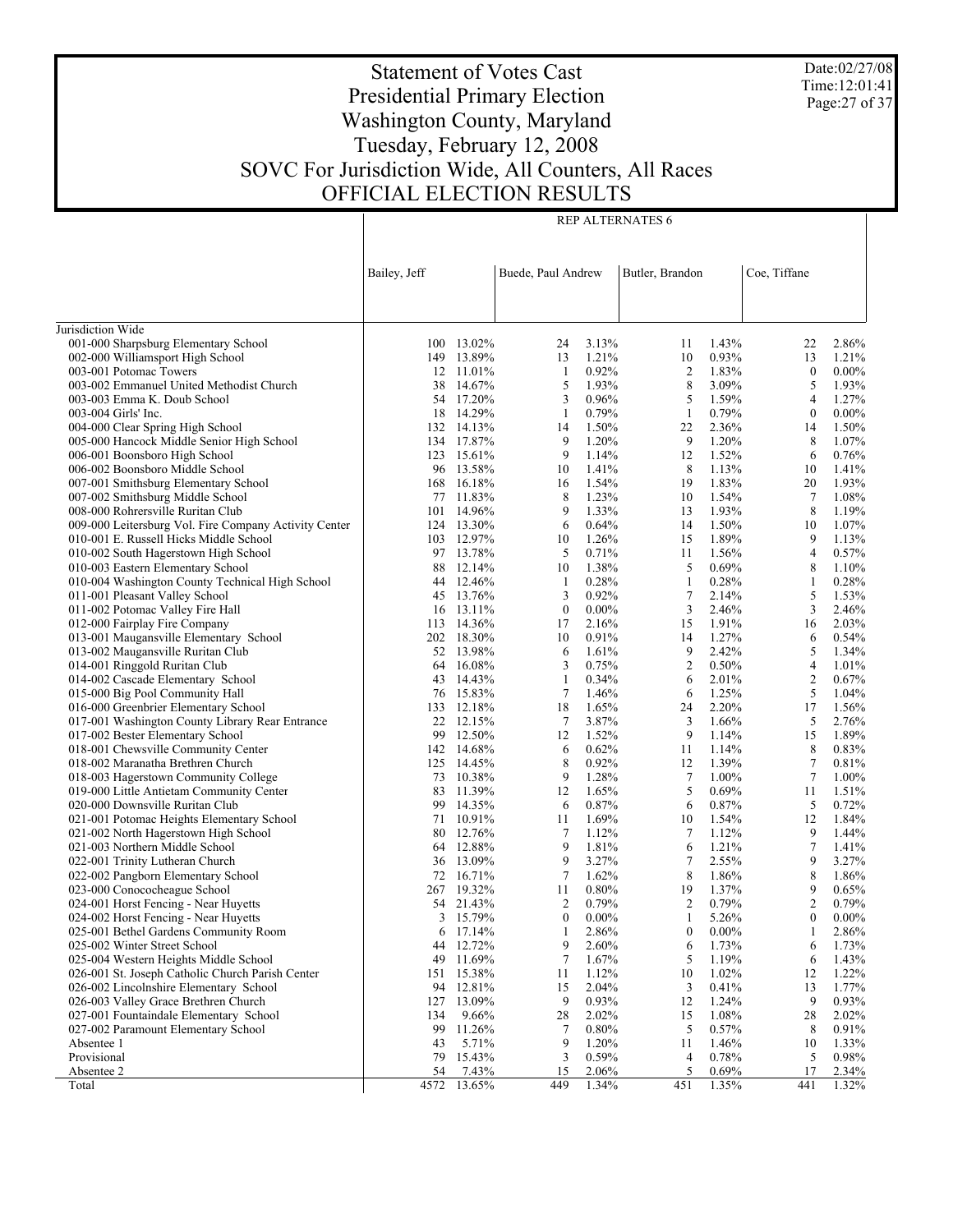Date:02/27/08 Time:12:01:41 Page:28 of 37

# Statement of Votes Cast Presidential Primary Election Washington County, Maryland Tuesday, February 12, 2008 SOVC For Jurisdiction Wide, All Counters, All Races OFFICIAL ELECTION RESULTS

|                                                                         | Dunlap, John B.  |                | Edlow, Joseph B.    |                 | Flores, Dino E. Jr. |                | McKee, Robert A. |                |  |
|-------------------------------------------------------------------------|------------------|----------------|---------------------|-----------------|---------------------|----------------|------------------|----------------|--|
|                                                                         |                  |                |                     |                 |                     |                |                  |                |  |
| Jurisdiction Wide                                                       |                  |                |                     |                 |                     |                |                  |                |  |
| 001-000 Sharpsburg Elementary School                                    | 19               | 2.47%          | 5                   | 0.65%           | 15                  | 1.95%          | 51               | 6.64%          |  |
| 002-000 Williamsport High School                                        | 26               | 2.42%          | 13                  | 1.21%           | 20                  | 1.86%          | 96               | 8.95%          |  |
| 003-001 Potomac Towers                                                  | 5                | 4.59%          | -1                  | 0.92%           | $\overline{c}$      | 1.83%          | 9                | 8.26%          |  |
| 003-002 Emmanuel United Methodist Church                                | $\tau$           | 2.70%          | 5                   | 1.93%           | 5                   | 1.93%          | 17               | 6.56%          |  |
| 003-003 Emma K. Doub School                                             | 15               | 4.78%          | $\overline{c}$      | 0.64%           | 11                  | 3.50%          | 26               | 8.28%          |  |
| 003-004 Girls' Inc.                                                     | $\overline{4}$   | 3.17%          | $\mathbf{1}$        | 0.79%           | 4                   | 3.17%          | 9                | 7.14%          |  |
| 004-000 Clear Spring High School                                        | 29               | 3.10%          | 6                   | 0.64%           | 15                  | 1.61%          | 73               | 7.82%          |  |
| 005-000 Hancock Middle Senior High School                               | 16               | 2.13%          | 5                   | 0.67%           | 6                   | 0.80%          | 45               | $6.00\%$       |  |
| 006-001 Boonsboro High School                                           | 15<br>21         | 1.90%<br>2.97% | 5                   | 0.63%<br>0.28%  | 10                  | 1.27%<br>2.69% | 38               | 4.82%          |  |
| 006-002 Boonsboro Middle School<br>007-001 Smithsburg Elementary School | 31               | 2.99%          | $\overline{c}$<br>9 | 0.87%           | 19<br>23            | 2.22%          | 22<br>74         | 3.11%<br>7.13% |  |
| 007-002 Smithsburg Middle School                                        | 34               | 5.22%          | 3                   | 0.46%           | 21                  | 3.23%          | 46               | 7.07%          |  |
| 008-000 Rohrersville Ruritan Club                                       | 25               | 3.70%          | 1                   | 0.15%           | 21                  | 3.11%          | 28               | 4.15%          |  |
| 009-000 Leitersburg Vol. Fire Company Activity Center                   | 30               | 3.22%          | $\tau$              | 0.75%           | 24                  | 2.58%          | 84               | 9.01%          |  |
| 010-001 E. Russell Hicks Middle School                                  | 19               | 2.39%          | 6                   | 0.76%           | 19                  | 2.39%          | 44               | 5.54%          |  |
| 010-002 South Hagerstown High School                                    | 21               | 2.98%          | 10                  | 1.42%           | 16                  | 2.27%          | 51               | 7.24%          |  |
| 010-003 Eastern Elementary School                                       | 23               | 3.17%          | 7                   | 0.97%           | 19                  | 2.62%          | 38               | 5.24%          |  |
| 010-004 Washington County Technical High School                         | 9                | 2.55%          | 2                   | 0.57%           | 8                   | 2.27%          | 39               | 11.05%         |  |
| 011-001 Pleasant Valley School                                          | 11               | 3.36%          | 4                   | 1.22%           | 12                  | 3.67%          | 12               | 3.67%          |  |
| 011-002 Potomac Valley Fire Hall                                        | 3                | 2.46%          | 3                   | 2.46%           | 3                   | 2.46%          | $\overline{4}$   | 3.28%          |  |
| 012-000 Fairplay Fire Company                                           | 31               | 3.94%          | 5                   | 0.64%           | 21                  | 2.67%          | 52               | 6.61%          |  |
| 013-001 Maugansville Elementary School                                  | 23               | 2.08%          | 10                  | 0.91%           | 16                  | 1.45%          | 70               | 6.34%          |  |
| 013-002 Maugansville Ruritan Club                                       | 14               | 3.76%          | 3                   | 0.81%           | 8                   | 2.15%          | 29               | 7.80%          |  |
| 014-001 Ringgold Ruritan Club                                           | 9                | 2.26%          | 1                   | 0.25%           | 6                   | 1.51%          | 26               | 6.53%          |  |
| 014-002 Cascade Elementary School                                       | 8                | 2.68%          | 5                   | 1.68%           | 6                   | 2.01%          | 8                | 2.68%          |  |
| 015-000 Big Pool Community Hall                                         | 18               | 3.75%          | 3                   | 0.63%           | 18                  | 3.75%          | 33               | 6.88%          |  |
| 016-000 Greenbrier Elementary School                                    | 36               | 3.30%          | 5                   | 0.46%           | 31                  | 2.84%          | 84               | 7.69%          |  |
| 017-001 Washington County Library Rear Entrance                         | $\boldsymbol{0}$ | $0.00\%$       | 3                   | 1.66%           | $\boldsymbol{0}$    | $0.00\%$       | 6                | 3.31%          |  |
| 017-002 Bester Elementary School                                        | 23               | 2.90%          | 11                  | 1.39%           | 21                  | 2.65%          | 49               | 6.19%          |  |
| 018-001 Chewsville Community Center                                     | 23               | 2.38%          | 6                   | 0.62%           | 22                  | 2.28%          | 75               | 7.76%          |  |
| 018-002 Maranatha Brethren Church                                       | 19               | 2.20%          | 9                   | 1.04%           | 14                  | 1.62%          | 57               | 6.59%          |  |
| 018-003 Hagerstown Community College                                    | 14               | 1.99%          | 6                   | 0.85%           | 18                  | 2.56%          | 30               | 4.27%          |  |
| 019-000 Little Antietam Community Center                                | 28               | 3.84%          | 5                   | 0.69%           | 30                  | 4.12%          | 37               | 5.08%          |  |
| 020-000 Downsville Ruritan Club                                         | 24               | 3.48%          | $\tau$              | 1.01%           | 12                  | 1.74%          | 57               | 8.26%          |  |
| 021-001 Potomac Heights Elementary School                               | 23               | 3.53%          | 5                   | 0.77%           | 18                  | 2.76%          | 63               | 9.68%          |  |
| 021-002 North Hagerstown High School                                    | 14<br>18         | 2.23%<br>3.62% | 12<br>2             | 1.91%<br>0.40%  | 13<br>15            | 2.07%<br>3.02% | 33<br>31         | 5.26%<br>6.24% |  |
| 021-003 Northern Middle School<br>022-001 Trinity Lutheran Church       | 3                | 1.09%          | 3                   | 1.09%           | 3                   | 1.09%          | 14               | 5.09%          |  |
| 022-002 Pangborn Elementary School                                      | 9                | 2.09%          | 3                   | 0.70%           | 9                   | 2.09%          | 30               | 6.96%          |  |
| 023-000 Conococheague School                                            | 37               | 2.68%          | 5                   | 0.36%           | 29                  | 2.10%          | 89               | 6.44%          |  |
| 024-001 Horst Fencing - Near Huyetts                                    | 2                | 0.79%          | $\boldsymbol{0}$    | $0.00\%$        | $\boldsymbol{0}$    | $0.00\%$       | 23               | 9.13%          |  |
| 024-002 Horst Fencing - Near Huyetts                                    | 1                | 5.26%          | $\boldsymbol{0}$    | $0.00\%$        | -1                  | 5.26%          | -1               | 5.26%          |  |
| 025-001 Bethel Gardens Community Room                                   | $\overline{0}$   | $0.00\%$       |                     | $0\quad 0.00\%$ | $\mathbf{0}$        | $0.00\%$       | $\mathbf{1}$     | 2.86%          |  |
| 025-002 Winter Street School                                            | 10               | 2.89%          | 3                   | 0.87%           | 8                   | 2.31%          | 21               | 6.07%          |  |
| 025-004 Western Heights Middle School                                   | 9                | 2.15%          | 3                   | 0.72%           | 9                   | 2.15%          | 25               | 5.97%          |  |
| 026-001 St. Joseph Catholic Church Parish Center                        | 24               | 2.44%          | 5                   | 0.51%           | 14                  | 1.43%          | 65               | 6.62%          |  |
| 026-002 Lincolnshire Elementary School                                  | 24               | 3.27%          | 6                   | 0.82%           | 16                  | 2.18%          | 69               | 9.40%          |  |
| 026-003 Valley Grace Brethren Church                                    | 24               | 2.47%          | 8                   | 0.82%           | 13                  | 1.34%          | 107              | 11.03%         |  |
| 027-001 Fountaindale Elementary School                                  | 36               | 2.60%          | 10                  | 0.72%           | 28                  | 2.02%          | 104              | 7.50%          |  |
| 027-002 Paramount Elementary School                                     | 25               | 2.84%          | 7                   | 0.80%           | 17                  | 1.93%          | 70               | 7.96%          |  |
| Absentee 1                                                              | 56               | 7.44%          | 12                  | 1.59%           | 49                  | 6.51%          | 88               | 11.69%         |  |
| Provisional                                                             | 10               | 1.95%          | 5                   | 0.98%           | 7                   | 1.37%          | 22               | 4.30%          |  |
| Absentee 2                                                              | 54               | 7.43%          | 8                   | 1.10%           | 50                  | 6.88%          | 88               | 12.10%         |  |
| Total                                                                   | 1012             | 3.02%          | 273                 | 0.82%           | 795                 | 2.37%          | 2363             | 7.06%          |  |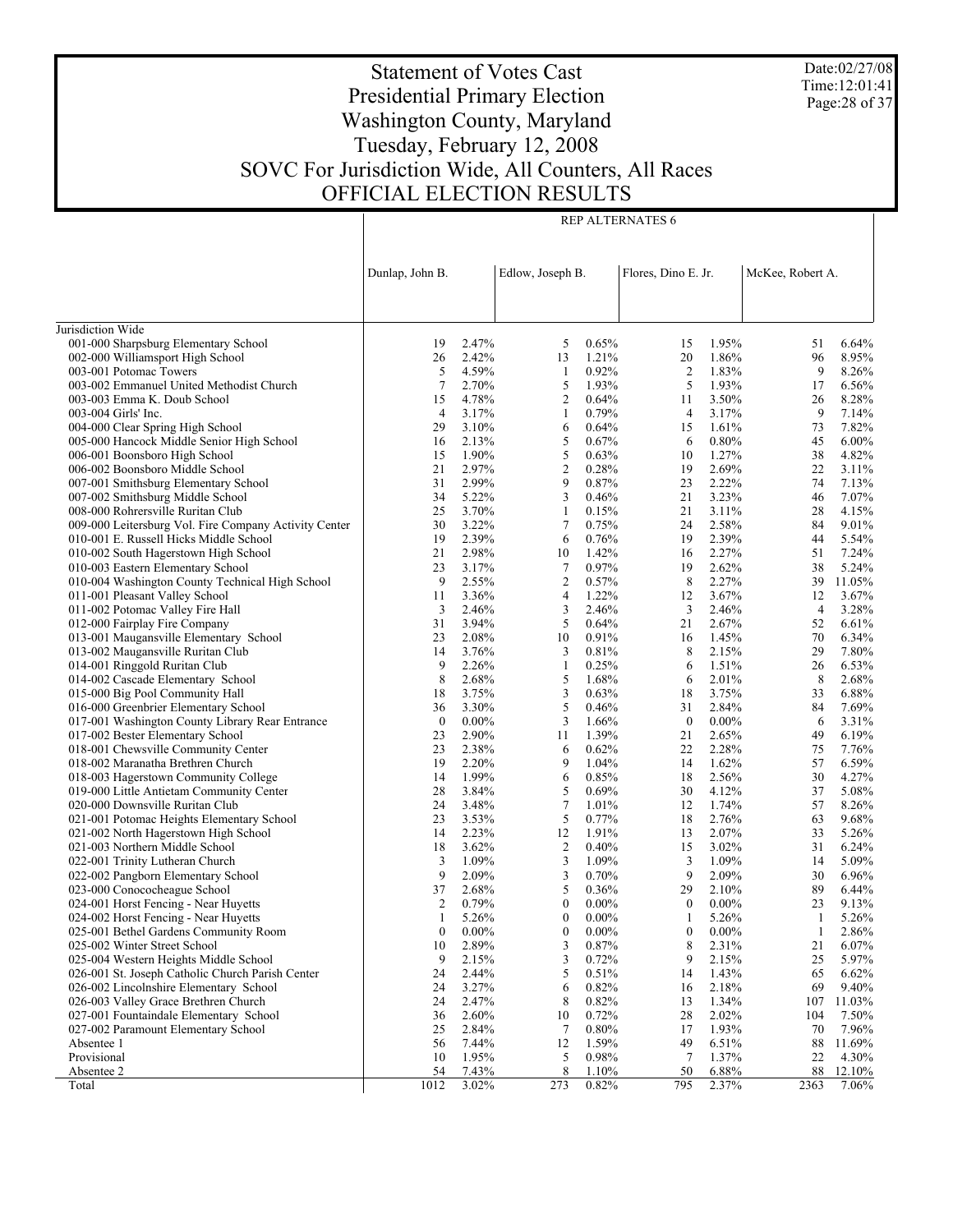Date:02/27/08 Time:12:01:41 Page:29 of 37

# Statement of Votes Cast Presidential Primary Election Washington County, Maryland Tuesday, February 12, 2008 SOVC For Jurisdiction Wide, All Counters, All Races OFFICIAL ELECTION RESULTS

|                                                                                | Moulton, John S. |                      | Moulton, Patricia A. |                          | Nash, Katherine     |                   | Parker, Linda S.    |                |
|--------------------------------------------------------------------------------|------------------|----------------------|----------------------|--------------------------|---------------------|-------------------|---------------------|----------------|
|                                                                                |                  |                      |                      |                          |                     |                   |                     |                |
|                                                                                |                  |                      |                      |                          |                     |                   |                     |                |
| Jurisdiction Wide                                                              |                  |                      |                      |                          |                     |                   |                     |                |
| 001-000 Sharpsburg Elementary School                                           |                  | 100 13.02%           |                      | 92 11.98%                | 6                   | 0.78%             | 17                  | 2.21%          |
| 002-000 Williamsport High School                                               |                  | 142 13.23%           |                      | 128 11.93%               | 6                   | 0.56%             | 12                  | 1.12%          |
| 003-001 Potomac Towers                                                         |                  | 12 11.01%            |                      | 12 11.01%                | $\overline{2}$      | 1.83%             | 3                   | 2.75%          |
| 003-002 Emmanuel United Methodist Church                                       | 29               | 11.20%               |                      | 26 10.04%                | $\overline{2}$      | 0.77%             | 5                   | 1.93%          |
| 003-003 Emma K. Doub School                                                    | 28               | 8.92%<br>12.70%      | 28                   | 8.92%<br>13 10.32%       | $\mathbf{0}$        | $0.00\%$<br>0.79% | 3<br>$\overline{c}$ | 0.96%<br>1.59% |
| 003-004 Girls' Inc.<br>004-000 Clear Spring High School                        | 16               | 122 13.06%           |                      | 109 11.67%               | 1<br>$\overline{2}$ | 0.21%             | 14                  | 1.50%          |
| 005-000 Hancock Middle Senior High School                                      |                  | 96 12.80%            |                      | 80 10.67%                | $\overline{2}$      | 0.27%             | 11                  | 1.47%          |
| 006-001 Boonsboro High School                                                  |                  | 94 11.93%            |                      | 96 12.18%                | $\tau$              | 0.89%             | 11                  | 1.40%          |
| 006-002 Boonsboro Middle School                                                | 109              | 15.42%               |                      | 94 13.30%                | 5                   | 0.71%             | 11                  | 1.56%          |
| 007-001 Smithsburg Elementary School                                           | 108              | 10.40%               | 92                   | 8.86%                    | 6                   | 0.58%             | 17                  | 1.64%          |
| 007-002 Smithsburg Middle School                                               | 89               | 13.67%               |                      | 88 13.52%                | 3                   | 0.46%             | 5                   | 0.77%          |
| 008-000 Rohrersville Ruritan Club                                              | 81               | 12.00%               |                      | 70 10.37%                | 3                   | 0.44%             | 6                   | 0.89%          |
| 009-000 Leitersburg Vol. Fire Company Activity Center                          | 131              | 14.06%               |                      | 118 12.66%               | $\overline{4}$      | 0.43%             | $\tau$              | 0.75%          |
| 010-001 E. Russell Hicks Middle School                                         |                  | 112 14.11%           |                      | 104 13.10%               | $\overline{4}$      | 0.50%             | 9                   | 1.13%          |
| 010-002 South Hagerstown High School                                           |                  | 95 13.49%            |                      | 86 12.22%                | $\overline{4}$      | 0.57%             | $\overline{4}$      | 0.57%          |
| 010-003 Eastern Elementary School                                              |                  | 115 15.86%           |                      | 114 15.72%               | $\overline{4}$      | 0.55%             | 8                   | 1.10%          |
| 010-004 Washington County Technical High School                                | 48               | 13.60%               |                      | 53 15.01%                | $\overline{2}$      | 0.57%             | 3                   | 0.85%          |
| 011-001 Pleasant Valley School                                                 | 39               | 11.93%               | 32                   | 9.79%                    | $\overline{4}$      | 1.22%             | 6                   | 1.83%          |
| 011-002 Potomac Valley Fire Hall                                               |                  | 14 11.48%            | 12                   | 9.84%                    | $\overline{2}$      | 1.64%             | 2                   | 1.64%          |
| 012-000 Fairplay Fire Company                                                  | 96               | 12.20%               |                      | 91 11.56%                | 6                   | 0.76%             | 14                  | 1.78%          |
| 013-001 Maugansville Elementary School                                         | 103              | 9.33%                | 97                   | 8.79%                    | 8                   | 0.72%             | 9                   | 0.82%          |
| 013-002 Maugansville Ruritan Club                                              | 45               | 12.10%               |                      | 45 12.10%                | 1                   | 0.27%             | $\mathfrak{2}$      | 0.54%          |
| 014-001 Ringgold Ruritan Club                                                  | 59               | 14.82%               |                      | 47 11.81%                | 6                   | 1.51%             | $\overline{c}$      | 0.50%          |
| 014-002 Cascade Elementary School                                              | 43               | 14.43%               |                      | 42 14.09%                | $\overline{4}$      | 1.34%             | $\overline{c}$      | 0.67%          |
| 015-000 Big Pool Community Hall                                                | 53               | 11.04%               | 44                   | 9.17%                    | $\overline{4}$      | 0.83%             | $\overline{4}$      | 0.83%          |
| 016-000 Greenbrier Elementary School                                           |                  | 144 13.19%           |                      | 137 12.55%               | 9                   | 0.82%             | 16                  | 1.47%          |
| 017-001 Washington County Library Rear Entrance                                |                  | 27 14.92%            |                      | 27 14.92%                | 1                   | $0.55\%$          | 5                   | 2.76%          |
| 017-002 Bester Elementary School                                               |                  | 113 14.27%           |                      | 104 13.13%               | 5                   | 0.63%             | 11                  | 1.39%          |
| 018-001 Chewsville Community Center                                            |                  | 116 12.00%           |                      | 113 11.69%               | 6                   | 0.62%             | 8                   | 0.83%          |
| 018-002 Maranatha Brethren Church                                              |                  | 120 13.87%           |                      | 109 12.60%               | 5                   | 0.58%             | 8                   | 0.92%          |
| 018-003 Hagerstown Community College                                           |                  | 129 18.35%           |                      | 116 16.50%               | 3                   | 0.43%             | 10                  | 1.42%          |
| 019-000 Little Antietam Community Center                                       |                  | 109 14.95%           |                      | 103 14.13%               | 9                   | 1.23%             | 13                  | 1.78%          |
| 020-000 Downsville Ruritan Club                                                |                  | 92 13.33%            |                      | 88 12.75%                | 6                   | 0.87%             | 10                  | 1.45%          |
| 021-001 Potomac Heights Elementary School                                      | 96               | 14.75%               |                      | 96 14.75%                | $\overline{4}$      | 0.61%             | 13                  | 2.00%          |
| 021-002 North Hagerstown High School                                           |                  | 92 14.67%            |                      | 84 13.40%                | $\overline{c}$      | 0.32%             | 7                   | 1.12%          |
| 021-003 Northern Middle School                                                 | 75               | 15.09%               |                      | 66 13.28%                | $\mathfrak{2}$      | 0.40%             | 9                   | 1.81%          |
| 022-001 Trinity Lutheran Church                                                | 36               | 13.09%               |                      | 34 12.36%                | 5                   | 1.82%             | 10                  | 3.64%          |
| 022-002 Pangborn Elementary School                                             | 47               | 10.90%               | 41                   | 9.51%                    | -1                  | 0.23%             | 8                   | 1.86%          |
| 023-000 Conococheague School                                                   | 127              | 9.19%                | 113                  | 8.18%                    | 8                   | 0.58%             | 12                  | 0.87%          |
| 024-001 Horst Fencing - Near Huyetts                                           | 26               | 10.32%               | 20                   | 7.94%                    | $\mathbf{0}$        | $0.00\%$          | $\overline{4}$      | 1.59%          |
| 024-002 Horst Fencing - Near Huyetts                                           |                  | 2 10.53%             |                      | 2 10.53%                 | 1                   | 5.26%             | $\mathbf{0}$        | $0.00\%$       |
| 025-001 Bethel Gardens Community Room                                          | 6                | 17.14%               |                      | $6\quad 17.14\%$         | $\boldsymbol{0}$    | $0.00\%$          | $\boldsymbol{0}$    | $0.00\%$       |
| 025-002 Winter Street School                                                   | 48               | 13.87%               |                      | 41 11.85%                | 1                   | 0.29%             | 7                   | 2.02%          |
| 025-004 Western Heights Middle School                                          | 69               | 16.47%               | 59                   | 14.08%                   | 4                   | 0.95%             | 7                   | 1.67%          |
| 026-001 St. Joseph Catholic Church Parish Center                               | 115              | 11.71%               |                      | 107 10.90%               | 10                  | 1.02%             | 10                  | 1.02%          |
| 026-002 Lincolnshire Elementary School                                         | 103              | 14.03%               |                      | 87 11.85%                | 4<br>$\overline{4}$ | 0.54%             | 15<br>9             | 2.04%          |
| 026-003 Valley Grace Brethren Church<br>027-001 Fountaindale Elementary School | 227              | 133 13.71%<br>16.37% |                      | 126 12.99%<br>222 16.01% | 10                  | 0.41%<br>0.72%    | 29                  | 0.93%<br>2.09% |
| 027-002 Paramount Elementary School                                            |                  | 142 16.15%           | 138                  | 15.70%                   | 3                   | 0.34%             | 9                   | 1.02%          |
| Absentee 1                                                                     |                  | 114 15.14%           |                      | 100 13.28%               | 8                   | 1.06%             | 10                  | 1.33%          |
| Provisional                                                                    | 66               | 12.89%               | 63                   | 12.30%                   | 7                   | 1.37%             | 6                   | 1.17%          |
| Absentee 2                                                                     | 93               | 12.79%               | 89                   | 12.24%                   | 5                   | 0.69%             | 19                  | 2.61%          |
| Total                                                                          | 4446             | 13.28%               |                      | 4104 12.26%              | 221                 | 0.66%             | 454                 | 1.36%          |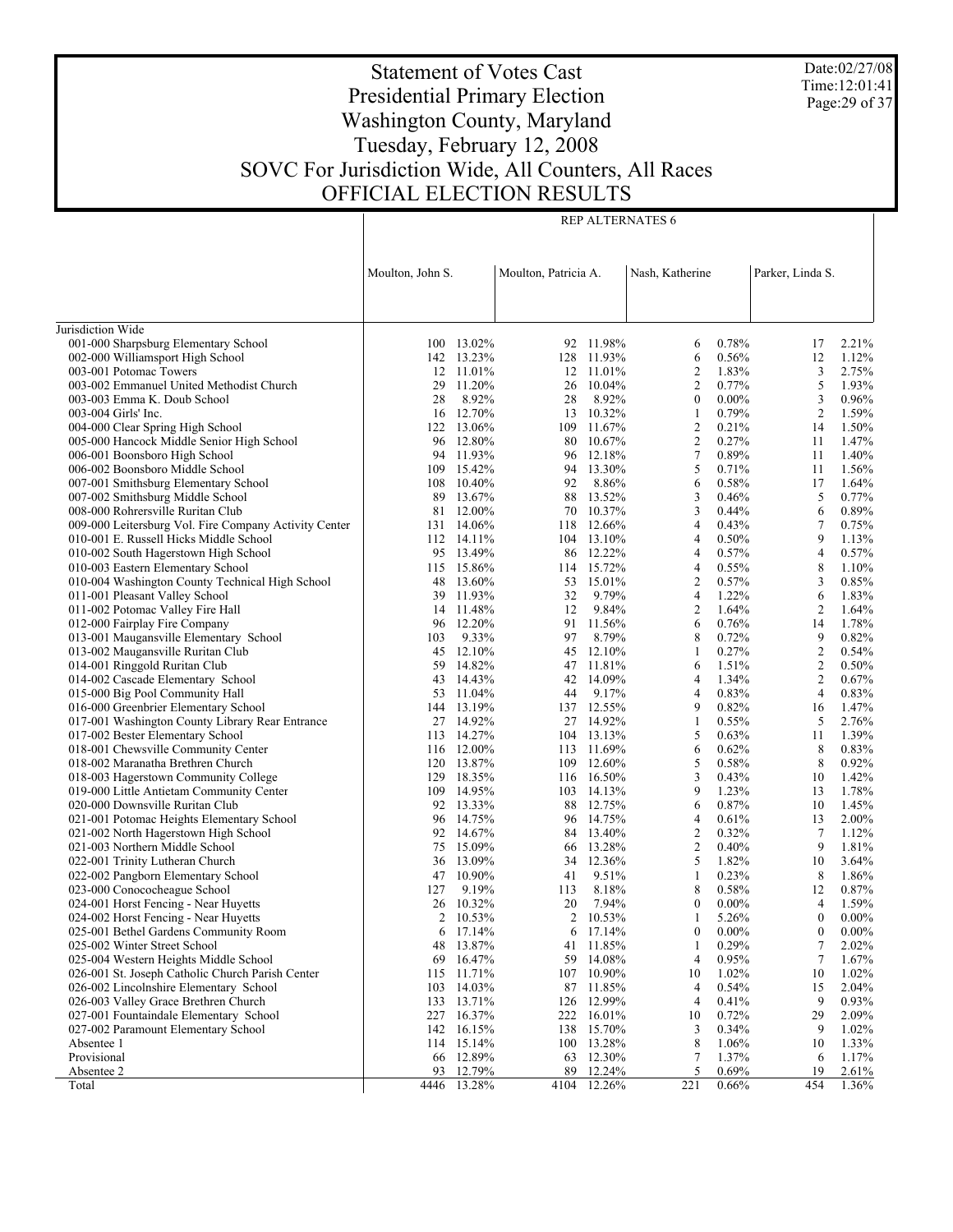Date:02/27/08 Time:12:01:41 Page:30 of 37

# Statement of Votes Cast Presidential Primary Election Washington County, Maryland Tuesday, February 12, 2008 SOVC For Jurisdiction Wide, All Counters, All Races OFFICIAL ELECTION RESULTS

Τ

| Reilly, Teresa<br>Richardson, James C.<br>Ritter, Megan<br>Rose, April R.<br>Jurisdiction Wide<br>001-000 Sharpsburg Elementary School<br>0.78%<br>1.17%<br>9<br>77 10.03%<br>0.78%<br>6<br>6<br>8<br>9<br>002-000 Williamsport High School<br>0.75%<br>11<br>1.03%<br>126<br>11.74%<br>$\overline{2}$<br>003-001 Potomac Towers<br>2<br>1.83%<br>2<br>1.83%<br>14 12.84%<br>5<br>1.54%<br>0.39%<br>003-002 Emmanuel United Methodist Church<br>4<br>1<br>34 13.13%<br>0.64%<br>47 14.97%<br>6<br>003-003 Emma K. Doub School<br>2<br>3<br>0.96%<br>$\mathfrak{2}$<br>0.79%<br>1.59%<br>003-004 Girls' Inc.<br>1<br>19<br>15.08%<br>1<br>5<br>004-000 Clear Spring High School<br>6<br>0.64%<br>0.54%<br>109 11.67%<br>12<br>0.80%<br>9<br>005-000 Hancock Middle Senior High School<br>6<br>1<br>0.13%<br>98<br>13.07%<br>6<br>5<br>0.63%<br>7<br>0.89%<br>006-001 Boonsboro High School<br>113 14.34%<br>3<br>0.42%<br>006-002 Boonsboro Middle School<br>4<br>0.57%<br>93 13.15%<br>11<br>5<br>0.48%<br>0.96%<br>007-001 Smithsburg Elementary School<br>10<br>151 14.55%<br>11<br>5<br>2<br>0.31%<br>7<br>1.08%<br>007-002 Smithsburg Middle School<br>0.77%<br>71 10.91%<br>6<br>0.89%<br>0.89%<br>1.48%<br>008-000 Rohrersville Ruritan Club<br>6<br>107 15.85%<br>10<br>5<br>0.64%<br>9<br>0.97%<br>009-000 Leitersburg Vol. Fire Company Activity Center<br>6<br>0.54%<br>100 10.73%<br>8<br>0.50%<br>4<br>0.50%<br>010-001 E. Russell Hicks Middle School<br>$\overline{4}$<br>97 12.22%<br>1.01%<br>$\tau$<br>1.42%<br>0.99%<br>83 11.79%<br>9<br>1.28%<br>010-002 South Hagerstown High School<br>10<br>5<br>$\overline{4}$<br>5<br>0.69%<br>0.69%<br>73 10.07%<br>0.55%<br>010-003 Eastern Elementary School<br>5<br>0.28%<br>$\mathbf{1}$<br>010-004 Washington County Technical High School<br>1<br>1.42%<br>41 11.61%<br>0.28%<br>5<br>$\mathfrak{2}$<br>1.53%<br>49 14.98%<br>6<br>1.83%<br>011-001 Pleasant Valley School<br>0.61%<br>3<br>2.46%<br>4<br>3.28%<br>3<br>011-002 Potomac Valley Fire Hall<br>16 13.11%<br>2.46%<br>0.76%<br>3<br>0.38%<br>11.18%<br>1.78%<br>012-000 Fairplay Fire Company<br>6<br>88<br>14<br>$\tau$<br>1.09%<br>013-001 Maugansville Elementary School<br>12<br>0.63%<br>185<br>16.76%<br>13<br>1.18%<br>5<br>1.34%<br>2<br>48 12.90%<br>$\overline{c}$<br>013-002 Maugansville Ruritan Club<br>0.54%<br>0.54%<br>2<br>0.50%<br>$\overline{4}$<br>014-001 Ringgold Ruritan Club<br>1<br>0.25%<br>52 13.07%<br>1.01%<br>5<br>3<br>1.01%<br>33 11.07%<br>1.68%<br>014-002 Cascade Elementary School<br>3<br>1.01%<br>$\overline{2}$<br>3<br>015-000 Big Pool Community Hall<br>4<br>0.83%<br>0.63%<br>67 13.96%<br>0.42%<br>5<br>$\tau$<br>016-000 Greenbrier Elementary School<br>0.46%<br>0.64%<br>125 11.45%<br>18<br>1.65%<br>2<br>$\overline{c}$<br>017-001 Washington County Library Rear Entrance<br>1<br>0.55%<br>1.10%<br>20 11.05%<br>1.10%<br>8<br>5<br>9<br>95 11.99%<br>017-002 Bester Elementary School<br>1.14%<br>1.01%<br>0.63%<br>9<br>8<br>1.03%<br>145 14.99%<br>018-001 Chewsville Community Center<br>10<br>0.93%<br>0.83%<br>8<br>9<br>1.04%<br>1.27%<br>018-002 Maranatha Brethren Church<br>108 12.49%<br>0.92%<br>11<br>$\tau$<br>0.57%<br>0.57%<br>9.53%<br>018-003 Hagerstown Community College<br>4<br>4<br>67<br>5<br>5<br>0.41%<br>0.69%<br>019-000 Little Antietam Community Center<br>3<br>73<br>10.01%<br>5<br>3<br>020-000 Downsville Ruritan Club<br>6<br>0.87%<br>0.43%<br>87 12.61%<br>5<br>0.31%<br>4<br>021-001 Potomac Heights Elementary School<br>2<br>0.61%<br>56<br>8.60%<br>8<br>1.28%<br>8<br>$\overline{4}$<br>021-002 North Hagerstown High School<br>1.28%<br>75<br>11.96%<br>$\overline{2}$<br>2<br>0.40%<br>0.20%<br>021-003 Northern Middle School<br>1<br>56 11.27%<br>$\overline{c}$<br>2<br>$\mathbf{1}$<br>022-001 Trinity Lutheran Church<br>0.73%<br>0.73%<br>33<br>12.00%<br>2<br>$\mathbf{0}$<br>022-002 Pangborn Elementary School<br>0.46%<br>$0.00\%$<br>63 14.62%<br>6<br>$\tau$<br>023-000 Conococheague School<br>10<br>0.72%<br>0.51%<br>237 17.15%<br>14<br>5<br>024-001 Horst Fencing - Near Huyetts<br>0.40%<br>1<br>0.40%<br>39<br>15.48%<br>1<br>024-002 Horst Fencing - Near Huyetts<br>$\boldsymbol{0}$<br>$0.00\%$<br>$\mathbf{0}$<br>$0.00\%$<br>2<br>10.53%<br>$\mathbf{0}$<br>025-001 Bethel Gardens Community Room<br>$\boldsymbol{0}$<br>$0.00\%$<br>0<br>$0.00\%$<br>3<br>8.57%<br>$\boldsymbol{0}$<br>3<br>35<br>025-002 Winter Street School<br>4<br>1.16%<br>0.87%<br>10.12%<br>6<br>025-004 Western Heights Middle School<br>3<br>0.72%<br>0.24%<br>51<br>12.17%<br>3<br>1<br>9<br>8<br>026-001 St. Joseph Catholic Church Parish Center<br>10<br>1.02%<br>0.92%<br>136 13.85%<br>$\tau$<br>026-002 Lincolnshire Elementary School<br>5<br>0.68%<br>0.95%<br>83<br>11.31%<br>3<br>026-003 Valley Grace Brethren Church<br>6<br>0.62%<br>10<br>1.03%<br>105<br>10.82%<br>11<br>027-001 Fountaindale Elementary School<br>18<br>1.30%<br>1.01%<br>8.15%<br>14<br>113<br>6<br>027-002 Paramount Elementary School<br>0.68%<br>0.68%<br>95<br>10.81%<br>6<br>6<br>10<br>Absentee 1<br>2.12%<br>19<br>2.52%<br>39<br>5.18%<br>9<br>16<br>Provisional<br>5<br>1.17%<br>3<br>0.59%<br>79<br>15.43%<br>0.98%<br>6<br>8<br>Absentee 2<br>9<br>1.24%<br>1.10%<br>53<br>7.29%<br>0.83%<br>6<br>12.14%<br>0.85% |       |     |     |       |      |     |          |
|------------------------------------------------------------------------------------------------------------------------------------------------------------------------------------------------------------------------------------------------------------------------------------------------------------------------------------------------------------------------------------------------------------------------------------------------------------------------------------------------------------------------------------------------------------------------------------------------------------------------------------------------------------------------------------------------------------------------------------------------------------------------------------------------------------------------------------------------------------------------------------------------------------------------------------------------------------------------------------------------------------------------------------------------------------------------------------------------------------------------------------------------------------------------------------------------------------------------------------------------------------------------------------------------------------------------------------------------------------------------------------------------------------------------------------------------------------------------------------------------------------------------------------------------------------------------------------------------------------------------------------------------------------------------------------------------------------------------------------------------------------------------------------------------------------------------------------------------------------------------------------------------------------------------------------------------------------------------------------------------------------------------------------------------------------------------------------------------------------------------------------------------------------------------------------------------------------------------------------------------------------------------------------------------------------------------------------------------------------------------------------------------------------------------------------------------------------------------------------------------------------------------------------------------------------------------------------------------------------------------------------------------------------------------------------------------------------------------------------------------------------------------------------------------------------------------------------------------------------------------------------------------------------------------------------------------------------------------------------------------------------------------------------------------------------------------------------------------------------------------------------------------------------------------------------------------------------------------------------------------------------------------------------------------------------------------------------------------------------------------------------------------------------------------------------------------------------------------------------------------------------------------------------------------------------------------------------------------------------------------------------------------------------------------------------------------------------------------------------------------------------------------------------------------------------------------------------------------------------------------------------------------------------------------------------------------------------------------------------------------------------------------------------------------------------------------------------------------------------------------------------------------------------------------------------------------------------------------------------------------------------------------------------------------------------------------------------------------------------------------------------------------------------------------------------------------------------------------------------------------------------------------------------------------------------------------------------------------------------------------------------------------------------------------------------------------------------------------------------------------------------------------------------------------------------------------------------------------------------------------------------------------------------------------------------------------------------------------------------------------------------------------------------------------------------------------------------------------------------------------------------------------------------------------------------------------------------------------------------------------------------------------------------------------------------------------------------------|-------|-----|-----|-------|------|-----|----------|
|                                                                                                                                                                                                                                                                                                                                                                                                                                                                                                                                                                                                                                                                                                                                                                                                                                                                                                                                                                                                                                                                                                                                                                                                                                                                                                                                                                                                                                                                                                                                                                                                                                                                                                                                                                                                                                                                                                                                                                                                                                                                                                                                                                                                                                                                                                                                                                                                                                                                                                                                                                                                                                                                                                                                                                                                                                                                                                                                                                                                                                                                                                                                                                                                                                                                                                                                                                                                                                                                                                                                                                                                                                                                                                                                                                                                                                                                                                                                                                                                                                                                                                                                                                                                                                                                                                                                                                                                                                                                                                                                                                                                                                                                                                                                                                                                                                                                                                                                                                                                                                                                                                                                                                                                                                                                                                                                          |       |     |     |       |      |     |          |
|                                                                                                                                                                                                                                                                                                                                                                                                                                                                                                                                                                                                                                                                                                                                                                                                                                                                                                                                                                                                                                                                                                                                                                                                                                                                                                                                                                                                                                                                                                                                                                                                                                                                                                                                                                                                                                                                                                                                                                                                                                                                                                                                                                                                                                                                                                                                                                                                                                                                                                                                                                                                                                                                                                                                                                                                                                                                                                                                                                                                                                                                                                                                                                                                                                                                                                                                                                                                                                                                                                                                                                                                                                                                                                                                                                                                                                                                                                                                                                                                                                                                                                                                                                                                                                                                                                                                                                                                                                                                                                                                                                                                                                                                                                                                                                                                                                                                                                                                                                                                                                                                                                                                                                                                                                                                                                                                          |       |     |     |       |      |     |          |
|                                                                                                                                                                                                                                                                                                                                                                                                                                                                                                                                                                                                                                                                                                                                                                                                                                                                                                                                                                                                                                                                                                                                                                                                                                                                                                                                                                                                                                                                                                                                                                                                                                                                                                                                                                                                                                                                                                                                                                                                                                                                                                                                                                                                                                                                                                                                                                                                                                                                                                                                                                                                                                                                                                                                                                                                                                                                                                                                                                                                                                                                                                                                                                                                                                                                                                                                                                                                                                                                                                                                                                                                                                                                                                                                                                                                                                                                                                                                                                                                                                                                                                                                                                                                                                                                                                                                                                                                                                                                                                                                                                                                                                                                                                                                                                                                                                                                                                                                                                                                                                                                                                                                                                                                                                                                                                                                          |       |     |     |       |      |     |          |
|                                                                                                                                                                                                                                                                                                                                                                                                                                                                                                                                                                                                                                                                                                                                                                                                                                                                                                                                                                                                                                                                                                                                                                                                                                                                                                                                                                                                                                                                                                                                                                                                                                                                                                                                                                                                                                                                                                                                                                                                                                                                                                                                                                                                                                                                                                                                                                                                                                                                                                                                                                                                                                                                                                                                                                                                                                                                                                                                                                                                                                                                                                                                                                                                                                                                                                                                                                                                                                                                                                                                                                                                                                                                                                                                                                                                                                                                                                                                                                                                                                                                                                                                                                                                                                                                                                                                                                                                                                                                                                                                                                                                                                                                                                                                                                                                                                                                                                                                                                                                                                                                                                                                                                                                                                                                                                                                          |       |     |     |       |      |     |          |
|                                                                                                                                                                                                                                                                                                                                                                                                                                                                                                                                                                                                                                                                                                                                                                                                                                                                                                                                                                                                                                                                                                                                                                                                                                                                                                                                                                                                                                                                                                                                                                                                                                                                                                                                                                                                                                                                                                                                                                                                                                                                                                                                                                                                                                                                                                                                                                                                                                                                                                                                                                                                                                                                                                                                                                                                                                                                                                                                                                                                                                                                                                                                                                                                                                                                                                                                                                                                                                                                                                                                                                                                                                                                                                                                                                                                                                                                                                                                                                                                                                                                                                                                                                                                                                                                                                                                                                                                                                                                                                                                                                                                                                                                                                                                                                                                                                                                                                                                                                                                                                                                                                                                                                                                                                                                                                                                          |       |     |     |       |      |     |          |
|                                                                                                                                                                                                                                                                                                                                                                                                                                                                                                                                                                                                                                                                                                                                                                                                                                                                                                                                                                                                                                                                                                                                                                                                                                                                                                                                                                                                                                                                                                                                                                                                                                                                                                                                                                                                                                                                                                                                                                                                                                                                                                                                                                                                                                                                                                                                                                                                                                                                                                                                                                                                                                                                                                                                                                                                                                                                                                                                                                                                                                                                                                                                                                                                                                                                                                                                                                                                                                                                                                                                                                                                                                                                                                                                                                                                                                                                                                                                                                                                                                                                                                                                                                                                                                                                                                                                                                                                                                                                                                                                                                                                                                                                                                                                                                                                                                                                                                                                                                                                                                                                                                                                                                                                                                                                                                                                          |       |     |     |       |      |     | 0.84%    |
|                                                                                                                                                                                                                                                                                                                                                                                                                                                                                                                                                                                                                                                                                                                                                                                                                                                                                                                                                                                                                                                                                                                                                                                                                                                                                                                                                                                                                                                                                                                                                                                                                                                                                                                                                                                                                                                                                                                                                                                                                                                                                                                                                                                                                                                                                                                                                                                                                                                                                                                                                                                                                                                                                                                                                                                                                                                                                                                                                                                                                                                                                                                                                                                                                                                                                                                                                                                                                                                                                                                                                                                                                                                                                                                                                                                                                                                                                                                                                                                                                                                                                                                                                                                                                                                                                                                                                                                                                                                                                                                                                                                                                                                                                                                                                                                                                                                                                                                                                                                                                                                                                                                                                                                                                                                                                                                                          |       |     |     |       |      |     | 1.83%    |
|                                                                                                                                                                                                                                                                                                                                                                                                                                                                                                                                                                                                                                                                                                                                                                                                                                                                                                                                                                                                                                                                                                                                                                                                                                                                                                                                                                                                                                                                                                                                                                                                                                                                                                                                                                                                                                                                                                                                                                                                                                                                                                                                                                                                                                                                                                                                                                                                                                                                                                                                                                                                                                                                                                                                                                                                                                                                                                                                                                                                                                                                                                                                                                                                                                                                                                                                                                                                                                                                                                                                                                                                                                                                                                                                                                                                                                                                                                                                                                                                                                                                                                                                                                                                                                                                                                                                                                                                                                                                                                                                                                                                                                                                                                                                                                                                                                                                                                                                                                                                                                                                                                                                                                                                                                                                                                                                          |       |     |     |       |      |     | 1.93%    |
|                                                                                                                                                                                                                                                                                                                                                                                                                                                                                                                                                                                                                                                                                                                                                                                                                                                                                                                                                                                                                                                                                                                                                                                                                                                                                                                                                                                                                                                                                                                                                                                                                                                                                                                                                                                                                                                                                                                                                                                                                                                                                                                                                                                                                                                                                                                                                                                                                                                                                                                                                                                                                                                                                                                                                                                                                                                                                                                                                                                                                                                                                                                                                                                                                                                                                                                                                                                                                                                                                                                                                                                                                                                                                                                                                                                                                                                                                                                                                                                                                                                                                                                                                                                                                                                                                                                                                                                                                                                                                                                                                                                                                                                                                                                                                                                                                                                                                                                                                                                                                                                                                                                                                                                                                                                                                                                                          |       |     |     |       |      |     | 1.91%    |
|                                                                                                                                                                                                                                                                                                                                                                                                                                                                                                                                                                                                                                                                                                                                                                                                                                                                                                                                                                                                                                                                                                                                                                                                                                                                                                                                                                                                                                                                                                                                                                                                                                                                                                                                                                                                                                                                                                                                                                                                                                                                                                                                                                                                                                                                                                                                                                                                                                                                                                                                                                                                                                                                                                                                                                                                                                                                                                                                                                                                                                                                                                                                                                                                                                                                                                                                                                                                                                                                                                                                                                                                                                                                                                                                                                                                                                                                                                                                                                                                                                                                                                                                                                                                                                                                                                                                                                                                                                                                                                                                                                                                                                                                                                                                                                                                                                                                                                                                                                                                                                                                                                                                                                                                                                                                                                                                          |       |     |     |       |      |     | 0.79%    |
|                                                                                                                                                                                                                                                                                                                                                                                                                                                                                                                                                                                                                                                                                                                                                                                                                                                                                                                                                                                                                                                                                                                                                                                                                                                                                                                                                                                                                                                                                                                                                                                                                                                                                                                                                                                                                                                                                                                                                                                                                                                                                                                                                                                                                                                                                                                                                                                                                                                                                                                                                                                                                                                                                                                                                                                                                                                                                                                                                                                                                                                                                                                                                                                                                                                                                                                                                                                                                                                                                                                                                                                                                                                                                                                                                                                                                                                                                                                                                                                                                                                                                                                                                                                                                                                                                                                                                                                                                                                                                                                                                                                                                                                                                                                                                                                                                                                                                                                                                                                                                                                                                                                                                                                                                                                                                                                                          |       |     |     |       |      |     | 1.28%    |
|                                                                                                                                                                                                                                                                                                                                                                                                                                                                                                                                                                                                                                                                                                                                                                                                                                                                                                                                                                                                                                                                                                                                                                                                                                                                                                                                                                                                                                                                                                                                                                                                                                                                                                                                                                                                                                                                                                                                                                                                                                                                                                                                                                                                                                                                                                                                                                                                                                                                                                                                                                                                                                                                                                                                                                                                                                                                                                                                                                                                                                                                                                                                                                                                                                                                                                                                                                                                                                                                                                                                                                                                                                                                                                                                                                                                                                                                                                                                                                                                                                                                                                                                                                                                                                                                                                                                                                                                                                                                                                                                                                                                                                                                                                                                                                                                                                                                                                                                                                                                                                                                                                                                                                                                                                                                                                                                          |       |     |     |       |      |     | 1.20%    |
|                                                                                                                                                                                                                                                                                                                                                                                                                                                                                                                                                                                                                                                                                                                                                                                                                                                                                                                                                                                                                                                                                                                                                                                                                                                                                                                                                                                                                                                                                                                                                                                                                                                                                                                                                                                                                                                                                                                                                                                                                                                                                                                                                                                                                                                                                                                                                                                                                                                                                                                                                                                                                                                                                                                                                                                                                                                                                                                                                                                                                                                                                                                                                                                                                                                                                                                                                                                                                                                                                                                                                                                                                                                                                                                                                                                                                                                                                                                                                                                                                                                                                                                                                                                                                                                                                                                                                                                                                                                                                                                                                                                                                                                                                                                                                                                                                                                                                                                                                                                                                                                                                                                                                                                                                                                                                                                                          |       |     |     |       |      |     | 0.76%    |
|                                                                                                                                                                                                                                                                                                                                                                                                                                                                                                                                                                                                                                                                                                                                                                                                                                                                                                                                                                                                                                                                                                                                                                                                                                                                                                                                                                                                                                                                                                                                                                                                                                                                                                                                                                                                                                                                                                                                                                                                                                                                                                                                                                                                                                                                                                                                                                                                                                                                                                                                                                                                                                                                                                                                                                                                                                                                                                                                                                                                                                                                                                                                                                                                                                                                                                                                                                                                                                                                                                                                                                                                                                                                                                                                                                                                                                                                                                                                                                                                                                                                                                                                                                                                                                                                                                                                                                                                                                                                                                                                                                                                                                                                                                                                                                                                                                                                                                                                                                                                                                                                                                                                                                                                                                                                                                                                          |       |     |     |       |      |     | 1.56%    |
|                                                                                                                                                                                                                                                                                                                                                                                                                                                                                                                                                                                                                                                                                                                                                                                                                                                                                                                                                                                                                                                                                                                                                                                                                                                                                                                                                                                                                                                                                                                                                                                                                                                                                                                                                                                                                                                                                                                                                                                                                                                                                                                                                                                                                                                                                                                                                                                                                                                                                                                                                                                                                                                                                                                                                                                                                                                                                                                                                                                                                                                                                                                                                                                                                                                                                                                                                                                                                                                                                                                                                                                                                                                                                                                                                                                                                                                                                                                                                                                                                                                                                                                                                                                                                                                                                                                                                                                                                                                                                                                                                                                                                                                                                                                                                                                                                                                                                                                                                                                                                                                                                                                                                                                                                                                                                                                                          |       |     |     |       |      |     | 1.06%    |
|                                                                                                                                                                                                                                                                                                                                                                                                                                                                                                                                                                                                                                                                                                                                                                                                                                                                                                                                                                                                                                                                                                                                                                                                                                                                                                                                                                                                                                                                                                                                                                                                                                                                                                                                                                                                                                                                                                                                                                                                                                                                                                                                                                                                                                                                                                                                                                                                                                                                                                                                                                                                                                                                                                                                                                                                                                                                                                                                                                                                                                                                                                                                                                                                                                                                                                                                                                                                                                                                                                                                                                                                                                                                                                                                                                                                                                                                                                                                                                                                                                                                                                                                                                                                                                                                                                                                                                                                                                                                                                                                                                                                                                                                                                                                                                                                                                                                                                                                                                                                                                                                                                                                                                                                                                                                                                                                          |       |     |     |       |      |     |          |
|                                                                                                                                                                                                                                                                                                                                                                                                                                                                                                                                                                                                                                                                                                                                                                                                                                                                                                                                                                                                                                                                                                                                                                                                                                                                                                                                                                                                                                                                                                                                                                                                                                                                                                                                                                                                                                                                                                                                                                                                                                                                                                                                                                                                                                                                                                                                                                                                                                                                                                                                                                                                                                                                                                                                                                                                                                                                                                                                                                                                                                                                                                                                                                                                                                                                                                                                                                                                                                                                                                                                                                                                                                                                                                                                                                                                                                                                                                                                                                                                                                                                                                                                                                                                                                                                                                                                                                                                                                                                                                                                                                                                                                                                                                                                                                                                                                                                                                                                                                                                                                                                                                                                                                                                                                                                                                                                          |       |     |     |       |      |     |          |
|                                                                                                                                                                                                                                                                                                                                                                                                                                                                                                                                                                                                                                                                                                                                                                                                                                                                                                                                                                                                                                                                                                                                                                                                                                                                                                                                                                                                                                                                                                                                                                                                                                                                                                                                                                                                                                                                                                                                                                                                                                                                                                                                                                                                                                                                                                                                                                                                                                                                                                                                                                                                                                                                                                                                                                                                                                                                                                                                                                                                                                                                                                                                                                                                                                                                                                                                                                                                                                                                                                                                                                                                                                                                                                                                                                                                                                                                                                                                                                                                                                                                                                                                                                                                                                                                                                                                                                                                                                                                                                                                                                                                                                                                                                                                                                                                                                                                                                                                                                                                                                                                                                                                                                                                                                                                                                                                          |       |     |     |       |      |     |          |
|                                                                                                                                                                                                                                                                                                                                                                                                                                                                                                                                                                                                                                                                                                                                                                                                                                                                                                                                                                                                                                                                                                                                                                                                                                                                                                                                                                                                                                                                                                                                                                                                                                                                                                                                                                                                                                                                                                                                                                                                                                                                                                                                                                                                                                                                                                                                                                                                                                                                                                                                                                                                                                                                                                                                                                                                                                                                                                                                                                                                                                                                                                                                                                                                                                                                                                                                                                                                                                                                                                                                                                                                                                                                                                                                                                                                                                                                                                                                                                                                                                                                                                                                                                                                                                                                                                                                                                                                                                                                                                                                                                                                                                                                                                                                                                                                                                                                                                                                                                                                                                                                                                                                                                                                                                                                                                                                          |       |     |     |       |      |     |          |
|                                                                                                                                                                                                                                                                                                                                                                                                                                                                                                                                                                                                                                                                                                                                                                                                                                                                                                                                                                                                                                                                                                                                                                                                                                                                                                                                                                                                                                                                                                                                                                                                                                                                                                                                                                                                                                                                                                                                                                                                                                                                                                                                                                                                                                                                                                                                                                                                                                                                                                                                                                                                                                                                                                                                                                                                                                                                                                                                                                                                                                                                                                                                                                                                                                                                                                                                                                                                                                                                                                                                                                                                                                                                                                                                                                                                                                                                                                                                                                                                                                                                                                                                                                                                                                                                                                                                                                                                                                                                                                                                                                                                                                                                                                                                                                                                                                                                                                                                                                                                                                                                                                                                                                                                                                                                                                                                          |       |     |     |       |      |     |          |
|                                                                                                                                                                                                                                                                                                                                                                                                                                                                                                                                                                                                                                                                                                                                                                                                                                                                                                                                                                                                                                                                                                                                                                                                                                                                                                                                                                                                                                                                                                                                                                                                                                                                                                                                                                                                                                                                                                                                                                                                                                                                                                                                                                                                                                                                                                                                                                                                                                                                                                                                                                                                                                                                                                                                                                                                                                                                                                                                                                                                                                                                                                                                                                                                                                                                                                                                                                                                                                                                                                                                                                                                                                                                                                                                                                                                                                                                                                                                                                                                                                                                                                                                                                                                                                                                                                                                                                                                                                                                                                                                                                                                                                                                                                                                                                                                                                                                                                                                                                                                                                                                                                                                                                                                                                                                                                                                          |       |     |     |       |      |     |          |
|                                                                                                                                                                                                                                                                                                                                                                                                                                                                                                                                                                                                                                                                                                                                                                                                                                                                                                                                                                                                                                                                                                                                                                                                                                                                                                                                                                                                                                                                                                                                                                                                                                                                                                                                                                                                                                                                                                                                                                                                                                                                                                                                                                                                                                                                                                                                                                                                                                                                                                                                                                                                                                                                                                                                                                                                                                                                                                                                                                                                                                                                                                                                                                                                                                                                                                                                                                                                                                                                                                                                                                                                                                                                                                                                                                                                                                                                                                                                                                                                                                                                                                                                                                                                                                                                                                                                                                                                                                                                                                                                                                                                                                                                                                                                                                                                                                                                                                                                                                                                                                                                                                                                                                                                                                                                                                                                          |       |     |     |       |      |     |          |
|                                                                                                                                                                                                                                                                                                                                                                                                                                                                                                                                                                                                                                                                                                                                                                                                                                                                                                                                                                                                                                                                                                                                                                                                                                                                                                                                                                                                                                                                                                                                                                                                                                                                                                                                                                                                                                                                                                                                                                                                                                                                                                                                                                                                                                                                                                                                                                                                                                                                                                                                                                                                                                                                                                                                                                                                                                                                                                                                                                                                                                                                                                                                                                                                                                                                                                                                                                                                                                                                                                                                                                                                                                                                                                                                                                                                                                                                                                                                                                                                                                                                                                                                                                                                                                                                                                                                                                                                                                                                                                                                                                                                                                                                                                                                                                                                                                                                                                                                                                                                                                                                                                                                                                                                                                                                                                                                          |       |     |     |       |      |     |          |
|                                                                                                                                                                                                                                                                                                                                                                                                                                                                                                                                                                                                                                                                                                                                                                                                                                                                                                                                                                                                                                                                                                                                                                                                                                                                                                                                                                                                                                                                                                                                                                                                                                                                                                                                                                                                                                                                                                                                                                                                                                                                                                                                                                                                                                                                                                                                                                                                                                                                                                                                                                                                                                                                                                                                                                                                                                                                                                                                                                                                                                                                                                                                                                                                                                                                                                                                                                                                                                                                                                                                                                                                                                                                                                                                                                                                                                                                                                                                                                                                                                                                                                                                                                                                                                                                                                                                                                                                                                                                                                                                                                                                                                                                                                                                                                                                                                                                                                                                                                                                                                                                                                                                                                                                                                                                                                                                          |       |     |     |       |      |     |          |
|                                                                                                                                                                                                                                                                                                                                                                                                                                                                                                                                                                                                                                                                                                                                                                                                                                                                                                                                                                                                                                                                                                                                                                                                                                                                                                                                                                                                                                                                                                                                                                                                                                                                                                                                                                                                                                                                                                                                                                                                                                                                                                                                                                                                                                                                                                                                                                                                                                                                                                                                                                                                                                                                                                                                                                                                                                                                                                                                                                                                                                                                                                                                                                                                                                                                                                                                                                                                                                                                                                                                                                                                                                                                                                                                                                                                                                                                                                                                                                                                                                                                                                                                                                                                                                                                                                                                                                                                                                                                                                                                                                                                                                                                                                                                                                                                                                                                                                                                                                                                                                                                                                                                                                                                                                                                                                                                          |       |     |     |       |      |     |          |
|                                                                                                                                                                                                                                                                                                                                                                                                                                                                                                                                                                                                                                                                                                                                                                                                                                                                                                                                                                                                                                                                                                                                                                                                                                                                                                                                                                                                                                                                                                                                                                                                                                                                                                                                                                                                                                                                                                                                                                                                                                                                                                                                                                                                                                                                                                                                                                                                                                                                                                                                                                                                                                                                                                                                                                                                                                                                                                                                                                                                                                                                                                                                                                                                                                                                                                                                                                                                                                                                                                                                                                                                                                                                                                                                                                                                                                                                                                                                                                                                                                                                                                                                                                                                                                                                                                                                                                                                                                                                                                                                                                                                                                                                                                                                                                                                                                                                                                                                                                                                                                                                                                                                                                                                                                                                                                                                          |       |     |     |       |      |     |          |
|                                                                                                                                                                                                                                                                                                                                                                                                                                                                                                                                                                                                                                                                                                                                                                                                                                                                                                                                                                                                                                                                                                                                                                                                                                                                                                                                                                                                                                                                                                                                                                                                                                                                                                                                                                                                                                                                                                                                                                                                                                                                                                                                                                                                                                                                                                                                                                                                                                                                                                                                                                                                                                                                                                                                                                                                                                                                                                                                                                                                                                                                                                                                                                                                                                                                                                                                                                                                                                                                                                                                                                                                                                                                                                                                                                                                                                                                                                                                                                                                                                                                                                                                                                                                                                                                                                                                                                                                                                                                                                                                                                                                                                                                                                                                                                                                                                                                                                                                                                                                                                                                                                                                                                                                                                                                                                                                          |       |     |     |       |      |     |          |
|                                                                                                                                                                                                                                                                                                                                                                                                                                                                                                                                                                                                                                                                                                                                                                                                                                                                                                                                                                                                                                                                                                                                                                                                                                                                                                                                                                                                                                                                                                                                                                                                                                                                                                                                                                                                                                                                                                                                                                                                                                                                                                                                                                                                                                                                                                                                                                                                                                                                                                                                                                                                                                                                                                                                                                                                                                                                                                                                                                                                                                                                                                                                                                                                                                                                                                                                                                                                                                                                                                                                                                                                                                                                                                                                                                                                                                                                                                                                                                                                                                                                                                                                                                                                                                                                                                                                                                                                                                                                                                                                                                                                                                                                                                                                                                                                                                                                                                                                                                                                                                                                                                                                                                                                                                                                                                                                          |       |     |     |       |      |     |          |
|                                                                                                                                                                                                                                                                                                                                                                                                                                                                                                                                                                                                                                                                                                                                                                                                                                                                                                                                                                                                                                                                                                                                                                                                                                                                                                                                                                                                                                                                                                                                                                                                                                                                                                                                                                                                                                                                                                                                                                                                                                                                                                                                                                                                                                                                                                                                                                                                                                                                                                                                                                                                                                                                                                                                                                                                                                                                                                                                                                                                                                                                                                                                                                                                                                                                                                                                                                                                                                                                                                                                                                                                                                                                                                                                                                                                                                                                                                                                                                                                                                                                                                                                                                                                                                                                                                                                                                                                                                                                                                                                                                                                                                                                                                                                                                                                                                                                                                                                                                                                                                                                                                                                                                                                                                                                                                                                          |       |     |     |       |      |     |          |
|                                                                                                                                                                                                                                                                                                                                                                                                                                                                                                                                                                                                                                                                                                                                                                                                                                                                                                                                                                                                                                                                                                                                                                                                                                                                                                                                                                                                                                                                                                                                                                                                                                                                                                                                                                                                                                                                                                                                                                                                                                                                                                                                                                                                                                                                                                                                                                                                                                                                                                                                                                                                                                                                                                                                                                                                                                                                                                                                                                                                                                                                                                                                                                                                                                                                                                                                                                                                                                                                                                                                                                                                                                                                                                                                                                                                                                                                                                                                                                                                                                                                                                                                                                                                                                                                                                                                                                                                                                                                                                                                                                                                                                                                                                                                                                                                                                                                                                                                                                                                                                                                                                                                                                                                                                                                                                                                          |       |     |     |       |      |     |          |
|                                                                                                                                                                                                                                                                                                                                                                                                                                                                                                                                                                                                                                                                                                                                                                                                                                                                                                                                                                                                                                                                                                                                                                                                                                                                                                                                                                                                                                                                                                                                                                                                                                                                                                                                                                                                                                                                                                                                                                                                                                                                                                                                                                                                                                                                                                                                                                                                                                                                                                                                                                                                                                                                                                                                                                                                                                                                                                                                                                                                                                                                                                                                                                                                                                                                                                                                                                                                                                                                                                                                                                                                                                                                                                                                                                                                                                                                                                                                                                                                                                                                                                                                                                                                                                                                                                                                                                                                                                                                                                                                                                                                                                                                                                                                                                                                                                                                                                                                                                                                                                                                                                                                                                                                                                                                                                                                          |       |     |     |       |      |     |          |
|                                                                                                                                                                                                                                                                                                                                                                                                                                                                                                                                                                                                                                                                                                                                                                                                                                                                                                                                                                                                                                                                                                                                                                                                                                                                                                                                                                                                                                                                                                                                                                                                                                                                                                                                                                                                                                                                                                                                                                                                                                                                                                                                                                                                                                                                                                                                                                                                                                                                                                                                                                                                                                                                                                                                                                                                                                                                                                                                                                                                                                                                                                                                                                                                                                                                                                                                                                                                                                                                                                                                                                                                                                                                                                                                                                                                                                                                                                                                                                                                                                                                                                                                                                                                                                                                                                                                                                                                                                                                                                                                                                                                                                                                                                                                                                                                                                                                                                                                                                                                                                                                                                                                                                                                                                                                                                                                          |       |     |     |       |      |     |          |
|                                                                                                                                                                                                                                                                                                                                                                                                                                                                                                                                                                                                                                                                                                                                                                                                                                                                                                                                                                                                                                                                                                                                                                                                                                                                                                                                                                                                                                                                                                                                                                                                                                                                                                                                                                                                                                                                                                                                                                                                                                                                                                                                                                                                                                                                                                                                                                                                                                                                                                                                                                                                                                                                                                                                                                                                                                                                                                                                                                                                                                                                                                                                                                                                                                                                                                                                                                                                                                                                                                                                                                                                                                                                                                                                                                                                                                                                                                                                                                                                                                                                                                                                                                                                                                                                                                                                                                                                                                                                                                                                                                                                                                                                                                                                                                                                                                                                                                                                                                                                                                                                                                                                                                                                                                                                                                                                          |       |     |     |       |      |     |          |
|                                                                                                                                                                                                                                                                                                                                                                                                                                                                                                                                                                                                                                                                                                                                                                                                                                                                                                                                                                                                                                                                                                                                                                                                                                                                                                                                                                                                                                                                                                                                                                                                                                                                                                                                                                                                                                                                                                                                                                                                                                                                                                                                                                                                                                                                                                                                                                                                                                                                                                                                                                                                                                                                                                                                                                                                                                                                                                                                                                                                                                                                                                                                                                                                                                                                                                                                                                                                                                                                                                                                                                                                                                                                                                                                                                                                                                                                                                                                                                                                                                                                                                                                                                                                                                                                                                                                                                                                                                                                                                                                                                                                                                                                                                                                                                                                                                                                                                                                                                                                                                                                                                                                                                                                                                                                                                                                          |       |     |     |       |      |     |          |
|                                                                                                                                                                                                                                                                                                                                                                                                                                                                                                                                                                                                                                                                                                                                                                                                                                                                                                                                                                                                                                                                                                                                                                                                                                                                                                                                                                                                                                                                                                                                                                                                                                                                                                                                                                                                                                                                                                                                                                                                                                                                                                                                                                                                                                                                                                                                                                                                                                                                                                                                                                                                                                                                                                                                                                                                                                                                                                                                                                                                                                                                                                                                                                                                                                                                                                                                                                                                                                                                                                                                                                                                                                                                                                                                                                                                                                                                                                                                                                                                                                                                                                                                                                                                                                                                                                                                                                                                                                                                                                                                                                                                                                                                                                                                                                                                                                                                                                                                                                                                                                                                                                                                                                                                                                                                                                                                          |       |     |     |       |      |     | 1.00%    |
|                                                                                                                                                                                                                                                                                                                                                                                                                                                                                                                                                                                                                                                                                                                                                                                                                                                                                                                                                                                                                                                                                                                                                                                                                                                                                                                                                                                                                                                                                                                                                                                                                                                                                                                                                                                                                                                                                                                                                                                                                                                                                                                                                                                                                                                                                                                                                                                                                                                                                                                                                                                                                                                                                                                                                                                                                                                                                                                                                                                                                                                                                                                                                                                                                                                                                                                                                                                                                                                                                                                                                                                                                                                                                                                                                                                                                                                                                                                                                                                                                                                                                                                                                                                                                                                                                                                                                                                                                                                                                                                                                                                                                                                                                                                                                                                                                                                                                                                                                                                                                                                                                                                                                                                                                                                                                                                                          |       |     |     |       |      |     | 0.69%    |
|                                                                                                                                                                                                                                                                                                                                                                                                                                                                                                                                                                                                                                                                                                                                                                                                                                                                                                                                                                                                                                                                                                                                                                                                                                                                                                                                                                                                                                                                                                                                                                                                                                                                                                                                                                                                                                                                                                                                                                                                                                                                                                                                                                                                                                                                                                                                                                                                                                                                                                                                                                                                                                                                                                                                                                                                                                                                                                                                                                                                                                                                                                                                                                                                                                                                                                                                                                                                                                                                                                                                                                                                                                                                                                                                                                                                                                                                                                                                                                                                                                                                                                                                                                                                                                                                                                                                                                                                                                                                                                                                                                                                                                                                                                                                                                                                                                                                                                                                                                                                                                                                                                                                                                                                                                                                                                                                          |       |     |     |       |      |     | 0.72%    |
|                                                                                                                                                                                                                                                                                                                                                                                                                                                                                                                                                                                                                                                                                                                                                                                                                                                                                                                                                                                                                                                                                                                                                                                                                                                                                                                                                                                                                                                                                                                                                                                                                                                                                                                                                                                                                                                                                                                                                                                                                                                                                                                                                                                                                                                                                                                                                                                                                                                                                                                                                                                                                                                                                                                                                                                                                                                                                                                                                                                                                                                                                                                                                                                                                                                                                                                                                                                                                                                                                                                                                                                                                                                                                                                                                                                                                                                                                                                                                                                                                                                                                                                                                                                                                                                                                                                                                                                                                                                                                                                                                                                                                                                                                                                                                                                                                                                                                                                                                                                                                                                                                                                                                                                                                                                                                                                                          |       |     |     |       |      |     | $0.77\%$ |
|                                                                                                                                                                                                                                                                                                                                                                                                                                                                                                                                                                                                                                                                                                                                                                                                                                                                                                                                                                                                                                                                                                                                                                                                                                                                                                                                                                                                                                                                                                                                                                                                                                                                                                                                                                                                                                                                                                                                                                                                                                                                                                                                                                                                                                                                                                                                                                                                                                                                                                                                                                                                                                                                                                                                                                                                                                                                                                                                                                                                                                                                                                                                                                                                                                                                                                                                                                                                                                                                                                                                                                                                                                                                                                                                                                                                                                                                                                                                                                                                                                                                                                                                                                                                                                                                                                                                                                                                                                                                                                                                                                                                                                                                                                                                                                                                                                                                                                                                                                                                                                                                                                                                                                                                                                                                                                                                          |       |     |     |       |      |     | 0.64%    |
|                                                                                                                                                                                                                                                                                                                                                                                                                                                                                                                                                                                                                                                                                                                                                                                                                                                                                                                                                                                                                                                                                                                                                                                                                                                                                                                                                                                                                                                                                                                                                                                                                                                                                                                                                                                                                                                                                                                                                                                                                                                                                                                                                                                                                                                                                                                                                                                                                                                                                                                                                                                                                                                                                                                                                                                                                                                                                                                                                                                                                                                                                                                                                                                                                                                                                                                                                                                                                                                                                                                                                                                                                                                                                                                                                                                                                                                                                                                                                                                                                                                                                                                                                                                                                                                                                                                                                                                                                                                                                                                                                                                                                                                                                                                                                                                                                                                                                                                                                                                                                                                                                                                                                                                                                                                                                                                                          |       |     |     |       |      |     | 0.40%    |
|                                                                                                                                                                                                                                                                                                                                                                                                                                                                                                                                                                                                                                                                                                                                                                                                                                                                                                                                                                                                                                                                                                                                                                                                                                                                                                                                                                                                                                                                                                                                                                                                                                                                                                                                                                                                                                                                                                                                                                                                                                                                                                                                                                                                                                                                                                                                                                                                                                                                                                                                                                                                                                                                                                                                                                                                                                                                                                                                                                                                                                                                                                                                                                                                                                                                                                                                                                                                                                                                                                                                                                                                                                                                                                                                                                                                                                                                                                                                                                                                                                                                                                                                                                                                                                                                                                                                                                                                                                                                                                                                                                                                                                                                                                                                                                                                                                                                                                                                                                                                                                                                                                                                                                                                                                                                                                                                          |       |     |     |       |      |     | 0.36%    |
|                                                                                                                                                                                                                                                                                                                                                                                                                                                                                                                                                                                                                                                                                                                                                                                                                                                                                                                                                                                                                                                                                                                                                                                                                                                                                                                                                                                                                                                                                                                                                                                                                                                                                                                                                                                                                                                                                                                                                                                                                                                                                                                                                                                                                                                                                                                                                                                                                                                                                                                                                                                                                                                                                                                                                                                                                                                                                                                                                                                                                                                                                                                                                                                                                                                                                                                                                                                                                                                                                                                                                                                                                                                                                                                                                                                                                                                                                                                                                                                                                                                                                                                                                                                                                                                                                                                                                                                                                                                                                                                                                                                                                                                                                                                                                                                                                                                                                                                                                                                                                                                                                                                                                                                                                                                                                                                                          |       |     |     |       |      |     | 1.39%    |
|                                                                                                                                                                                                                                                                                                                                                                                                                                                                                                                                                                                                                                                                                                                                                                                                                                                                                                                                                                                                                                                                                                                                                                                                                                                                                                                                                                                                                                                                                                                                                                                                                                                                                                                                                                                                                                                                                                                                                                                                                                                                                                                                                                                                                                                                                                                                                                                                                                                                                                                                                                                                                                                                                                                                                                                                                                                                                                                                                                                                                                                                                                                                                                                                                                                                                                                                                                                                                                                                                                                                                                                                                                                                                                                                                                                                                                                                                                                                                                                                                                                                                                                                                                                                                                                                                                                                                                                                                                                                                                                                                                                                                                                                                                                                                                                                                                                                                                                                                                                                                                                                                                                                                                                                                                                                                                                                          |       |     |     |       |      |     | 1.01%    |
|                                                                                                                                                                                                                                                                                                                                                                                                                                                                                                                                                                                                                                                                                                                                                                                                                                                                                                                                                                                                                                                                                                                                                                                                                                                                                                                                                                                                                                                                                                                                                                                                                                                                                                                                                                                                                                                                                                                                                                                                                                                                                                                                                                                                                                                                                                                                                                                                                                                                                                                                                                                                                                                                                                                                                                                                                                                                                                                                                                                                                                                                                                                                                                                                                                                                                                                                                                                                                                                                                                                                                                                                                                                                                                                                                                                                                                                                                                                                                                                                                                                                                                                                                                                                                                                                                                                                                                                                                                                                                                                                                                                                                                                                                                                                                                                                                                                                                                                                                                                                                                                                                                                                                                                                                                                                                                                                          |       |     |     |       |      |     | 1.98%    |
|                                                                                                                                                                                                                                                                                                                                                                                                                                                                                                                                                                                                                                                                                                                                                                                                                                                                                                                                                                                                                                                                                                                                                                                                                                                                                                                                                                                                                                                                                                                                                                                                                                                                                                                                                                                                                                                                                                                                                                                                                                                                                                                                                                                                                                                                                                                                                                                                                                                                                                                                                                                                                                                                                                                                                                                                                                                                                                                                                                                                                                                                                                                                                                                                                                                                                                                                                                                                                                                                                                                                                                                                                                                                                                                                                                                                                                                                                                                                                                                                                                                                                                                                                                                                                                                                                                                                                                                                                                                                                                                                                                                                                                                                                                                                                                                                                                                                                                                                                                                                                                                                                                                                                                                                                                                                                                                                          |       |     |     |       |      |     | $0.00\%$ |
|                                                                                                                                                                                                                                                                                                                                                                                                                                                                                                                                                                                                                                                                                                                                                                                                                                                                                                                                                                                                                                                                                                                                                                                                                                                                                                                                                                                                                                                                                                                                                                                                                                                                                                                                                                                                                                                                                                                                                                                                                                                                                                                                                                                                                                                                                                                                                                                                                                                                                                                                                                                                                                                                                                                                                                                                                                                                                                                                                                                                                                                                                                                                                                                                                                                                                                                                                                                                                                                                                                                                                                                                                                                                                                                                                                                                                                                                                                                                                                                                                                                                                                                                                                                                                                                                                                                                                                                                                                                                                                                                                                                                                                                                                                                                                                                                                                                                                                                                                                                                                                                                                                                                                                                                                                                                                                                                          |       |     |     |       |      |     | $0.00\%$ |
|                                                                                                                                                                                                                                                                                                                                                                                                                                                                                                                                                                                                                                                                                                                                                                                                                                                                                                                                                                                                                                                                                                                                                                                                                                                                                                                                                                                                                                                                                                                                                                                                                                                                                                                                                                                                                                                                                                                                                                                                                                                                                                                                                                                                                                                                                                                                                                                                                                                                                                                                                                                                                                                                                                                                                                                                                                                                                                                                                                                                                                                                                                                                                                                                                                                                                                                                                                                                                                                                                                                                                                                                                                                                                                                                                                                                                                                                                                                                                                                                                                                                                                                                                                                                                                                                                                                                                                                                                                                                                                                                                                                                                                                                                                                                                                                                                                                                                                                                                                                                                                                                                                                                                                                                                                                                                                                                          |       |     |     |       |      |     | 1.73%    |
|                                                                                                                                                                                                                                                                                                                                                                                                                                                                                                                                                                                                                                                                                                                                                                                                                                                                                                                                                                                                                                                                                                                                                                                                                                                                                                                                                                                                                                                                                                                                                                                                                                                                                                                                                                                                                                                                                                                                                                                                                                                                                                                                                                                                                                                                                                                                                                                                                                                                                                                                                                                                                                                                                                                                                                                                                                                                                                                                                                                                                                                                                                                                                                                                                                                                                                                                                                                                                                                                                                                                                                                                                                                                                                                                                                                                                                                                                                                                                                                                                                                                                                                                                                                                                                                                                                                                                                                                                                                                                                                                                                                                                                                                                                                                                                                                                                                                                                                                                                                                                                                                                                                                                                                                                                                                                                                                          |       |     |     |       |      |     | 0.72%    |
|                                                                                                                                                                                                                                                                                                                                                                                                                                                                                                                                                                                                                                                                                                                                                                                                                                                                                                                                                                                                                                                                                                                                                                                                                                                                                                                                                                                                                                                                                                                                                                                                                                                                                                                                                                                                                                                                                                                                                                                                                                                                                                                                                                                                                                                                                                                                                                                                                                                                                                                                                                                                                                                                                                                                                                                                                                                                                                                                                                                                                                                                                                                                                                                                                                                                                                                                                                                                                                                                                                                                                                                                                                                                                                                                                                                                                                                                                                                                                                                                                                                                                                                                                                                                                                                                                                                                                                                                                                                                                                                                                                                                                                                                                                                                                                                                                                                                                                                                                                                                                                                                                                                                                                                                                                                                                                                                          |       |     |     |       |      |     | 0.81%    |
|                                                                                                                                                                                                                                                                                                                                                                                                                                                                                                                                                                                                                                                                                                                                                                                                                                                                                                                                                                                                                                                                                                                                                                                                                                                                                                                                                                                                                                                                                                                                                                                                                                                                                                                                                                                                                                                                                                                                                                                                                                                                                                                                                                                                                                                                                                                                                                                                                                                                                                                                                                                                                                                                                                                                                                                                                                                                                                                                                                                                                                                                                                                                                                                                                                                                                                                                                                                                                                                                                                                                                                                                                                                                                                                                                                                                                                                                                                                                                                                                                                                                                                                                                                                                                                                                                                                                                                                                                                                                                                                                                                                                                                                                                                                                                                                                                                                                                                                                                                                                                                                                                                                                                                                                                                                                                                                                          |       |     |     |       |      |     | 0.41%    |
|                                                                                                                                                                                                                                                                                                                                                                                                                                                                                                                                                                                                                                                                                                                                                                                                                                                                                                                                                                                                                                                                                                                                                                                                                                                                                                                                                                                                                                                                                                                                                                                                                                                                                                                                                                                                                                                                                                                                                                                                                                                                                                                                                                                                                                                                                                                                                                                                                                                                                                                                                                                                                                                                                                                                                                                                                                                                                                                                                                                                                                                                                                                                                                                                                                                                                                                                                                                                                                                                                                                                                                                                                                                                                                                                                                                                                                                                                                                                                                                                                                                                                                                                                                                                                                                                                                                                                                                                                                                                                                                                                                                                                                                                                                                                                                                                                                                                                                                                                                                                                                                                                                                                                                                                                                                                                                                                          |       |     |     |       |      |     | 1.13%    |
|                                                                                                                                                                                                                                                                                                                                                                                                                                                                                                                                                                                                                                                                                                                                                                                                                                                                                                                                                                                                                                                                                                                                                                                                                                                                                                                                                                                                                                                                                                                                                                                                                                                                                                                                                                                                                                                                                                                                                                                                                                                                                                                                                                                                                                                                                                                                                                                                                                                                                                                                                                                                                                                                                                                                                                                                                                                                                                                                                                                                                                                                                                                                                                                                                                                                                                                                                                                                                                                                                                                                                                                                                                                                                                                                                                                                                                                                                                                                                                                                                                                                                                                                                                                                                                                                                                                                                                                                                                                                                                                                                                                                                                                                                                                                                                                                                                                                                                                                                                                                                                                                                                                                                                                                                                                                                                                                          |       |     |     |       |      |     | 0.43%    |
|                                                                                                                                                                                                                                                                                                                                                                                                                                                                                                                                                                                                                                                                                                                                                                                                                                                                                                                                                                                                                                                                                                                                                                                                                                                                                                                                                                                                                                                                                                                                                                                                                                                                                                                                                                                                                                                                                                                                                                                                                                                                                                                                                                                                                                                                                                                                                                                                                                                                                                                                                                                                                                                                                                                                                                                                                                                                                                                                                                                                                                                                                                                                                                                                                                                                                                                                                                                                                                                                                                                                                                                                                                                                                                                                                                                                                                                                                                                                                                                                                                                                                                                                                                                                                                                                                                                                                                                                                                                                                                                                                                                                                                                                                                                                                                                                                                                                                                                                                                                                                                                                                                                                                                                                                                                                                                                                          |       |     |     |       |      |     | 1.14%    |
|                                                                                                                                                                                                                                                                                                                                                                                                                                                                                                                                                                                                                                                                                                                                                                                                                                                                                                                                                                                                                                                                                                                                                                                                                                                                                                                                                                                                                                                                                                                                                                                                                                                                                                                                                                                                                                                                                                                                                                                                                                                                                                                                                                                                                                                                                                                                                                                                                                                                                                                                                                                                                                                                                                                                                                                                                                                                                                                                                                                                                                                                                                                                                                                                                                                                                                                                                                                                                                                                                                                                                                                                                                                                                                                                                                                                                                                                                                                                                                                                                                                                                                                                                                                                                                                                                                                                                                                                                                                                                                                                                                                                                                                                                                                                                                                                                                                                                                                                                                                                                                                                                                                                                                                                                                                                                                                                          |       |     |     |       |      |     | 1.20%    |
|                                                                                                                                                                                                                                                                                                                                                                                                                                                                                                                                                                                                                                                                                                                                                                                                                                                                                                                                                                                                                                                                                                                                                                                                                                                                                                                                                                                                                                                                                                                                                                                                                                                                                                                                                                                                                                                                                                                                                                                                                                                                                                                                                                                                                                                                                                                                                                                                                                                                                                                                                                                                                                                                                                                                                                                                                                                                                                                                                                                                                                                                                                                                                                                                                                                                                                                                                                                                                                                                                                                                                                                                                                                                                                                                                                                                                                                                                                                                                                                                                                                                                                                                                                                                                                                                                                                                                                                                                                                                                                                                                                                                                                                                                                                                                                                                                                                                                                                                                                                                                                                                                                                                                                                                                                                                                                                                          |       |     |     |       |      |     |          |
|                                                                                                                                                                                                                                                                                                                                                                                                                                                                                                                                                                                                                                                                                                                                                                                                                                                                                                                                                                                                                                                                                                                                                                                                                                                                                                                                                                                                                                                                                                                                                                                                                                                                                                                                                                                                                                                                                                                                                                                                                                                                                                                                                                                                                                                                                                                                                                                                                                                                                                                                                                                                                                                                                                                                                                                                                                                                                                                                                                                                                                                                                                                                                                                                                                                                                                                                                                                                                                                                                                                                                                                                                                                                                                                                                                                                                                                                                                                                                                                                                                                                                                                                                                                                                                                                                                                                                                                                                                                                                                                                                                                                                                                                                                                                                                                                                                                                                                                                                                                                                                                                                                                                                                                                                                                                                                                                          | Total | 283 | 265 | 0.79% | 4064 | 337 | 1.01%    |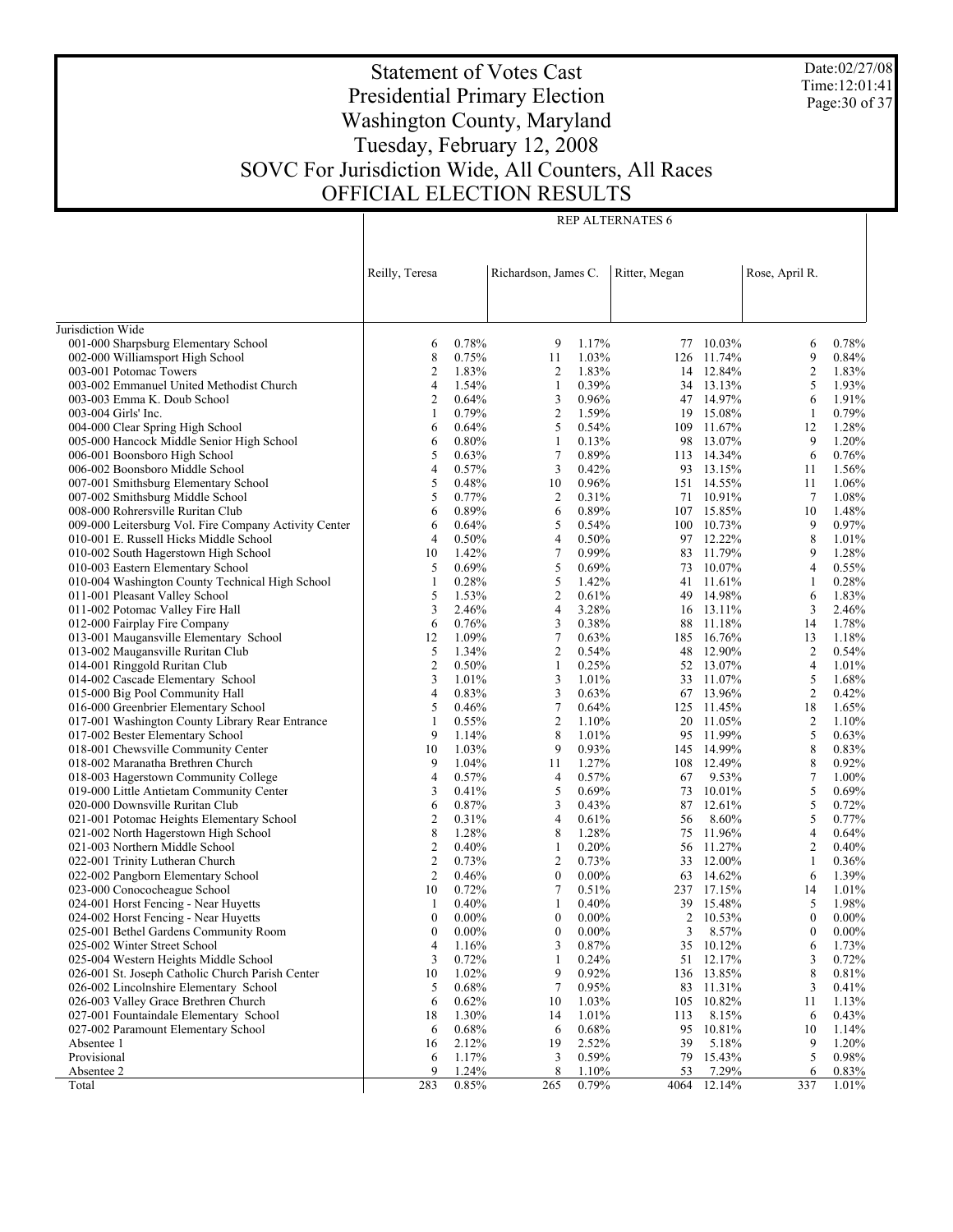Date:02/27/08 Time:12:01:41 Page:31 of 37

# Statement of Votes Cast Presidential Primary Election Washington County, Maryland Tuesday, February 12, 2008 SOVC For Jurisdiction Wide, All Counters, All Races OFFICIAL ELECTION RESULTS

|                                                                                   | Schulz, Kelly M.       |           | Small, Robert J. |                |
|-----------------------------------------------------------------------------------|------------------------|-----------|------------------|----------------|
| Jurisdiction Wide                                                                 |                        |           |                  |                |
| 001-000 Sharpsburg Elementary School                                              | 97 12.63%              |           | 5                | 0.65%          |
| 002-000 Williamsport High School                                                  | 135 12.58%             |           | $\overline{4}$   | 0.37%          |
| 003-001 Potomac Towers                                                            | 9                      | 8.26%     | 4                | 3.67%          |
| 003-002 Emmanuel United Methodist Church                                          | 25                     | 9.65%     | 1                | 0.39%          |
| 003-003 Emma K. Doub School                                                       | 22 7.01%               |           | 1                | 0.32%          |
| 003-004 Girls' Inc.                                                               |                        | 13 10.32% | 0                | 0.00%          |
| 004-000 Clear Spring High School                                                  | 111 11.88%             |           | 9                | 0.96%          |
| 005-000 Hancock Middle Senior High School                                         |                        | 85 11.33% | 1                | 0.13%          |
| 006-001 Boonsboro High School                                                     | 92 11.68%              |           | 4                | 0.51%          |
| 006-002 Boonsboro Middle School                                                   |                        | 96 13.58% | 4                | 0.57%          |
| 007-001 Smithsburg Elementary School                                              | 97 9.34%               |           | 13               | 1.25%          |
| 007-002 Smithsburg Middle School                                                  |                        | 90 13.82% | 3                | 0.46%          |
| 008-000 Rohrersville Ruritan Club                                                 |                        | 74 10.96% | 2                | $0.30\%$       |
| 009-000 Leitersburg Vol. Fire Company Activity Center                             | 122 13.09%             |           | 10               | 1.07%          |
| 010-001 E. Russell Hicks Middle School                                            | 112 14.11%             |           | 3                | 0.38%          |
| 010-002 South Hagerstown High School                                              |                        | 93 13.21% | 2                | 0.28%          |
| 010-003 Eastern Elementary School                                                 | 109 15.03%             |           | $\overline{4}$   | 0.55%          |
| 010-004 Washington County Technical High School<br>011-001 Pleasant Valley School |                        | 46 13.03% | 6                | 1.70%          |
|                                                                                   | 35 10.70%<br>12        |           | 0                | $0.00\%$       |
| 011-002 Potomac Valley Fire Hall<br>012-000 Fairplay Fire Company                 | 88 11.18%              | 9.84%     | 3<br>3           | 2.46%<br>0.38% |
| 013-001 Maugansville Elementary School                                            |                        |           | 5                | 0.45%          |
| 013-002 Maugansville Ruritan Club                                                 | 107 9.69%<br>42 11.29% |           | 1                |                |
| 014-001 Ringgold Ruritan Club                                                     | 47 11.81%              |           | 4                | 0.27%<br>1.01% |
| 014-002 Cascade Elementary School                                                 | 42 14.09%              |           | $\mathbf{0}$     | $0.00\%$       |
| 015-000 Big Pool Community Hall                                                   |                        | 50 10.42% | 1                | 0.21%          |
| 016-000 Greenbrier Elementary School                                              | 142 13.00%             |           | 5                | 0.46%          |
| 017-001 Washington County Library Rear Entrance                                   |                        | 22 12.15% | 1                | 0.55%          |
| 017-002 Bester Elementary School                                                  | 104 13.13%             |           | 5                | 0.63%          |
| 018-001 Chewsville Community Center                                               | 102 10.55%             |           | 3                | 0.31%          |
| 018-002 Maranatha Brethren Church                                                 | 107 12.37%             |           | 6                | 0.69%          |
| 018-003 Hagerstown Community College                                              | 122 17.35%             |           | 2                | 0.28%          |
| 019-000 Little Antietam Community Center                                          | 106 14.54%             |           | 5                | 0.69%          |
| 020-000 Downsville Ruritan Club                                                   |                        | 84 12.17% | 1                | 0.14%          |
| 021-001 Potomac Heights Elementary School                                         | 92 14.13%              |           | 5                | 0.77%          |
| 021-002 North Hagerstown High School                                              |                        | 84 13.40% | 5                | $0.80\%$       |
| 021-003 Northern Middle School                                                    | 71 14.29%              |           | $\mathbf{0}$     | 0.00%          |
| 022-001 Trinity Lutheran Church                                                   |                        | 37 13.45% | 1                | 0.36%          |
| 022-002 Pangborn Elementary School                                                | 46 10.67%              |           | $\overline{c}$   | 0.46%          |
| 023-000 Conococheague School                                                      | 116                    | 8.39%     | 15               | 1.09%          |
| 024-001 Horst Fencing - Near Huyetts                                              | 21                     | 8.33%     | 1                | 0.40%          |
| 024-002 Horst Fencing - Near Huyetts                                              | 2                      | 10.53%    | $\boldsymbol{0}$ | $0.00\%$       |
| 025-001 Bethel Gardens Community Room                                             | 5                      | 14.29%    | $\theta$         | $0.00\%$       |
| 025-002 Winter Street School                                                      | 44                     | 12.72%    | 4                | 1.16%          |
| 025-004 Western Heights Middle School                                             | 52                     | 12.41%    | $\mathbf{1}$     | 0.24%          |
| 026-001 St. Joseph Catholic Church Parish Center                                  | 122                    | 12.42%    | 5                | 0.51%          |
| 026-002 Lincolnshire Elementary School                                            | 83                     | 11.31%    | 4                | 0.54%          |
| 026-003 Valley Grace Brethren Church                                              | 120                    | 12.37%    | 6                | 0.62%          |
| 027-001 Fountaindale Elementary School                                            | 218                    | 15.72%    | 6                | 0.43%          |
| 027-002 Paramount Elementary School                                               | 130                    | 14.79%    | 6                | 0.68%          |
| Absentee 1                                                                        | 109                    | 14.48%    | 10               | 1.33%          |
| Provisional                                                                       | 57                     | 11.13%    | 5                | 0.98%          |
| Absentee 2                                                                        | 98                     | 13.48%    | 2                | 0.28%          |
| Total                                                                             | 4147                   | 12.38%    | 199              | 0.59%          |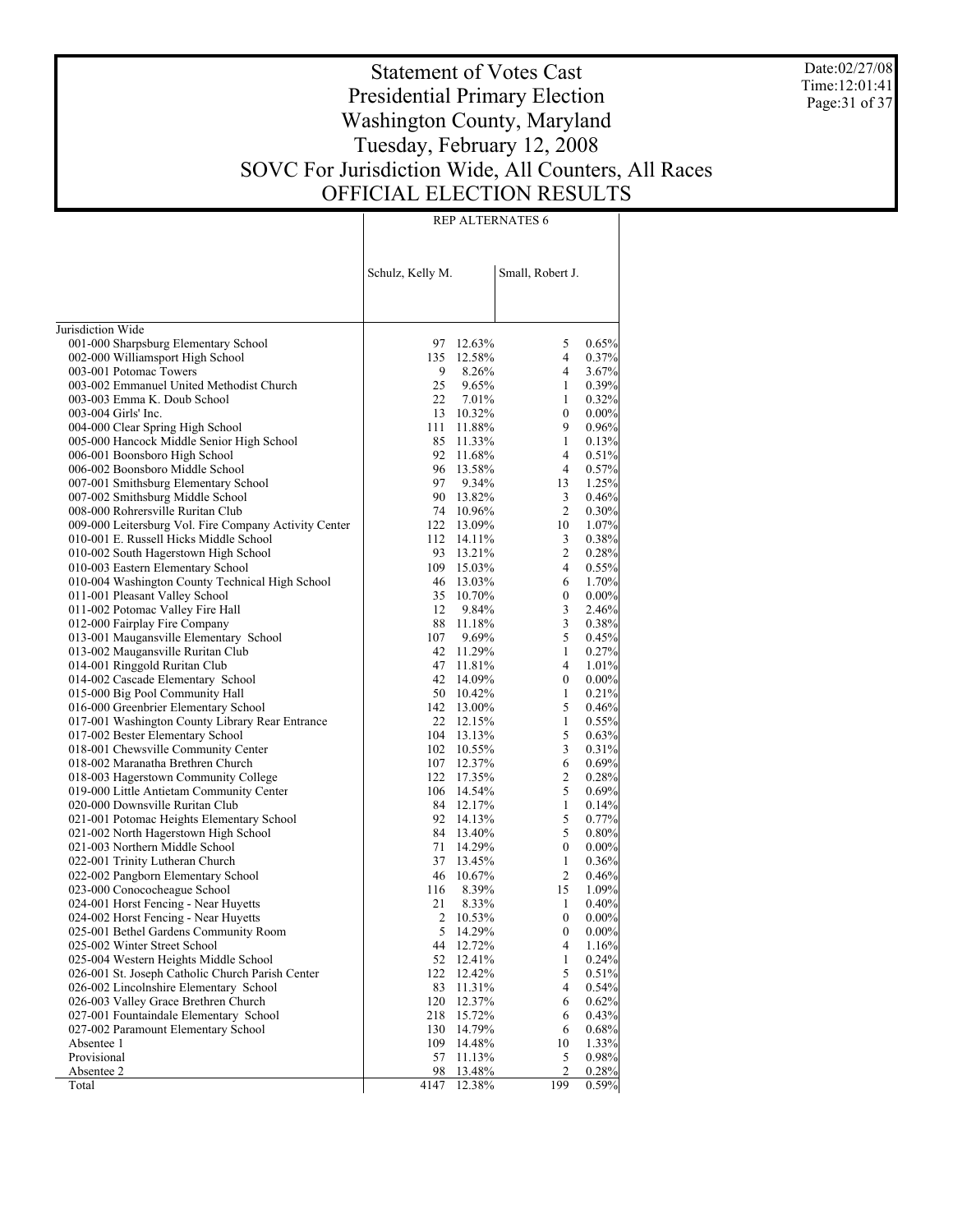Date:02/27/08 Time:12:01:42 Page:32 of 37

# Statement of Votes Cast Presidential Primary Election Washington County, Maryland Tuesday, February 12, 2008 SOVC For Jurisdiction Wide, All Counters, All Races OFFICIAL ELECTION RESULTS

BOARD OF EDUCATION

|                                                                      | Reg. Voters      | <b>Times Counted</b> | <b>Total Votes</b> | Brightman, Donna L. |                         |
|----------------------------------------------------------------------|------------------|----------------------|--------------------|---------------------|-------------------------|
|                                                                      |                  |                      |                    |                     |                         |
| Jurisdiction Wide                                                    |                  |                      |                    |                     |                         |
| 001-000 Sharpsburg Elementary School                                 | 2056             | 744                  | 1787               | 299                 | 16.73%                  |
| 002-000 Williamsport High School                                     | 2776             | 903                  | 2423               | 396                 | 16.34%                  |
| 003-001 Potomac Towers                                               | 601              | 143                  | 344                |                     | 58 16.86%               |
| 003-002 Emmanuel United Methodist Church                             | 960              | 263                  | 754                |                     | 117 15.52%              |
| 003-003 Emma K. Doub School                                          | 1296             | 321                  | 884                |                     | 152 17.19%              |
| 003-004 Girls' Inc.                                                  | 883              | 141                  | 419                |                     | 64 15.27%               |
| 004-000 Clear Spring High School                                     | 1939             | 680                  | 1646               |                     | 242 14.70%              |
| 005-000 Hancock Middle Senior High School                            | 2234             | 525                  | 1344               | 213                 | 15.85%                  |
| 006-001 Boonsboro High School                                        | 1857             | 662                  | 1794               |                     | 300 16.72%              |
| 006-002 Boonsboro Middle School                                      | 1902             | 646                  | 1672               |                     | 306 18.30%              |
| 007-001 Smithsburg Elementary School                                 | 2058             | 714                  | 1894               |                     | 258 13.62%              |
| 007-002 Smithsburg Middle School                                     | 1615             | 501                  | 1336               | 211                 | 15.79%                  |
| 008-000 Rohrersville Ruritan Club                                    | 1518             | 566                  | 1296               |                     | 280 21.60%              |
| 009-000 Leitersburg Vol. Fire Company Activity Center                | 1818             | 678                  | 1834               | 289                 | 15.76%                  |
| 010-001 E. Russell Hicks Middle School                               | 2190             | 667                  | 1792               |                     | 296 16.52%              |
| 010-002 South Hagerstown High School                                 | 1791             | 623                  | 1668               | 253                 | 15.17%                  |
| 010-003 Eastern Elementary School                                    | 1402             | 567                  | 1565               |                     | 259 16.55%              |
| 010-004 Washington County Technical High School                      | 802              | 297                  | 868                | 143                 | 16.47%                  |
| 011-001 Pleasant Valley School                                       | 762              | 294                  | 698                |                     | 176 25.21%              |
| 011-002 Potomac Valley Fire Hall                                     | 384              | 126                  | 316                |                     | 54 17.09%<br>254 16.81% |
| 012-000 Fairplay Fire Company                                        | 1736             | 584                  | 1511               |                     | 336 16.31%              |
| 013-001 Maugansville Elementary School                               | 2430<br>917      | 807                  | 2060               |                     |                         |
| 013-002 Maugansville Ruritan Club                                    | 697              | 301<br>272           | 785<br>712         |                     | 119 15.16%<br>82 11.52% |
| 014-001 Ringgold Ruritan Club                                        | 773              | 225                  | 581                |                     | 81 13.94%               |
| 014-002 Cascade Elementary School<br>015-000 Big Pool Community Hall | 1191             | 343                  | 812                |                     | 107 13.18%              |
| 016-000 Greenbrier Elementary School                                 | 2460             | 824                  | 2093               |                     | 332 15.86%              |
| 017-001 Washington County Library Rear Entrance                      | 1104             | 223                  | 593                |                     | 86 14.50%               |
| 017-002 Bester Elementary School                                     | 2275             | 636                  | 1761               |                     | 292 16.58%              |
| 018-001 Chewsville Community Center                                  | 1943             | 726                  | 1912               |                     | 274 14.33%              |
| 018-002 Maranatha Brethren Church                                    | 2349             | 764                  | 2060               |                     | 327 15.87%              |
| 018-003 Hagerstown Community College                                 | 2330             | 609                  | 1574               | 278                 | 17.66%                  |
| 019-000 Little Antietam Community Center                             | 1449             | 574                  | 1333               |                     | 254 19.05%              |
| 020-000 Downsville Ruritan Club                                      | 1364             | 559                  | 1439               |                     | 217 15.08%              |
| 021-001 Potomac Heights Elementary School                            | 1431             | 567                  | 1495               |                     | 240 16.05%              |
| 021-002 North Hagerstown High School                                 | 1839             | 596                  | 1665               |                     | 261 15.68%              |
| 021-003 Northern Middle School                                       | 1093             | 474                  | 1184               |                     | 209 17.65%              |
| 022-001 Trinity Lutheran Church                                      | 1607             | 334                  | 920                |                     | 154 16.74%              |
| 022-002 Pangborn Elementary School                                   | 1217             | 385                  | 1052               | 175                 | 16.63%                  |
| 023-000 Conococheague School                                         | 3045             | 964                  | 2573               | 380                 | 14.77%                  |
| 024-001 Horst Fencing - Near Huyetts                                 | 496              | 186                  | 439                |                     | 69 15.72%               |
| 024-002 Horst Fencing - Near Huyetts                                 | 29               | 14                   | 34                 | 5                   | 14.71%                  |
| 025-001 Bethel Gardens Community Room                                | 671              | 165                  | 431                |                     | 80 18.56%               |
| 025-002 Winter Street School                                         | 1628             | 358                  | 995                |                     | 143 14.37%              |
| 025-004 Western Heights Middle School                                | 1480             | 424                  | 1087               | 171                 | 15.73%                  |
| 026-001 St. Joseph Catholic Church Parish Center                     | 2499             | 841                  | 2398               | 386                 | 16.10%                  |
| 026-002 Lincolnshire Elementary School                               | 1845             | 604                  | 1760               | 292                 | 16.59%                  |
| 026-003 Valley Grace Brethren Church                                 | 2329             | 795                  | 2229               | 334                 | 14.98%                  |
| 027-001 Fountaindale Elementary School                               | 2330             | 973                  | 2620               |                     | 453 17.29%              |
| 027-002 Paramount Elementary School                                  | 2232             | 730                  | 2002               | 321                 | 16.03%                  |
| Absentee 1                                                           | 0                | 668                  | 1701               |                     | 296 17.40%              |
| Provisional                                                          | $\boldsymbol{0}$ | 468                  | 1051               | 168                 | 15.98%                  |
| Absentee 2                                                           | $\boldsymbol{0}$ | 588                  | 1473               | 259                 | 17.58%                  |
| Total                                                                | 79633            | 27642                | 72669              | 11801               | 16.24%                  |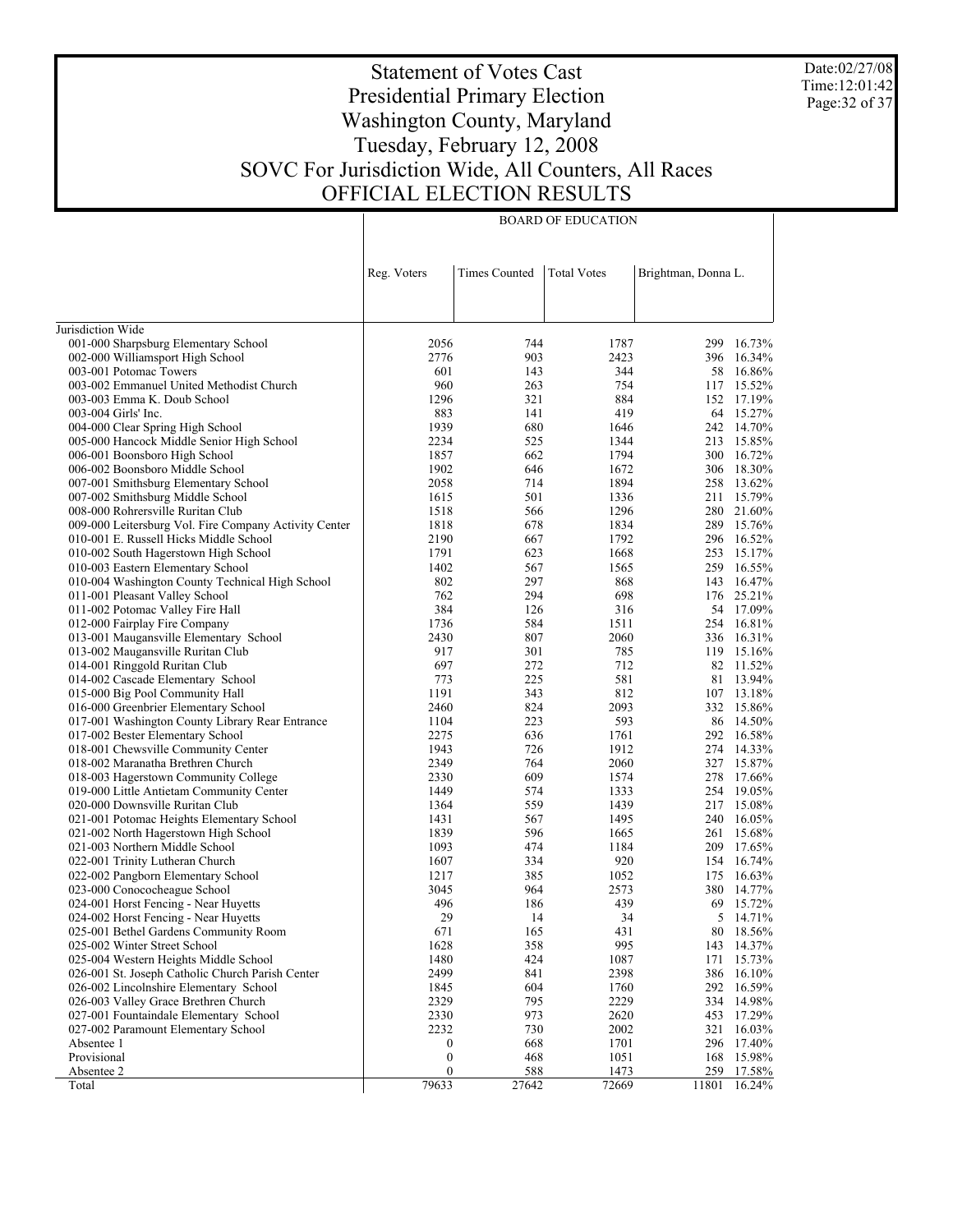Date:02/27/08 Time:12:01:42 Page:33 of 37

# Statement of Votes Cast Presidential Primary Election Washington County, Maryland Tuesday, February 12, 2008 SOVC For Jurisdiction Wide, All Counters, All Races OFFICIAL ELECTION RESULTS

BOARD OF EDUCATION

|                                                                    | Fischer, Jacqueline |                 | Forrest, W. Edward |                          | Fouche, Meredith L |                  |
|--------------------------------------------------------------------|---------------------|-----------------|--------------------|--------------------------|--------------------|------------------|
|                                                                    |                     |                 |                    |                          |                    |                  |
| Jurisdiction Wide                                                  |                     |                 |                    |                          |                    |                  |
| 001-000 Sharpsburg Elementary School                               | 174                 | 9.74%           |                    | 195 10.91%               |                    | 247 13.82%       |
| 002-000 Williamsport High School                                   | 263                 | 10.85%          |                    | 332 13.70%               | 208                | 8.58%            |
| 003-001 Potomac Towers                                             | 48                  | 13.95%          |                    | 36 10.47%                | 41                 | 11.92%           |
| 003-002 Emmanuel United Methodist Church                           | 93                  | 12.33%          |                    | 106 14.06%               | 77                 | 10.21%           |
| 003-003 Emma K. Doub School                                        | 95                  | 10.75%          |                    | 127 14.37%               | 86                 | 9.73%            |
| 003-004 Girls' Inc.                                                |                     | 55 13.13%       |                    | 53 12.65%                | 45                 | 10.74%           |
| 004-000 Clear Spring High School                                   | 245                 | 14.88%          |                    | 230 13.97%               | 102                | 6.20%            |
| 005-000 Hancock Middle Senior High School                          | 171                 | 12.72%          |                    | 225 16.74%               | 110                | 8.18%            |
| 006-001 Boonsboro High School                                      | 158                 | 8.81%           |                    | 265 14.77%               | 216                | 12.04%           |
| 006-002 Boonsboro Middle School                                    | 162                 | 9.69%           |                    | 184 11.00%               | 226                | 13.52%           |
| 007-001 Smithsburg Elementary School                               | 181                 | 9.56%           |                    | 370 19.54%               | 145                | 7.66%            |
| 007-002 Smithsburg Middle School                                   | 134                 | 10.03%          |                    | 213 15.94%               | 104                | 7.78%            |
| 008-000 Rohrersville Ruritan Club                                  | 131                 | 10.11%          |                    | 137 10.57%               | 165                | 12.73%           |
| 009-000 Leitersburg Vol. Fire Company Activity Center              | 161                 | 8.78%           | 339                | 18.48%                   | 155                | 8.45%            |
| 010-001 E. Russell Hicks Middle School                             | 170                 | 9.49%           |                    | 300 16.74%               | 157                | 8.76%            |
| 010-002 South Hagerstown High School                               | 189                 | 11.33%          |                    | 234 14.03%               | 187                | 11.21%           |
| 010-003 Eastern Elementary School                                  | 155                 | 9.90%           |                    | 255 16.29%               | 146                | 9.33%            |
| 010-004 Washington County Technical High School                    | 77                  | 8.87%           | 139                | 16.01%                   | 92                 | 10.60%           |
| 011-001 Pleasant Valley School                                     | 59<br>35            | 8.45%           | 73                 | 10.46%                   | 73                 | 10.46%           |
| 011-002 Potomac Valley Fire Hall                                   |                     | 11.08%          | 25                 | 7.91%                    | 45                 | 14.24%<br>10.26% |
| 012-000 Fairplay Fire Company                                      | 148<br>236          | 9.79%<br>11.46% |                    | 216 14.30%<br>314 15.24% | 155<br>179         | 8.69%            |
| 013-001 Maugansville Elementary School                             | 89                  | 11.34%          |                    | 116 14.78%               | 65                 | 8.28%            |
| 013-002 Maugansville Ruritan Club                                  | 66                  | 9.27%           |                    |                          | 56                 | 7.87%            |
| 014-001 Ringgold Ruritan Club<br>014-002 Cascade Elementary School | 78                  | 13.43%          |                    | 132 18.54%<br>80 13.77%  | 57                 | 9.81%            |
| 015-000 Big Pool Community Hall                                    | 110                 | 13.55%          |                    | 111 13.67%               | 61                 | 7.51%            |
| 016-000 Greenbrier Elementary School                               | 209                 | 9.99%           |                    | 370 17.68%               |                    | 215 10.27%       |
| 017-001 Washington County Library Rear Entrance                    | 76                  | 12.82%          |                    | 80 13.49%                |                    | 72 12.14%        |
| 017-002 Bester Elementary School                                   | 193                 | 10.96%          |                    | 260 14.76%               | 183                | 10.39%           |
| 018-001 Chewsville Community Center                                | 189                 | 9.88%           |                    | 407 21.29%               | 155                | 8.11%            |
| 018-002 Maranatha Brethren Church                                  | 220                 | 10.68%          |                    | 338 16.41%               | 193                | 9.37%            |
| 018-003 Hagerstown Community College                               | 192                 | 12.20%          |                    | 238 15.12%               | 153                | 9.72%            |
| 019-000 Little Antietam Community Center                           |                     | 134 10.05%      |                    | 152 11.40%               | 169                | 12.68%           |
| 020-000 Downsville Ruritan Club                                    |                     | 163 11.33%      |                    | 194 13.48%               | 147                | 10.22%           |
| 021-001 Potomac Heights Elementary School                          |                     | 167 11.17%      |                    | 232 15.52%               | 125                | 8.36%            |
| 021-002 North Hagerstown High School                               |                     | 193 11.59%      |                    | 243 14.59%               | 175                | 10.51%           |
| 021-003 Northern Middle School                                     |                     | 123 10.39%      |                    | 203 17.15%               | 102                | 8.61%            |
| 022-001 Trinity Lutheran Church                                    |                     | 118 12.83%      |                    | 109 11.85%               | 106                | 11.52%           |
| 022-002 Pangborn Elementary School                                 |                     | 130 12.36%      |                    | 140 13.31%               |                    | 117 11.12%       |
| 023-000 Conococheague School                                       |                     | 332 12.90%      |                    | 346 13.45%               | 218                | 8.47%            |
| 024-001 Horst Fencing - Near Huyetts                               | 38                  | 8.66%           |                    | 63 14.35%                | 48                 | 10.93%           |
| 024-002 Horst Fencing - Near Huyetts                               | 5                   | 14.71%          | $\overline{c}$     | 5.88%                    | 2                  | 5.88%            |
| 025-001 Bethel Gardens Community Room                              |                     | 63 14.62%       | 38                 | 8.82%                    |                    | 54 12.53%        |
| 025-002 Winter Street School                                       |                     | 117 11.76%      |                    | 130 13.07%               |                    | 110 11.06%       |
| 025-004 Western Heights Middle School                              | 136                 | 12.51%          |                    | 134 12.33%               | 122                | 11.22%           |
| 026-001 St. Joseph Catholic Church Parish Center                   | 264                 | 11.01%          | 316                | 13.18%                   | 254                | 10.59%           |
| 026-002 Lincolnshire Elementary School                             | 198                 | 11.25%          | 253                | 14.38%                   | 181                | 10.28%           |
| 026-003 Valley Grace Brethren Church                               | 258                 | 11.57%          | 353                | 15.84%                   | 179                | 8.03%            |
| 027-001 Fountaindale Elementary School                             | 261                 | 9.96%           |                    | 436 16.64%               | 196                | 7.48%            |
| 027-002 Paramount Elementary School                                | 191                 | 9.54%           | 310                | 15.48%                   | 180                | 8.99%            |
| Absentee 1                                                         |                     | 197 11.58%      |                    | 256 15.05%               | 209                | 12.29%           |
| Provisional                                                        | 131                 | 12.46%          | 146                | 13.89%                   | 101                | 9.61%            |
| Absentee 2                                                         | 172                 | 11.68%          | 205                | 13.92%                   | 145                | 9.84%            |
| Total                                                              | 7953                | 10.94%          | 10761              | 14.81%                   | 7111               | 9.79%            |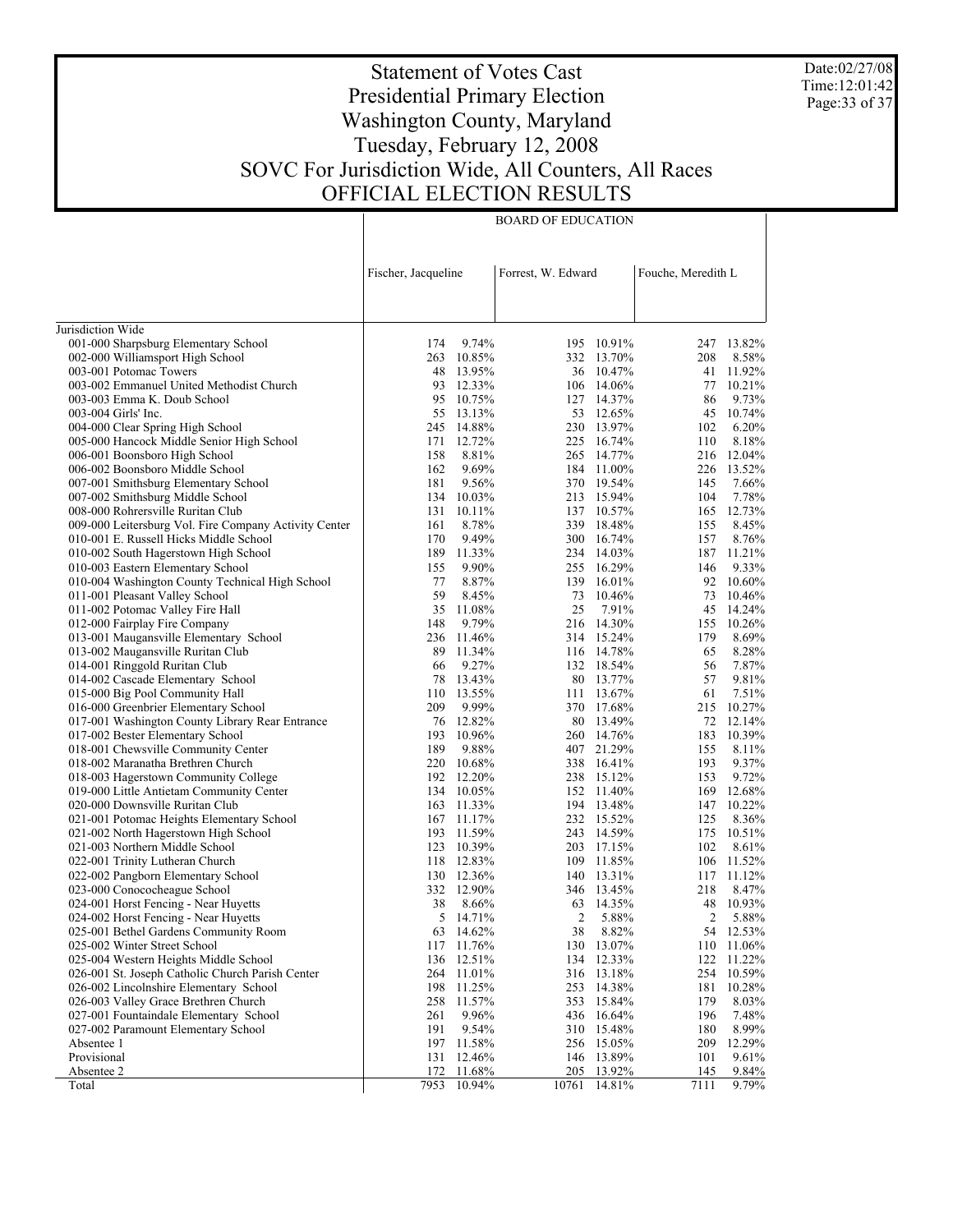Date:02/27/08 Time:12:01:42 Page:34 of 37

## Statement of Votes Cast Presidential Primary Election Washington County, Maryland Tuesday, February 12, 2008 SOVC For Jurisdiction Wide, All Counters, All Races OFFICIAL ELECTION RESULTS

|                                                                                | Hartings, Justin M. |                | Janus, Tom |                | Lowery, Margie |                 |
|--------------------------------------------------------------------------------|---------------------|----------------|------------|----------------|----------------|-----------------|
| Jurisdiction Wide                                                              |                     |                |            |                |                |                 |
| 001-000 Sharpsburg Elementary School                                           | 149                 | 8.34%          | 111        | 6.21%          | 156            | 8.73%           |
| 002-000 Williamsport High School                                               | 171                 | 7.06%          | 208        | 8.58%          | 207            | 8.54%           |
| 003-001 Potomac Towers                                                         | 22                  | 6.40%          | 23         | 6.69%          | 34             | 9.88%           |
| 003-002 Emmanuel United Methodist Church                                       | 60                  | 7.96%          | 49         | 6.50%          | 71             | 9.42%           |
| 003-003 Emma K. Doub School                                                    | 61                  | 6.90%          | 67         | 7.58%          | 87             | 9.84%           |
| 003-004 Girls' Inc.                                                            | 37                  | 8.83%          | 31         | 7.40%          | 51             | 12.17%          |
| 004-000 Clear Spring High School                                               | 128                 | 7.78%          | 112        | 6.80%          | 133            | 8.08%           |
| 005-000 Hancock Middle Senior High School                                      | 102                 | 7.59%          | 90         | 6.70%          | 117            | 8.71%           |
| 006-001 Boonsboro High School                                                  | 159                 | 8.86%          | 105        | 5.85%          | 175            | 9.75%           |
| 006-002 Boonsboro Middle School                                                | 138                 | 8.25%          | 101        | 6.04%          | 147            | 8.79%           |
| 007-001 Smithsburg Elementary School                                           | 139                 | 7.34%          | 126        | 6.65%          | 134            | 7.07%           |
| 007-002 Smithsburg Middle School                                               | 101                 | 7.56%          | 90         | 6.74%          | 111            | 8.31%           |
| 008-000 Rohrersville Ruritan Club                                              | 112                 | 8.64%          | 58         | 4.48%          | 136            | 10.49%          |
| 009-000 Leitersburg Vol. Fire Company Activity Center                          | 145                 | 7.91%          | 117        | 6.38%          | 138            | 7.52%           |
| 010-001 E. Russell Hicks Middle School                                         | 155                 | 8.65%          | 113        | 6.31%          | 149            | 8.31%           |
| 010-002 South Hagerstown High School                                           | 131                 | 7.85%          | 114        | 6.83%          | 162            | 9.71%           |
| 010-003 Eastern Elementary School                                              | 118                 | 7.54%          | 99         | 6.33%          | 141            | 9.01%           |
| 010-004 Washington County Technical High School                                | 75                  | 8.64%          | 47         | 5.41%          | 68             | 7.83%           |
| 011-001 Pleasant Valley School                                                 | 59                  | 8.45%          | 33         | 4.73%          | 72             | 10.32%          |
| 011-002 Potomac Valley Fire Hall                                               | 26                  | 8.23%          | 13         | 4.11%          | 44             | 13.92%          |
| 012-000 Fairplay Fire Company                                                  | 128                 | 8.47%          | 117        | 7.74%          | 132            | 8.74%           |
| 013-001 Maugansville Elementary School                                         | 155                 | 7.52%          | 139        | 6.75%          | 207            | 10.05%          |
| 013-002 Maugansville Ruritan Club                                              | 66                  | 8.41%          | 51         | 6.50%          | 75             | 9.55%           |
| 014-001 Ringgold Ruritan Club                                                  | 54                  | 7.58%          | 47         | 6.60%          | 54             | 7.58%           |
| 014-002 Cascade Elementary School                                              | 38                  | 6.54%          | 37         | 6.37%          | 64             | 11.02%          |
| 015-000 Big Pool Community Hall                                                | 57                  | 7.02%          | 66         | 8.13%          | 58             | 7.14%           |
| 016-000 Greenbrier Elementary School                                           | 147                 | 7.02%          | 129        | 6.16%          | 180            | 8.60%           |
| 017-001 Washington County Library Rear Entrance                                | 41                  | 6.91%          | 40         | 6.75%          | 57             | 9.61%           |
| 017-002 Bester Elementary School                                               | 132                 | 7.50%          | 120        | 6.81%          | 167            | 9.48%           |
| 018-001 Chewsville Community Center                                            | 119                 | 6.22%          | 130        | 6.80%          | 118            | 6.17%           |
| 018-002 Maranatha Brethren Church                                              | 153                 | 7.43%          | 141        | 6.84%          | 171            | 8.30%           |
| 018-003 Hagerstown Community College                                           | 117                 | 7.43%          | 104        | 6.61%          | 151            | 9.59%           |
| 019-000 Little Antietam Community Center                                       | 115                 | 8.63%          | 82         | 6.15%          | 134            | 10.05%          |
| 020-000 Downsville Ruritan Club                                                | 125                 | 8.69%          | 102        | 7.09%          | 141            | 9.80%           |
| 021-001 Potomac Heights Elementary School                                      | 135                 | 9.03%          | 87         | 5.82%          | 120            | 8.03%           |
| 021-002 North Hagerstown High School                                           | 129                 | 7.75%          | 99         | 5.95%          | 167            | 10.03%          |
| 021-003 Northern Middle School                                                 | 109                 | 9.21%          | 66         | 5.57%          | 91             | 7.69%           |
| 022-001 Trinity Lutheran Church                                                | 66                  | 7.17%          | 51         | 5.54%          | 112            | 12.17%          |
| 022-002 Pangborn Elementary School                                             | 90                  | 8.56%          | 63         | 5.99%          | 94             | 8.94%           |
| 023-000 Conococheague School                                                   | 212                 | 8.24%          | 167        | 6.49%          | 262            | 10.18%          |
| 024-001 Horst Fencing - Near Huyetts                                           | 35                  | 7.97%          | 35         | 7.97%          | 33             | 7.52%           |
| 024-002 Horst Fencing - Near Huyetts                                           | 3                   | 8.82%          | 1          | 2.94%          | $\tau$         | 20.59%          |
| 025-001 Bethel Gardens Community Room                                          | 29                  | 6.73%          | 18         | 4.18%          | 49             | 11.37%          |
| 025-002 Winter Street School                                                   | 80                  | 8.04%          | 61         | 6.13%          | 107            | 10.75%          |
| 025-004 Western Heights Middle School                                          | 89<br>174           | 8.19%          | 60<br>171  | 5.52%<br>7.13% | 116<br>226     | 10.67%          |
| 026-001 St. Joseph Catholic Church Parish Center                               | 143                 | 7.26%          |            |                | 162            | 9.42%           |
| 026-002 Lincolnshire Elementary School<br>026-003 Valley Grace Brethren Church | 186                 | 8.13%          | 116        | 6.59%<br>7.22% |                | 9.20%<br>7.67%  |
| 027-001 Fountaindale Elementary School                                         | 191                 | 8.34%<br>7.29% | 161<br>159 |                | 171<br>181     |                 |
|                                                                                | 189                 |                |            | 6.07%          |                | 6.91%<br>7.29%  |
| 027-002 Paramount Elementary School<br>Absentee 1                              |                     | 9.44%          | 123<br>90  | 6.14%          | 146<br>159     |                 |
| Provisional                                                                    | 111<br>83           | 6.53%<br>7.90% | 55         | 5.29%<br>5.23% | 121            | 9.35%<br>11.51% |
| Absentee 2                                                                     | 113                 | 7.67%          | 89         | 6.04%          | 127            | 8.62%           |
| Total                                                                          | 5702                | 7.85%          | 4684       | 6.45%          | 6493           | 8.94%           |
|                                                                                |                     |                |            |                |                |                 |

BOARD OF EDUCATION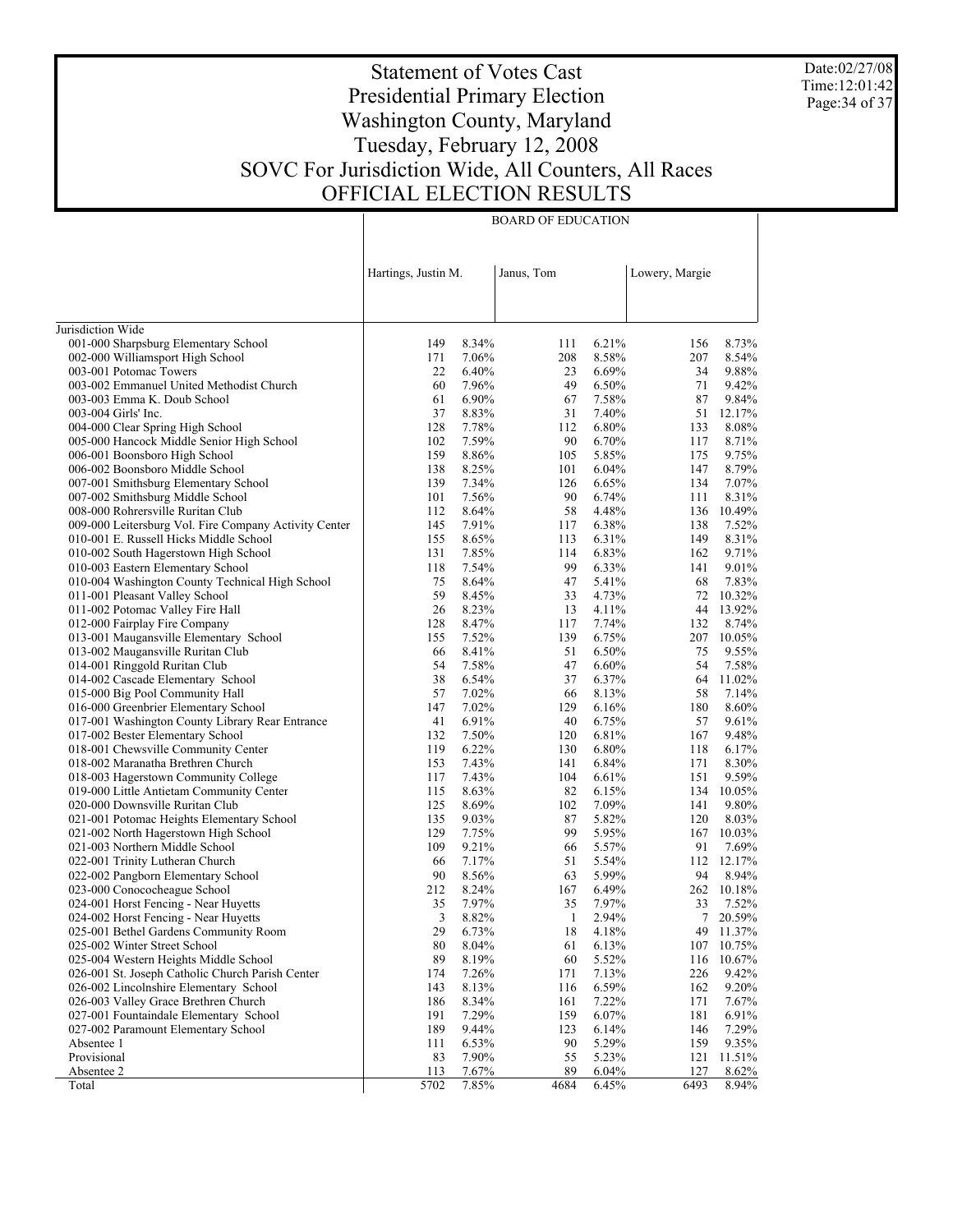Date:02/27/08 Time:12:01:42 Page:35 of 37

# Statement of Votes Cast Presidential Primary Election Washington County, Maryland Tuesday, February 12, 2008 SOVC For Jurisdiction Wide, All Counters, All Races OFFICIAL ELECTION RESULTS

| FICIAL ELECTION RESULT    |
|---------------------------|
| <b>BOARD OF EDUCATION</b> |

|                                                                                     | Ridenour, Wayne D. |                          | Williams, Russell |                 |
|-------------------------------------------------------------------------------------|--------------------|--------------------------|-------------------|-----------------|
| Jurisdiction Wide                                                                   |                    |                          |                   |                 |
| 001-000 Sharpsburg Elementary School                                                |                    | 347 19.42%               | 109               | 6.10%           |
| 002-000 Williamsport High School                                                    |                    | 453 18.70%               | 185               | 7.64%           |
| 003-001 Potomac Towers                                                              |                    | 48 13.95%                | 34                | 9.88%           |
| 003-002 Emmanuel United Methodist Church                                            |                    | 109 14.46%               | 72                | 9.55%           |
| 003-003 Emma K. Doub School                                                         |                    | 129 14.59%               | 80                | 9.05%           |
| 003-004 Girls' Inc.                                                                 |                    | 54 12.89%                | 29                | 6.92%           |
| 004-000 Clear Spring High School                                                    |                    | 306 18.59%               | 148               | 8.99%           |
| 005-000 Hancock Middle Senior High School                                           |                    | 208 15.48%               | 108               | 8.04%           |
| 006-001 Boonsboro High School                                                       |                    | 334 18.62%               | 82                | 4.57%           |
| 006-002 Boonsboro Middle School                                                     |                    | 320 19.14%               | 88                | 5.26%           |
| 007-001 Smithsburg Elementary School                                                |                    | 353 18.64%               | 188               | 9.93%           |
| 007-002 Smithsburg Middle School                                                    |                    | 255 19.09%               | 117               | 8.76%           |
| 008-000 Rohrersville Ruritan Club                                                   |                    | 209 16.13%               | 68                | 5.25%           |
| 009-000 Leitersburg Vol. Fire Company Activity Center                               |                    | 355 19.36%               | 135               | 7.36%           |
| 010-001 E. Russell Hicks Middle School                                              |                    | 300 16.74%               | 152               | 8.48%           |
| 010-002 South Hagerstown High School                                                |                    | 270 16.19%               | 128               | 7.67%           |
| 010-003 Eastern Elementary School                                                   |                    | 259 16.55%               | 133               | 8.50%           |
| 010-004 Washington County Technical High School                                     |                    | 154 17.74%               | 73                | 8.41%           |
| 011-001 Pleasant Valley School                                                      |                    | 108 15.47%               | 45                | 6.45%           |
| 011-002 Potomac Valley Fire Hall                                                    |                    | 55 17.41%                | 19                | 6.01%           |
| 012-000 Fairplay Fire Company                                                       |                    | 251 16.61%               | 110               | 7.28%           |
| 013-001 Maugansville Elementary School                                              |                    | 335 16.26%               | 159               | 7.72%           |
| 013-002 Maugansville Ruritan Club                                                   |                    | 139 17.71%               | 65                | 8.28%           |
| 014-001 Ringgold Ruritan Club                                                       |                    | 147 20.65%               | 74                | 10.39%          |
| 014-002 Cascade Elementary School                                                   |                    | 103 17.73%               | 43                | 7.40%<br>10.71% |
| 015-000 Big Pool Community Hall                                                     |                    | 155 19.09%<br>365 17.44% | 87<br>146         | 6.98%           |
| 016-000 Greenbrier Elementary School                                                |                    | 85 14.33%                | 56                | 9.44%           |
| 017-001 Washington County Library Rear Entrance<br>017-002 Bester Elementary School |                    | 262 14.88%               | 152               | 8.63%           |
| 018-001 Chewsville Community Center                                                 |                    | 362 18.93%               | 158               | 8.26%           |
| 018-002 Maranatha Brethren Church                                                   |                    | 352 17.09%               | 165               | 8.01%           |
| 018-003 Hagerstown Community College                                                |                    | 239 15.18%               | 102               | 6.48%           |
| 019-000 Little Antietam Community Center                                            |                    | 219 16.43%               | 74                | 5.55%           |
| 020-000 Downsville Ruritan Club                                                     |                    | 244 16.96%               | 106               | 7.37%           |
| 021-001 Potomac Heights Elementary School                                           |                    | 272 18.19%               | 117               | 7.83%           |
| 021-002 North Hagerstown High School                                                |                    | 261 15.68%               | 137               | 8.23%           |
| 021-003 Northern Middle School                                                      | 201                | 16.98%                   | 80                | 6.76%           |
| 022-001 Trinity Lutheran Church                                                     |                    | 127 13.80%               | 77                | 8.37%           |
| 022-002 Pangborn Elementary School                                                  |                    | 170 16.16%               | 73                | 6.94%           |
| 023-000 Conococheague School                                                        |                    | 466 18.11%               | 190               | 7.38%           |
| 024-001 Horst Fencing - Near Huyetts                                                | 71                 | 16.17%                   | 47                | 10.71%          |
| 024-002 Horst Fencing - Near Huyetts                                                | $\tau$             | 20.59%                   | $\overline{2}$    | 5.88%           |
| 025-001 Bethel Gardens Community Room                                               | 52                 | 12.06%                   | 48                | 11.14%          |
| 025-002 Winter Street School                                                        | 147                | 14.77%                   | 100               | 10.05%          |
| 025-004 Western Heights Middle School                                               | 168                | 15.46%                   | 91                | 8.37%           |
| 026-001 St. Joseph Catholic Church Parish Center                                    | 405                | 16.89%                   | 202               | 8.42%           |
| 026-002 Lincolnshire Elementary School                                              | 290                | 16.48%                   | 125               | 7.10%           |
| 026-003 Valley Grace Brethren Church                                                | 414                | 18.57%                   | 173               | 7.76%           |
| 027-001 Fountaindale Elementary School                                              | 510                | 19.47%                   | 233               | 8.89%           |
| 027-002 Paramount Elementary School                                                 | 381                | 19.03%                   | 161               | 8.04%           |
| Absentee 1                                                                          | 280                | 16.46%                   | 103               | 6.06%           |
| Provisional                                                                         | 172                | 16.37%                   | 74                | 7.04%           |
| Absentee 2                                                                          | 249                | 16.90%                   | 114               | 7.74%           |
| Total                                                                               | 12527              | $17.24\%$                | 5637              | 7.76%           |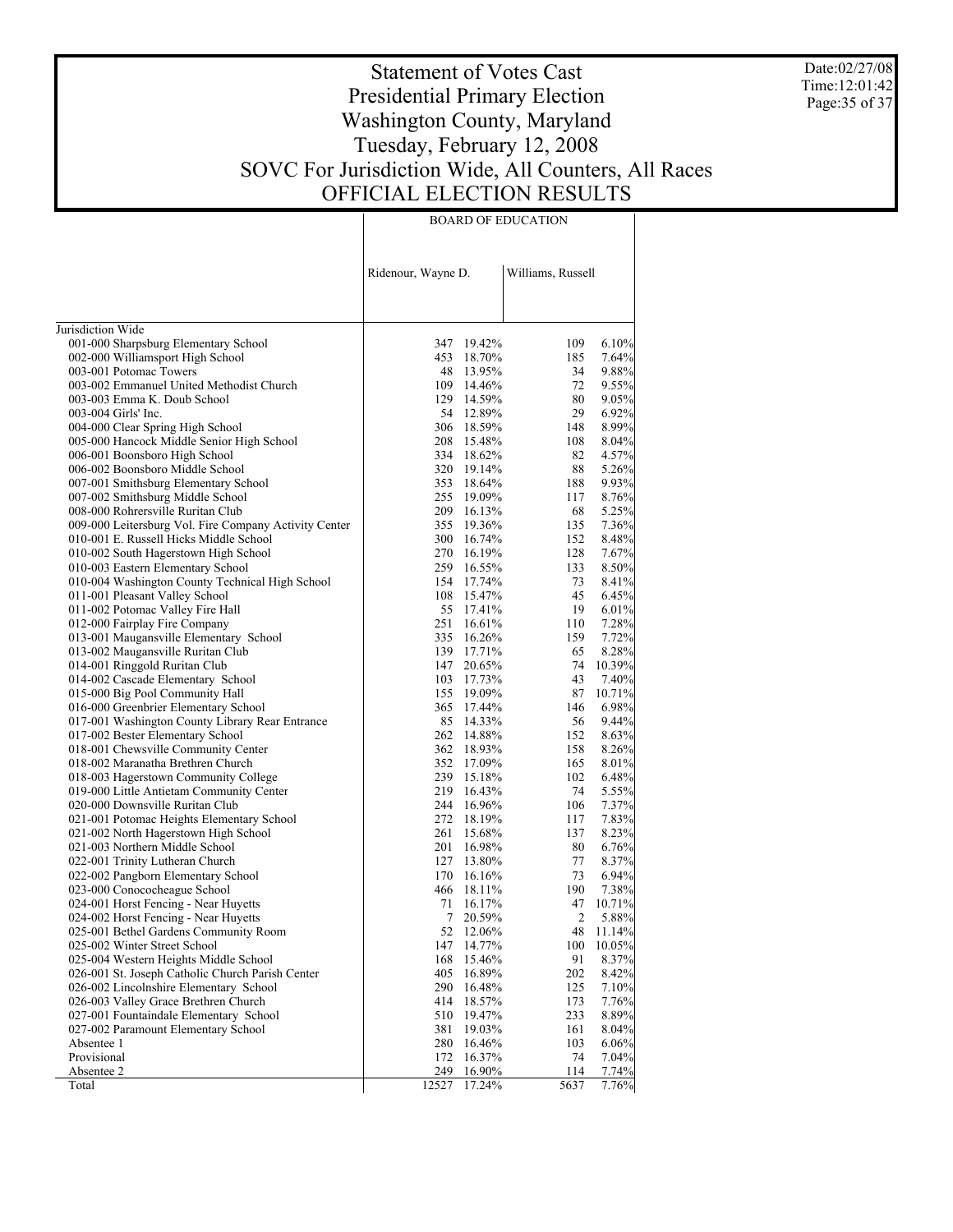Date:02/27/08 Time:12:01:42 Page:36 of 37

 $\overline{1}$ 

# Statement of Votes Cast Presidential Primary Election Washington County, Maryland Tuesday, February 12, 2008 SOVC For Jurisdiction Wide, All Counters, All Races OFFICIAL ELECTION RESULTS

COUNTY QUESTION A

|                                                                                     | Reg. Voters      | <b>Times Counted</b> | <b>Total Votes</b> | Yes       |                  |
|-------------------------------------------------------------------------------------|------------------|----------------------|--------------------|-----------|------------------|
|                                                                                     |                  |                      |                    |           |                  |
| Jurisdiction Wide                                                                   |                  |                      |                    |           |                  |
| 001-000 Sharpsburg Elementary School                                                | 2056             | 744                  | 664                |           | 236 35.54%       |
| 002-000 Williamsport High School                                                    | 2776             | 903                  | 800                |           | 258 32.25%       |
| 003-001 Potomac Towers                                                              | 601              | 143                  | 113                |           | 52 46.02%        |
| 003-002 Emmanuel United Methodist Church                                            | 960              | 263                  | 243                |           | 77 31.69%        |
| 003-003 Emma K. Doub School                                                         | 1296             | 321                  | 287                | 90        | 31.36%           |
| 003-004 Girls' Inc.                                                                 | 883              | 141                  | 115                |           | 42 36.52%        |
| 004-000 Clear Spring High School                                                    | 1939             | 680                  | 612                | 160       | 26.14%           |
| 005-000 Hancock Middle Senior High School                                           | 2234             | 525                  | 464                |           | 112 24.14%       |
| 006-001 Boonsboro High School                                                       | 1857             | 662                  | 603                |           | 195 32.34%       |
| 006-002 Boonsboro Middle School                                                     | 1902             | 646                  | 575                |           | 228 39.65%       |
| 007-001 Smithsburg Elementary School                                                | 2058             | 714                  | 623                |           | 168 26.97%       |
| 007-002 Smithsburg Middle School                                                    | 1615             | 501                  | 440                |           | 164 37.27%       |
| 008-000 Rohrersville Ruritan Club                                                   | 1518             | 566                  | 493                |           | 187 37.93%       |
| 009-000 Leitersburg Vol. Fire Company Activity Center                               | 1818             | 678                  | 632                |           | 198 31.33%       |
| 010-001 E. Russell Hicks Middle School                                              | 2190             | 667                  | 589                |           | 218 37.01%       |
| 010-002 South Hagerstown High School                                                | 1791             | 623                  | 554                |           | 198 35.74%       |
| 010-003 Eastern Elementary School                                                   | 1402             | 567                  | 513                |           | 160 31.19%       |
| 010-004 Washington County Technical High School                                     | 802              | 297                  | 268                |           | 55 20.52%        |
| 011-001 Pleasant Valley School                                                      | 762              | 294                  | 247                | 109       | 44.13%           |
| 011-002 Potomac Valley Fire Hall                                                    | 384              | 126                  | 113                |           | 52 46.02%        |
| 012-000 Fairplay Fire Company                                                       | 1736             | 584                  | 522                | 139       | 26.63%           |
| 013-001 Maugansville Elementary School                                              | 2430             | 807                  | 727                |           | 183 25.17%       |
| 013-002 Maugansville Ruritan Club                                                   | 917              | 301                  | 276                | 87        | 31.52%           |
| 014-001 Ringgold Ruritan Club                                                       | 697              | 272                  | 241                |           | 72 29.88%        |
| 014-002 Cascade Elementary School                                                   | 773              | 225                  | 182                | 79        | 43.41%           |
| 015-000 Big Pool Community Hall                                                     | 1191             | 343                  | 309                | 69        | 22.33%<br>37.00% |
| 016-000 Greenbrier Elementary School                                                | 2460<br>1104     | 824<br>223           | 746<br>187         | 276<br>78 | 41.71%           |
| 017-001 Washington County Library Rear Entrance<br>017-002 Bester Elementary School | 2275             | 636                  | 557                | 223       | 40.04%           |
| 018-001 Chewsville Community Center                                                 | 1943             | 726                  | 650                |           | 181 27.85%       |
| 018-002 Maranatha Brethren Church                                                   | 2349             | 764                  | 686                |           | 232 33.82%       |
| 018-003 Hagerstown Community College                                                | 2330             | 609                  | 539                |           | 202 37.48%       |
| 019-000 Little Antietam Community Center                                            | 1449             | 574                  | 498                |           | 224 44.98%       |
| 020-000 Downsville Ruritan Club                                                     | 1364             | 559                  | 508                | 143       | 28.15%           |
| 021-001 Potomac Heights Elementary School                                           | 1431             | 567                  | 511                |           | 208 40.70%       |
| 021-002 North Hagerstown High School                                                | 1839             | 596                  | 532                |           | 214 40.23%       |
| 021-003 Northern Middle School                                                      | 1093             | 474                  | 435                | 211       | 48.51%           |
| 022-001 Trinity Lutheran Church                                                     | 1607             | 334                  | 281                |           | 107 38.08%       |
| 022-002 Pangborn Elementary School                                                  | 1217             | 385                  | 339                |           | 127 37.46%       |
| 023-000 Conococheague School                                                        | 3045             | 964                  | 890                |           | 246 27.64%       |
| 024-001 Horst Fencing - Near Huyetts                                                | 496              | 186                  | 156                |           | 40 25.64%        |
| 024-002 Horst Fencing - Near Huyetts                                                | 29               | 14                   | 10                 |           | 3 30.00%         |
| 025-001 Bethel Gardens Community Room                                               | 671              | 165                  | 129                |           | 45 34.88%        |
| 025-002 Winter Street School                                                        | 1628             | 358                  | 311                |           | 92 29.58%        |
| 025-004 Western Heights Middle School                                               | 1480             | 424                  | 368                | 117       | 31.79%           |
| 026-001 St. Joseph Catholic Church Parish Center                                    | 2499             | 841                  | 763                | 243       | 31.85%           |
| 026-002 Lincolnshire Elementary School                                              | 1845             | 604                  | 550                | 173       | 31.45%           |
| 026-003 Valley Grace Brethren Church                                                | 2329             | 795                  | 727                | 226       | 31.09%           |
| 027-001 Fountaindale Elementary School                                              | 2330             | 973                  | 909                | 439       | 48.29%           |
| 027-002 Paramount Elementary School                                                 | 2232             | 730                  | 671                |           | 239 35.62%       |
| Absentee 1                                                                          | 0                | 668                  | 578                | 281       | 48.62%           |
| Provisional                                                                         | $\boldsymbol{0}$ | 468                  | 343                | 149       | 43.44%           |
| Absentee 2                                                                          | $\boldsymbol{0}$ | 588                  | 524                | 220       | 41.98%           |
| Total                                                                               | 79633            | 27642                | 24603              | 8527      | 34.66%           |